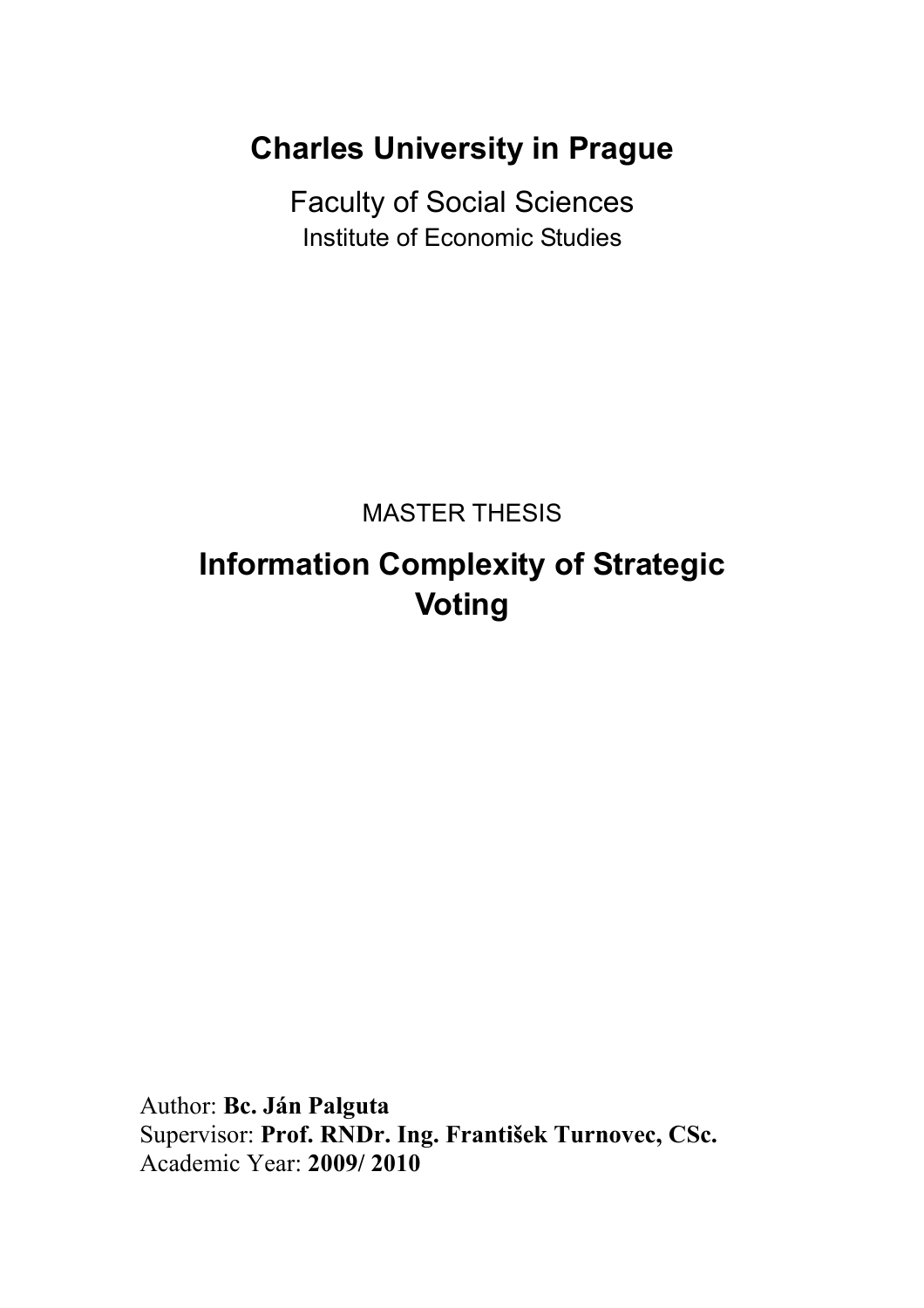## **Declaration of Authorship**

The author hereby declares that he compiled this thesis independently, using only the listed resources and literature.

The author grants to Charles University permission to reproduce and to distribute copies of this thesis document in whole or in part.

Prague, May 21, 2010 ----------------------------

Signature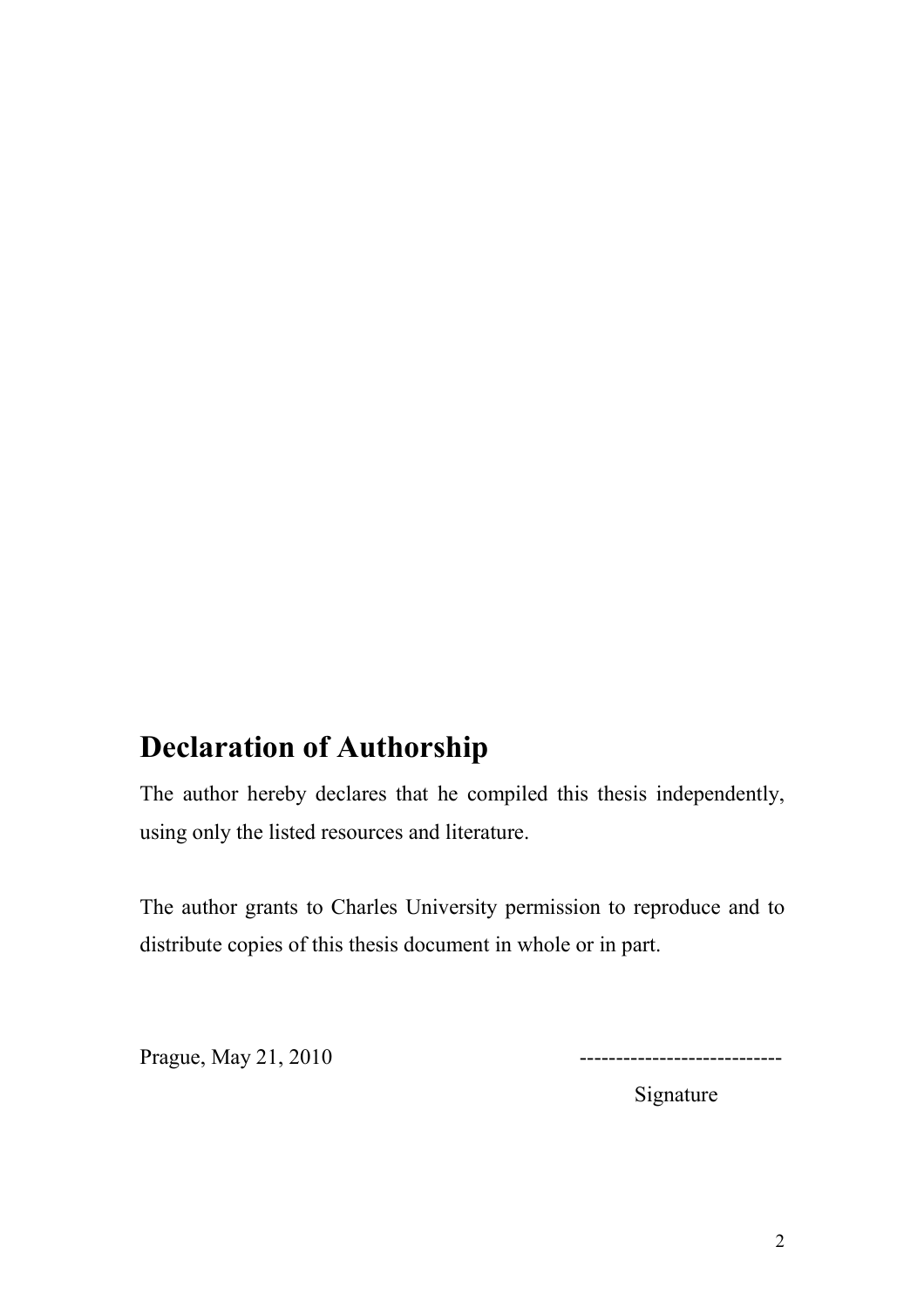## **Acknowledgments**

My foremost thanks belong to my thesis supervisor Prof. Turnovec for his advice and encouragement. Further I am grateful to all participants at the ETPM doctoral seminar at the Charles University in Prague for their comments and suggestions. My thanks belong also to Martin Gregor, Pavel Doležel, Peter Katuščák, Tomáš Havránek, Vojtech Bartoš and Olexandr Nikolaychuk. The author acknowledges financial support from the Grant Agency of the Czech Republic.

All remaining errors are my own.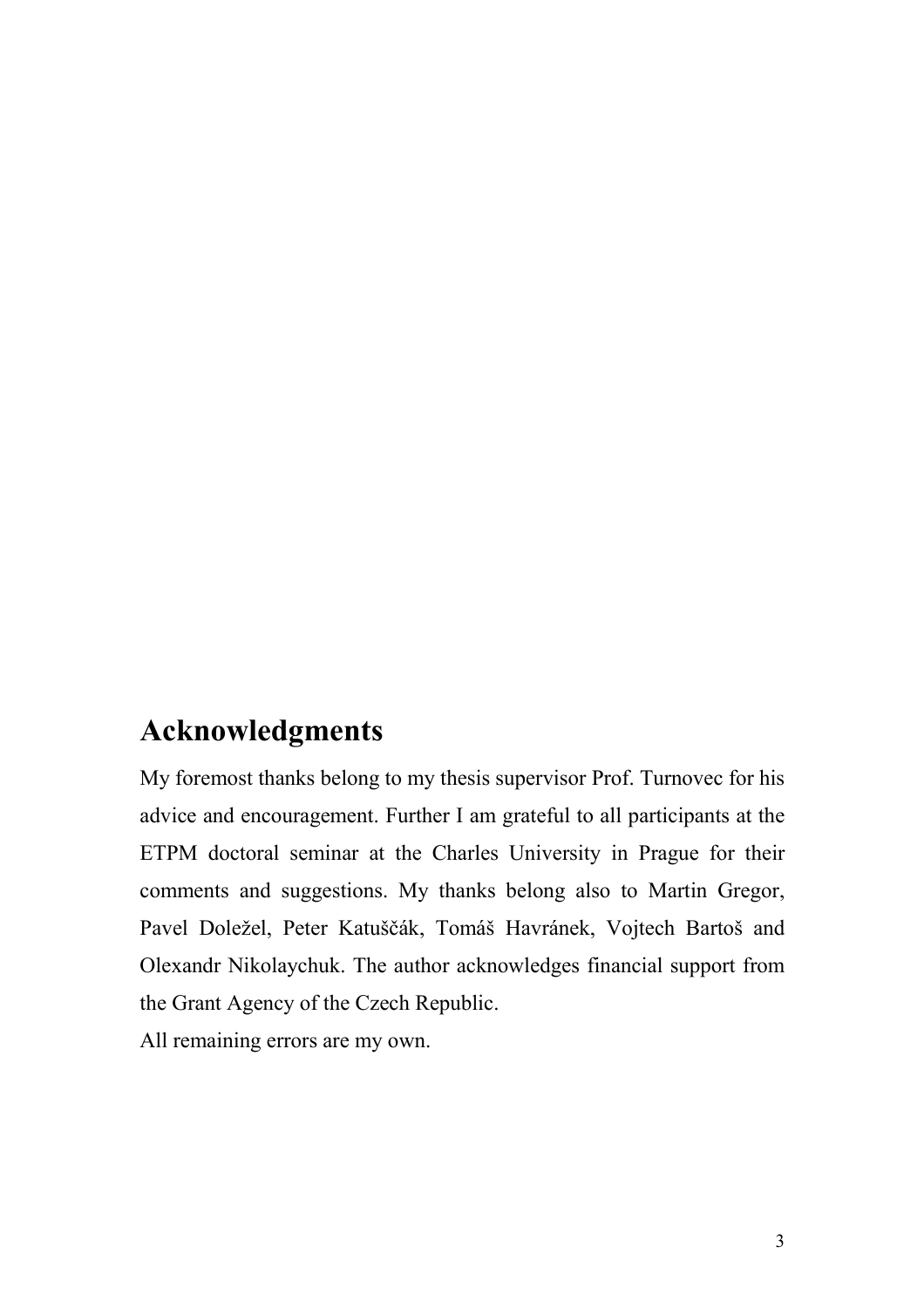## **Abstract**

The thesis computationally simulates 10 different voting procedures for small numbers of voters and small numbers of competing alternatives so as to study the vulnerability of these procedures to strategic voting. This is followed by a study of vulnerability of strategic voting to the variation in the amount of information that individual strategic agents possess. The susceptibility to strategic voting is shown to be a function of the number of election participants, of the number of competing alternatives, of the used voting procedure and prominently of the amount of information that the individual voter holds about other voters' voting preferences. Once we strip the agent of the full knowledge of the collective preference profile, we confirm the vulnerability of strategic voting both to an absolute and relative reduction in the amount of information. A minimal reduction in strategic agent's holding of information severely threatens her ability of successful strategic manipulation.

### **JEL Classification:** C72, D72, D81

**Keywords:** strategic voting, information, voting behaviour, distance in preferences, computation-based simulations

**Author's e-mail:** jan.palguta@gmail.com

Supervisor's e-mail: [turnovec@fsv.cuni.cz](mailto:turnovec@fsv.cuni.cz)

## **Abstrakt**

Diplomová práca počítačovo simuluje 10 odlišných volebných procedúr pri nízkom počte voličov a nízkom počte súperiacich alternatív za účelom ohodnotenia zraniteľnosti jednotlivých procedúr voči strategickému hlasovaniu. Následne študujeme zraniteľnosť strategického hlasovania voči variácii v miere informovanosti strategického agenta. Dokumentujeme, že miera náchylnosti ku strategickému hlasovaniu je funkciou počtu hlasujúcich, počtu súperiacich alternatív, použitej volebnej procedúry a predovšetkým miery informovanosti jednotlivca o preferenčných profiloch ostatných voličov. Zbavenie strategického voliča jeho plnej informovanosti o kolektívnom preferenčnom profile poukazuje na prudkú zraniteľnosť strategického hlasovania voči absolútnemu i relatívnemu úbytku v miere informovanosti. Minimálny úbytok v miere informovanosti strategického voliča vážne ohrozuje jej schopnosť úspešnej strategickej manipulácie.

**Klasifikácia JEL:** C72, D72, D81 **Kľúčové slová:** strategické hlasovanie, informácia, volebné správanie, vzdialenosť preferencií, počítačové simulácie **E-mail autora:** jan.palguta@gmail.com **E-mail vedúceho práce:** [turnovec@fsv.cuni.cz](mailto:turnovec@fsv.cuni.cz)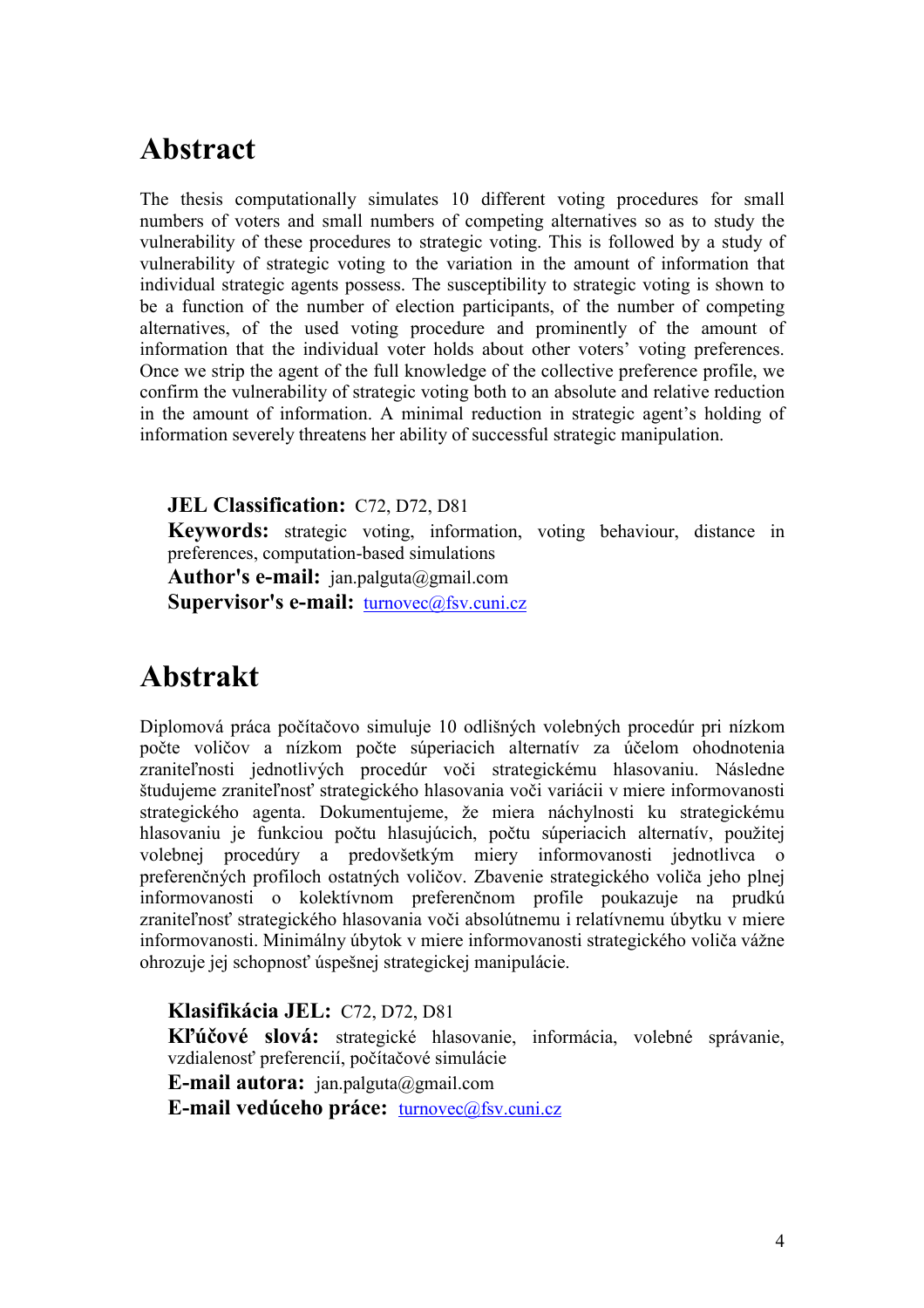# **Contents:**

| 2.4 Canoe example in relation with game terminology and our set-up  35                 |  |
|----------------------------------------------------------------------------------------|--|
|                                                                                        |  |
|                                                                                        |  |
|                                                                                        |  |
|                                                                                        |  |
|                                                                                        |  |
|                                                                                        |  |
|                                                                                        |  |
|                                                                                        |  |
|                                                                                        |  |
|                                                                                        |  |
|                                                                                        |  |
|                                                                                        |  |
| 3. Voting experiments: Measuring responsiveness of strategic voting to information 43  |  |
|                                                                                        |  |
|                                                                                        |  |
|                                                                                        |  |
| 3.1.3 Information about uniformly truncated rankings of all voters  49                 |  |
|                                                                                        |  |
| 3.2 Results.                                                                           |  |
|                                                                                        |  |
| 3.2.2 Results - information about full rankings of a subset of voters 61               |  |
|                                                                                        |  |
|                                                                                        |  |
|                                                                                        |  |
|                                                                                        |  |
| Appendix B Number of attempts for strategic manipulation, reduced information  79      |  |
|                                                                                        |  |
|                                                                                        |  |
| CD carrier with Matlab simulation codes, Stata data files, Stata code 85<br>Appendix E |  |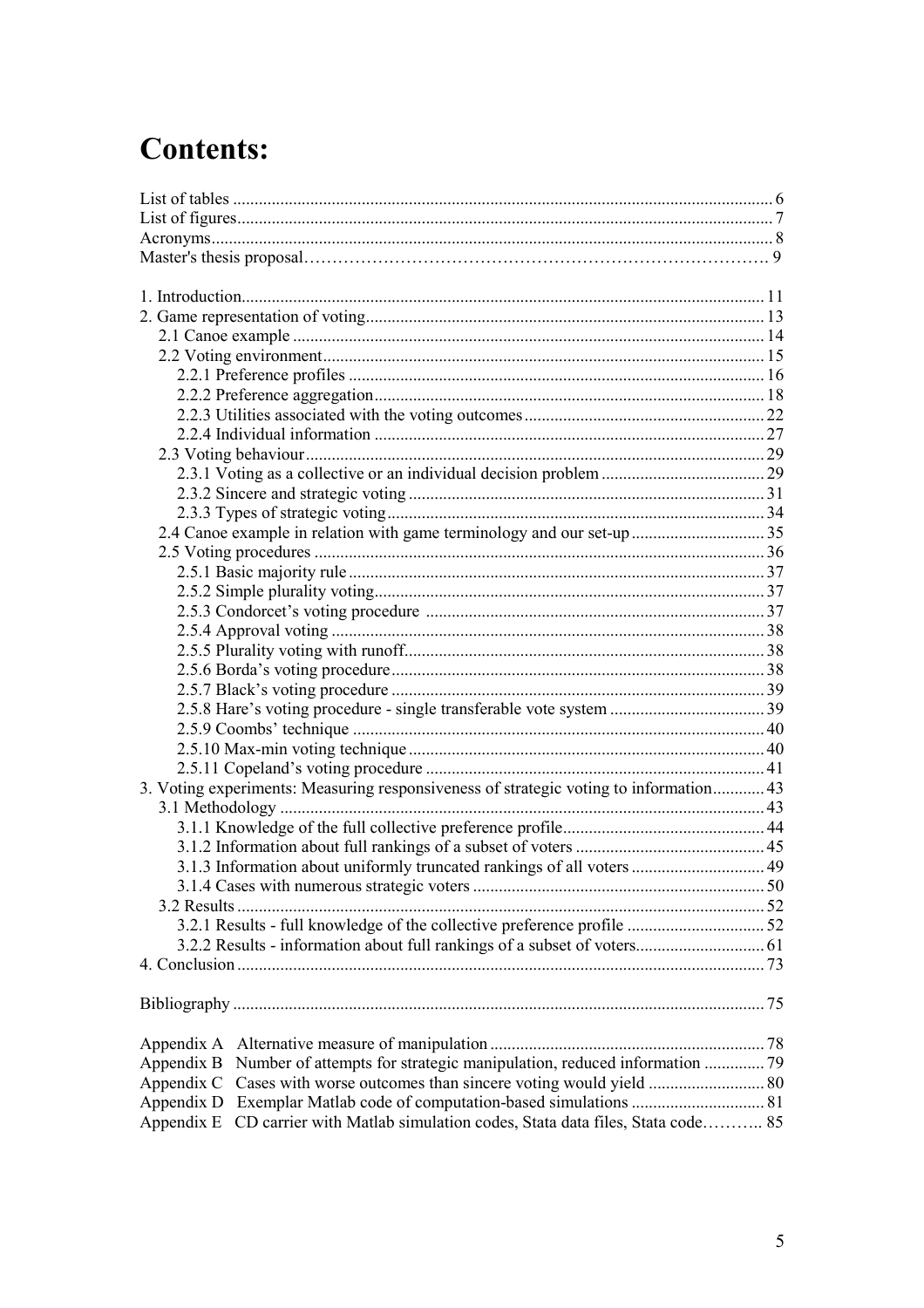# **List of Tables**

| Table 3 – Voting distances associated with social preference orderings, plurality voting  27  |  |
|-----------------------------------------------------------------------------------------------|--|
|                                                                                               |  |
|                                                                                               |  |
|                                                                                               |  |
|                                                                                               |  |
|                                                                                               |  |
|                                                                                               |  |
|                                                                                               |  |
|                                                                                               |  |
|                                                                                               |  |
|                                                                                               |  |
|                                                                                               |  |
|                                                                                               |  |
| Table 16 – Max-min heuristic rule for decision making under reduced information  46           |  |
| Table 17 – Decision making on the basis of weighted distances under reduced information. 48   |  |
|                                                                                               |  |
| Table 19 – Summary statistics for probability of manipulation, full information, $m=3$ 53     |  |
| Table 20 – Summary statistics for probability of manipulation, full information, m=453        |  |
| Regression table 21 - Probability of manipulation on predictors, full information  57         |  |
|                                                                                               |  |
|                                                                                               |  |
| Table 24 – Summary statistics for measures of individual manipulation success  62             |  |
|                                                                                               |  |
|                                                                                               |  |
| Regression table 27 – Probability of manipulation on predictors, reduced information  65      |  |
| Regression table 28 – Probability of manipulation on predictors, merged info. groups 66       |  |
|                                                                                               |  |
| Regression table 30 – Number of attempts for manipulation on predictors,                      |  |
|                                                                                               |  |
| Regression table 31 - Probability of manipulation into a worse than sincere outcome on        |  |
|                                                                                               |  |
| Table 32 - Probability of voting manipulation to hit individually better outcome than sincere |  |
|                                                                                               |  |
|                                                                                               |  |
| Table 34 – Probability of voting manipulation to hit individually worse outcome than sincere  |  |
|                                                                                               |  |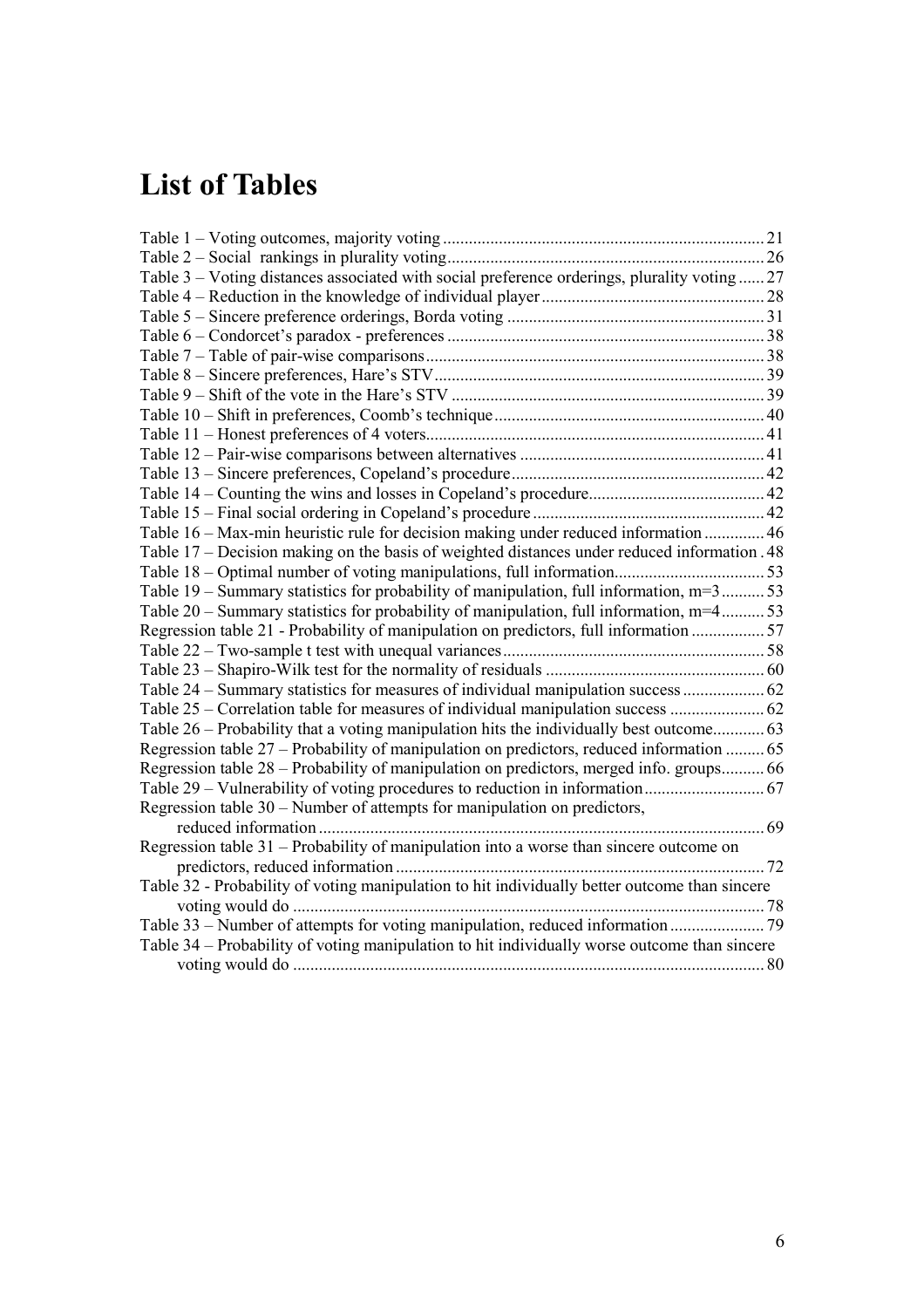# <span id="page-6-0"></span>**List of Figures**

|  | Figure $1$ – Theoretical utility function.                                             | 25  |
|--|----------------------------------------------------------------------------------------|-----|
|  | Figure 2 – Probabilities of manipulation by number of players and voting procedure,    |     |
|  | full information, $m=3$                                                                | 54  |
|  | Figure 3 – Probabilities of manipulation by number of players and voting procedure,    |     |
|  | full information, m=4.                                                                 | 54  |
|  | Figure 4 – Histogram of probabilities of strategic manipulation, full information      | 56  |
|  | Figure 5 – Probability of manipulation vs. fitted values, full information             | 60  |
|  | Figure 6 – Histogram of maintained best manipulation, reduced information              | -64 |
|  | Figure 7 – Probabilities of manipulation by number of players and voting procedure,    |     |
|  | reduced information, $m=3$ .                                                           | 64  |
|  | Figure 8 – Probabilities of manipulation by number of players and voting procedure,    |     |
|  | reduced information, m=4.                                                              | 65  |
|  | Figure $9 -$ Attempts for manipulation by number of players and voting procedure,      |     |
|  | reduced information, $m=3$                                                             | 68  |
|  | Figure 10 – Attempts for manipulation by number of players and voting procedure,       |     |
|  | reduced information, m=4.                                                              | 69  |
|  | Figure 11 – Probability of manipulation into a worse than sincere outcome by number of |     |
|  |                                                                                        |     |
|  | Figure 12 – Probability of manipulation into a worse than sincere outcome by number of |     |
|  |                                                                                        |     |
|  |                                                                                        |     |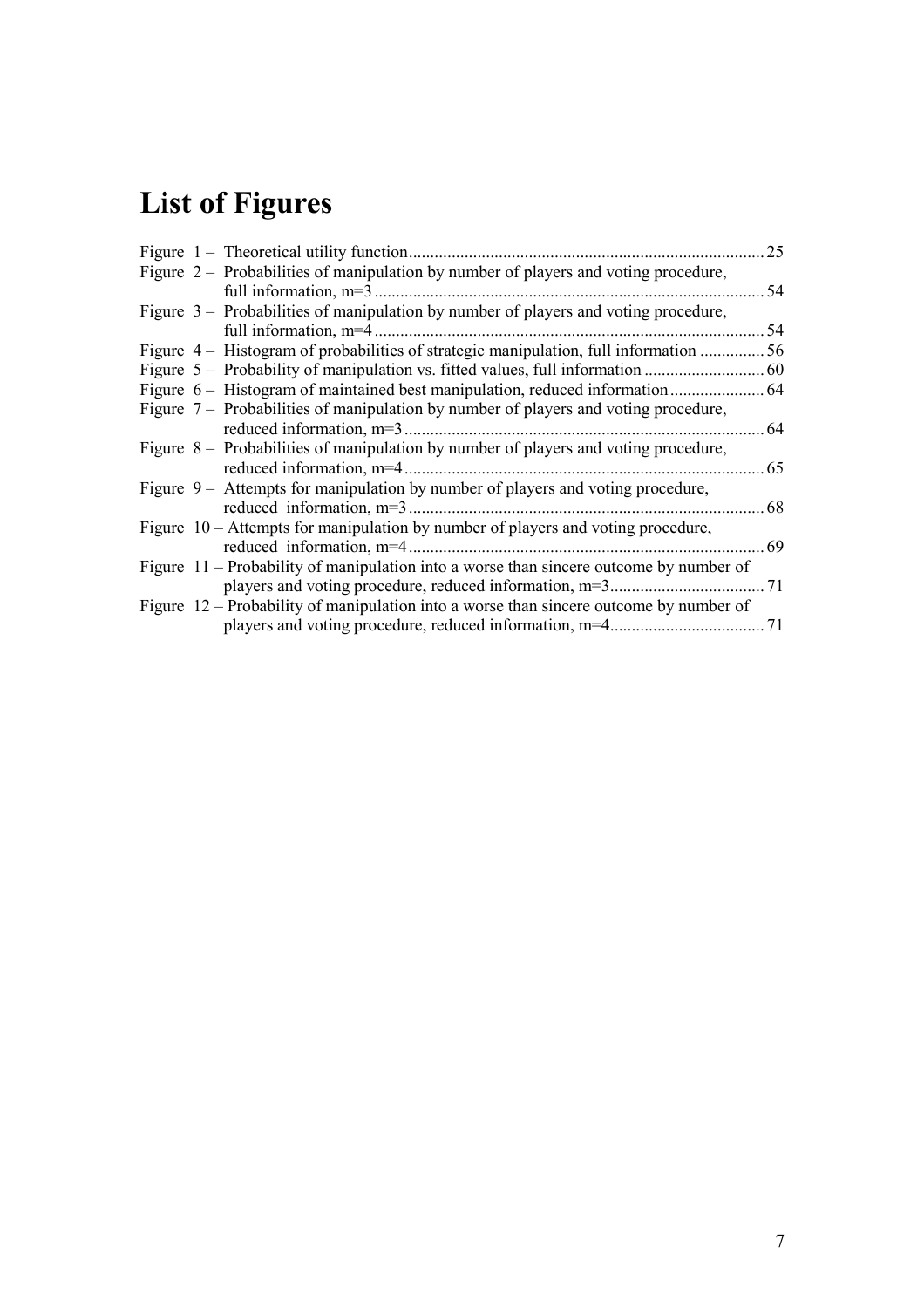# <span id="page-7-0"></span>**Acronyms**

- CVP Condorcet's voting procedure
- OLS Ordinary least squares
- SCC Social choice correspondence
- SCF Social choice function
- STV Single transferable vote
- SWF Social welfare function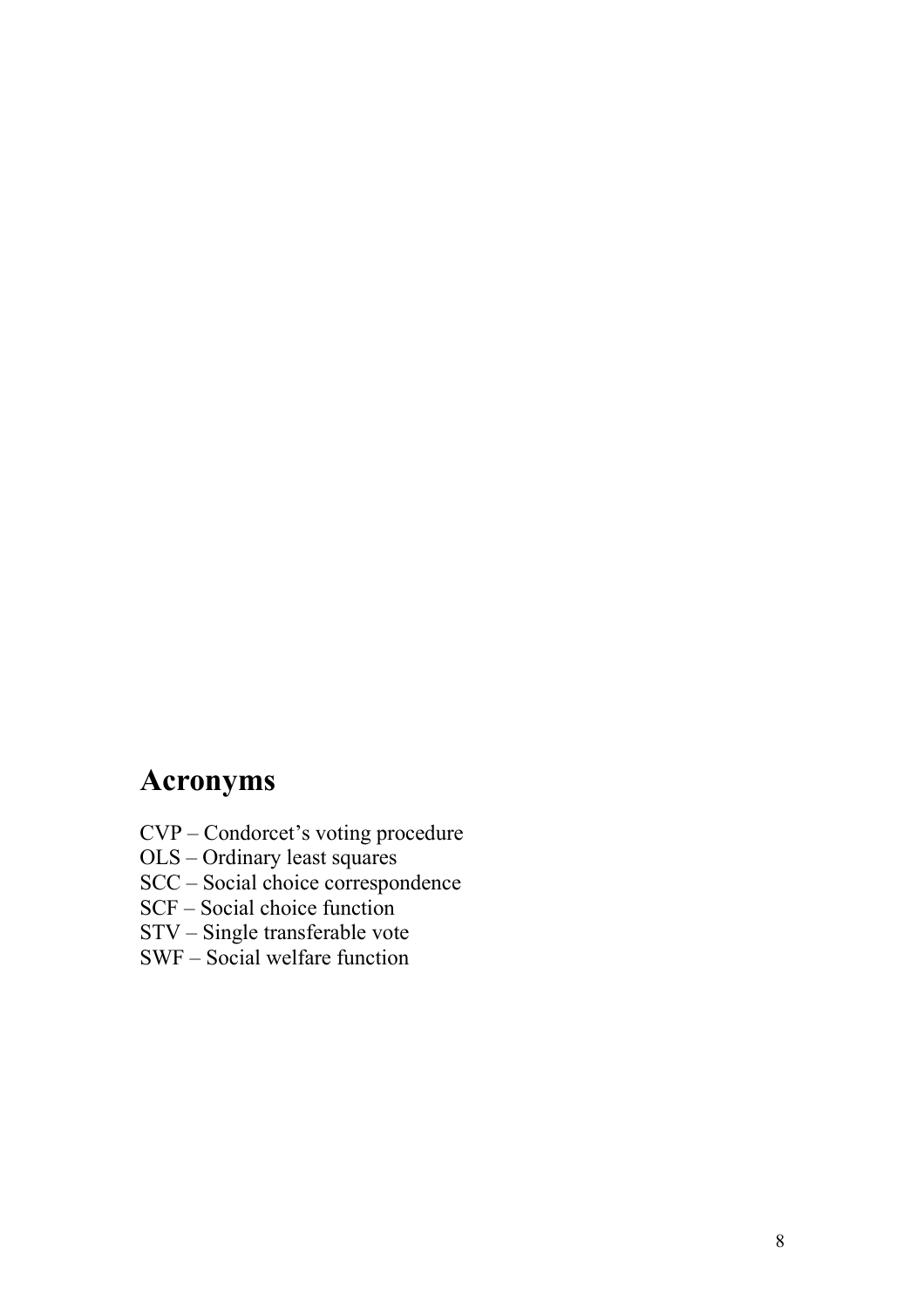## *Ján Palguta - Master thesis proposal*

Charles University, Faculty of Social Sciences, Institute of Economic Studies, Prague

**Study specialization:** Economic Theories

**Date:** 19<sup>th</sup> October 2009 **Supervisor:** Prof. RNDr. Ing. František Turnovec CSc.

## *Title: INFORMATION COMPLEXITY OF STRATEGIC VOTING*

Voting is the act of registering a choice between alternatives - either between candidates, parties or projects. Since in democratic societies voting occurs on everything from town meeting questions to presidential elections, it is not surprising that both economics and political sciences are focusing attention to the topic for about last 250 years

Political economy of voting is based on the rational voter model (FELDMAN and SERRANO, 2006, EDLIN, GELMAN, KAPLAN, 2007), derived from rational choice theory. In this model, voters are short-term instrumentally rational. That is, voters have a set of sincere preferences, or utility rankings, by which to rate candidates (alternatives); voters have some knowledge of each other's preferences; and voters understand how best to use voting to their advantage (BRAHAM, STEFFEN 2008). The extent to which this model resembles reallife elections is the subject of considerable academic debate (STODDER 2005).

By sincere voting we refer to such voting, when individual voter's choice is based on a selection of the best alternative (maximizing her utility providing it is the winner) independently on information about other voters' choice.

Strategic voting (tactical voting or manipulation) occurs when voter anticipates behaviour of other voters and misrepresents his or her sincere preferences in order to attain a more favourable outcome (FISHER, 2001). Any minimally useful voting system involves some form of tactical voting (GIBBARD 1973, SATTERTHWAITE 1975). However, the type of tactical voting and the extent to which it affects the results of the election vary dramatically from one voting system to another (BLAIS, NADEAU, GINDEGIL and NEVITTE, 2001, DUTTA, JACKSON and Le BRETON 2001, MacINTYRE 1995).

## *Research question:*

Strategic voting depends on information the voters have about other voters' behavior, used voting procedure and sophistication of their analytic skills. Models of strategic voting usually assume that manipulating agent has complete information about preferences of other agents. In my thesis I want to study relation between information different voters have about preferences of other voters and their chance to manipulate successfully in different voting procedures.

## *Suggested structure:*

- 1. Introduction, short resume of the thesis, research question, what is going to be investigated
- 2. Voting procedures, short survey (plurality, Hare, Coombs, approval, Borda, all effective extensions of majority rule)
- 3. Strategic voting, examples, basic definitions, concepts and results (Gibbard-Satterthwaite)<br>4. Information complexity of manipulation: what information is necessary for successful
- Information complexity of manipulation: what information is necessary for successful strategic voting (first place alternatives, complete individual preferences, binary comparisons matrix)?
- 5. Information and strategic voting of individuals and group in different voting procedures
- 6. Conclusion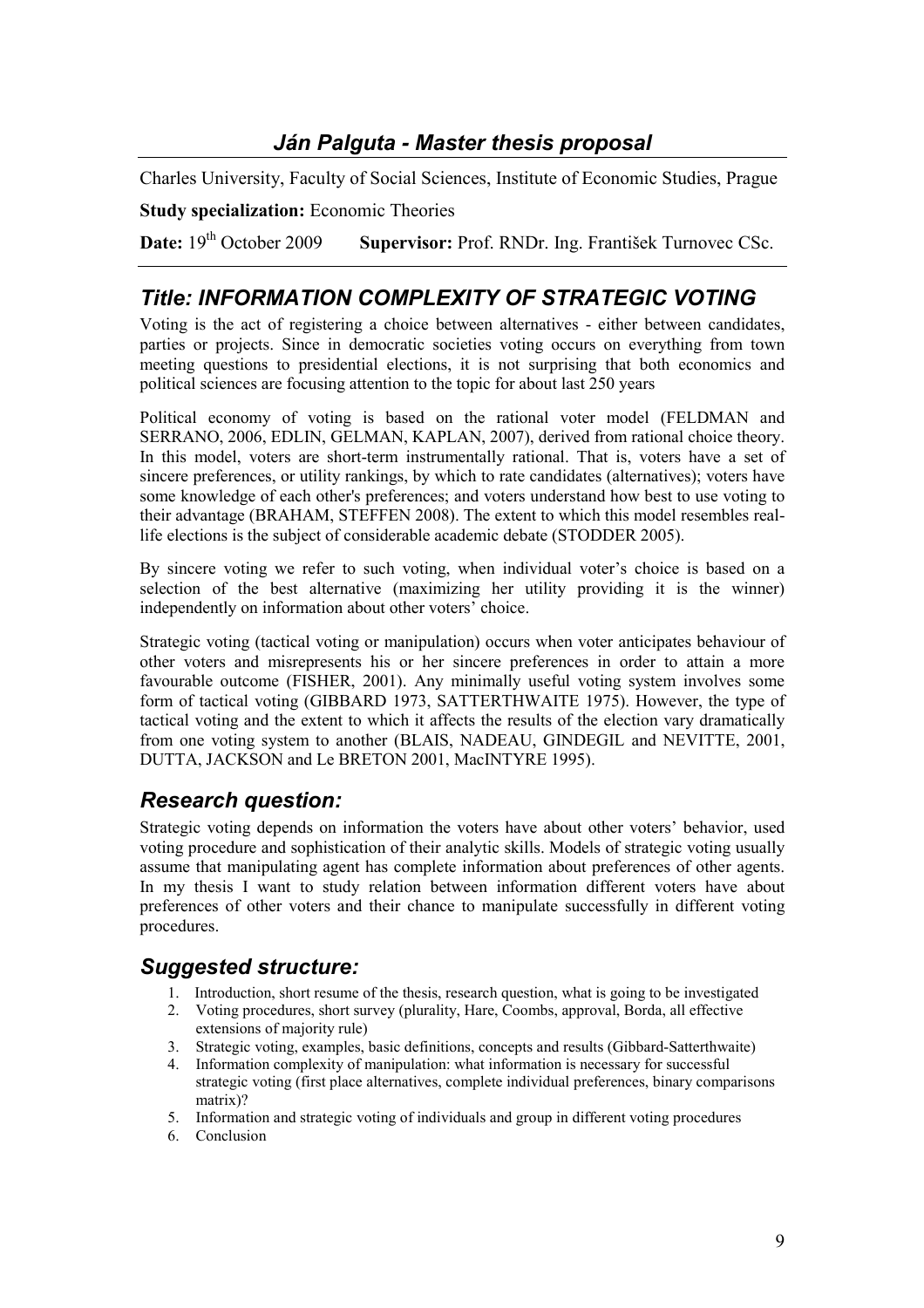## *Literature:*

**Blais A[.](http://www.sciencedirect.com/science?_ob=ArticleURL&_udi=B6V9P-4378T1R-1&_user=10&_rdoc=1&_fmt=&_orig=search&_sort=d&view=c&_acct=C000050221&_version=1&_urlVersion=0&_userid=10&md5=827dea4b68a493b686be0435574f27eb#m4.cor*); Nadeau R.; Gidengil E.; and Nevitte N. (2001):** "*Measuring strategic voting in multiparty plurality elections.*" Electoral Studies, [Volume 20, Issue 3](http://www.sciencedirect.com/science?_ob=PublicationURL&_tockey=%23TOC%235904%232001%23999799996%23252619%23FLA%23&_cdi=5904&_pubType=J&_auth=y&_acct=C000050221&_version=1&_urlVersion=0&_userid=10&md5=84461633b7c4fd0a0bca1f18ae4a352d), pp. 343-352

**Braham M.; Steffen F.; eds. (2008)**: "*Power, Freedom and Voting, Conceptual, Formal and Applied Dimensions.*" Springer, Heidelberg/New York.

**Dutta B., Jackson M.O., Le Breton M. (2001):** "*Strategic Candidacy and Voting Procedures.*" Econometrica, Vol. 69, No. 4, pp. 1013-1037

**Dummet, M.; Farquharson, R. (1961):** "*Stability in voting,*" Econometrica, V. 29, (1961), pp. 33-43.

**Edlin, A.; Gelman, A.,; Kaplan, N. (2007):** "*Voting as a Rational Choice. Why and How People Vote to Improve the Well-being of Others.*" Racionality and Society, 19, No. 3, 293- 314.

**Feldman, A. M.; Serrano, R. (2006):** "*Welfare Economics and Social Choice Theory*," 2<sup>nd</sup> edition, New York, NY [US]: Springer 2006.

**Fisher, S. (2001)**: "*Extending the Rational Voter Theory of Tactical Voting*." CREST Working Paper No. 94, University of Oxford.

**Gärdenfors, P. (1979):** "*On definitions of Manipulation of Social Choice Functions,*" in J.J. Laffont, ed., *Aggregation and Revelation of Preferences*, North-Holland Publishing Co..

**Gibbard, A. (1973):** "*Manipulation of Voting Schemes: A General Result,*" Econometrica, V. 41, 1973, pp. 587-601.

**Gibbard, A. (1977):** "*Manipulation of Schemes that Mix Voting with Chance,*" Econometrica, V. 45, 1977, pp. 665-681.

**Macintyre, I.D.A. (1995)**: "*Pareto improvements by Pareto strategic voting under majority voting with risk loving and risk avoiding voters.*" Theory and Decisions, 39, No. 2, pp. 207- 211.

**Maskin, E. (1999):** "*Nash Equilibrium and Welfare Optimality,*" Review of Economic Studies V. 66, 1999, pp. 23-38.

**Nurmi, H. (1987):** "*Comparing voting systems,*" D. Reidel, Dordrecht.

**Satterthwaite, M. A. (1975):** "*Strategy-proofness and Arrow's Conditions: Existence and Correspondence Theorems for Voting Procedures and Social Welfare Functions,*" Journal of Economic Theory, V. 10, 1975, pp. 187-217.

**Stodder J. (2005)**: "*Strategic Voting and Coalitions: Condorcet's Paradox and Ben-Gurion's Tri-lemma.*" International Review of Economics Education, 4, issue 2, pp. 58-72

**Turnovec, F. (2001):** "*Public Choice: Arithmetic of Voting and Calculus of Power,*" Academia Istropolitana Nova Research Series, 140 pp.

Prague, 19<sup>th</sup> October 2009

 ………………………….. ……………………………. Thesis supervisor Ján Palguta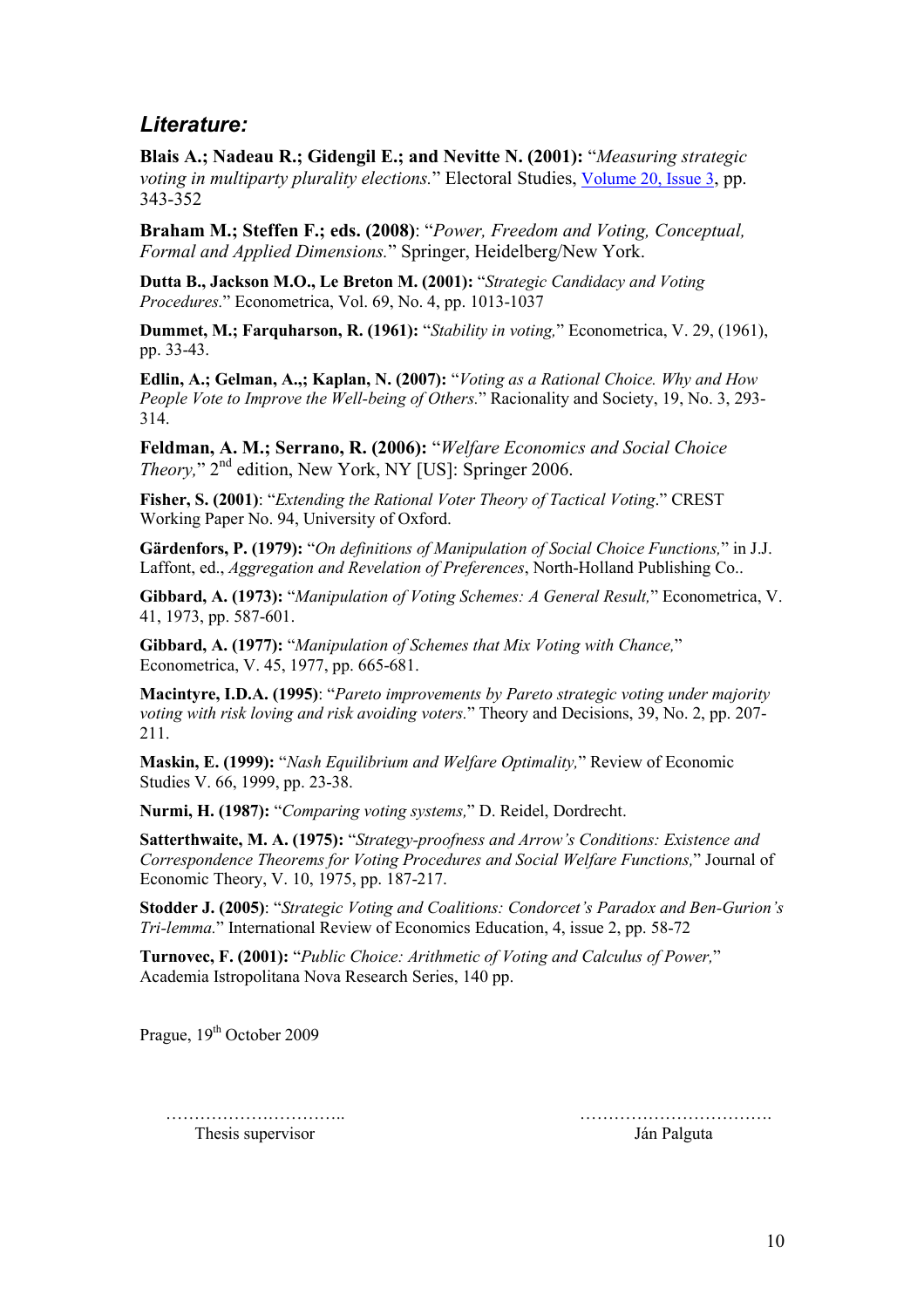## <span id="page-10-0"></span>**1. Introduction**

A modern social choice theory is dominated by two results. First is the famous Arrow's impossibility theorem, which states that there exists no voting system for three of more alternatives, which would be universal, would not break independence of irrelevant alternatives assumption, weak Pareto efficiency or non-dictatorship and which still would produce transitive and consistent results. The other result is the Gibbard-Satterthwaite theorem, which states that there exists no voting system with three or more alternatives designed to select a single winner, which would as well be unrestricted in domain, would not be dictatorial, and which would not provide an agent, who has a full knowledge of other voters' preference profiles, with an incentive to strategically misrepresent her voting preference so as to swing the election outcome into her favour. The prediction of the theory is clear; no voting system will ever be able to satisfy all listed desirable conditions.

On the other hand, it would be more than easy to comply with these negative results. Knowing that a perfect voting system does not exist, much effort is unexpectedly saved and instead of attempting for a construction of a faultless voting rule, an effort can be taken so as to analyse the sensitivity of the assumptions of the two theorems. Alternatively, the currently existing voting procedures can be gathered and we may inspect their susceptibility towards the undesirable predicted properties.

Our work reacts on the Gibbard-Satterthwaite theorem, which predicts susceptibility to strategic manipulation for all non-dictatorial and universal voting procedures. We react on the assumption made about the full knowledge possessed by the strategic voter about the individual preference profiles of all voters and we are going to subject this assumption to a sensitivity analysis.

For this purpose we propose in the first part of our work a function, which evaluates a distance between any social preference order and strategic voter's sincere preference order. Minimisation of the distance between the two orders will in our set-up prompt the strategic agent towards strategic manipulation. In the second part of our work we are going to computationally simulate 10 different voting procedures. Via a series of voting simulations we evaluate the susceptibility to manipulation of the particular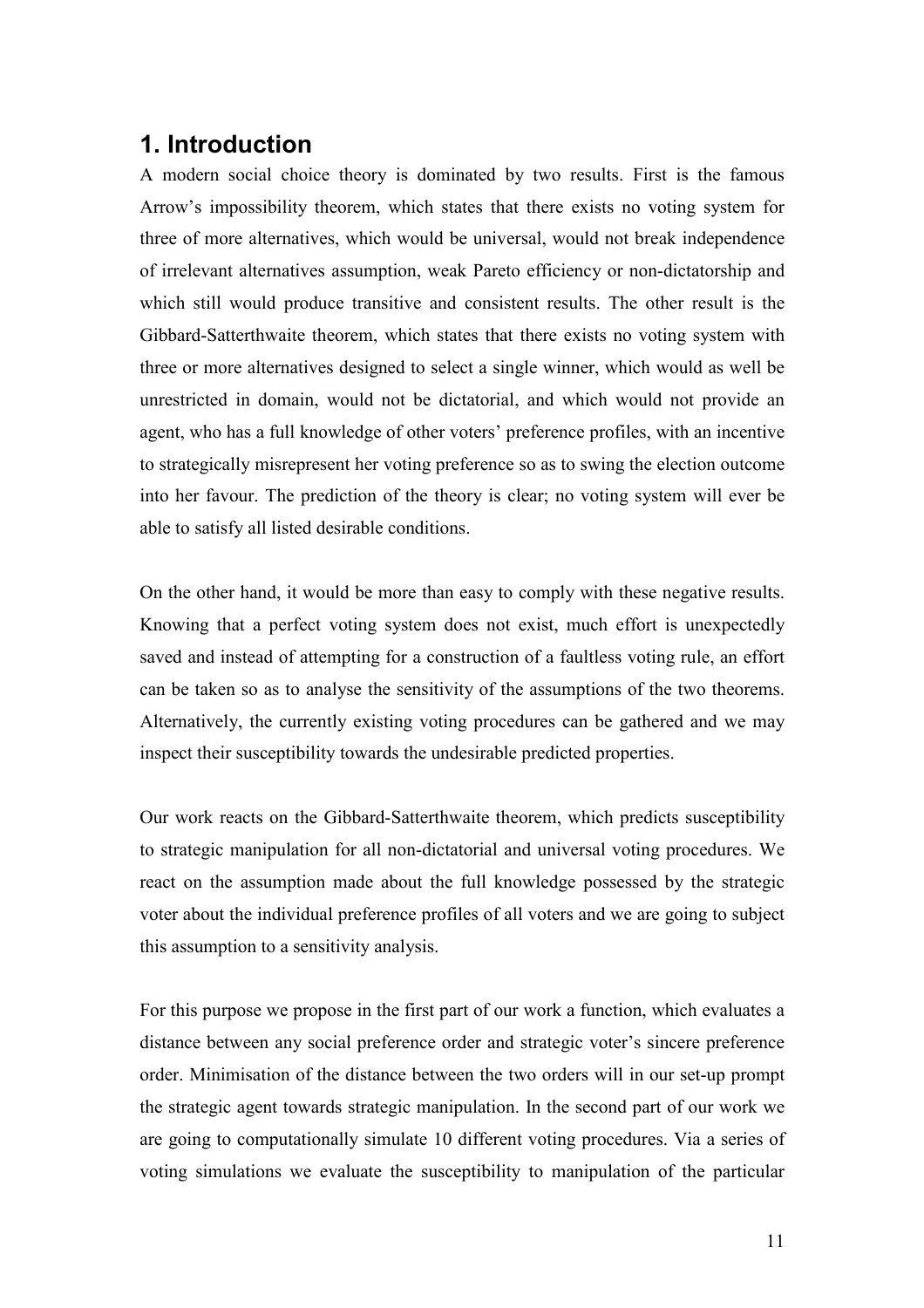voting procedures. Thirdly and last, we study the vulnerability of strategic voting to the variation in the amount of information that the individual strategic agent holds about other voters' voting preferences.

We find in our work that the susceptibility to strategic voting manipulation is a function of the number of voting participants, of the number of competing alternatives, of the currently used voting procedure and prominently of the amount of information that the individual voter holds. Once we strip the agent from the full knowledge of the collective preference profile, we confirm the vulnerability of strategic voting both to an absolute and relative reduction in the amount of owned information. A minimal reduction in her holding of information severely threatens her ability of strategic manipulation. The precision in selecting the correct best manipulating voting pattern is also decreasing in the relative amount of information withheld. Consistently, the agent more often ends up with payoffs worse than sincere voting would yield, when a relatively larger share of information is withheld from her. These and other results are step by step documented in our work.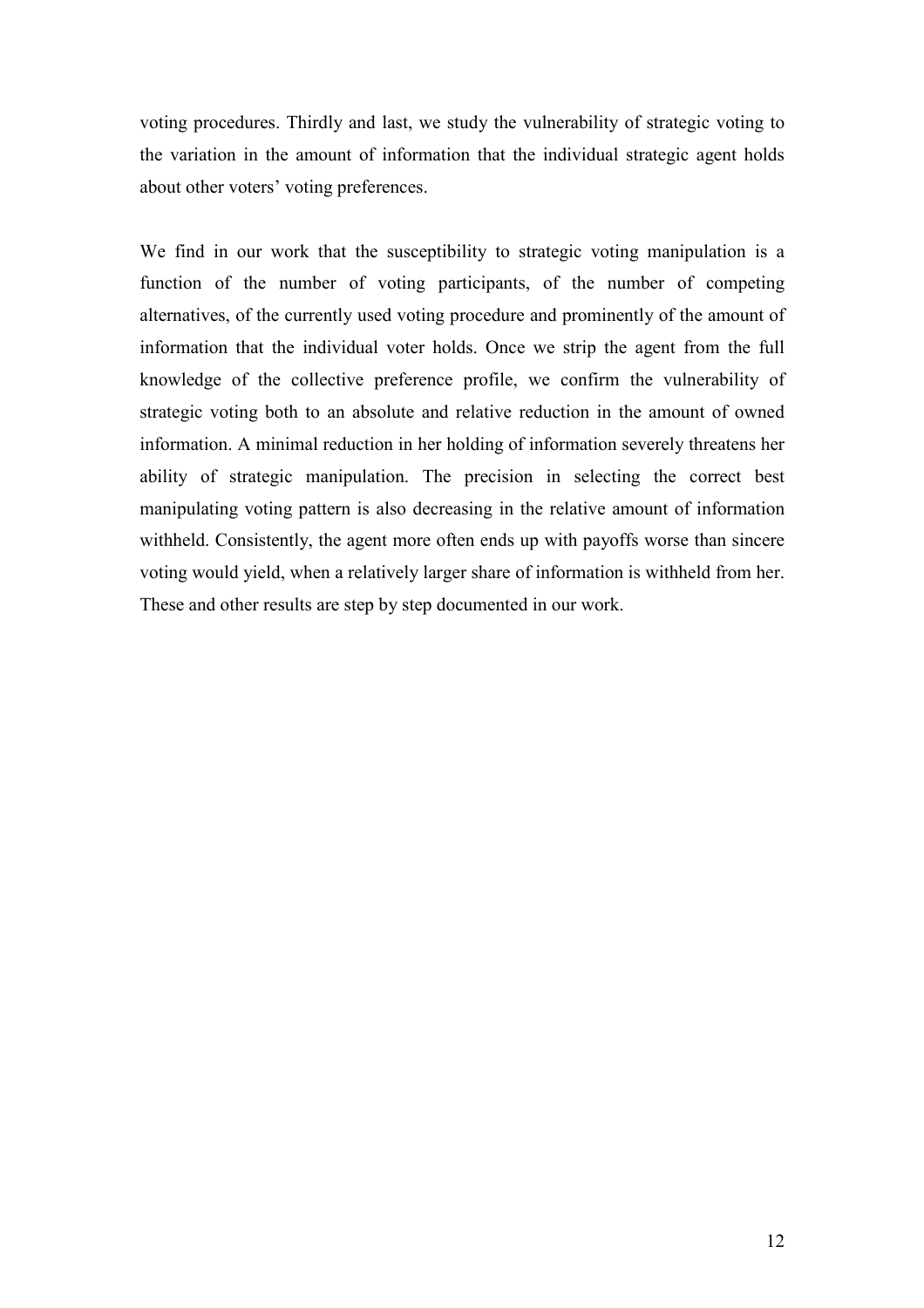## <span id="page-12-0"></span>**2. Game representation of voting**

This chapter proposes a game representation of voting, through which we shall study the role of information on optimal individual voting strategies. We describe how the voter decides to cast one ballot rather than another under specific informational circumstances. For this purpose we need two components. Primarily we need to setup a voting environment and secondly to specify an underlying individual decision process. These are our primary goals for this chapter. The first component, the voting environment, accrues to a world of alternatives and a number of voters possessing individual voting preference and a degree of information about other voters' preferences. The second component corresponds to one of two alternative modes of voting behaviour, either to sincere voting or strategic voting, which occur under altering voting aggregation rules. We aim to introduce these components through the terminology and necessary assumptions of the game theory employing some notions from the rational voter model and contrasting our approach to the approach of the social choice theory.

Social choice theory analyses the extent to which individual preferences can be aggregated into social preference, or more directly into social decisions. This aggregation has to be compatible with the fulfilment of a variety of desirable conditions. We shall use in this chapter some aggregation methods realised by different voting procedures. From rational voter models voters we will borrow assumptions on voters' sincere preferences or utility rankings, by which they rate the voting alternatives. We use this microeconomic approach to determine an objective for an individual voter to maximise. This objective will materialise in a distance function between the individual preference ordering and an aggregated social preference order. Game theory will merge both approaches and will permit strategic interactions between players. The resulting game representation of voting will constitute one of our main contributions in this study. Study of increased interaction between players, which we expected to positively correlate with deeper profoundness of player's information about each other is the other principal contribution and is studied in next chapter.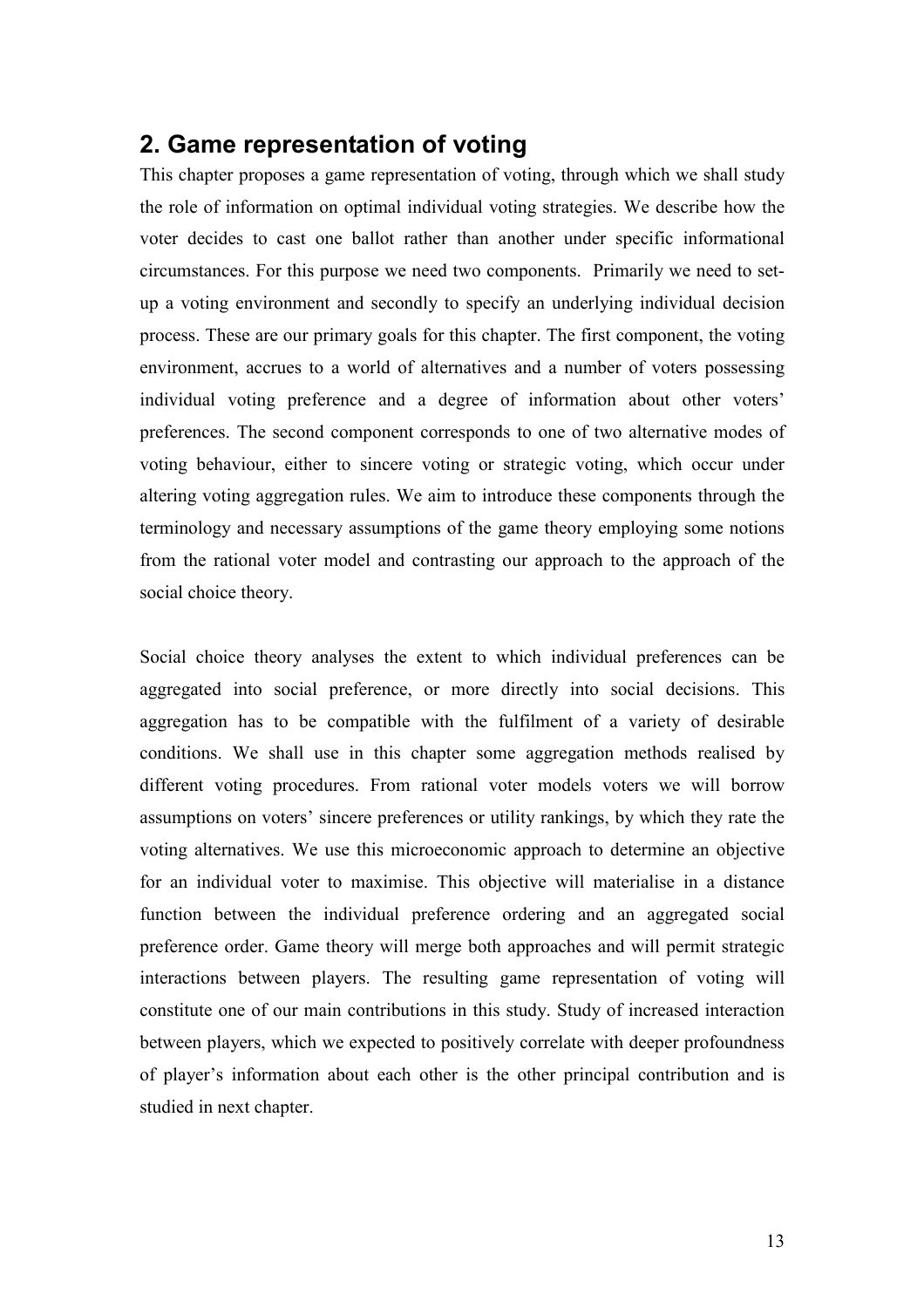<span id="page-13-0"></span>The considered voting procedures correspond to the most common ones. We specify the majority rule and general majority rule, plurality voting, the approval voting procedure, Borda's count and numerous other procedures. In this chapter we will draw closely on following literature: Mas-Colell, Whinston, Green (1995); Feldman, Serrano (2006); Turnovec (2001) and Nurmi (1987).

The chapter is organised into five sections. First section introduces a simple decision problem, by which we shall illustrate our questions and assumptions made. Second section introduces the voting environment; third section specifies the modes of voting behaviour. Fourth section further reconciles our assumptions with the introductory example. Last section specifies eleven different voting procedures, which we use throughout the whole study.

#### *2.1 Canoe example*

Prior to proceeding to specifications on the voting environment and on the modes of voting behaviour we present shortly an illustrating example that embraces all necessary assumptions from the subchapters to follow. Most prominently this example greatly simplifies the essential grasp of variables playing role in the individual strategic decision taking, above all the grasp of individual information.

The example, let us call it the Canoe example, is overtaken from Allan Gibbard's (2008) lectures on moral philosophy, although it originates in the work of Jeske and Fumerton (1995). Per se it has been widely debated by other authors, consider F. M. Kamm reacting directly within the very same Gibbard's (2008) book. Our work virtually ignores questions raised in moral philosophy and does so on purpose. We rather perceive the Canoe example through lens of methodology of game theory. We moreover further adjust this example to our own purposes.

In the Canoe example a number of canoes of children capsizes in rapids. Parents gathering on the bank can rescue some but not all of the canoes. Parents throw ropes to the canoes and together pull them to the bank, which determines which canoes are saved. Nevertheless no parent can pull any two canoes with the same strength. One parent comes last to the bank and observes the canoes in the rapids and some preferences of the rescuing crowd. She can tell other parents' preferences on the basis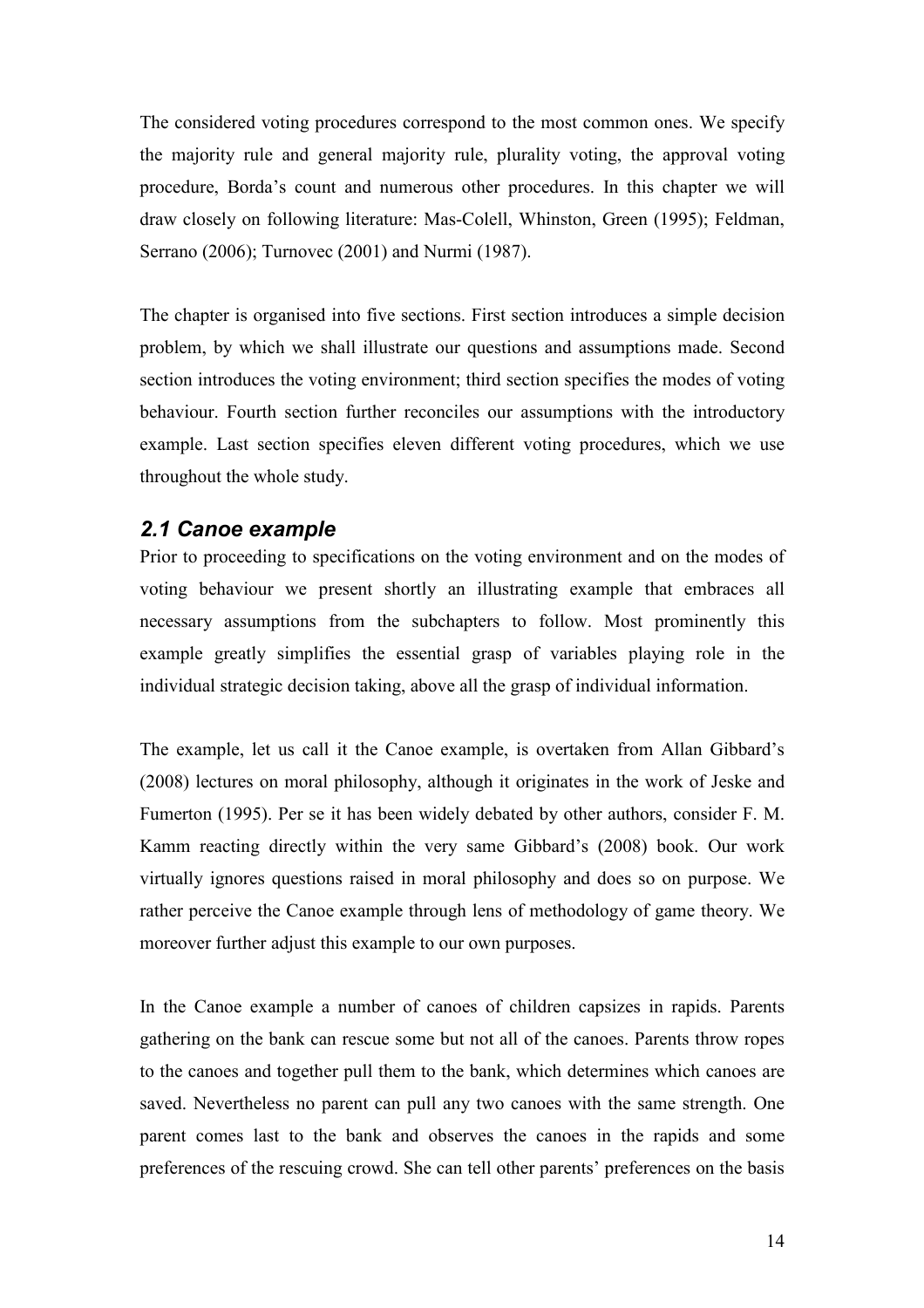<span id="page-14-0"></span>of which parent helps to rescue which canoe(s) and what strength she uses for it. This late coming parent knows also her own preference, however cruel, subjective or unfair. Necessarily she is required to behave optimally considering the information she has observed. This optimal behaviour may involve helping in a manner that does not copy her own preference, but still maximizes her own (expected) utility. It will be exactly the underlying decision process that we are about to put under scrutiny. Under further circumstances we may allow all canoes to be saved, but we let the parents care for the order of the rescue.

The Canoe example as it is set up can be viewed as a *game* of one player, although easily convertible to a game of many players. Although on the first sight all parents on the bank might be considered as players, the *strategies* of all of them but the last one coincide. They save the canoes according to the order, in which they like them the best. We say that their behaviour is *not contingent upon the behaviour of other parents.* That certainly discredits the use of the word 'strategy' and words 'players', when referring to them.

#### *2.2 Voting environment*

Let us first introduce **U as a universe of alternatives**, let it be finite, non-empty set of all possible alternatives, the elements of which are denoted a, b, c... Note, that  $2^U$ , socalled power set of U, is a set of all subsets of U. Let  $T = 2^U \setminus \mathcal{O}$  stand for the set of all non-empty subsets of U. Let set **A**, call it an opportunity set, be such set that  $A \in U$ . Let it be an unstructured set of finite cardinality,  $card(A) = m$ . That means that A contains precisely *m* alternatives, where *m* is a positive finite integer. Use index j to represent a particular alternative from A.

What are the alternatives? The alternatives are the individual canoes, but in general they may be anything from allocations in an exchange economy, with or without externalities, to production plans or production and consumption patterns in the economies with production, or it may be levels of public goods expenditure or alternatively political candidates, etc. It may just be any alternative pool of choices subject to collective choice.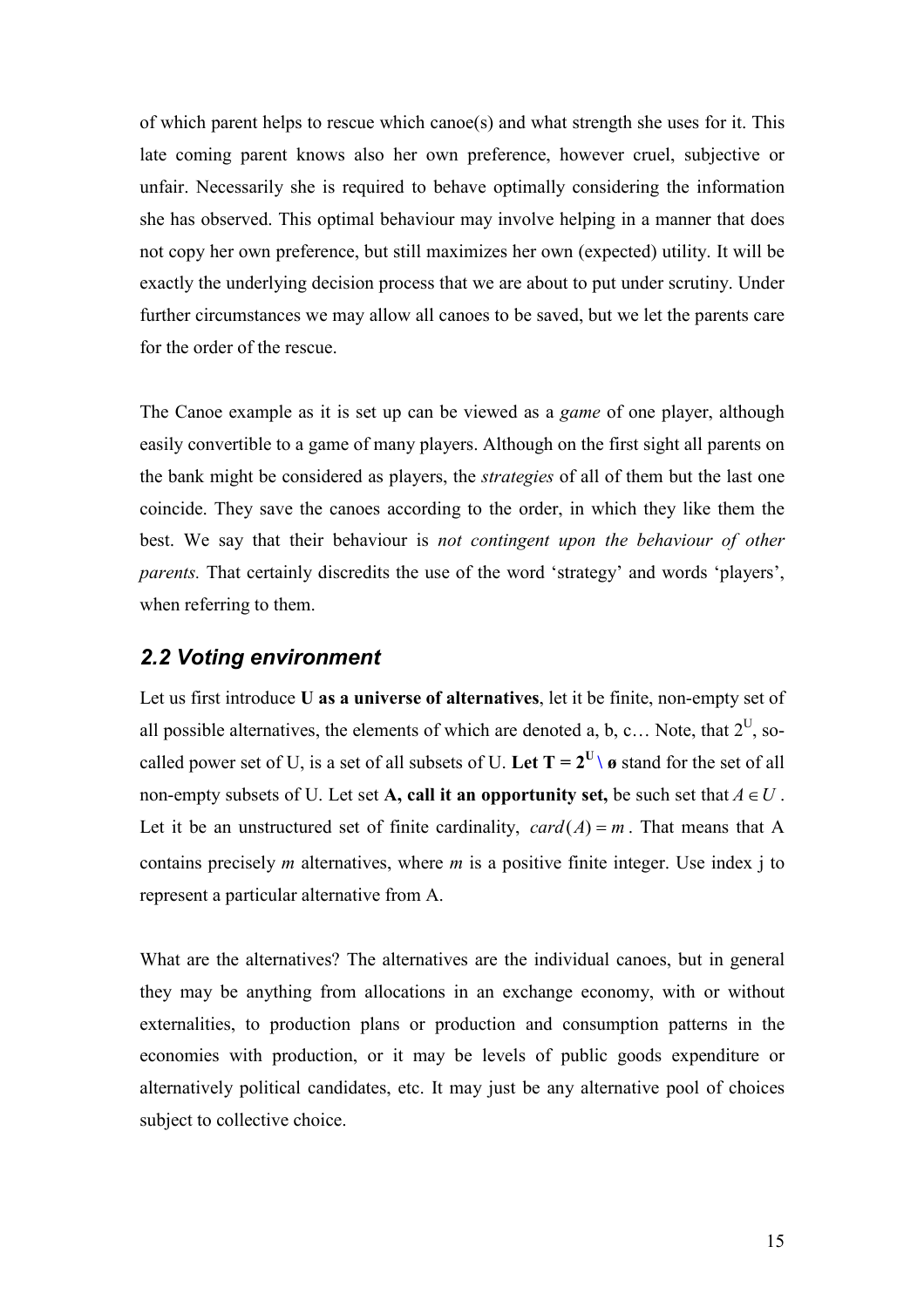<span id="page-15-0"></span>Assume a **set of individuals**  $N = \{1, 2, \ldots, n\}$  to be a non-empty finite set, where all these individuals clearly understand what will happen to them, if option  $a \in A$  is chosen rather than  $b \in A$ . Use i as an index representing particular individual, who in our case is a parent of some of endangered children. Essentially she is also a voter, which votes using her helping rescuing hand.

#### **2.2.1 Preference profiles**

Let us assume that each individual  $i \in N$  has a **binary preference relation** defined on A. Let **R<sup>i</sup>** denote this *preference relation*. We assumed R<sup>i</sup> to be a *weak* relation, aRib stands for "individual i regards a as at least as good as b".

The strict preference relation  $P_i$  and indifference  $I_i$  are defined from  $R_i$  in the usual way:

$$
aI_i b \Leftrightarrow aR_i b
$$
 and  $bR_i a$   
 $aP_i b \Leftrightarrow aR_i b$  and not  $bR_i a$ 

For the rest of the study, each individual preference relation  $R_i$  is assumed to be *complete, reflexive, transitive* and *anti-symmetric*. These assumptions are necessary and sufficient for  $R_i$  to be characterised as a total preference ordering.

#### **Definition: (Completeness)**  $For all  $a, b \in A$ , either  $aR, b$  or  $bR, a$$

Completeness of the individual's preference relation implies full awareness of the results of binary comparisons between any two alternatives. It may not happen that an individual cannot tell, in what relation two alternatives stand against each other. If she cannot state a strict preference, she has to weakly prefer one alternative or she has to be able to say that she is indifferent between the alternatives.

#### **Definition: (Reflexivity)** *For all a*∈ $A$ ,  $aR_i$ *a*

Note that assumption of reflexivity is abundant for total preference orderings, as reflexivity is a necessary condition for completeness. If completeness was not satisfied, but reflexivity, transitivity and anti-symmetry conditions were satisfied, then the individual preference relation would take form of a partial preference ordering.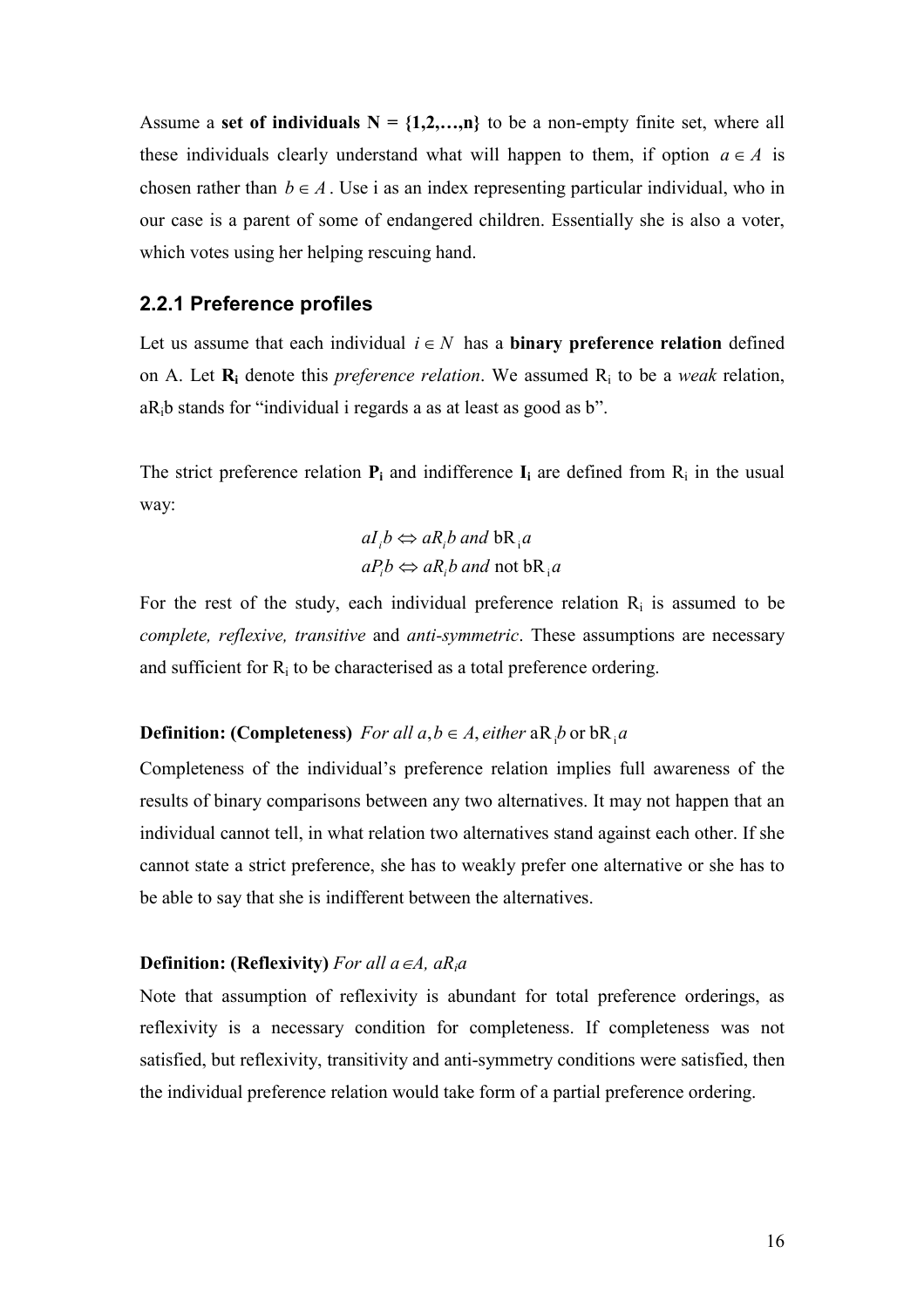## **Definition:** (Transitivity) *For* all a, b, c  $\in$  A,  $aR_1b$  and  $bR_1c \Rightarrow aR_ic$

Transitivity implies that it is impossible to face the voter with such sequence of binary comparisons that would lead to a cycle in her preferences. The voter cannot rank choice C strictly above choice A, if she previously stated that A is at least as good as B, and B is at least as good as C. The assumption of transitivity relates strongly to the very concept of individual rationality and breaks it if it fails.

#### **Definition: (Anti-symmetry)** *For all a, b ∈ A, aR<sub>i</sub>b and bR<sub>i</sub>a*  $\Rightarrow$  *a = b.*

Anti-symmetry guarantees that indifference between any two options a and b is precluded. In consequence, this assumption is the last necessary and sufficient condition for considered preference relations  $R_i$  to be identified as total preference orderings.

**Definition: (Total preference ordering)** Let A be a set of finite cardinality and let R<sub>i</sub> be a weak binary preference relation defined on A. Then the ordered set  $\mathfrak{R}_i = [a_1 a_2 ...$  $a_m$ ] of all elements of A such that  $a_1R_1a_2R_1a_3...a_{m-1}R_1a_m$  is called a *total preference ordering* of  $a_j$  on A. Preference relation  $R_i$  defines a total preference ordering  $\Re_i$  on A, if and only if the preference relation  $R_i$  is complete, transitive and anti-symmetric.

Let us introduce an equivalent notation for a preference order involving m alternatives. Let it take form  $[a \, b \, c] \Leftrightarrow aR_i bR_i c$  in case of a strict preference, and  $[a (b c)] \Leftrightarrow a R_i b I_i c$  or  $[(a b c)] \Leftrightarrow a I_i b I_i c$  in cases of a weak preference. Let us further denote the elements in the individual preference order by  $[r_1 r_2 ... r_m]$ , where j denotes the j<sup>th</sup> position of an element in the individual preference ordering.

**Example 2.1 Total preference ordering** Think three possibilities a, b, c and a weak binary preference relation R<sub>i</sub>, which we assume to be complete, transitive and antisymmetric. On this set of alternatives we may think of 6 different preference orderings  $\mathfrak{R}_i = [r_1 \, r_2 \, r_3]$ . They are [a b c], [a c b], [b a c], [b c a], [c a b] and [c b a].  $\Box$ 

Gibbard (1973) calls "chain ordering" what we call a total preference ordering.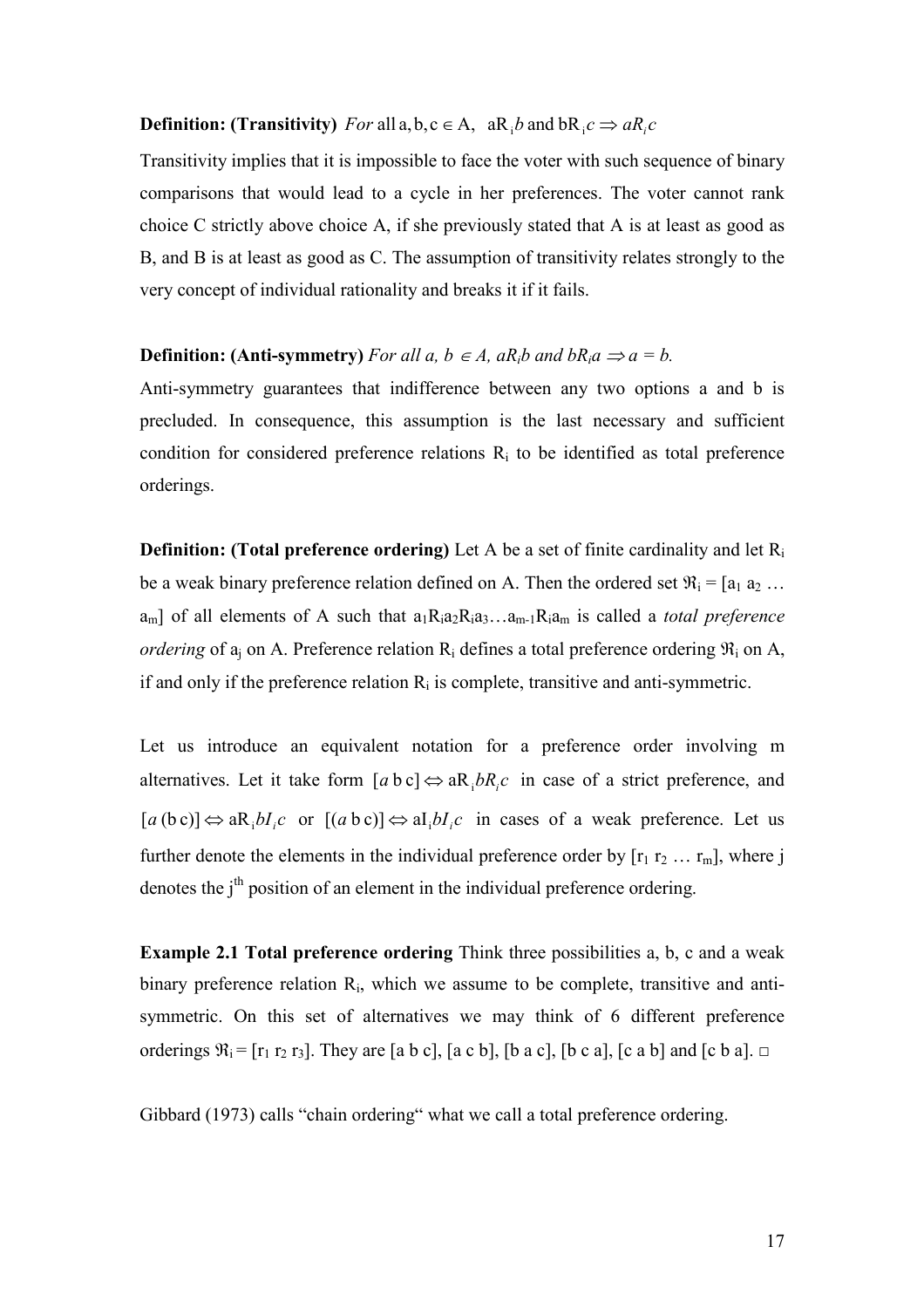<span id="page-17-0"></span>**Example 2.2 Relaxation of anti-symmetry** Think the same three possibilities a, b, c, but relax anti-symmetry of R<sup>i</sup> , while maintaining completeness and transitivity. We can now think of 13 different preference rankings, which are however no longer necessarily preference orderings: [a b c], [a c b], [b a c], [c b a], [c a b], [c b a],  $[a (b c)]$ ,  $[b (a c)]$ ,  $[c (a b)]$ ,  $[(a b) c]$ ,  $[(a c) b]$ ,  $[(b c) a]$  and  $[(a b c)]$ .  $\square$ 

We materialize the collection of preferences of n parents in a collective preference profile R.

**Definition: (Collective preference profile)** A set of n total individual preference orderings on A with one and only one total preference ordering for each individual i from N is called **a collective preference profile R**, such that

$$
R = (\mathfrak{R}_1, \mathfrak{R}_2, ..., \mathfrak{R}_n) \in \mathfrak{R}_A^n
$$

where  $\mathfrak{R}_A$  would be a set of all possible individual preference orderings on A and  $\mathfrak{R}_A^{\Lambda}$ is an n-fold Cartesian product of  $\mathfrak{R}_{A}$ .

Each parent reveals some part, if not whole his preference ordering by rescuing particular canoes with different relative strengths. We need to aggregate these individual endeavours to determine, which canoes are saved by the parents, eventually in what order they are saved.

#### **2.2.2 Preference aggregation**

The theory of social choice discerns several approaches to preference aggregation, which we describe here for reference. In social choice we could aggregate the collective preference profile either into a ranking of alternatives, or we select a set of socially best alternatives or eventually we select a single alternative as socially superior. The structure of an aggregation outcome depends on the particular chosen technique of preference aggregation. If the aggregation translates the collective preference profile into a complete ranking of alternatives, we assume this ranking to be a social preference ordering.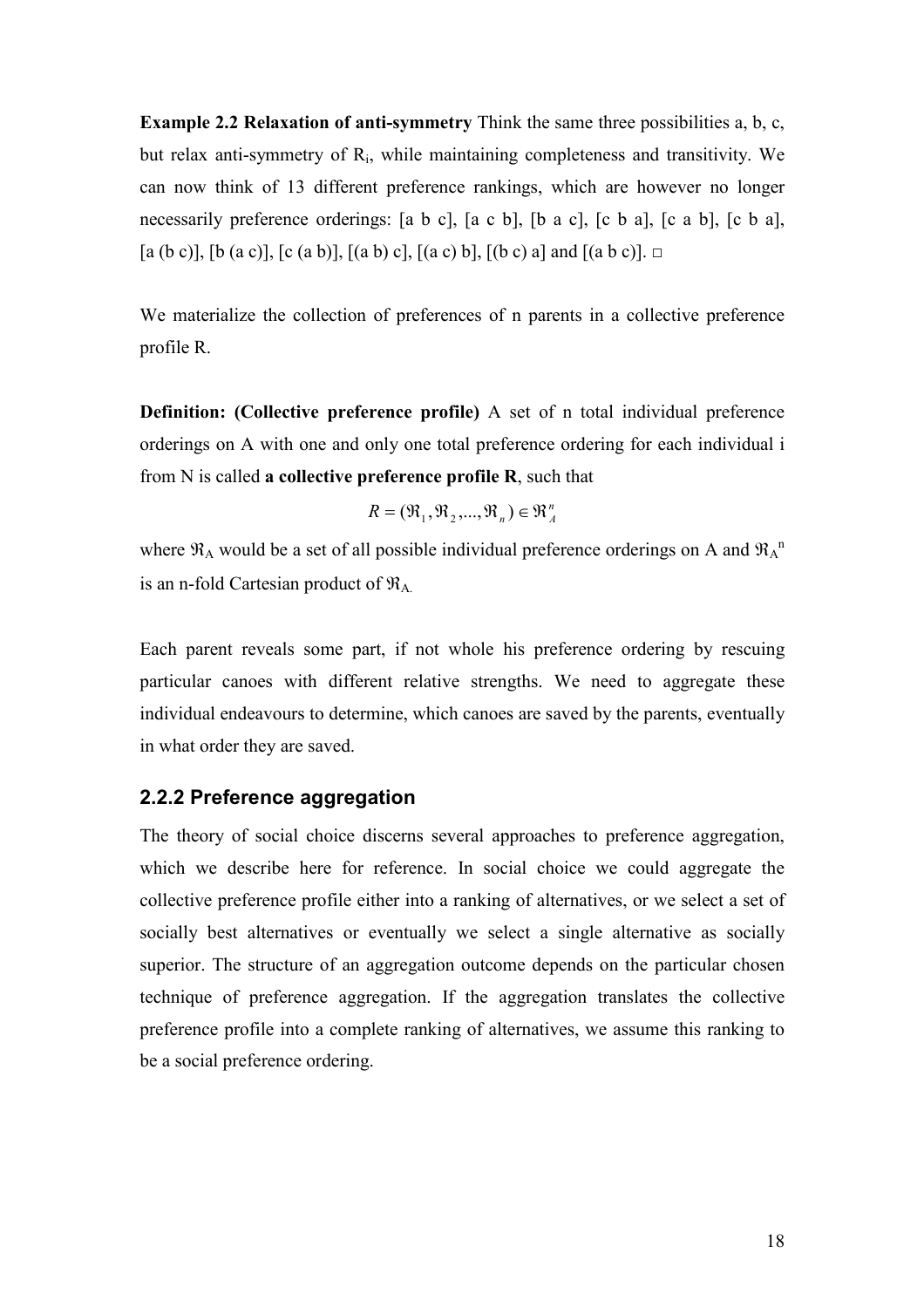**Definition: (Social preference ordering)** Let A be the opportunity set of finite cardinality and let  $R_i$  be a weak binary preference relation defined on A and R be the collective preference profile. The ordered set  $S = [a_1 a_2 ... a_m]$  of all elements of A, which can be characterised by  $a_1R_1a_2R_1a_3...a_{m-1}R_1a_m$ , is called a *social preference ordering* of  $a_i$  on A, if S is a total preference ordering generated through a preference aggregation of the collective preference profile R. Let us denote the particular elements of a social order by  $[s_1 s_2 \ldots s_m]$ , where  $s_j$  represents the j<sup>th</sup> position of an alternative in the social order.

In social choice the preferences aggregation of may be undertaken by the means of:

- **a) Social welfare functions,**
- **b) Social choice functions,**
- **c) Social choice correspondences.**

**Social Welfare Function (SWF) (in the Arrowian sense)** looks for the same type of preference relation on the collective level as one is assuming on the individual level. It is a function f mapping the n-tuples of complete, transitive and anti-symmetric individual preference orderings into a complete, transitive and anti-symmetric social preference ordering. Formally we write:

$$
f: \mathfrak{R}_1 \times \mathfrak{R}_2 \times \ldots \times \mathfrak{R}_n \to S
$$

where  $\mathcal{R}_i$  (i = 1,..., n) are individual preference orderings of n individuals satisfying completeness, transitivity and anti-symmetry and S is the social preference ordering. This approach is perhaps best known in the social choice theory due to the famous contribution of Arrow (1963). Arrow in his work attempted to find a general method of determining the social preference S, given individual preference rankings  $\Re_i$ , so that the social preference would possess the same properties of completeness, transitivity and anti-symmetry as the individual preferences  $\mathfrak{R}_i$ . The impossibility result, involving a set of other desirable requirements on S is in the literature widely known as the *Arrow's Impossibility Theorem*.

**Social Choice Correspondence (SCC)** is a practical application of reduction in requirements on the Arrowian SWFs, where for the purposes of preference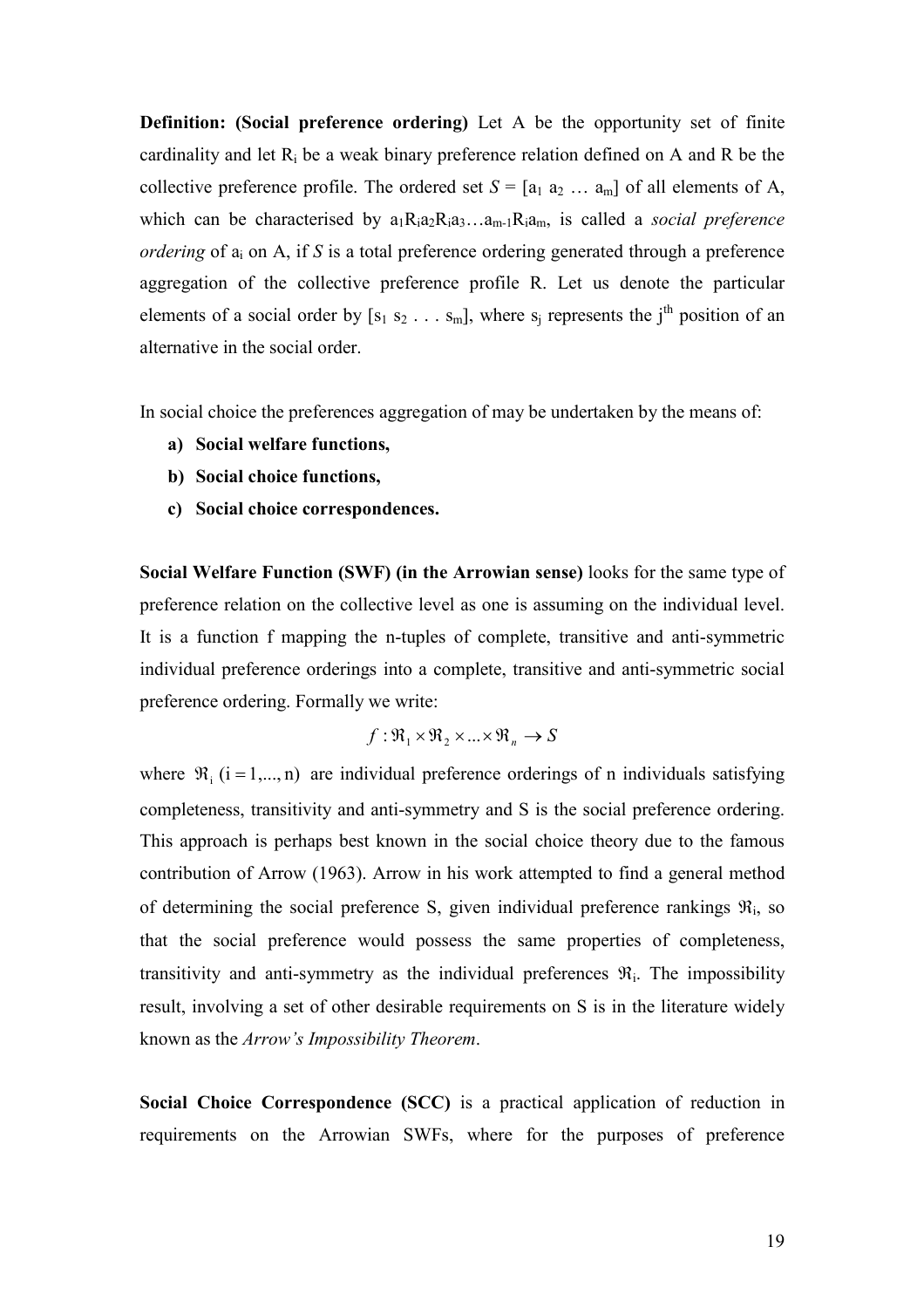aggregation we are interested only in finding such set of alternatives, which the society deems "best". Formally, we construct a function F of the following sort:

$$
F: U \times \mathfrak{R}_1 \times ... \times \mathfrak{R}_n \to T
$$

where U is the universe of all alternatives and T is a set of all non-empty subsets of U. Given the alternatives, the function F translates the preference n-tuple into a set of socially best alternatives. This function by construction allows for ties between alternatives and in its range allows eventually for a case when all alternatives in U are chosen as "best". This approach originates in Fishburn (1973) and Plott (1976).

**Social Choice Function (SCF)** is a special case of the social choice correspondence allowing the social choice to be single-valued only, i.e. eventual ties must be broken and a single winner pronounced. The approach is justifiable by practicality in those cases, when technical circumstances allow for an implementation of a single alternative only or for an appointment of a sole candidate. Given such circumstances, the counsel of social choice correspondence is of a limited use to the decision maker. Gärdenfors (1977) uses the label 'resolute' for this kind of social choice functions. Resolute SCFs provide a justification for the choice of one alternative before all other. In the social choice theory the Arrowian social welfare functions, social choice functions and social choice correspondences are typically realised by the means of **voting procedures.** It takes a specific voting procedure to aggregate votes into a voting outcome. Note the difference from "voting", by which we understand just stating one's own individual preference.

The potential loophole in our approach consists in the fact that many voting procedures allow declaring voting outcomes that involve *ties* between alternatives. The generated social ranking would not then satisfy the sufficient conditions for a preference ordering, because it would break the assumption of anti-symmetry. Let us consider in such cases a randomisation device, which assigns equal probability to all potential social orderings that could occur if the tie was broken randomly. Let us introduce it by the means of a *lottery.*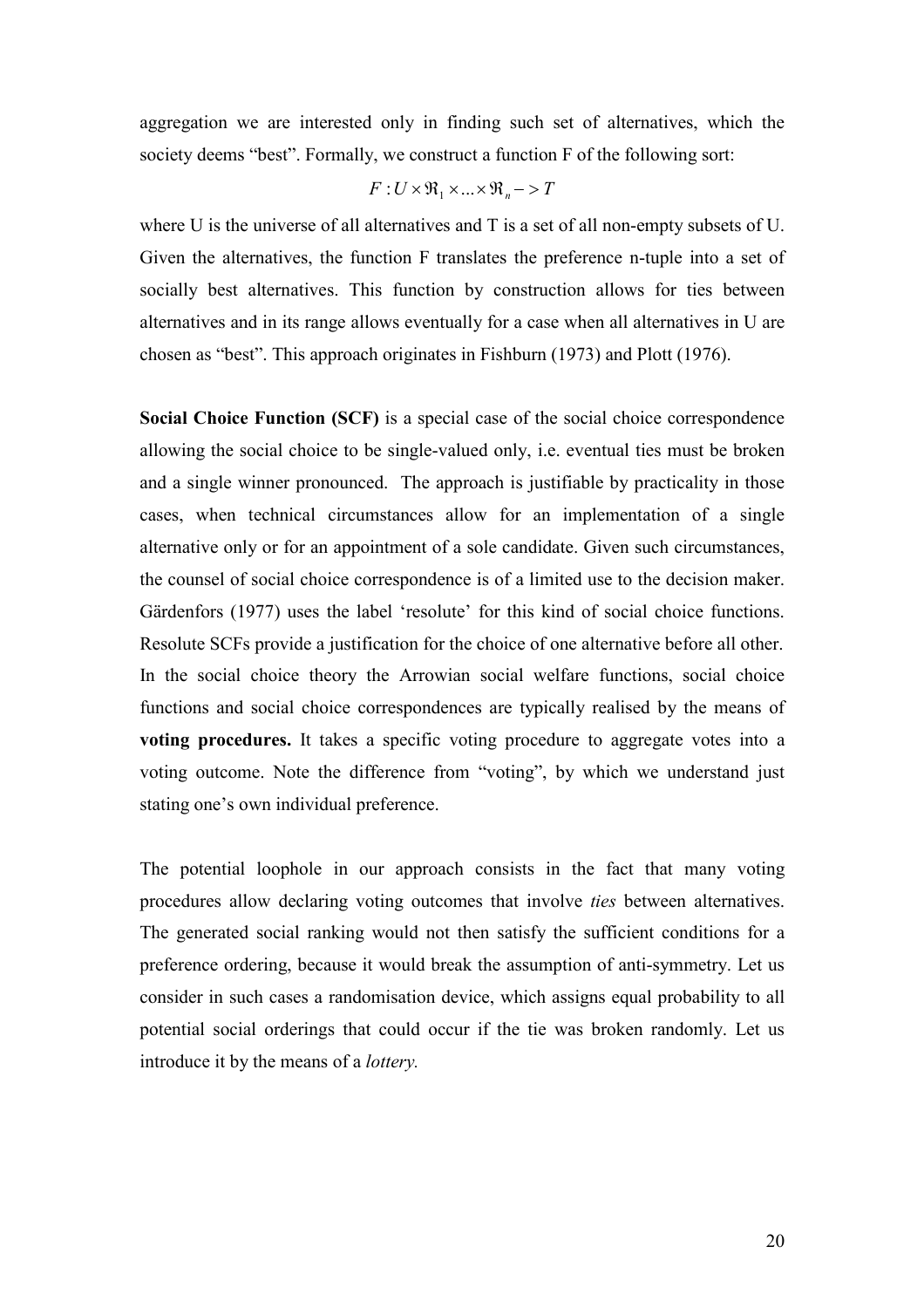<span id="page-20-0"></span>**Definition: (Lottery)** Let there be K possible social orderings that could occur after random breaking of all ties involved in a given voting outcome. A simple lottery L is then a list  $L = (p_1, ..., p_K)$  with  $p_k \ge 0$  for all k and  $\sum_k p_k = 1$ , where  $p_k$  is interpreted as the probability of social ordering k occurring. In our study we work with 1  $p_1 = p_2 = ... = p_k = k^{-1}$ .

**Example 2.3 Breaking ties** Think of a voting procedure that has assigned scores 1, 4, 1 to alternatives a, b, c respectively. Allowing for ties, a social ranking would take form [b (a c)]. Let us therefore consider a randomisation device that gives equal probability 1/2 to both possible social orderings [b a c] and [b c a] and such decides about the final realised social ordering.  $\Box$ 

#### **Example 2.4 Voting outcomes – majority voting**

Let us illustrate the outcome, which would occur if all players stood at the same time at the riverbank without any informational advantages. Let us employ a Social choice function realised by majority voting (see section 2.5.1 for details on majority voting). Each player may state just his best choice and the alternative with most votes wins. Think of three voters choosing a single option from alternatives a, b, c.

|           | Votes of 2 and 3 |          |           |        |        |         |         |              |                   |
|-----------|------------------|----------|-----------|--------|--------|---------|---------|--------------|-------------------|
|           | (a. a)           | b)<br>a. | (a, c)    | (b, a) | (b, b) | (b, c)  | (c, a)  | (c, b)       | (c, c)            |
| Vote of 1 |                  | Outcome  |           |        |        |         |         |              |                   |
| a         | a                | a        | a         | a      | b]     | $[?]^*$ | la      | $[?]^*$      | c                 |
|           | a                | [b]      | $[?]^{*}$ | [b]    | 「b1    | [b]     | $[?]^*$ | [b]          | $\lceil c \rceil$ |
| c         | a                | ר?⊺*     | c         | $[?]*$ | b      | ⊥c'     | c       | $\mathbf{c}$ | $\mathbf c$       |

**Table 1 – Voting outcomes, majority voting** 

\* The question mark indicates where the social decision is to be taken randomly. All competing options are assigned an equal probability of 1/3 in the voting outcome determination.

Think of this example as of three parents striving to cooperate on saving one out of thee canoes capsized in rapids.  $\Box$ 

Let us look how the players evaluate particular voting outcomes.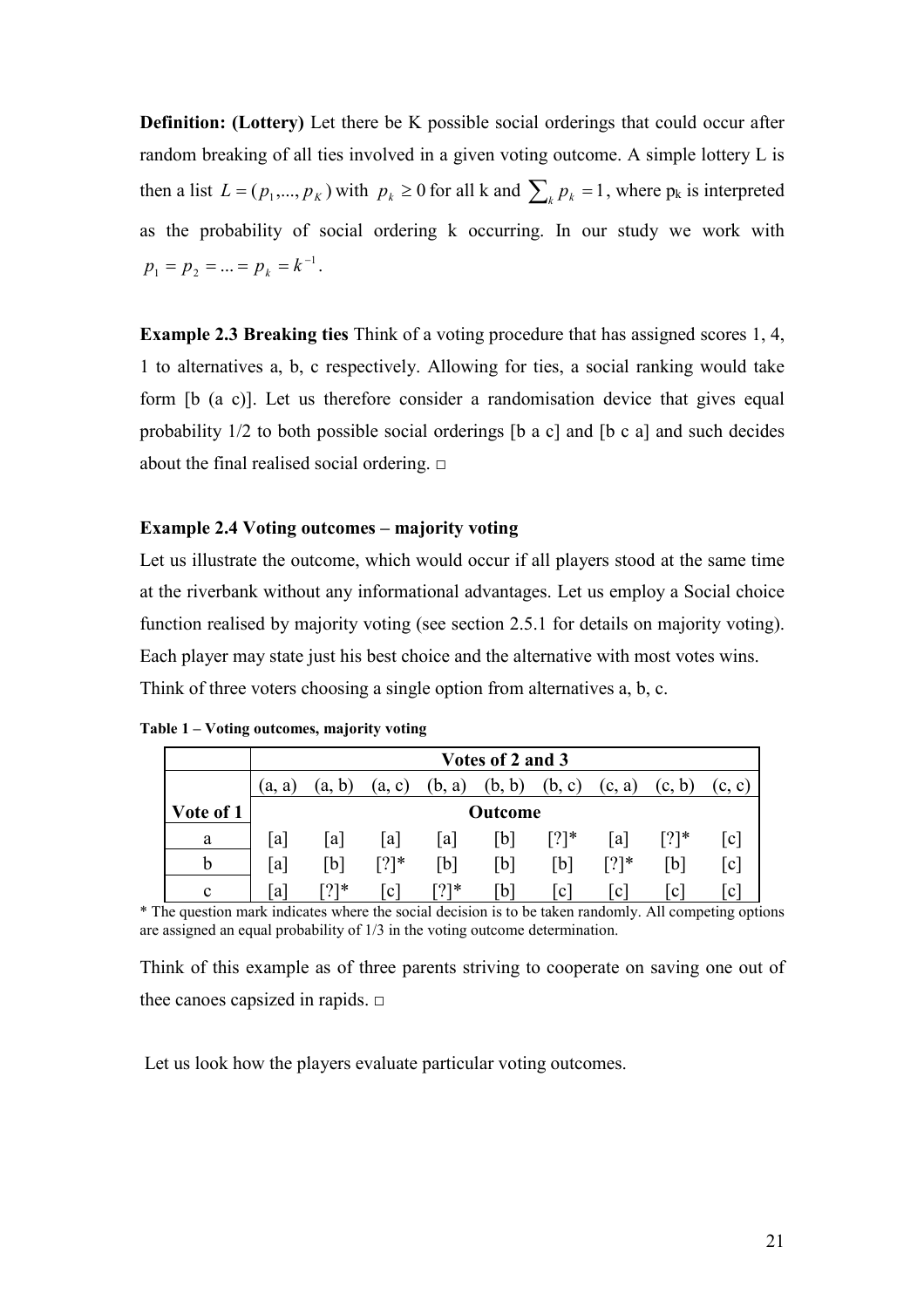#### <span id="page-21-0"></span>**2.2.3 Utilities associated with the voting outcomes**

#### **Utility associated with a selected alternative**

The assumptions on properties of individual preference relations allow us to describe these preference relations by the means of *utility functions*. By **utility function u(ai)**, which represents individual preference relation  $R_i$ , we map elements from the opportunity set A into real numerical values. Hence we rank the elements in A in accordance with the individual preference relation.

**Definition:** A function u: A→ $\mathfrak{R}$  (set of real numbers) is a *utility function representing preference relation* R<sup>i</sup> , if

for all  $a, b \in A$ ,  $aR.b \Leftrightarrow u(a) \geq u(b)$ .

The utilities are the payoffs that individual i receives, if particular element from A is selected by the selection mechanism. The value that the individual forgoes is equal to the value of the second best alternative.

#### **Utility derived from a social preference ordering**

A bit more challenging concept emerges, when we want to cardinalise the individual utility derived not from a particular alternative but from a complete social preference ordering. We need to construct such payoff function that would reflect both original individual's preference and the aggregated social preference order. Payoffs should at the same time reflect to what degree these two orders agree or how close is the generated voting outcome from the original voter's preference. Last, the agreement between the two orders should influence the payoff function with higher significance at beginning of an order than as at its end. For these reasons we compare the two orderings by the means of distance function. We consider a distance function, which resembles the mathematical Euclidian distance function. Minimization of distance between the individual ordering and the social preference ordering then corresponds to maximization of utility of a particular voter.

**Definition: (Distance function)** Let  $r_j$  and  $s_j$  constitute two systems of non-negative weights attached to all alternatives  $a_i \in A$  of an individual and social preference order, respectively. The two systems of weights are intertwined in the following manner: if particular alternative  $a_j$  is located at the j<sup>th</sup> position in the individual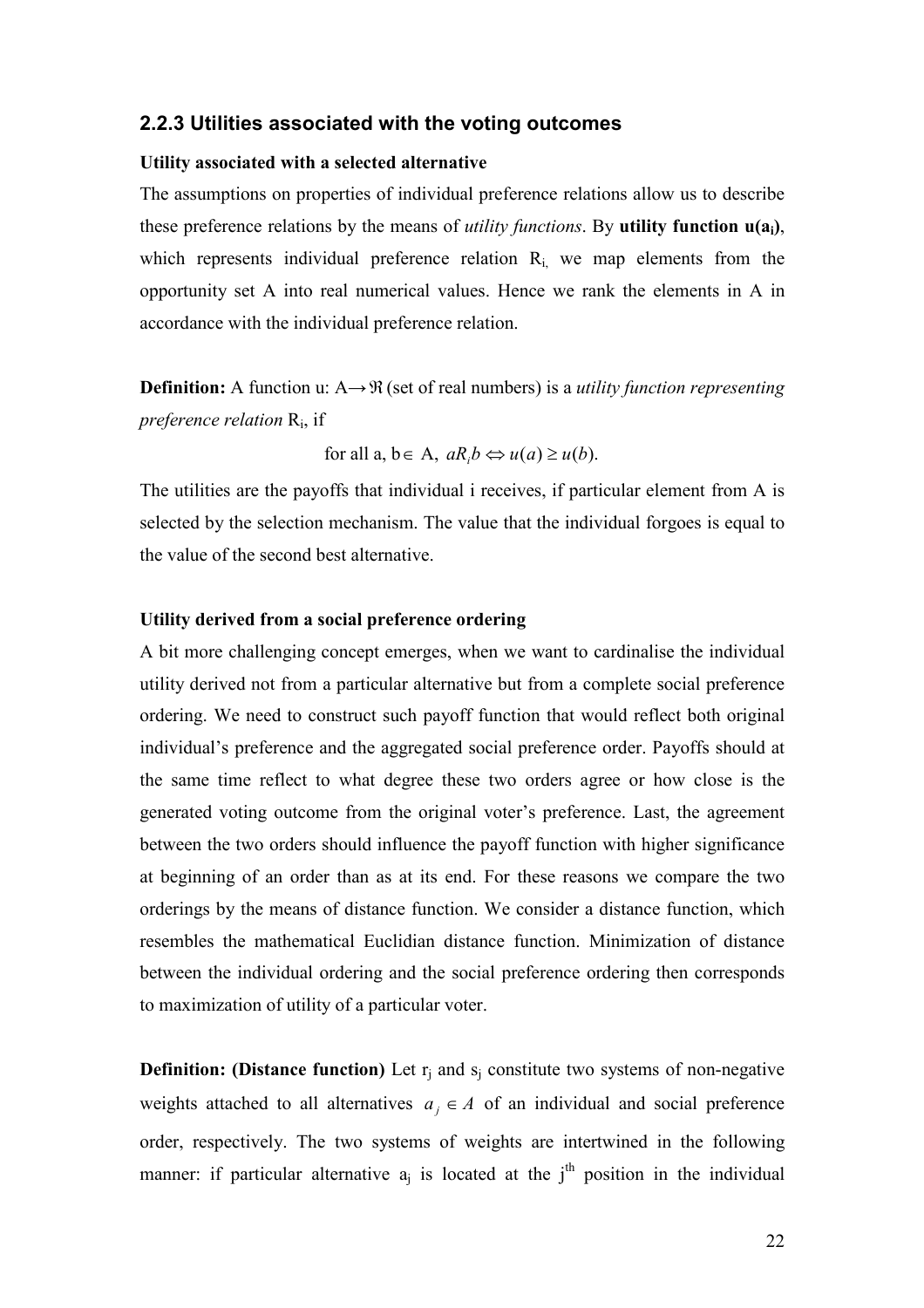preference order  $\mathfrak{R}_i$ , then it bears individual weight  $r_j$ . An equal weight  $s_x$  will be attached to such position in the social order  $S$ , at which alternative  $a_j$  was placed by the voting aggregation rule. The distance function  $D_{iS}$  between  $i<sup>th</sup>$  individual preference ordering  $\mathfrak{R}_i = [r_1 r_2 ... r_m]$  and social preference ordering  $S = [s_1 s_2 ... s_m]$ is subsequently given by:

$$
D_{iS} = \sqrt{\sum_{j=1}^{m} (r_j - s_j)^2}.
$$

Distance function D<sub>iS</sub> effectively maps the two systems of weights attached to elements of the individual and social orderings into one real number. The quantified distance then enters the utility function as its main argument, where utility is monotonically decreasing in distance:

$$
\frac{\partial u_i(D_{iS})}{\partial D_{iS}} \leq 0.
$$

The distance function hence effectively turns any utility function into a disutility function from distance.

**Example 2.5 Distance function** Consider an individual ordering  $\mathfrak{R}_i = [r_1 \, r_2 \, r_3] =$ [b a c] and a social ordering S resulting from a vote between n individuals  $S = [s_1 \ s_2 \ s_3] = [c \ a \ b]$ . Assume that individual i attaches following weights to his ordering: [b a c]  $\rightarrow$  [3 1 0]. By definition of the distance function, the individual evaluates the aggregated social order  $S = [c \ a \ b]$  by weights [0 1 3]. The distance between the social preference order S and the individual preference order is then given by  $D_{iS} = \sqrt{3^2 + 0^2 + (-3)^2} = 3\sqrt{2}$ .

The weights attached to alternatives in the individual order are expected to be marginally diminishing or at least marginally non-increasing in j. Nonetheless, fulfilment of this assumption is not crucial here. Attachment of weights to particular positions of an individual preference order allow for personalisation of any distance function.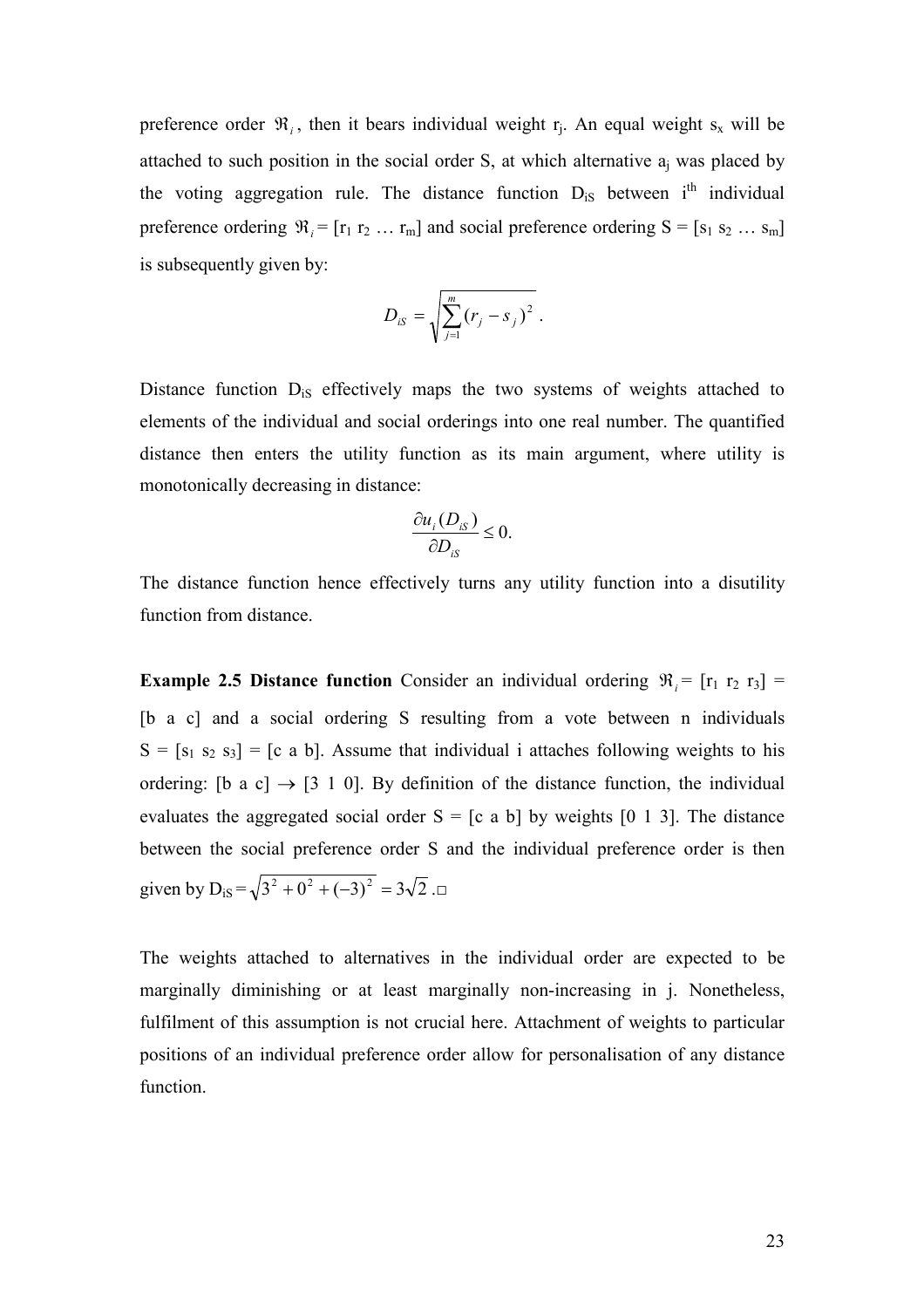**Example 2.6 Weights of a distance function** Imagine an individual, who cares only about the first winning option and disregards the order of allocation of all other options. Such individual clearly wishes that a particular canoe was saved and nothing further determines her utility. Here one would attach weight  $r_j = 1$  for j=1 and  $r_j = 0$ for all j≠1. Contrast with an individual, which cares for a complete social order of alternatives. Her weights are non-negative in the whole social order.  $\Box$ 

Any specific imposition (personalisation) of individual weights is necessarily arbitrary. We nevertheless need to proceed in this direction if we want to analyse the responsiveness of individuals to an amount of information about other voters' preferences. The weights that we attach to alternatives shall be unified since now on for the rest of our study. We assume them to correspond to scores, by which an individual would evaluate alternatives during **Borda's voting**, i.e. the winning option scores (m-1) points and then the weights attaches to other options are consecutively falling by 1, with the last option scoring 0 points. (See section 2.5.6 for details on Borda's voting.)

**Example 2.7 Weights of a distance functions II** Think a parent, who ranks five competing options a, b, c, d, e in an individual order  $\mathfrak{R}_i = [\mathbf{r}_1 \mathbf{r}_2 \mathbf{r}_3 \mathbf{r}_4 \mathbf{r}_5] = [\mathbf{a} \mathbf{c} \mathbf{e} \mathbf{b} \mathbf{d}].$ Let a specified voting procedure aggregate the options into a social order  $S = [s_1 \ s_2 \ s_3 \ s_4 \ s_5] = [a \ b \ d \ e \ c]$ . Vector of voter 1 Borda scores assigned to her individual ordering  $[r_1 r_2 r_3 r_4 r_5] = [a \ c \ e \ b \ d]$  reads  $[4 \ 3 \ 2 \ 1 \ 0]$ . Voter's 1 evaluation of a social order  $[s_1 s_2 s_3 s_4 s_5] = [a \ b \ d \ e \ c]$  is then evaluated as  $[4 \ 1 \ 0 \ 2 \ 3]$ . Distance function translates the difference between the two orderings into a real number  $D_i s = \sqrt{0^2 + 2^2 + 2^2 + (-1)^2 + (-3)^2} = 3\sqrt{2}$ .

#### **Utility from voting outcomes involving tie(s)**

Voting outcomes involving tie(s) between alternatives are inconclusive outcomes, which lead to uncertainty in voting strategic considerations. The uncertainty consists in random breaking of tie(s) and corresponding varying disutility from distance between potential social orderings and individual voting preference order. We resolve the issue of uncertainty by the translating the argument of a distance function into a form of average distance.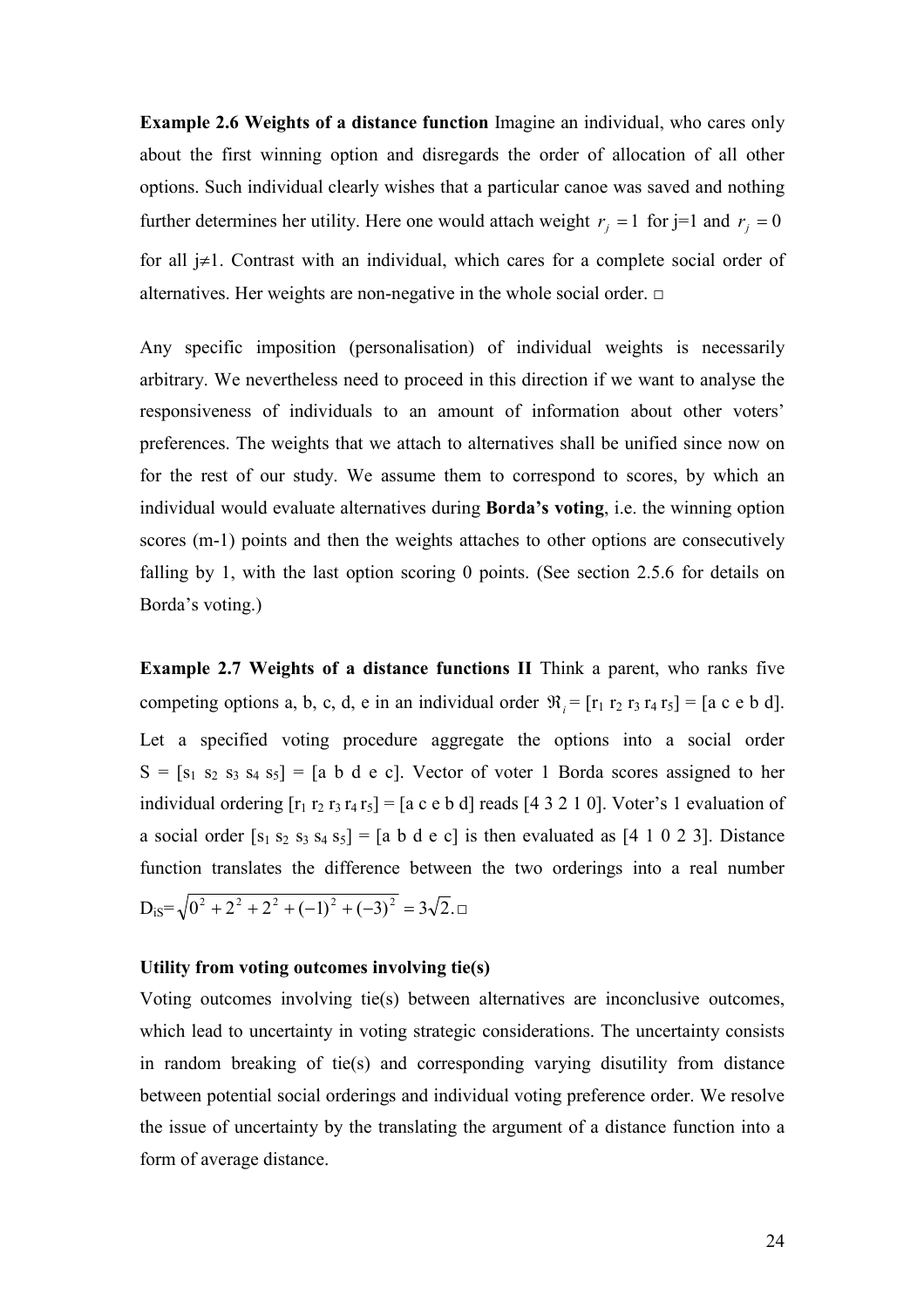<span id="page-24-0"></span>**Definition (Average distance)** Let  $L = (p_1, ..., p_K)$  be a lottery, which assigns equal probabilities to all potential social orders k that may occur after a random breaking of tie(s) involved in a voting outcome. Let  $D_{iSk}$  represent k potential distances of social ordering  $S_k$  from individual ordering  $\mathfrak{R}_i$  for all  $k = (1, \ldots, K)$ . Then

$$
\overline{D_i} = p_1 D_{iS1} + \dots + p_k D_{iSK}
$$

is the average distance between the individual preference ordering  $\mathfrak{R}_i$  and all potential social preference orders.  $D_i$  further enters the distance function as its main argument.

Average distance is effectively an average distance that occurs between k potential social preference orders and the individual preference order  $\Re_i$ . We chose to approach the uncertainty issue by calculation of average distances rather than by calculation of expected disutility from k potential social orderings for one reason. Disutility from an average distance corresponds to the maximal disutility that individual may face. Expected disutility is smaller in absolute terms. Consider Figure 1 for graphical illustration.



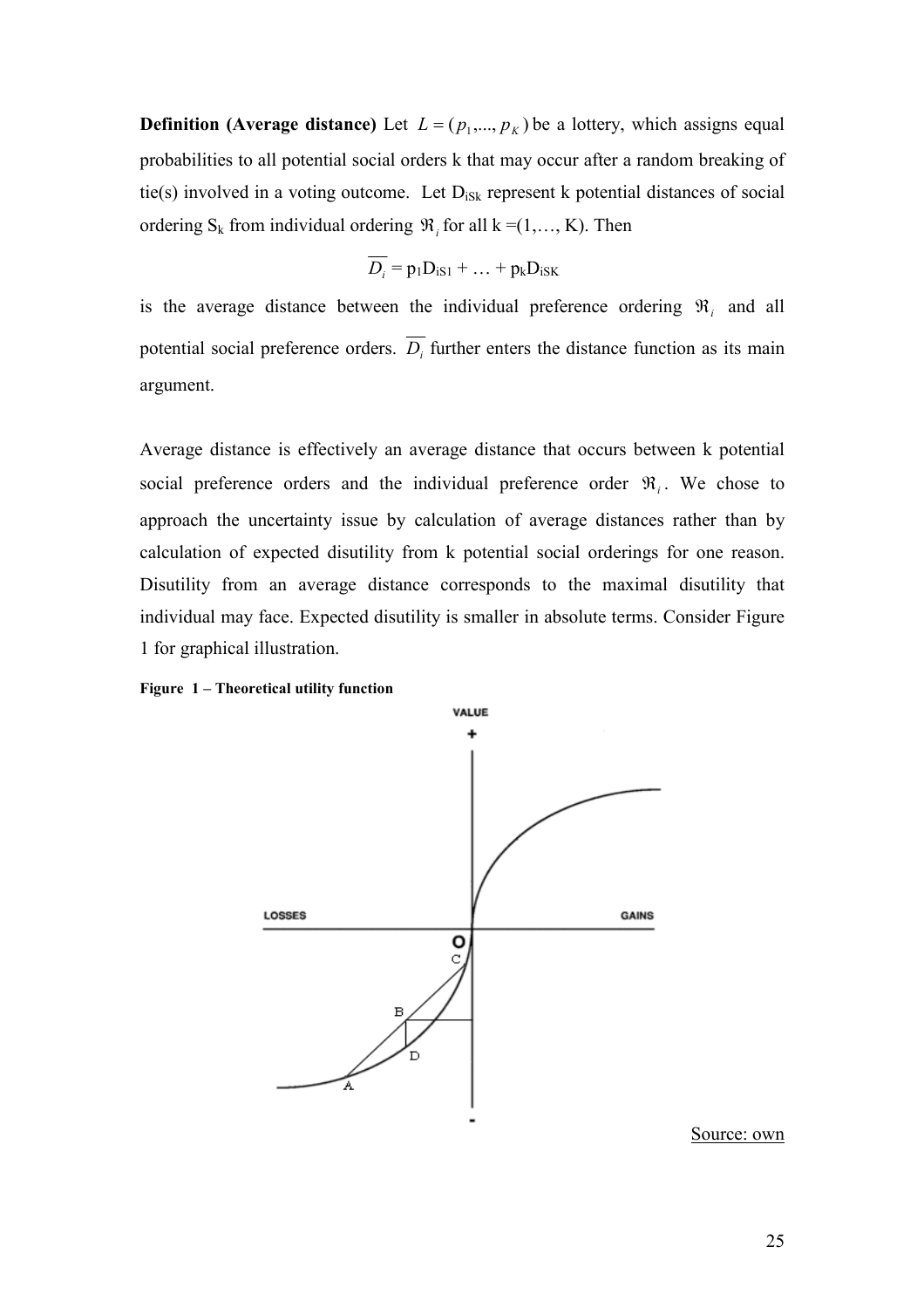<span id="page-25-0"></span>In Figure 1, points A and C mark on the vertical axis distinct disutilities from two different social orderings, where point A represents larger distance of the social order away from the individual preference order on horizontal axis. Point B then corresponds to an expected disutility derived from these two distances. Point D corresponds to the disutility of an average distance. Clearly D marks the upper bound (maximum in absolute terms) of disutility that may be inflicted upon the individual. This of course relies on the convexity of the utility function on its negative domain. Taking disutility corresponding to D as the reference disutility corresponding to voting outcomes involving tie(s) then allows for comparison and utility maximization with respect to voting outcomes, which result directly in unique social orderings.

**Example 2.8 Normal form representation of a voting game** Think three alternatives a, b, c and think three players 1, 2, 3. Let each of them vote by stating their most preferred alternative. Let the social order be aggregated by plurality voting, i.e. the order shall correspond to an order of alternatives with most votes. Table 2 captures all possible social rankings that may occur under all potential strategies of these three non-cooperating players.

**Table 2 – Social rankings in plurality voting** 

| Votes of 2 and 3 (respectively) |                |         |                       |                                                                             |                       |           |         |       |                           |  |
|---------------------------------|----------------|---------|-----------------------|-----------------------------------------------------------------------------|-----------------------|-----------|---------|-------|---------------------------|--|
| <b>Vote</b>                     | (a,a)          | (a,b)   | (a,c)                 | (b,a)                                                                       | (b,b)                 | (b,c)     | (c.a)   | (c,b) | (c,c)                     |  |
| of 1                            | <b>Outcome</b> |         |                       |                                                                             |                       |           |         |       |                           |  |
| a                               | [a,(b,c)]      | [a,b,c] |                       | $[a,c,b]$ $[a,b,c]$ $[b,a,c]$ $[(a,b,c)]$ $[a,c,b]$ $[(a,b,c)]$ $[c,a,b]$   |                       |           |         |       |                           |  |
| $\mathfrak b$                   | [a,b,c]        | [b.a.c] |                       | $[(a,b,c)]$ $[b,a,c]$ $[b,(a,c)]$ $[b,c,a]$ $[(a,c,b)]$ $[b,c,a]$ $[c,b,a]$ |                       |           |         |       |                           |  |
| $\mathbf c$                     | [a,c,b]        |         | $[(a,b,c)]$ $[c,a,b]$ |                                                                             | $[(a,b,c)]$ $[b,c,a]$ | [c, b, a] | [c,a,b] |       | $[C, b, a]$ $[C, (a, b)]$ |  |

Then for each voter, may he have whatever individual preferences we may construct a payoff matrix by the means of a distance function. Construction of payoff matrices is the last step needed in composition of a normal form of a non-cooperative voting game.

Let the individual 1 preference ordering be [a b c]  $\rightarrow$  [2 1 0]. Let Table 3 document the distances of the generated social orders from this individual's voting preference.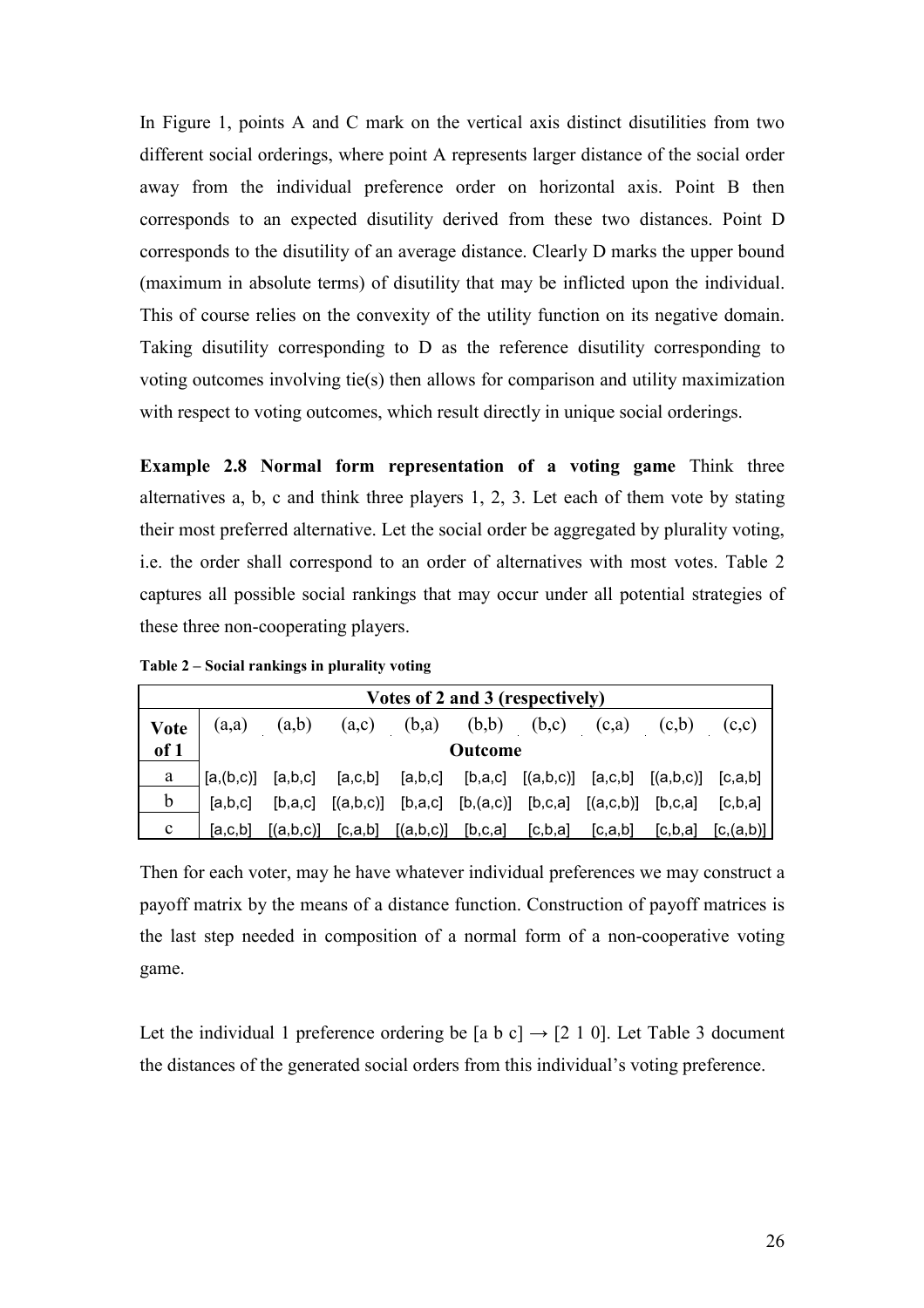| Votes of 2 and 3 (respectively) |       |                       |          |       |          |          |          |          |          |
|---------------------------------|-------|-----------------------|----------|-------|----------|----------|----------|----------|----------|
| Vote of                         | (a,a) | (a,b)                 | (a,c)    | (b,a) | (b,b)    | (b,c)    | (c,a)    | (c,b)    | (c,c)    |
|                                 |       | Distance from [a b c] |          |       |          |          |          |          |          |
| a                               | 0.707 | በ*                    | $1.414*$ | $0^*$ | $1.414*$ | $1.759*$ | $1.414*$ | $1.759*$ | $2.449*$ |
| b                               | በ*    | 1 4 1 4               | 1.759    | 1.414 | 1.932    | 2.449    | 1.759    | 2.449    | 2.828    |
| $\mathbf c$                     | 1.414 | 1.759                 | 2.449    | 1.759 | 2.449    | 2.828    | 2.449    | 2.828    | 2.639    |

<span id="page-26-0"></span>**Table 3 – Voting distances associated with social preference orderings, plurality voting** 

\* marks the best response of player 1 with preference [a b c] to respective pairs of strategies of players 2 and 3

#### $\Box$

### **2.2.4 Individual information**

We have already established that each individual voter possesses certain information about the alternatives from the opportunity set A, in the sense that he fully understands what will happen if a particular alternative or a particular social ordering is selected rather than another and what (dis)utility she will consequently derive from this selection. In addition to this information we discern a further informational aspect of voter's knowledge. This aspect concerns the information that the voter commands about **other individuals' preferences**. The information about other voters' preferences differs in its amount and profoundness.

We will distinguish three levels of profoundness of this information. The voter can command information on:

- **a) only her own preference ordering,**
- **b) preference orderings of some subset of voters (eventually set of all voters),**
- **c) truncated preference orderings of some subset of voters,**

The minimum level of information is described by full information only about one's own preference ordering. The agent knows then nothing further about other voters' preferences, which puts the voter into a relatively extreme position with no strategic considerations, as we will learn later. The position is extreme in the sense that it is rather common to possess at least some degree of knowledge of other voters' preference. The other extreme is when the voter knows the entire collective preference profile, i.e. the complete preference orderings of all n individuals. Such voting situation offers a wonderful background for individual strategic voting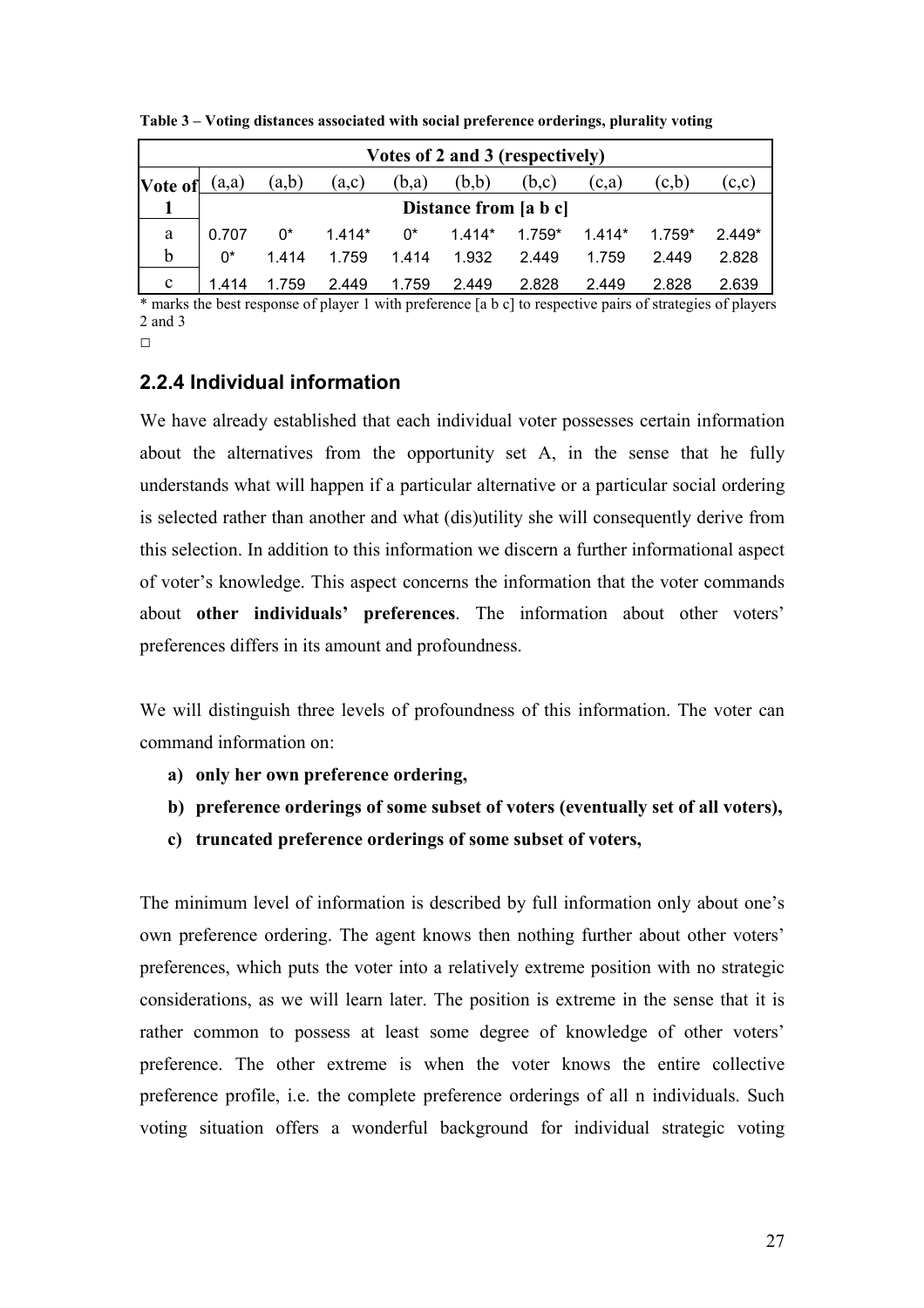<span id="page-27-0"></span>considerations. What we mean by strategic considerations we will explain in the subchapter 2.3.

Majority of voting situations then move between these two informational extremes of no and with full information of other voter's preference. The voter can usually identify orderings of some of her counterparts or only their truncated orderings; say when she knows e.g. first best choice of other voter or of a group of voters.

**Example 2.9 Knowledge of the best option of player 2** Consider example 2.8 and the generated payoff matrix displayed in Table 3 for voter 1 with preference [a b c]. If voter 1 knew that the best option of player 2 was e.g. c, she would not need to consider all columns of other players' strategies. Her payoff matrix would reduce to a matrix captured by Table 4.

**Table 4 – Reduction in the knowledge of individual player** 

| Votes of 2 and 3 |                       |          |          |  |  |  |  |
|------------------|-----------------------|----------|----------|--|--|--|--|
| Vote of          | (c,a)                 | (c,b)    | (c,c)    |  |  |  |  |
|                  | Distance from [a b c] |          |          |  |  |  |  |
|                  | $1.414*$              | $1.759*$ | $2.449*$ |  |  |  |  |
| B                | 1.759                 | 2.449    | 2.828    |  |  |  |  |
|                  | 2.449                 | 2.828    | 2.639    |  |  |  |  |

\* marks the best response of player 1 with preference [a b c] to respective pairs of strategies of players 2 and 3, while knowing that player's 2 best option is option c.

Nevertheless, an assumption that all other voters cast their votes in accordance to their true preference is crucial here. □

Information could be incorporated by further means. If voter i knew rankings of all other voters and assumed their honest voting, then her payoff matrix would reduce to one column of the full matrix. As we have seen, if a voter knows ranking of some of other voters and assumes their honest voting, then her payoff matrix reduces to a submatrix of the full matrix. If voter assumes other voters to act strategically, we can expect them to coordinate on some of the arising Nash equilibria.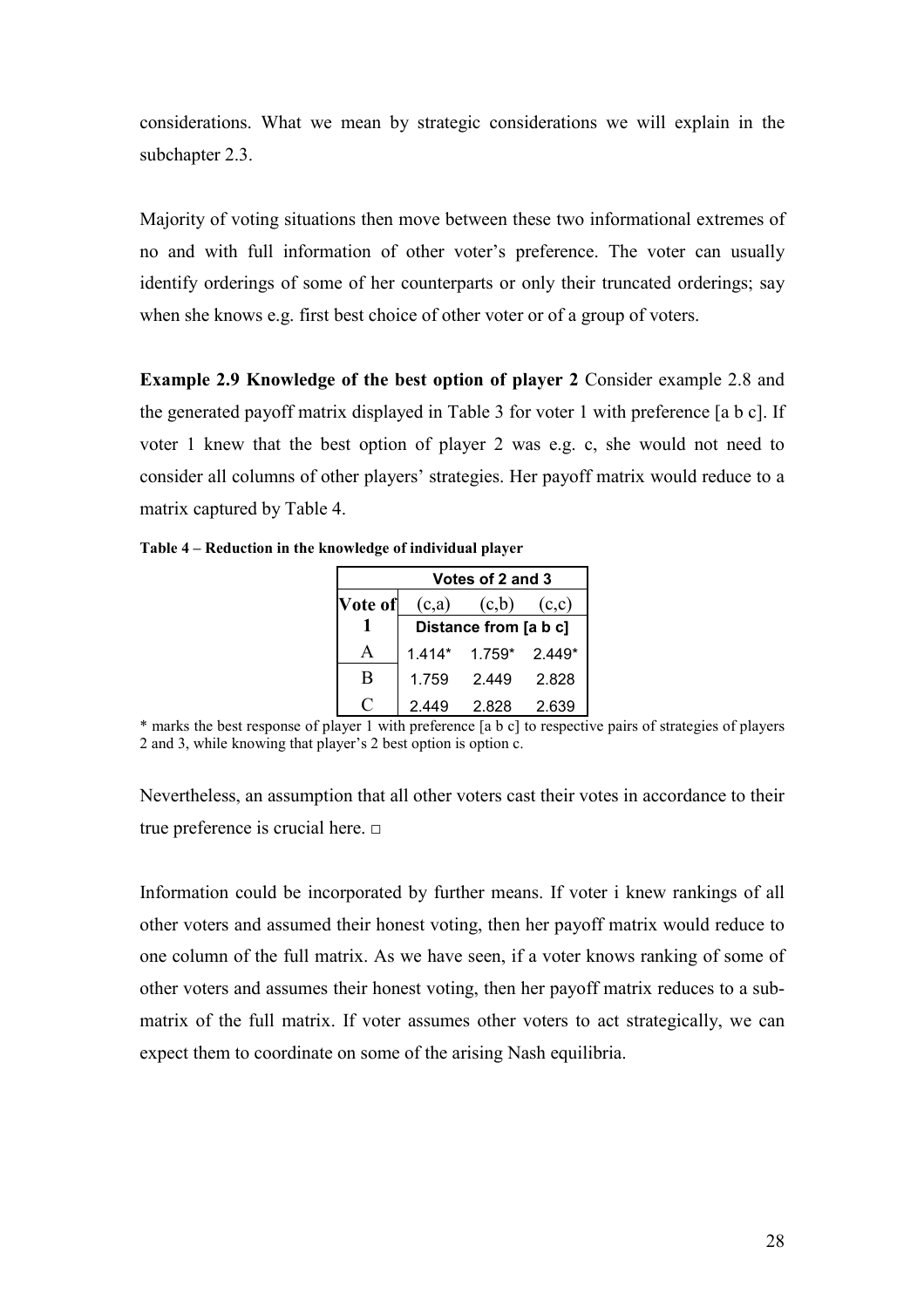<span id="page-28-0"></span>Let us formalise the notion of individual information: For each voter i from N, let  $H_i$ denote the set of all possible information states, in which voter i may be situated in a particular voting problem. Let the voters' information sets be labelled in such a manner that H<sub>i</sub> and H<sub>l</sub> are disjoint sets whenever  $i \neq 1$ . Let further H<sup>\*</sup> denote the union of all these sets; that is

$$
H^* = \bigcup_{i \in N} H_i \ .
$$

The above specifications on the information states will we crucial later for the definition of extensive form game representation and for the analysis of sequential equilibria. Having specified voters' preferences, means of preference aggregation, mechanisms of utility determination and means of informational aspects consideration we have completed the necessary specifications on voting environment, in which voters play the strategic games and optimise their voting patterns.

#### *2.3 Voting behaviour*

#### **2.3.1 Voting as a collective or an individual decision problem**

Voting is an individual act of registering a choice between alternatives, which groups use to come at collective decisions. In economics voting is used to judge among Pareto optimal alternatives and emerges to substitute market mechanisms, where necessary. Voting is used in democratic societies to resolve conflicting situations, while letting all members of a society to participate in the collective decision-making by expressing their personal attitudes. Voting generally aims to come at those solutions, which best fit the collective opinion.

Much of the social choice theory looks at voting from the collective perspective and it studies the compatibility of fulfilment of various desirable properties of different voting procedures. Most prominently step up two impossibility theorems: Arrow's impossibility theorem (Arrow, 1963) and further interpreted Gibbard- Satterthwaithe theorem (Gibbard, 1973, Satterhwaite, 1975), unified by e.g. Reny (2000).

Approach of these and numerous following authors focuses on the properties of social choice functions and correspondences realised by different voting procedures and on theoretical consequences of their use. These authors forgo the individual view of voters involved in voting. We provide just a few from a long list of examples dealing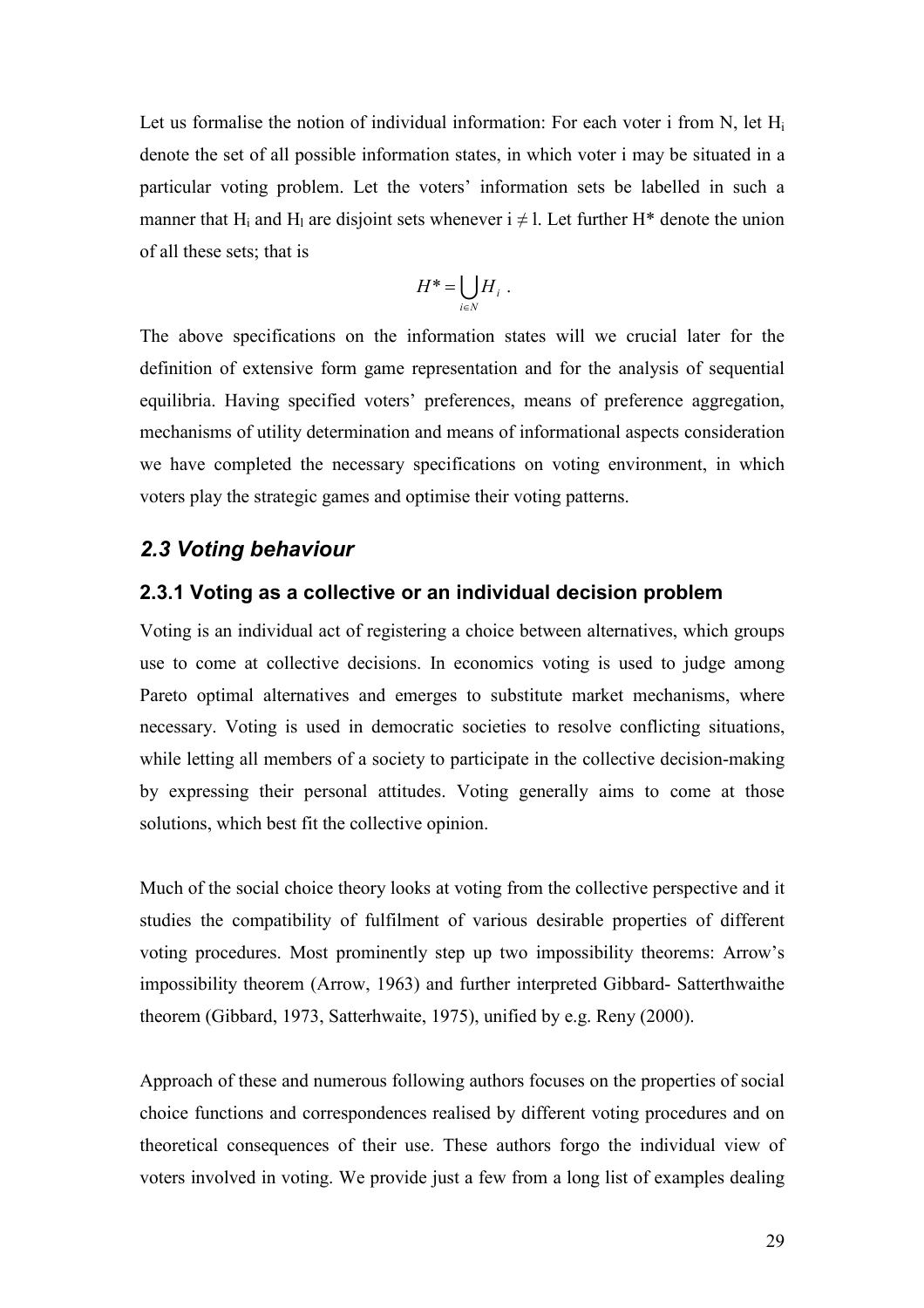with manipulability of SCFs and SCCs without intentions of actual reviewing them: Bandyopadhyay (1983), Barbera (1977), Feldman (1979), Gärdenfors (1979), Pattanaik (1973), and more recently Barbera, Dutta, Sen (2001), or Rodriguez-Alvarez (2007). Here we specify, what we shall understand in our considerations under voting viewed as a collective act.

**Definition: (Voting as a collective act)** Given a set of alternatives A, and a set of voters N, and given their exogenously specified individual preferences, which are assumed to be orderings, **the group is required** to choose an alternative on the basis of stating and aggregating all individual preferences or alternatively to produce a ranking of alternatives from the most to the least preferred (following Turnovec, 2001).

Contrary, numerous empirical studies focus on econometric detection and measurement of strategic voting in multiparty systems or in systems with numerous candidates, such are Alvarez, Nagler (2000), Blais et al. (2001), Blais, Bodet (2007), Fisher (2001a, 2001b), Schmitt (2001) and numerous other. Other studies rely on simulations of voters' preferences, e.g. Laslier (2009), economic experiments on strategic voting show up occasionally.

Last branch of economics related to voting provides microeconomic rationales underlying either voting turnout or voting patterns including strategic voting. Much of the literature in this branch descends from **rational voter model** stemming from rational choice theory. Rational voter models are well described by Myerson, Weber (1993), Feldman, Serrano (2006); or Edlin, Gelman, Kaplan (2007).

**Definition: (Individual voting problem)** Given a set of alternatives A, and a set of voters N, given information that voters have about other voters' preferences, **each voter is required** by the act of voting to state her preference, which after all voters have done so, on the grounds of a settled mechanism will be aggregated into a winning alternative or into a ranking of alternatives from the most to the least preferred.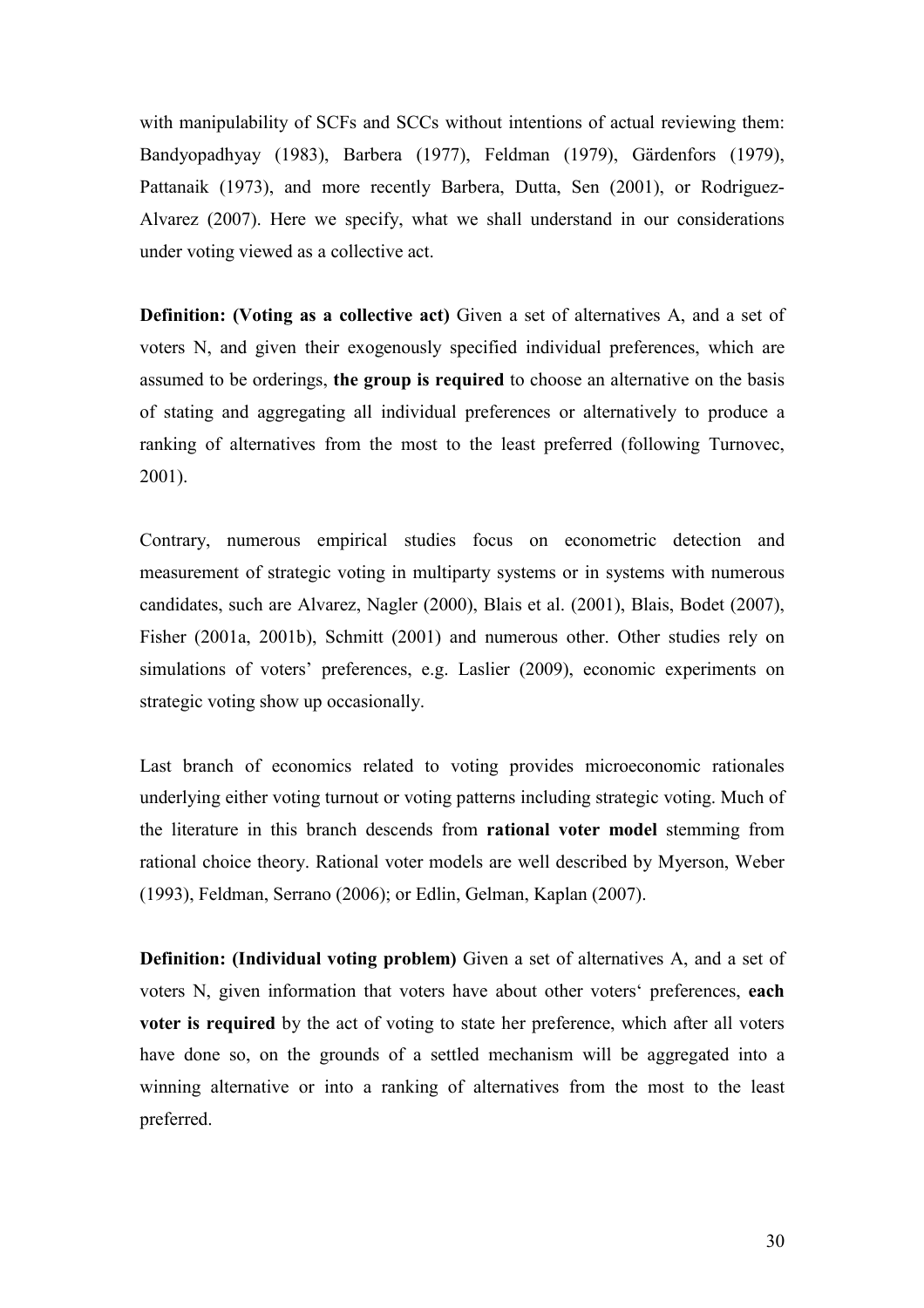<span id="page-30-0"></span>We have to nevertheless assume that people do vote, by which we avoid the consequences of the theory of rational ignorance (Downs, 1957; Aldrich, 1997). Given the probabilities of voting outcomes and the utilities associated with them, we assume that there are either no costs of voting or that voting benefits derived from the expected influence on voting outcome outweigh the voting costs. The voters view it gainful to vote rather than not to vote.

Further point, the collective voting problem is not necessarily solving what is optimal for the society. It often merely looks for a collective decision. In contrast, the voter in her individual voting problem tries to determine her optimal individual decision. For this purpose the voter takes into regard primarily her own utility. The voter does not care for what is best for the group unless this aspect directly enters her utility function. Aldrich (1997) incorporates social welfare into individual's utility to explain voting turnout.

#### **2.3.2 Sincere and strategic voting**

As it was theoretically proposed and empirically shown, voters are capable of voting strategically, which means "not in accordance" to their honest preference orderings. The reason is that voter typically has not only individual preference, but also perceptions of chances of winning of particular alternatives. These perceptions are influenced by the information that the voter has about other voter's preferences.

**Example 2.10 Strategic voting** Imagine a vote between four alternatives a, b, c, d among 5 voters in Borda's voting procedure. (See section 2.5.6 on Borda's voting procedure for detailed description.) Each alternative earns points for its relative position in voter's ranking. If preferences were revealed sincerely, i.e. as they are stated in Table 5, alternative b would win the vote with 12 points.

|               | Preference orderings of voters |   |  |  |  |  |  |  |
|---------------|--------------------------------|---|--|--|--|--|--|--|
| <b>Points</b> |                                |   |  |  |  |  |  |  |
|               |                                |   |  |  |  |  |  |  |
|               |                                |   |  |  |  |  |  |  |
|               |                                | r |  |  |  |  |  |  |
|               |                                |   |  |  |  |  |  |  |

**Table 5 – Sincere preference orderings, Borda voting**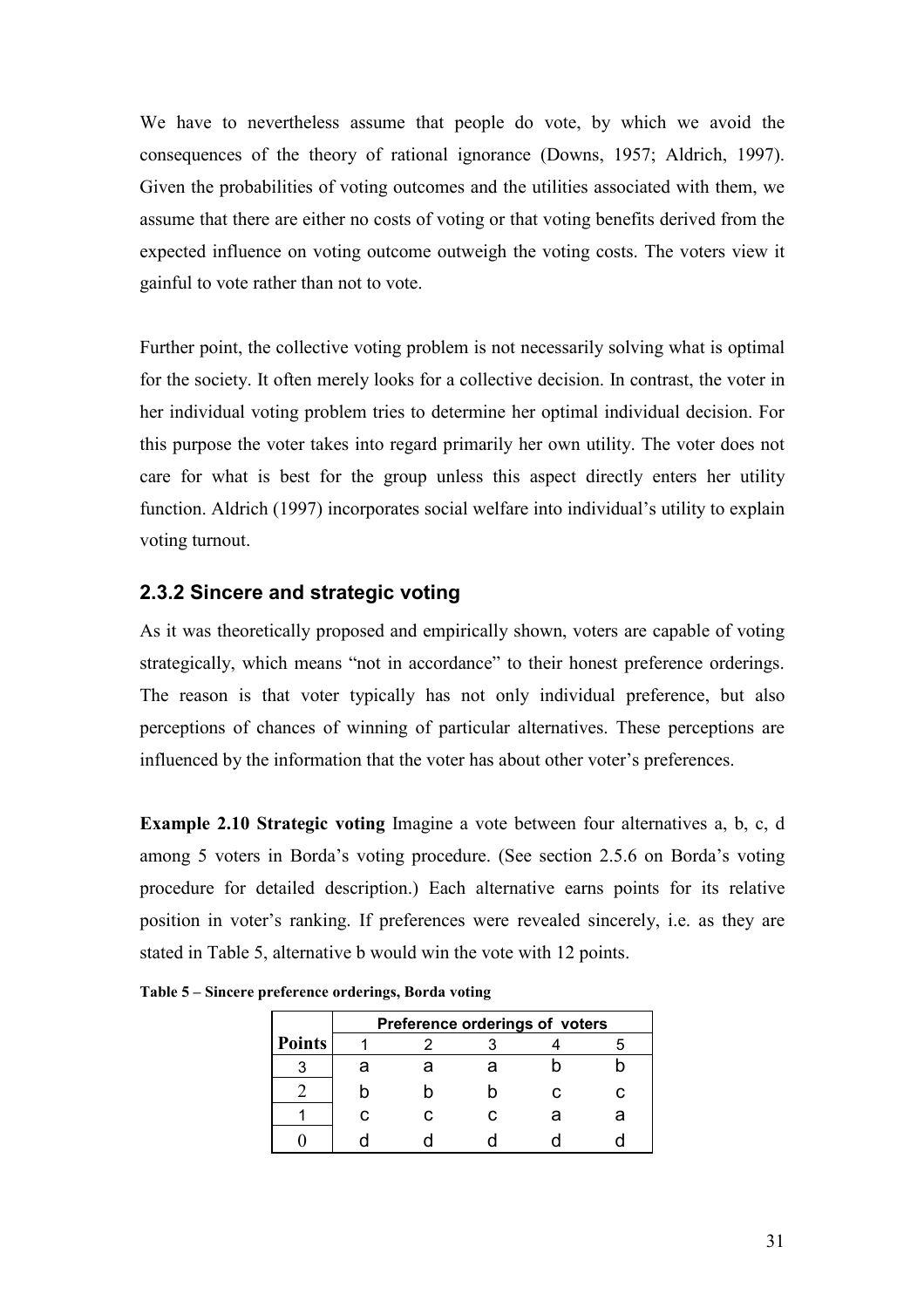**Scores:**   
a: 
$$
11 = 3x3 + 2x1
$$
   
c:  $7 = 2x2 + 3x1$   
b:  $12 = 2x3 + 3x2$    
d:  $0 = 5x0$ 

Nevertheless, if we allow e.g. first voter to react *strategically*, and we let her know the entire preference profile of all other players, her best move would involve moving option b in his ranking to the  $4<sup>th</sup>$  place, while maintaining "a" at the  $1<sup>st</sup>$  rank in her stated rank. That would reduce the total score of b to 10 and cause option a to become a winner. Winning of alternative "a" would make the  $1<sup>st</sup>$  player better off than she would be under sincere voting. □

Minimisation of distance between individual preference and a generated social order could have been observed also in earlier examples. The proposed minimisation would involve also misrepresentation of individual preferences, where necessary.

Two kinds of voter's rationality and voter behaviour therefore emerge:

- a) **sincere rationality / sincere voting,** i.e. voter states her ordering (or her bets choice) independently from the information about other voters,
- b) **strategic rationality / strategic voting,** i.e. voter states her ranking (or her best choice), while taking into her account information about other voters' preferences

**Sincere voting** occurs either by assumption, i.e. if we simply assume that the voters do not vote strategically, or it occurs via the optimality of such decision in the strategic rationality framework, e.g. there may be no way how to strategically influence the voting results, or it occurs through to a lack of information on other voters' preferences, which would allow for a strategic vote.

**Strategic voting (tactical voting, sophisticated voting)** in contrast occurs thanks to the possession of information on other voter's preferences. This information allows for the creation of expectations on other voter's voting pattern as well as for the creation of expectations on the probabilities of winnings of particular alternatives.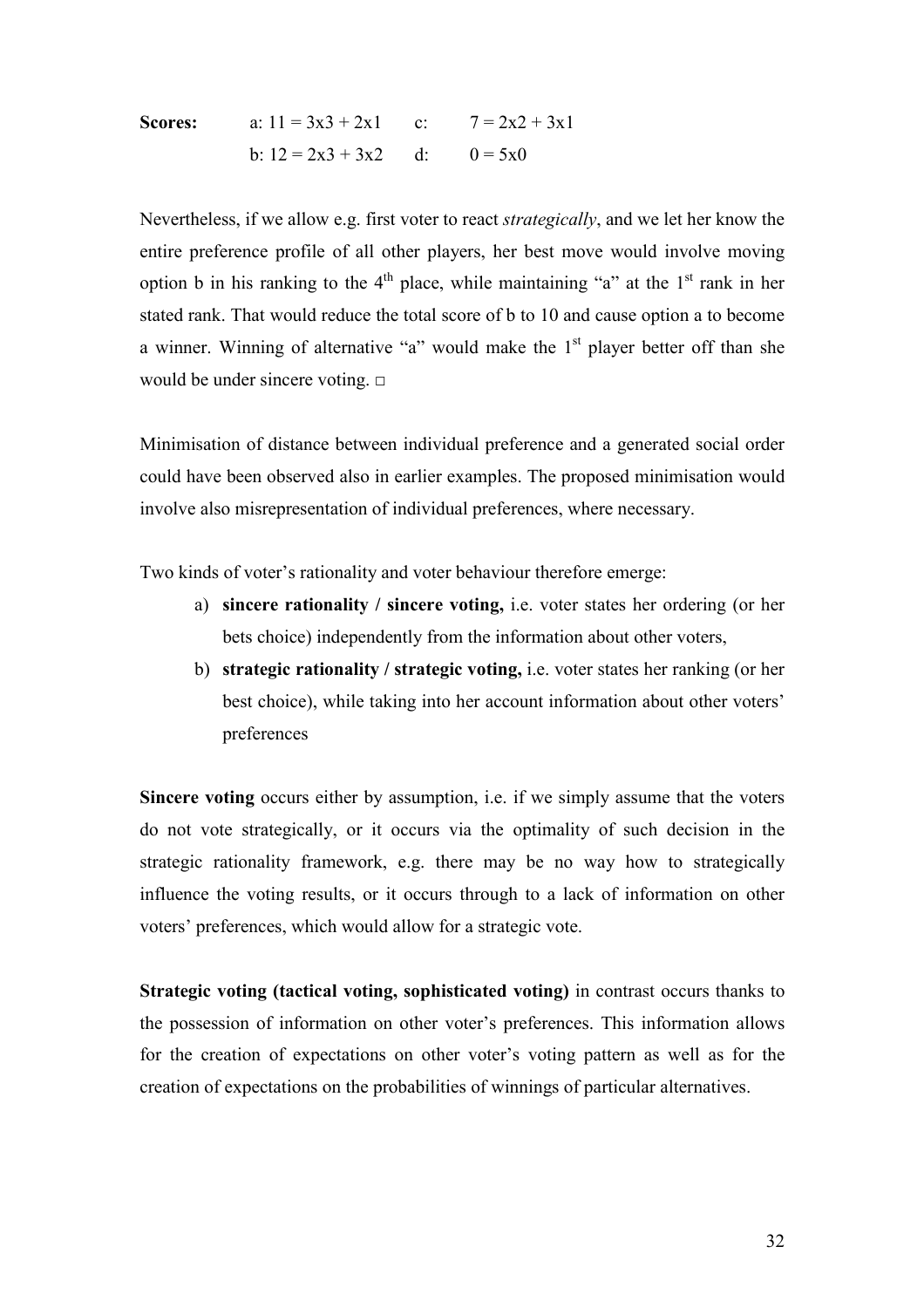Strategic voting is standardly analysed through the rational choice framework, mostly because it is the only theory that would predict strategic voting. Fisher (2001a) poses three criteria to distinguish a strategic vote in constituency elections:

- 1. Voters are assumed to be **short-term instrumental rational**, i.e. voter wants to influence, who wins the election.
- 2. Vote is **different from the voter's sincere ordering**.
- 3. Vote is **consistent with utility maximization**, given the **expectations of voting results** and the **utilities associated with the alternatives.**

These criteria in our view capture the essence of strategic voting, although Fisher (2001a) uses these criteria to find a theoretical voting rule for single member simple plurality electoral systems. This voting rule nevertheless fits in line with previous literature: McKelvey and Ordershook (1972), Cox (1997) or Myatt (2000).

**Instrumentality of voter's motivations** implies that voter's utility is affected only by the voting outcome. Other issues, like the margin of the victory or the order of alternatives or any other aspects of voting do not enter voters' considerations unless they can be translated into the utility associated with who won. If voters derive utility simply from the act of voting, they are clearly not instrumental. Short-term aspect restricts the voter's interest always only on an actual voting situation.

**The difference between the actual vote and sincere ordering** is the most intuitive and consistent criterion on distinguishing a strategic vote. Nevertheless, it triggers a few questions. For example, if a voter with instrumental motivations persuades herself that it is the 'best' to vote for the most probable winners, than the difference wades away. That would mean that the voter has adjusted not only her voting pattern but also her preference according to the information she has. The voter might do so for many reasons, e.g. many voters cling to backing a winner. In such situations it is essential to make the voter reveal if she would vote in the same pattern if she did not perceive the probabilities on probable winnings. If she would vote differently with and without perceptions and information on probable winnings, we face a strategic voter. Luckily, the concepts of preference and the perceptions of probabilities of winning are separable in this way.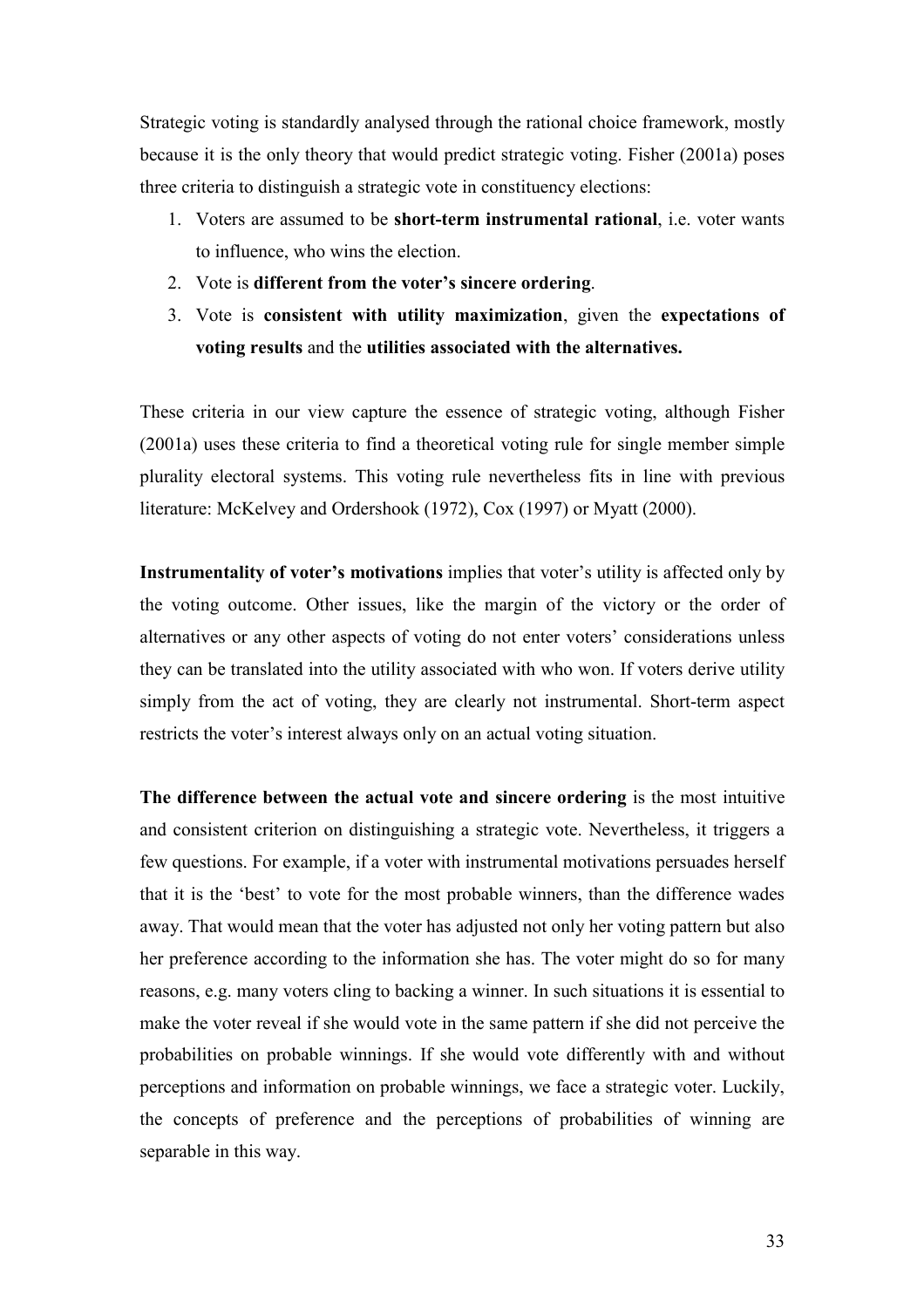#### <span id="page-33-0"></span>**Consistent with utility maximization**

Since we work in a deterministic framework, where we solve the only uncertainty that enters our considerations by calculation of average distances, consistency with utility maximisation means simply voting for such pattern that minimises the distance between an individual preference ordering and the aggregated social preference ordering. Many authors propose voting rules, which specify when a voter would vote strategically in probabilistic frameworks, where probability measures over alternatives are given (Barbera et al., 2001; Myatt, 2000, 2002; Rodriguez-Alvarez, 2007). A voter should vote strategically here to maximise her expected utility.

To our best knowledge, no authors cardinalise the individual preference orderings and the corresponding distance from social preference orderings in a way similar to ours, in what consists the fundamental contribution of our work.

#### **2.3.3 Types of strategic voting**

#### **Burying**

An example of burying an alternative was provided in example 2.10. Individual 1 having a preference ordering [a b c d] knew that a social preference ordering may be changed from [b a c d] to [a b c d] by placing option b to the bottom of her stated preference order. Individual has such minimised the distance between the individual preference ordering and the social preference ordering to 0.

The basic principle of burying is to let a strong alternative competing with our preferred alternative earn low scores in the preference aggregation. Burying can swing much with voting procedures, which allocate scores to all alternatives or base their aggregation on mutual pair-wise comparisons between alternatives.

#### **Bullet voting**

Bullet voting is another simple method of how to make strong competing alternatives earn lower points. In voting procedure such as in approval voting a voter does not assign scores to all alternatives that she would otherwise honestly approve, but only to an alternative that she prefers to strengthen in the vote.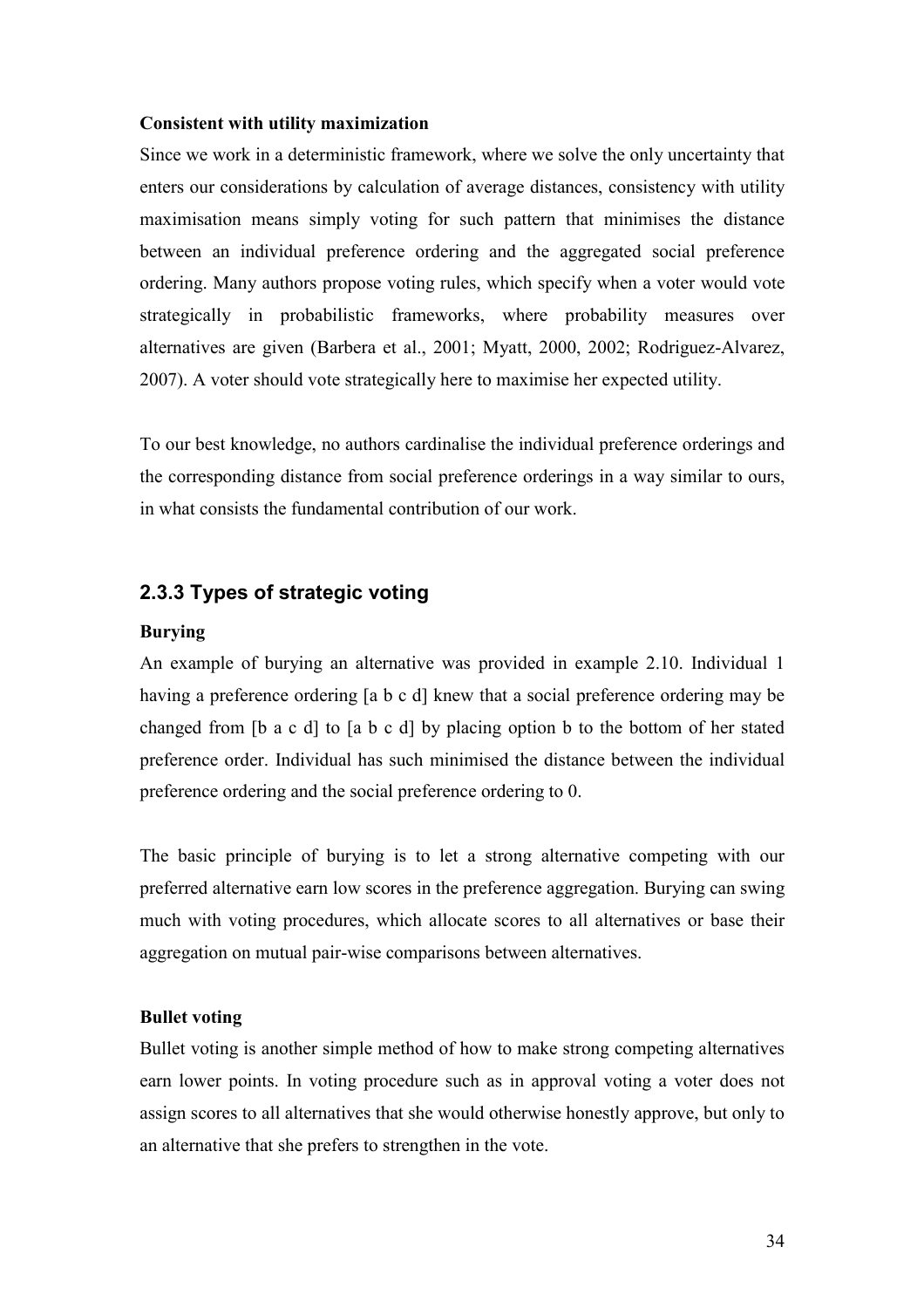#### <span id="page-34-0"></span>**Compromising**

Compromising is the most common form of strategic voting, where a voter perceives that her best preferred alternative has little chances of winning and thus decides to support alternatives, which are lower in her rank but compete with alternatives that are even lower. Many voters perceive this voting pattern as useful voting. In multiparty environments this approach often leads to so-called Duvergerian equilibria (Duverger, 1972), where only two strongest alternatives in the plurality rule elections get votes and third alternatives are devastated by strategic voting. (Niou, 2001)

Sincere rationality induces no choice problem and therefore is of a lesser interest to us in this work. Strategic rationality, which spurs strategic interactions, leads to revealing more aspects of voter's behaviour. The strategic component of the voter's considerations incites the analysis of arisen voting situations by the means of gametheoretic tools as was indicated earlier.

## *2.4 Canoe example in relation with game terminology and our set-up*

The last parent in our introductory story has behaved differently from other parents. She has already observed certain expressed preferences, i.e. she eventually found out that her help could be potentially wasted if it were focused according to her true preference. Contrarily, her help can be redirected more usefully and if she is a rational utility maximizer, she should act strategically.

The canoe example was set up as a *non-cooperative game*. Although parents strive for the same purpose, i.e. to rescue the children, there is no organised cooperation that would lead a subgroup of them to adjust their actions accordingly to what is best for this sub-group. Each parent helps for her best end. To set-up a *cooperative game* we would rather require a group of people coming with delay to the bank of the river (rather than a single last parent). They would need to organise their actions cooperatively and eventually strategically.

The acuteness of the situation forces the players to form their preferences, such that completeness, transitivity and anti-symmetry can be easily attributed to these preferences. The utilities depend on several aspects: e.g. number of children in each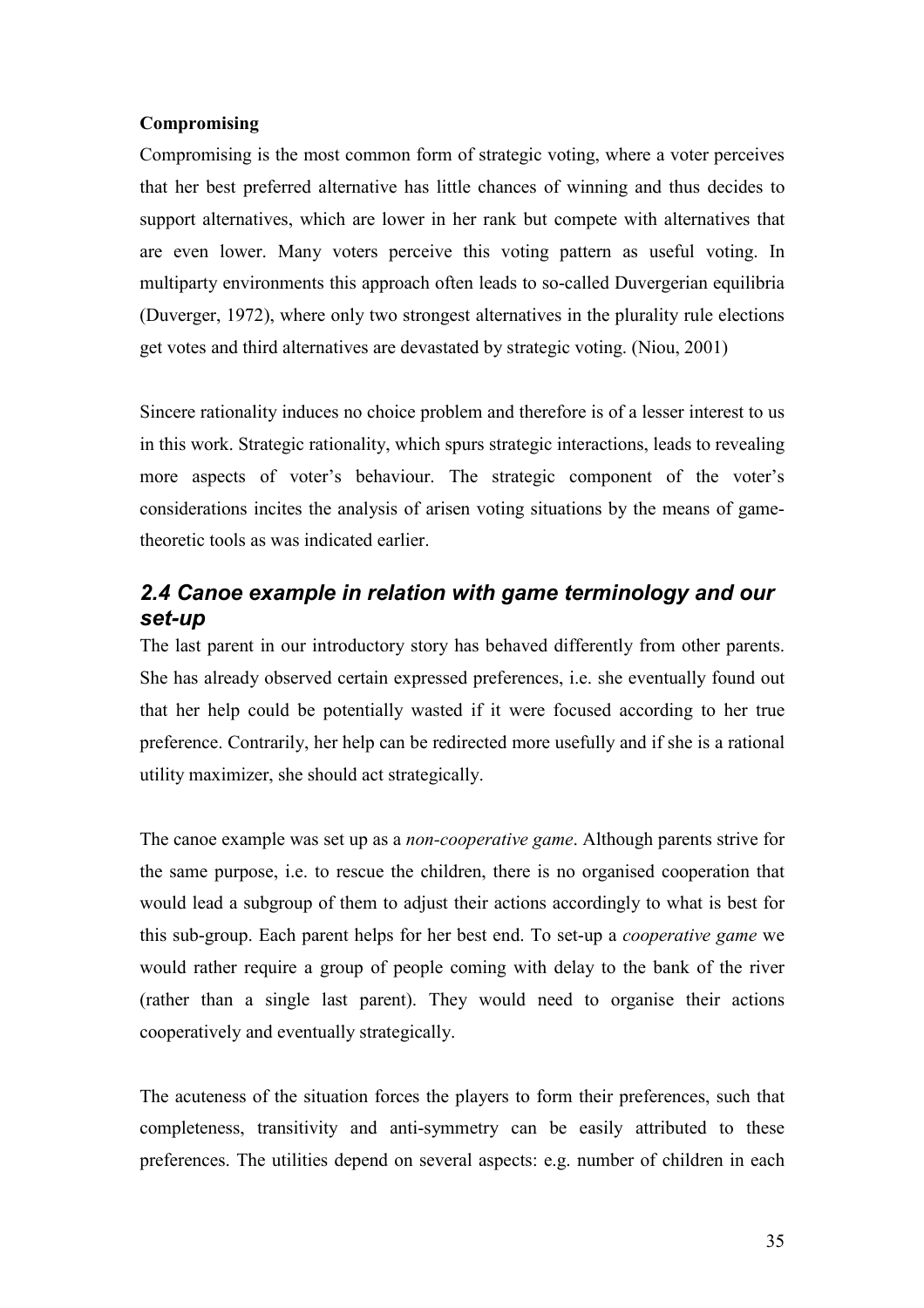<span id="page-35-0"></span>canoe, how many children are yours and how are they distributed across the canoes. Simply parents form orderings of preferences and evaluate them relatively to possible ends of the situation.

The information that the last parent gathers comes from observed facts. From them she can deduce some parts of other parents' true preferences. One extreme case is the case of zero additional discerned information. The opposite case would be if the last parent could deduce the whole collective preference profile.

One of the last two issues confirms that the last parent indeed helps strategically out of her short-term instrumental reasons; we can hardly accuse her of enjoying the act of rescue. She certainly does not care at the moment for the future recurrence of the troubles. She draws the utility purely from the eventual voting outcomes.

Last, the procedures through which the aggregation of crowd's help occurs vary from case to case. In majority rescuing, a man can give all his help to the rescue of a single canoe, in Borda's rescuing a man gives the most help to his best choice, a little less of help to the second best, etc. In min-max procedure the crowd will rescue such canoe the worst showing against other canoes in individual comparisons is as good as possible. This metaphor of help aggregation is bit more abstract however that is not important for our considerations. More on voting procedures can be found in the closing subchapter.

## *2.5 Voting procedures*

Various voting procedures can lead to various voting results and do influence the strategic considerations of voters; therefore it is always beneficial to specify the voting procedure in each voting situation exogenously and before the preferences are determined. There are a vast number of different voting procedures suggested by the theory and used in the practice. What binds all the procedures in this work together, are the intuitively plausible democratic properties of all listed procedures. Our procedures respect the axioms of **anonymity** (no-one's preferences are favoured because of who she is), **universal admissibility** (any preference profile is admissible) and **neutrality** (no alternative is favoured due to aspects different from voters' preferences).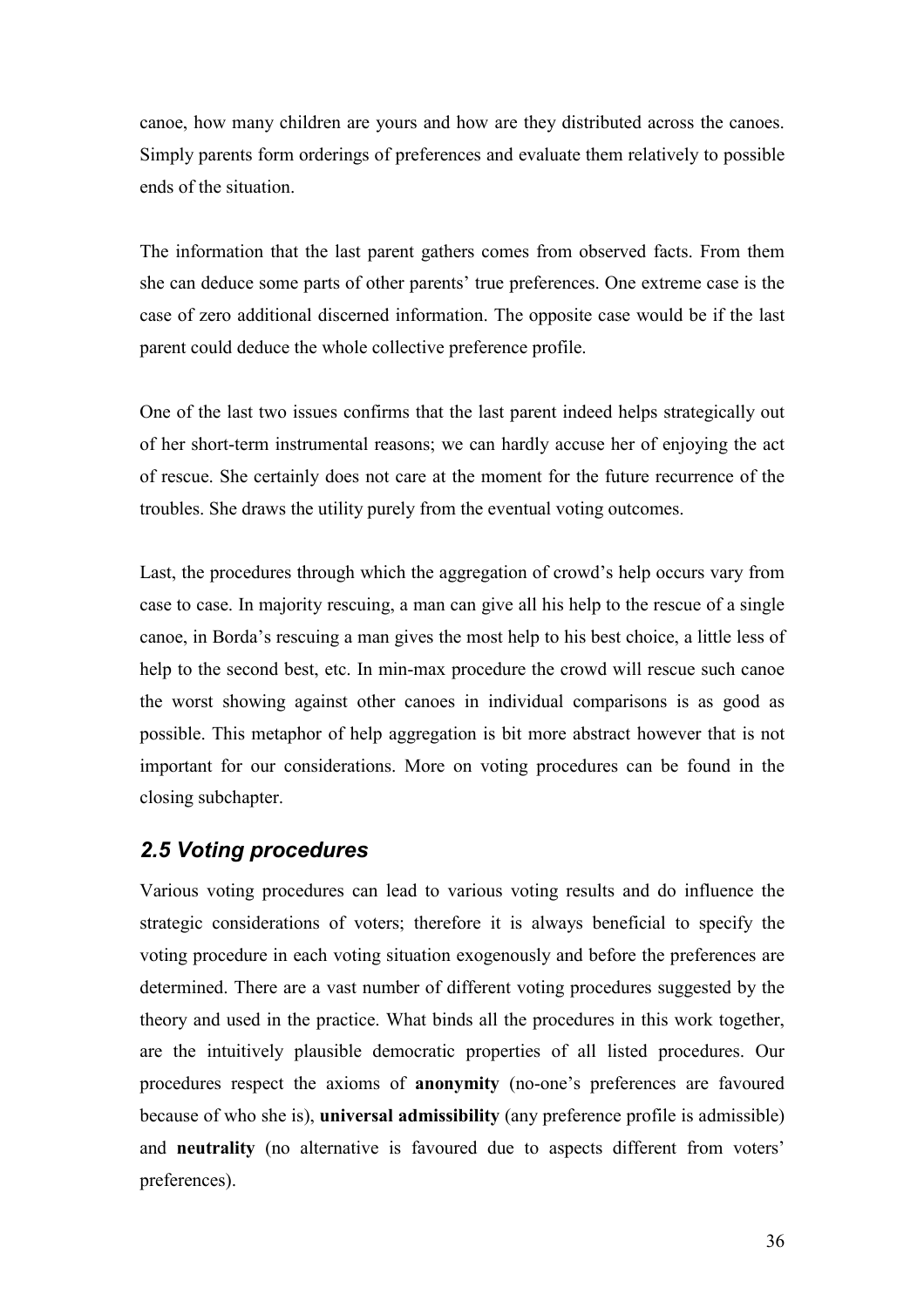### **2.5.1 Basic majority rule**

If we apply the basic majority rule to any situation involving a choice between two alternatives x and y, then **x wins if it gets more votes than y, and they tie if they obtain the same number of votes**. Majority principle of few giving way to the many conveys a natural alternative to dictatorship in cases, when unanimity cannot get reached. Majority rule is a trivial voting procedure saying nothing about the cases with more than two alternatives and its basic principle remains undisputed in the democratic societies.

## **2.5.2 Simple plurality voting**

Plurality voting is the simplest extension to majority voting and simplest scoring rule as well. It involves broader range of competing alternatives than simple majority rule, i.e. three or more. Each voter needs to decide, to which single alternative to assign a score of 1, while assigning 0 to all other alternatives. Plurality winner is such an alternative that collects the highest number of votes. Other common names of this procedure are first past the post or winner-takes-all. There is no need for absolute majority in this procedure. Furthermore observe that only the first rank of each voter matters, thus implicitly a large mass of information on voters' preferences is lost in this procedure.

#### **2.5.3 Condorcet's voting procedure**

A simple extension of the basic majority rule to a choice involving more than two alternatives while satisfying many desirable properties is embodied in the Condorcet's voting procedure. A winning alternative is chosen by this procedure if and only if it is not defeated by a strict majority by any other alternative in a pair-wise vote. Such alternative is then called a **Condorcet's winner**. May (1952) shows in his recognised May's theorem that a SCF satisfies the axioms of anonymity, neutrality, and positive responsiveness under the condition of universal admissibility if and only if it is the general majority rule choice. The problem with this voting procedure is that it is not applicable just on any voting situation; particular cases may emerge when CVP selects no winner. Example 2.11 illustrates a simple famous case when CVP cannot select a winner.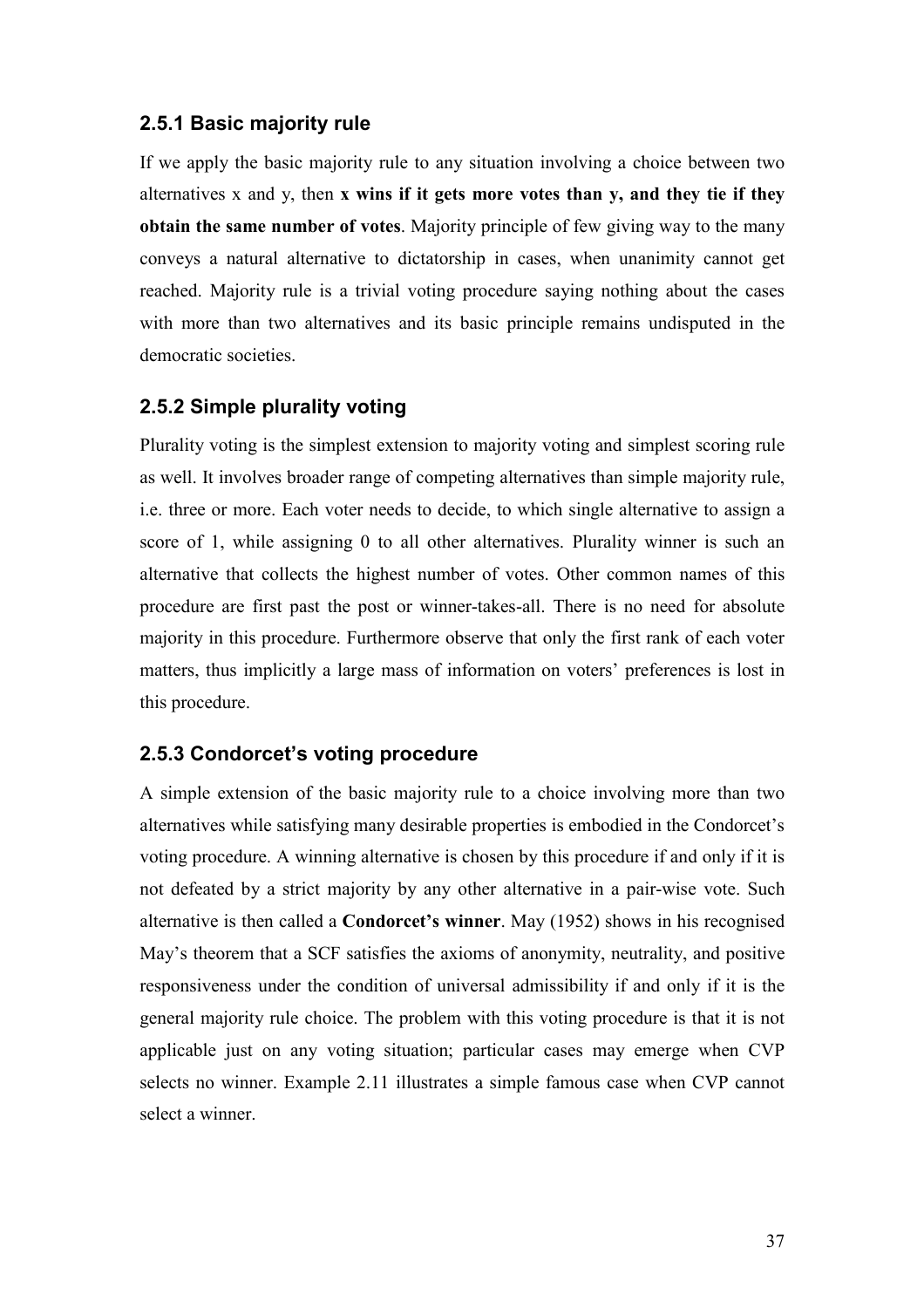#### **Example 2.11 Condorcet's paradox**

| Table 6 – Condorcet's paradox - preferences |  |  |  |
|---------------------------------------------|--|--|--|
|---------------------------------------------|--|--|--|

| Voter no.       |   |  |
|-----------------|---|--|
| best choice   a |   |  |
| choice          | я |  |
| choice          |   |  |

| No. of wins   a    | n | $\mathbf{c}$ |
|--------------------|---|--------------|
| a                  |   |              |
| h                  |   |              |
| $\curvearrowright$ |   |              |
|                    |   |              |

We see from the Table 7 that none from alternatives wins all pair-wise comparisons; a strict majority defeats each alternative at least once. Thus no alternative can be selected as a Condorcet's winner. □

# **2.5.4 Approval voting**

If we comply with approval voting, we allow each individual to vote for as many options as he desires, i.e. he may assign a score of 1 to as many alternatives as he wishes and assign 0 to all the others. Approving one alternative does not prevent from approving any other alternatives. The winning alternative is the one, which gathers the most votes. The underlying motivation attempts to foster truer revelation of voters' preferences, just because for example in contrary to plurality voting, the voters are not tempted to vote for other than their most preferred alternative, given that its probability to win is small, or for other instrumental reasons. In approval voting there is no cost of voting for an alternative that faces low probability of winning.

# **2.5.5 Plurality voting with runoff**

Just like under the standard plurality voting only first-place ranks enter the count. The modification is that if no absolute majority is reached in the first round, a second round of elections takes place. The second round involves a vote only between two alternatives with the highest scores obtained in the first round. The purpose of the first round, so-called runoff is to eliminate the least preferred options. The method is widely used for single member constituencies or for presidential elections.

# **2.5.6 Borda's voting procedure**

Borda's voting is sometimes called as well weighted voting. It is a scoring rule, where the scores are assigned in the following simple manner: given m alternatives, each voter's first stated alternative obtains (m-1) points, the second stated alternative obtains (m-2) points, the third one gets (m-3) points, and so forth, down to a minimum of 0 points for the worst alternative. The scores are added up across the individuals and the option with the highest score becomes the **Borda's winner,** (see example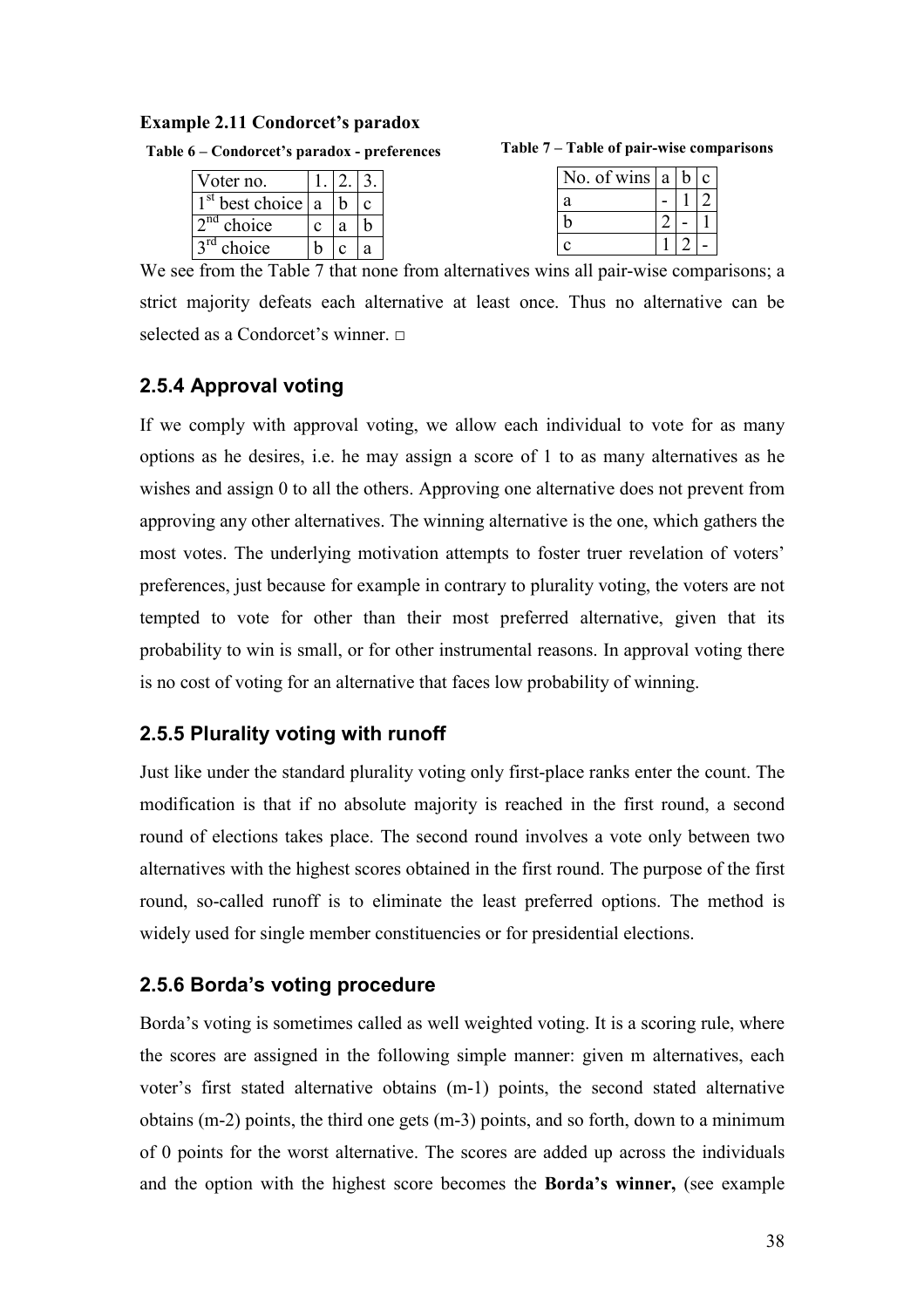2.10). One great advantage of Borda's count is that this voting procedure never fails to select a winning alternative.

### **2.5.7 Black's voting procedure**

Black's procedure (Black, 1958) is not demanding on description. It simply chooses the Condorcet's winner if one exists. Otherwise it chooses the Borda's winner, which as we have suggested always exists.

### **2.5.8 Hare's voting procedure - single transferable vote system**

In Hare's voting procedure voters are asked to reveal their full rankings concerning the alternatives. If some alternative is ranked first by more than 50% of voters, it wins the election. If none such alternative exists, the alternative with fewest first ranks is eliminated from the count and the rest of alternatives is being pushed upwards in the preference lists of the voters. Subsequently, we again determine if any alternative ranks first by more than 50% of the voters. If so, it becomes a winner. If not, another round of eliminations proceeds. Eventually, after a number of rounds of eliminations one alternative must become **Hare's winner** or a tie is established in the final round. Thomas Hare first proposed this voting procedure in year 1861.

**Example 2.12 Hare's STV** Let us consider 4 competing alternatives and 5 voters, whose complete preference orderings are captured in Table 8.

|  |  | Table 8 – Sincere preferences, Hare's STV |  |
|--|--|-------------------------------------------|--|
|--|--|-------------------------------------------|--|

| st<br>best choice         | d |   |   | а | a |
|---------------------------|---|---|---|---|---|
| 2 <sub>nd</sub><br>choice |   | a | a |   | C |
| $3^{\text{rd}}$<br>choice | а |   |   |   |   |
| choice                    | C |   |   |   |   |

**Table 9 – Shift of the vote in the Hare's STV** 

| best choice            | d |   |   | а |  |
|------------------------|---|---|---|---|--|
| $\lambda$ nd<br>choice |   | a | a |   |  |
| $\gamma$ rd<br>choice  | a |   |   |   |  |

Since any player has not placed option c at the first rank, option c is eliminated from the count and the preferences are shifted upwards as shown in Table 9. Since no alternative was ranked by a majority of voters on the first rank, we proceed in eliminations. We eliminate option d from the rank, since fewest voters have placed it at the first rank, as Table 9 shows. By eliminating option d, option b gains a majority of first ranks and thus wins the Hare's count. The final social ordering is [b a d c]. **□**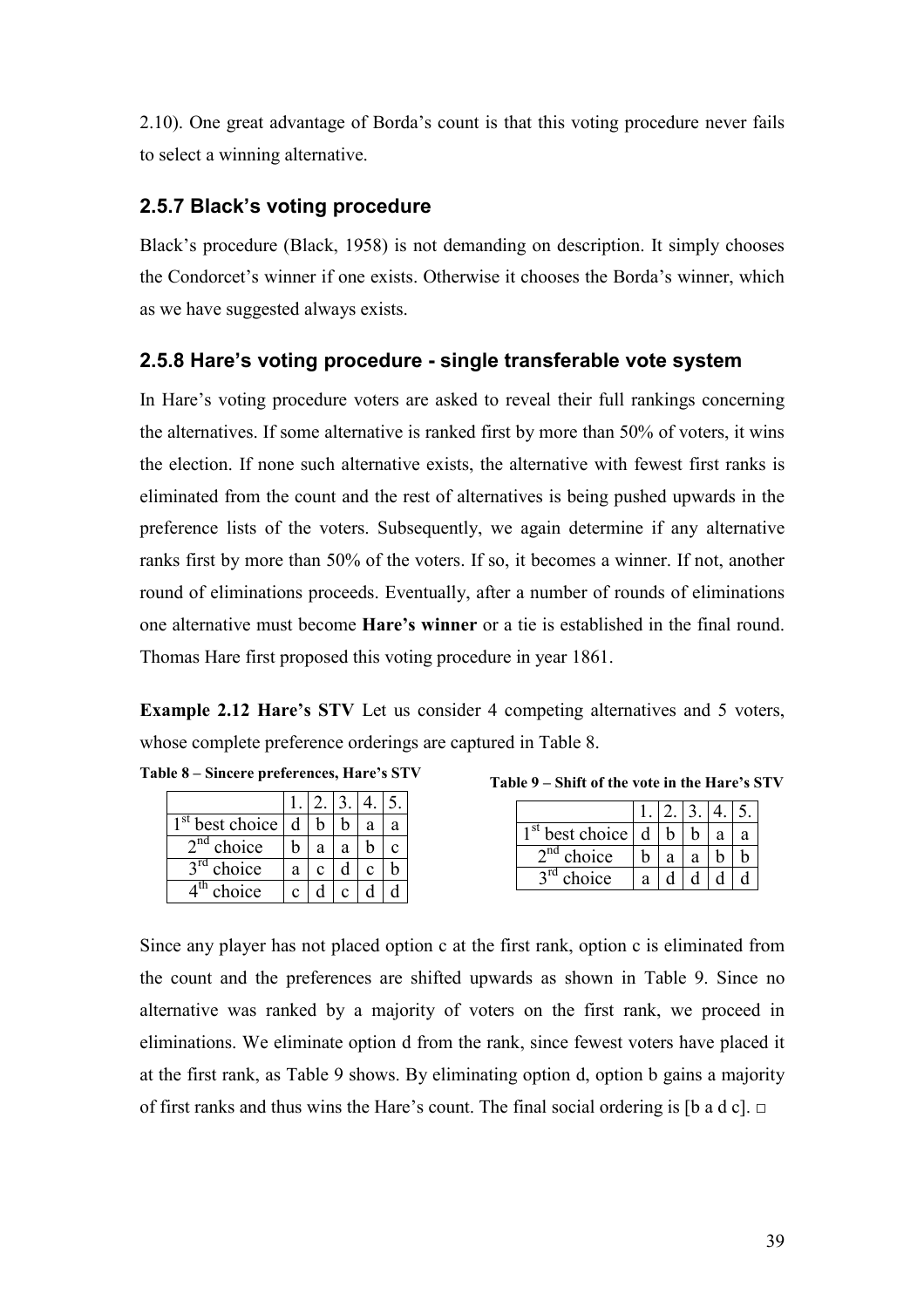### **2.5.9 Coombs' technique**

Coombs suggested a slight modification to Hare's voting procedure and that was to eliminate during the rounds of elimination such an alternative that is ranked last by the largest number of voters. The qualification criterion for victory stayed the absolute majority of the first ranks in voters' stated preference profiles.

**Example 2.13 Coomb's technique** Take the preference profile displayed in Table 8 from the previous example. Since in Coomb's technique we eliminate the alternative with largest number of last ranks, we eliminate option d instead of c, as we would do in Hare's voting procedure. Table 10 captures the preference profile after the first round of eliminations.

| -st<br>best choice    | h |   |   | a | a |
|-----------------------|---|---|---|---|---|
| $\gamma$ nd<br>choice | a | a | a |   |   |
| $\gamma$ rd<br>choice | C |   |   |   |   |

**Table 10 – Shift in preferences, Coomb's technique** 

Now already after the first round of elimination, option b has scored a majority of first ranks and thus became the Coomb's winner. In next round option c would be eliminated, since most voters have ranked it at the last place. The final social ordering becomes [b a c d]. We can see how a simple change of a voting procedure may lead to two different voting results. □

#### **2.5.10 Max-min voting technique**

Max-min voting procedure requires from all voters to form their strict individual preference orderings to allow pair-wise comparisons between alternatives. The procedure first finds a number of individual wins of each alternative over every other alternative summing the votes across all voters. In other words we construct a binary comparison matrix across all alternatives. The voting procedure then finds the lowest number of these pair-wise wins related to every alternative, which equals to finding a lowest number in a row of the binary comparison matrix. Finally, the procedure ranks the alternatives according to the retrieved minima. Consider example 2.14.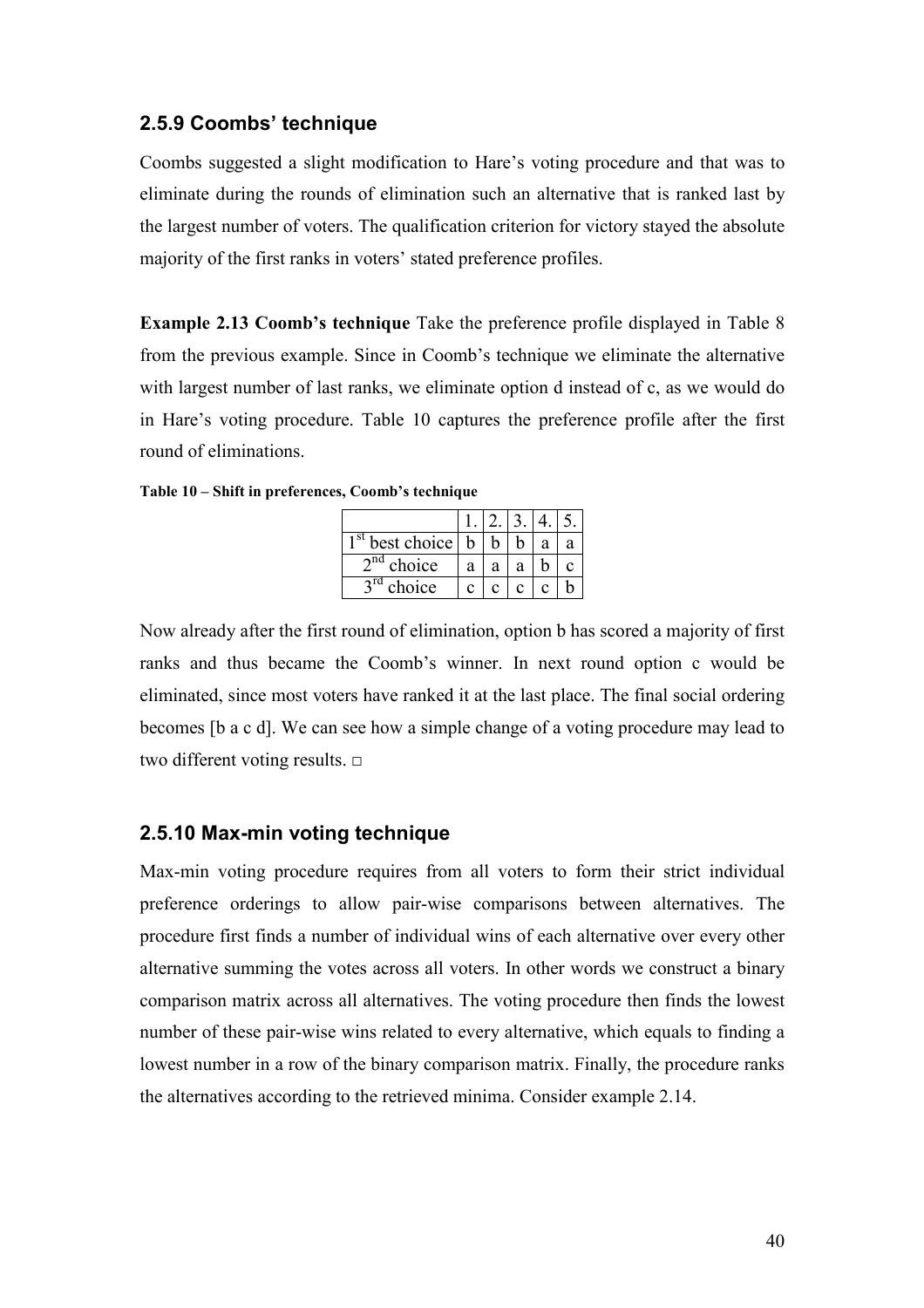#### **Example 2.14 Max-min voting procedure with 4 voters and 4 alternatives**

Consider a preference profile of 4 voters displayed in Table 11 and construct a table of pair-wise wins. Those are displayed in Table 12.

**Table 11 – Honest preferences of 4 voters** 

| best choice               | a | c |   |   |
|---------------------------|---|---|---|---|
| 2 <sub>nd</sub><br>choice | d | a | a | а |
| choice                    | h | d |   | n |
| th<br>choice              | C |   |   |   |

**Table 12 – Pair-wise comparisons between alternatives** 

|   |  |  | Min Order |
|---|--|--|-----------|
| а |  |  |           |
|   |  |  |           |
|   |  |  |           |
|   |  |  |           |

e.g. first row reads: 4 voters prefer a to b, 1 voter prefers a to c, and 4 voters prefer a to d.

Find the minima from the numbers of pair-wise wins. In our example those are summarised in column "Min" in Table 12. Rank the alternatives according to the number of minima. The voting procedure in this way looks for the highest minimum of individual wins in pair-wise votes between the alternatives, or equivalently this function chooses those alternatives, whose worst showing against other alternatives is as good as possible. (Turnovec,  $2001$ )  $\Box$ 

#### **2.5.11 Copeland's voting procedure**

The last proposed procedure as well requires revelation of total preference orderings from all voters. The procedure attributes a number of wins and a number of losses to each alternative. The alternative wins over other alternative, if it gains a majority of votes in a pair-wise vote. The alternative looses if it gains less votes in a pair-wise vote than the competing alternative. The social ordering consists of an ordered list of differences between a sum of wins and sum of losses of each alternative. Copeland's procedure obviously selects the Condorcet's winner if it exists, because the Condorcet's winner essentially collects all wins in pair-wise comparisons and suffers no losses.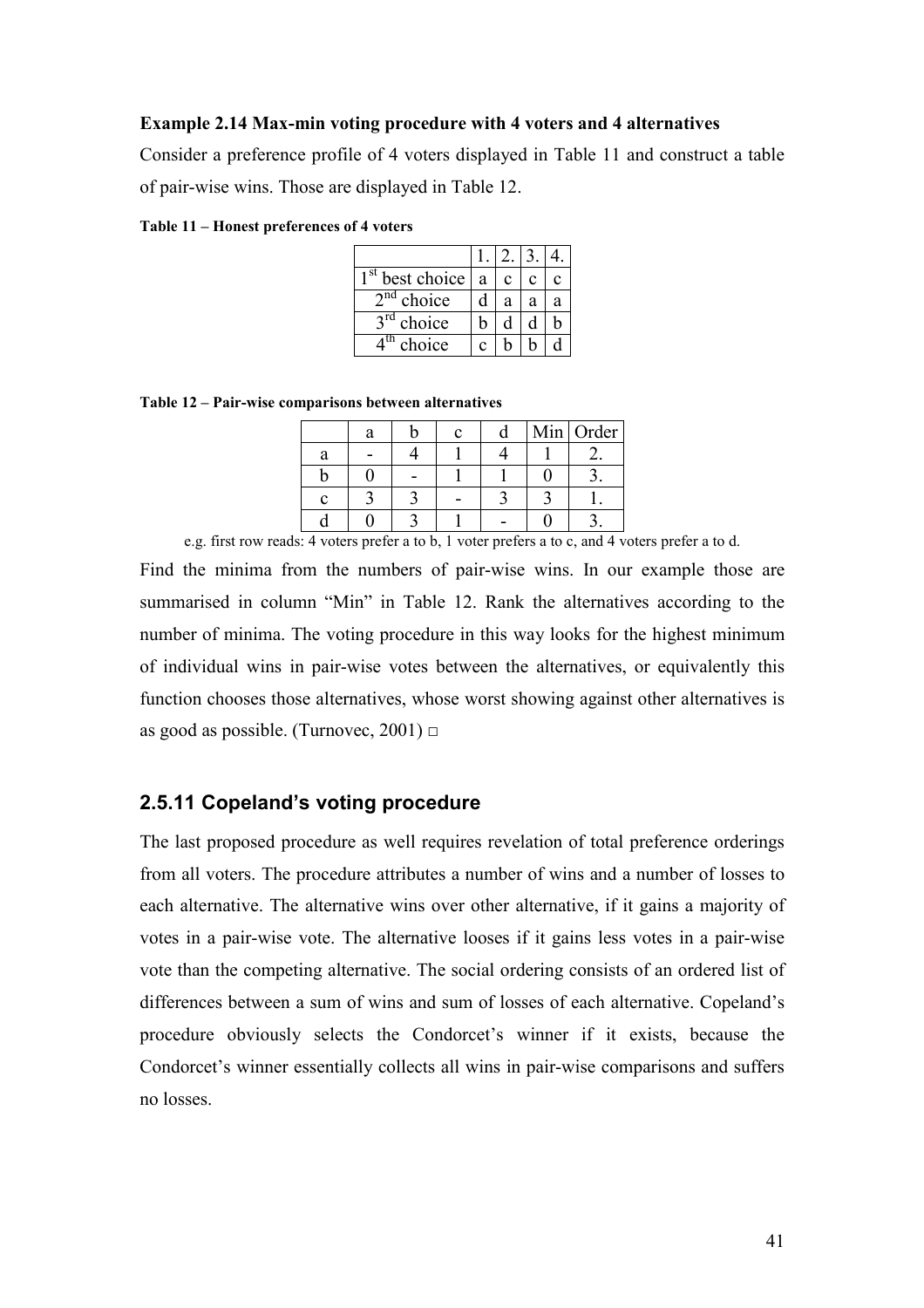**Example 2.15 Copeland's procedure** Consider a case with 7 voters and three competing alternatives a, b, c. The preference orderings of the 7 voters correspond to those displayed in Table 13.

| Voter's preferences   1.    |   |   |   |   |   |  |
|-----------------------------|---|---|---|---|---|--|
| 1 <sup>st</sup> best choice | a | а |   | а |   |  |
| $2nd$ choice                |   |   | a |   |   |  |
| $2^{\text{ra}}$<br>choice   |   |   |   | ◠ | a |  |
| choice                      |   |   |   |   |   |  |

**Table 13 – Sincere preferences, Copeland's procedure** 

Table 14 captures how a win or a loss is determined.

| Comparison $ a>b $ $ a>c $ $ a>d $ $ b>c $ $ b>d $ $ c>d $ |                |             |                          |   |   |   |
|------------------------------------------------------------|----------------|-------------|--------------------------|---|---|---|
| No. of<br><b>Votes</b>                                     | $\overline{4}$ | 5           | $\overline{\mathcal{L}}$ | 2 | 3 |   |
| Comparison   b>a   c>a   d>a   c>b   d>b   d>c             |                |             |                          |   |   |   |
| No. of<br><b>Votes</b>                                     | 3              | 2           | 2                        | 5 | 4 |   |
| <b>Wins</b>                                                | a              | a           | a                        | c | d | d |
| <b>Losses</b>                                              | b              | $\mathbf c$ | d                        | h | b | c |

**Table 14 – Counting the wins and losses in Copeland's procedure** 

Table 15 counts the numbers of wins and losses, determines the relevant difference out of which the final social ordering is formed.

**Table 15 – Final social ordering in Copeland's procedure** 

| <b>Alternative</b> | <b>Wins</b> | <b>Losses</b> | $\sqrt{\text{No. of}}$   No. of   Difference | <b>Social</b><br>order |
|--------------------|-------------|---------------|----------------------------------------------|------------------------|
|                    |             |               |                                              |                        |
|                    |             |               |                                              |                        |
|                    |             |               |                                              |                        |
|                    |             |               |                                              |                        |

**Example 2.16 Copeland's procedure selecting no winner**: Consider Condorcet's paradox in example 2.11. Here alternative a wins over b (thus it counts 1 win), but looses with c (it counts 1 loss): No. of Wins minus No. of Losses  $= 1-1 = 0$ . Alternative b wins once over c, but looses with a; final score is again 0. Alternative c wins over a, but looses with b,  $1-1 = 0$ . Copeland' s procedure has therefore selected no winner.  $□$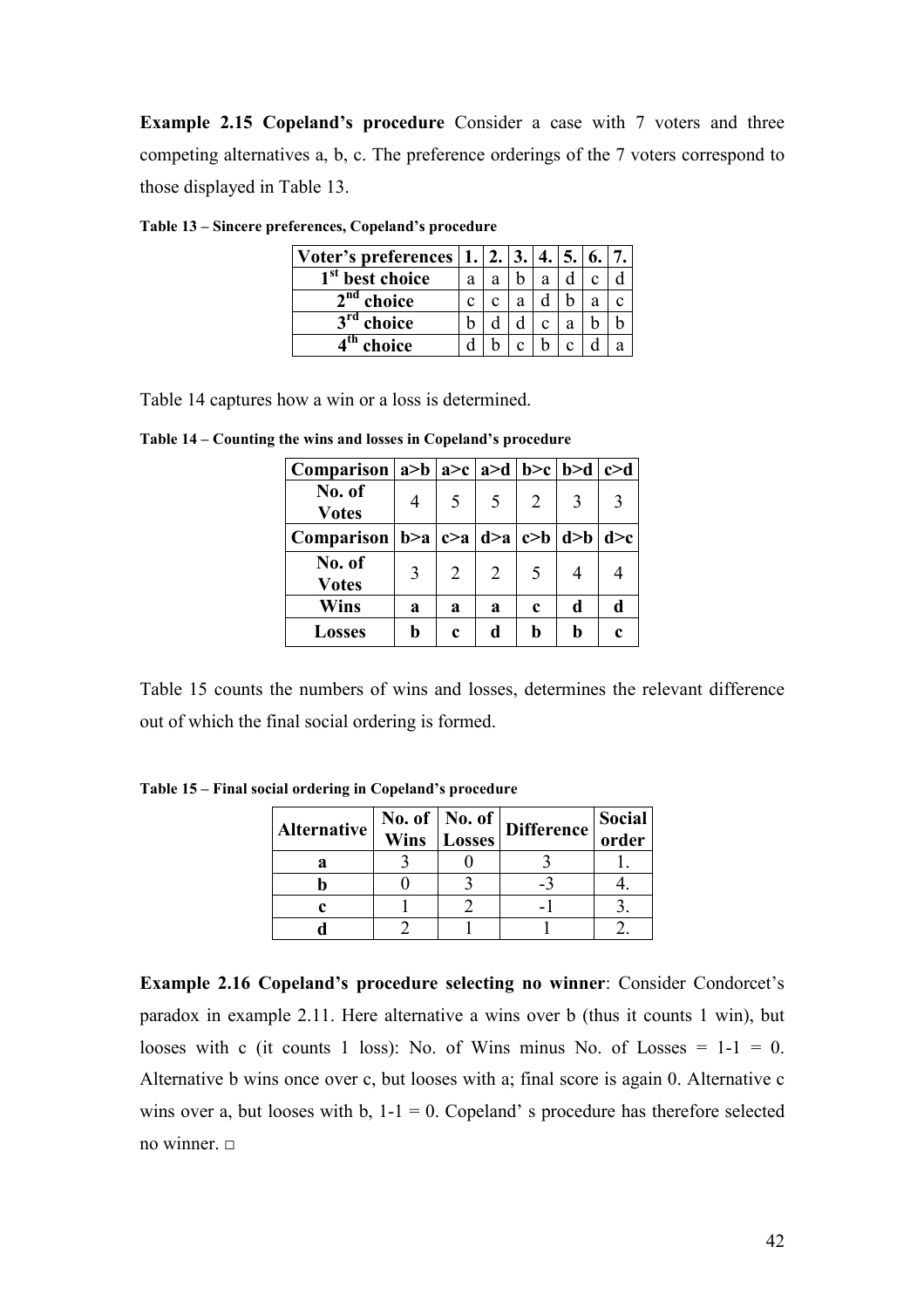# **3. Voting experiments: Measuring responsiveness of strategic voting to information**

The third chapter is devoted to computation-based simulations of voting. We use computation-based simulations to randomly generate a collective preference profile of a set of voters. All but one of these voters will cast their votes sincerely in order to come at a collective decision, which the residual voter will attempt to manipulate through her strategic vote. We target to estimate the change in the success rate of strategic voter's manipulations, given that her information about other voters' preferences would shrink. The information that the agent possesses will shrink because we will assume away some voters were able to vote rationally. In consequence they will not be able to form their complete preference orderings. They will instead vote randomly under a specified probability distribution. In closing part of the chapter we will analyse the informational issues while allowing numerous strategic voters to interact. Moreover they will not share the information about what they individually aim to accomplish.

# *3.1 Methodology*

The random generation of a collective preference profile is commonly in literature called **a culture**. An overview of different preference generating cultures has been provided in the exposition of Laslier (2009). From among different specified Rousseauist, distributive or spatial cultures, the '*impartial culture*' seems to be the most adequate for our simulations.

The impartial culture attributes to each individual sincere voter a preference ordering from among m! strict total preference orderings, where m is the number of competing alternatives. This agrees consistently with our assumptions on the individual preference relation. The other essential characteristic is that the culture chooses the individual preference orderings **uniformly and independently**. The culture hence treats all the alternatives symmetrically and learning something about preference orderings of some voters yields no information about the rest of voters or alternatives. We obtain a **uniform probability distribution** over the set of individual preference profiles.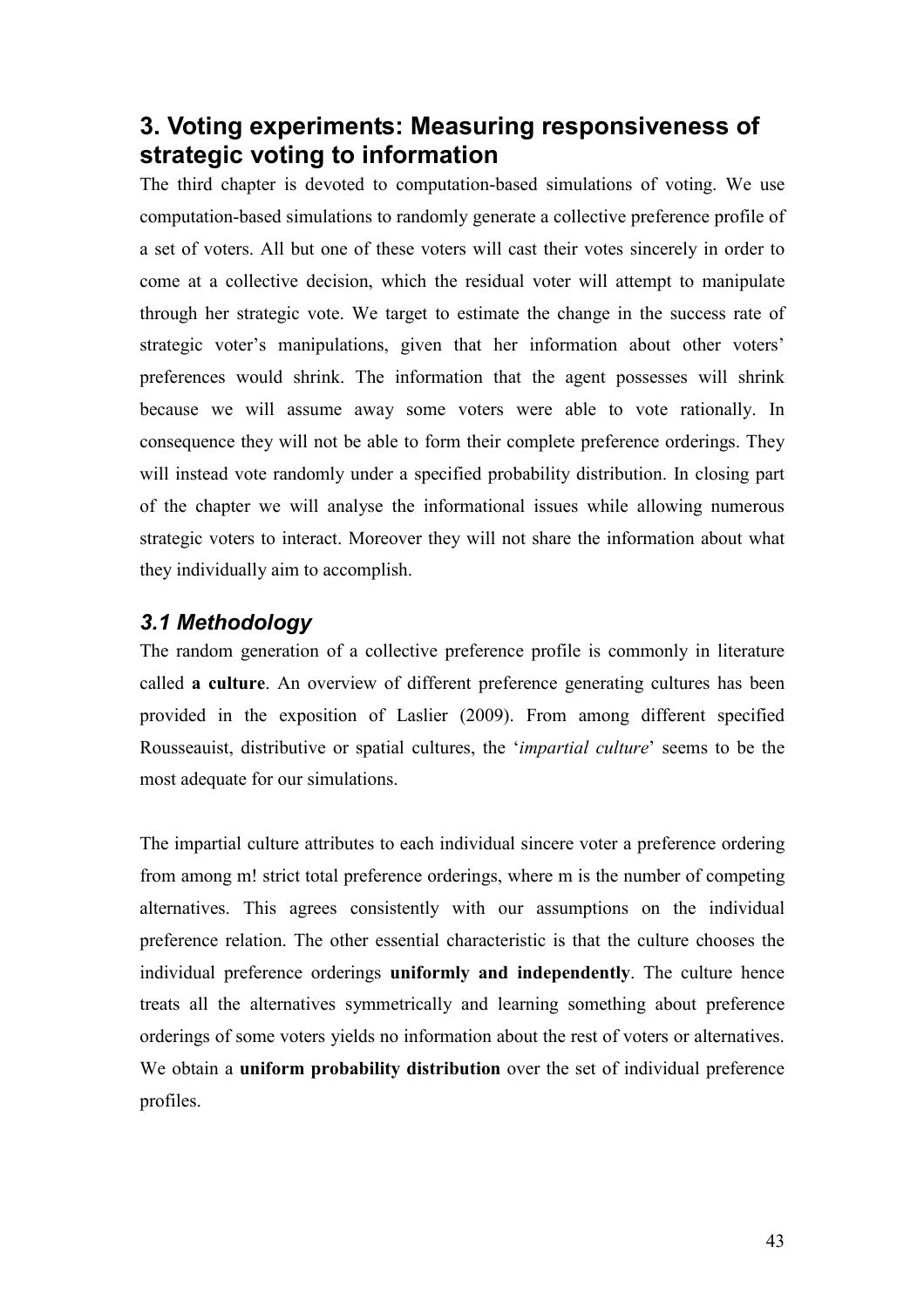Due to the symmetrical treatment of alternatives, we may fix the preference profile of the single strategic voter by attributing to her an alphabetical ordering of alternatives [a b c d... m]. The uniformity and independence property of the preference generating process allows us to choose this approach without the loss of generality.

### **3.1.1 Knowledge of the full collective preference profile**

The role of a fully informed strategic voter is straightforward. She calculates all possible distances that could occur between her individual preference ordering and the aggregated social preference orderings and she selects such voting pattern so as to minimise this distance. We have specified the means of calculating the voting distance in subchapter 2.2.3.

First the voter evaluates her preference ordering by her individual weights. We have contended these weights to correspond to Borda scores of m alternatives. She adds up all the votes of other voters accordingly to a selected voting procedure. She determines, which social preference orderings could occur given her vote. She evaluates all these potential social orderings by social weights consistently with an earlier described manner: if particular alternative  $a_j$  bears weight  $r_j$  in the individual preference order, an equal weight  $s_x$  will be attached to such position in the social order, at which alternative  $a_j$  was placed by the aggregation rule. As a next step, the voter calculates the respective distances between her individual ordering and all potential social preference orderings, which could emerge given her vote. Finally she chooses such voting pattern, which minimises the relevant distance argument and she votes accordingly.

The voter may do as described for various reasons. First her choice finalises the aggregation of the social preference ordering, and second she is the sole strategic voter and hence she faces no uncertainty about voting patterns of other voters.

We shall ask a particular question, namely: how successful is the voter in her strategic manipulation? That decomposes into how many times **did the voter have** and how many times **did she use** the opportunity to strategically manipulate the voting result so as to come at a social ordering, which is **closer** to her preference than an ordering resultant from her eventual sincere voting? The success rate may be calculated either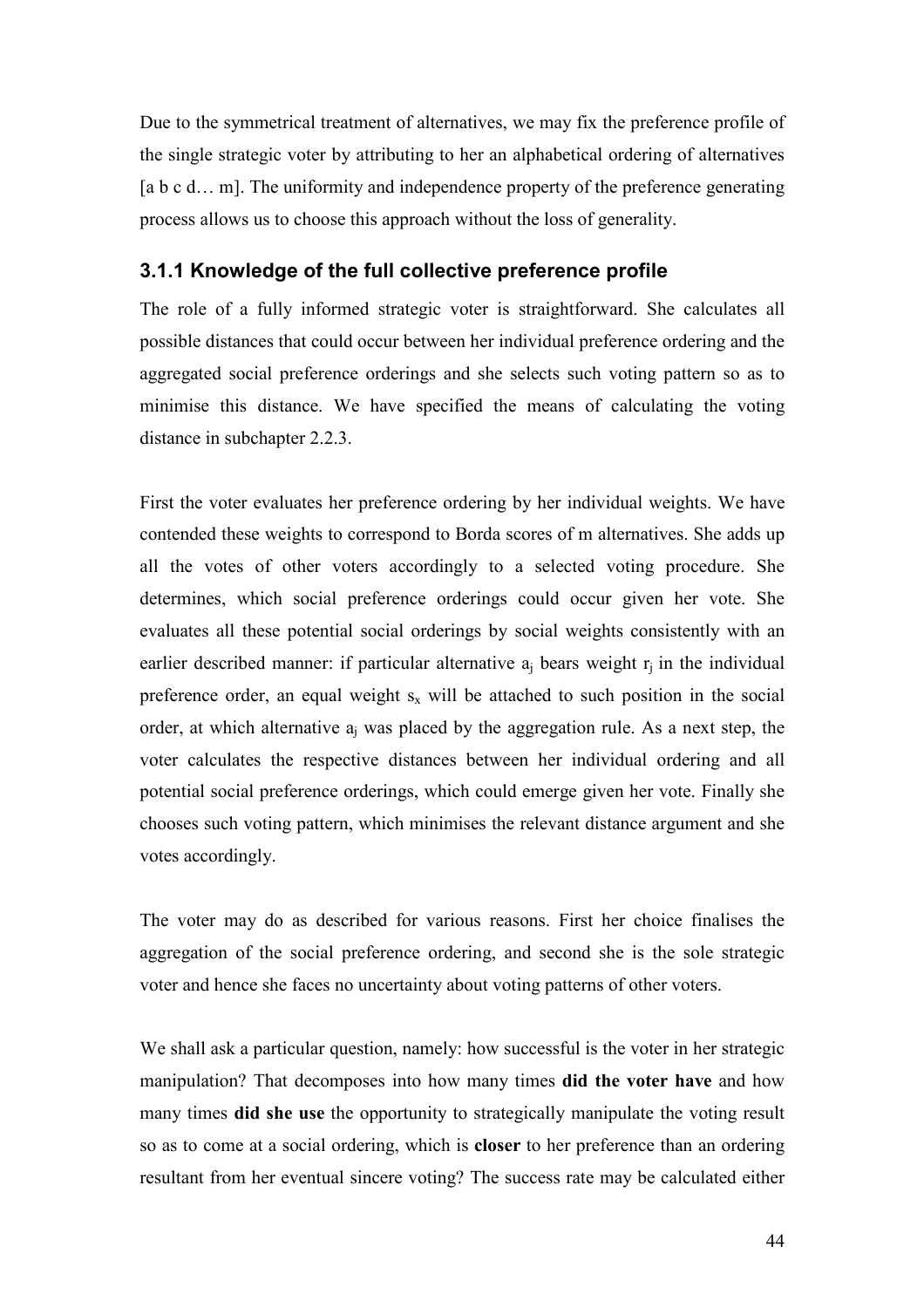as a number of cases when the strategic voter succeeded to lower the relevant distance relatively to distance occurring after sincere voting or we may calculate the success rate as a number of cases when the voter succeeded to manipulate the voting result so as to make it copy her own individual preference order and thus made the relevant distance equal zero. In our simulations we shall evaluate the former statistic.

Under full information, the number of opportunities that the strategic voter **had** to manipulate the voting result fully matches the number of opportunities that the voter **used.** The difference between the two statistics emerges under voter's restrained information.

We simulate the preference profile of  $(n-1)$  voters and m competing alternatives using 100 000 independent draws for all voting procedures specified in previous chapter except for the majority voting procedure. Majority voting, as it was earlier specified, is clearly non-manipulable, since it involves a choice between only two alternatives and hence yields a trivial result. All simulation codes are provided on a CD carrier attached to the thesis, whose contents are described in Appendix E.

### **3.1.2 Information about full rankings of a subset of voters**

The manipulating ability of a limitedly informed voter may be hampered by a lack of knowledge about voting patterns of a subset of the electorate. This may happen, for instance, when some part of the electorate does not meet all sufficient conditions for their preference rankings to be classified as preference orderings. Alternative interpretation says that a part of the electorate may from various reasons behave **nonrationally** in their decision-making. May it be due to their bounded rationality, inadequate cognitive abilities, indifference, laziness, should they be constrained by time pressure, lack of appropriate incentives, or by any other feasible constraint, due to some of these reasons some voters may not able to construct complete, transitive, reflexive and anti-symmetric preference orderings from alternatives that are offered to them. From now on we will refer to such voters as to **'non-rational voters'**.

The individual strategic voter can nevertheless determine some partial scores that the alternatives have gathered from sincere voters, about which she has information and which do behave rationally. Nevertheless the voter has to think about all possible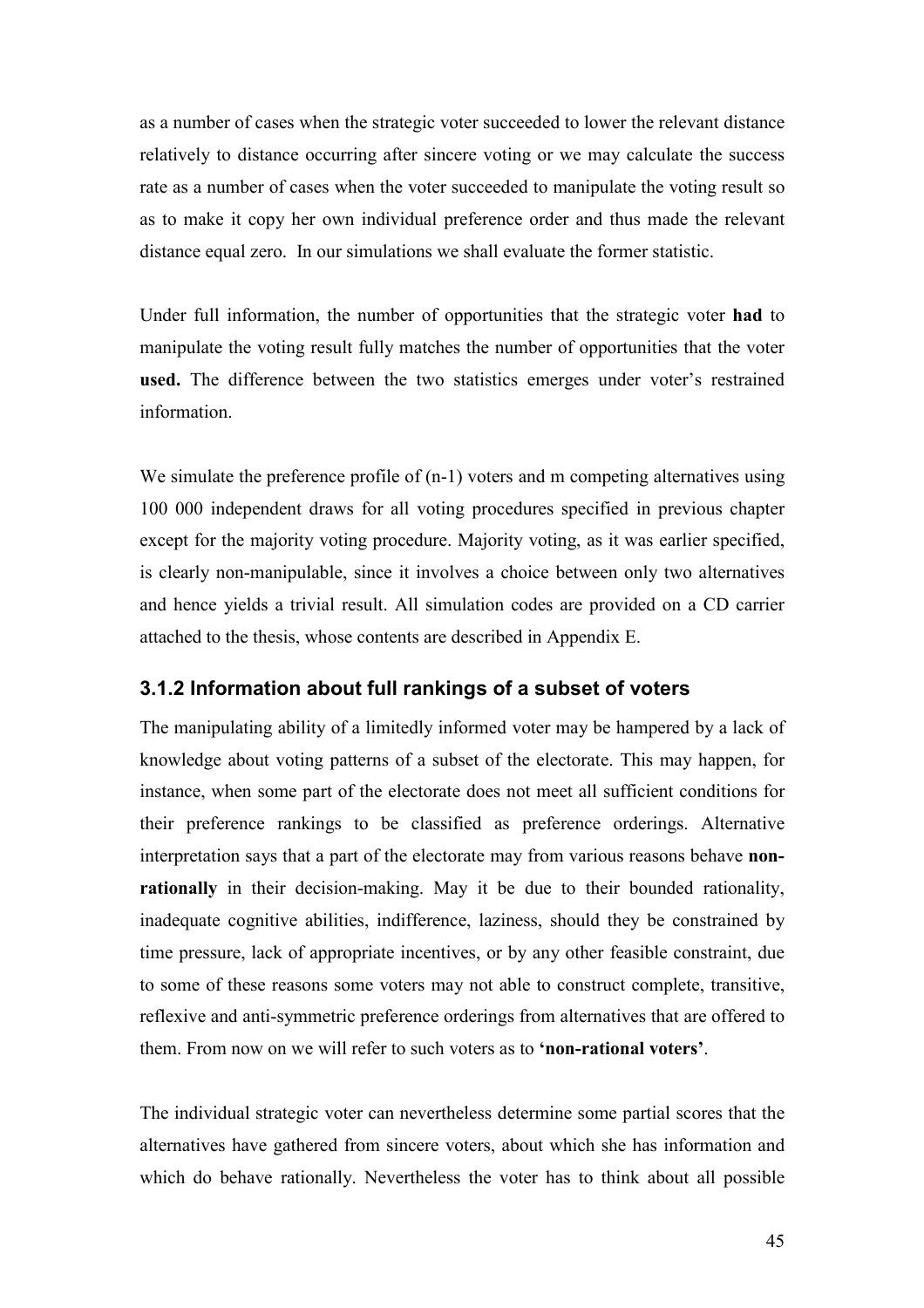voting patterns of the residual non-rational voters. We will assume the strategic voter to know the distribution, in which the non-rational voters do vote. Particularly we will assume their voting patterns to be distributed **uniformly and independently.** 

Now, we may think of some simple heuristic rules that the strategic voter could use given her limited information. For instance, we may think her to attempt to manipulate the partially aggregated social ordering as if it was the fully aggregated social ordering. Then we could calculate the number of successful manipulations over the number of all manipulations that were possible if the voter had known the complete collective preference profile. Nevertheless such heuristic rule could often lead into situations, where the strategic voter would end up with even worse payoffs than she would receive under sincere voting.

An other heuristic option is to make the strategic voter calculate all possible social orderings, into which the partially aggregated social ordering could lead and make the voter vote according to a min-max principle. That means to make her select such voting pattern, which would lead to such potential social orderings, from among which the furthest one from the individual order is the closest one across different voting patterns. The voter would minimise the maximum distance.

**Example 3.1 Min-max heuristic rule** Think an abstract case, in which the manipulating agent can vote either honestly H or has 3 different strategies of manipulation of the voting result M1-M3. Given information that she has about a subgroup of voters and given 3 different possible combinations C1-C3 of voting patterns of the residual voters, she can calculate the potential distances between hers and the possible final social orderings. We depict them in Table 16.

|                |                | <b>Votes of residual voters</b> |          |
|----------------|----------------|---------------------------------|----------|
| <b>Vote</b>    | C1             | C2                              | C3       |
| of 1           |                | Distance from [a b c]           |          |
| H              | 2              |                                 | <u>3</u> |
| M1             | <u>4</u>       |                                 | 0        |
| M <sub>2</sub> | $\overline{3}$ | 2                               | 2        |
| M3             | 5              |                                 |          |

| Table 16 – Max-min heuristic rule for decision making under reduced information |  |  |  |
|---------------------------------------------------------------------------------|--|--|--|
|---------------------------------------------------------------------------------|--|--|--|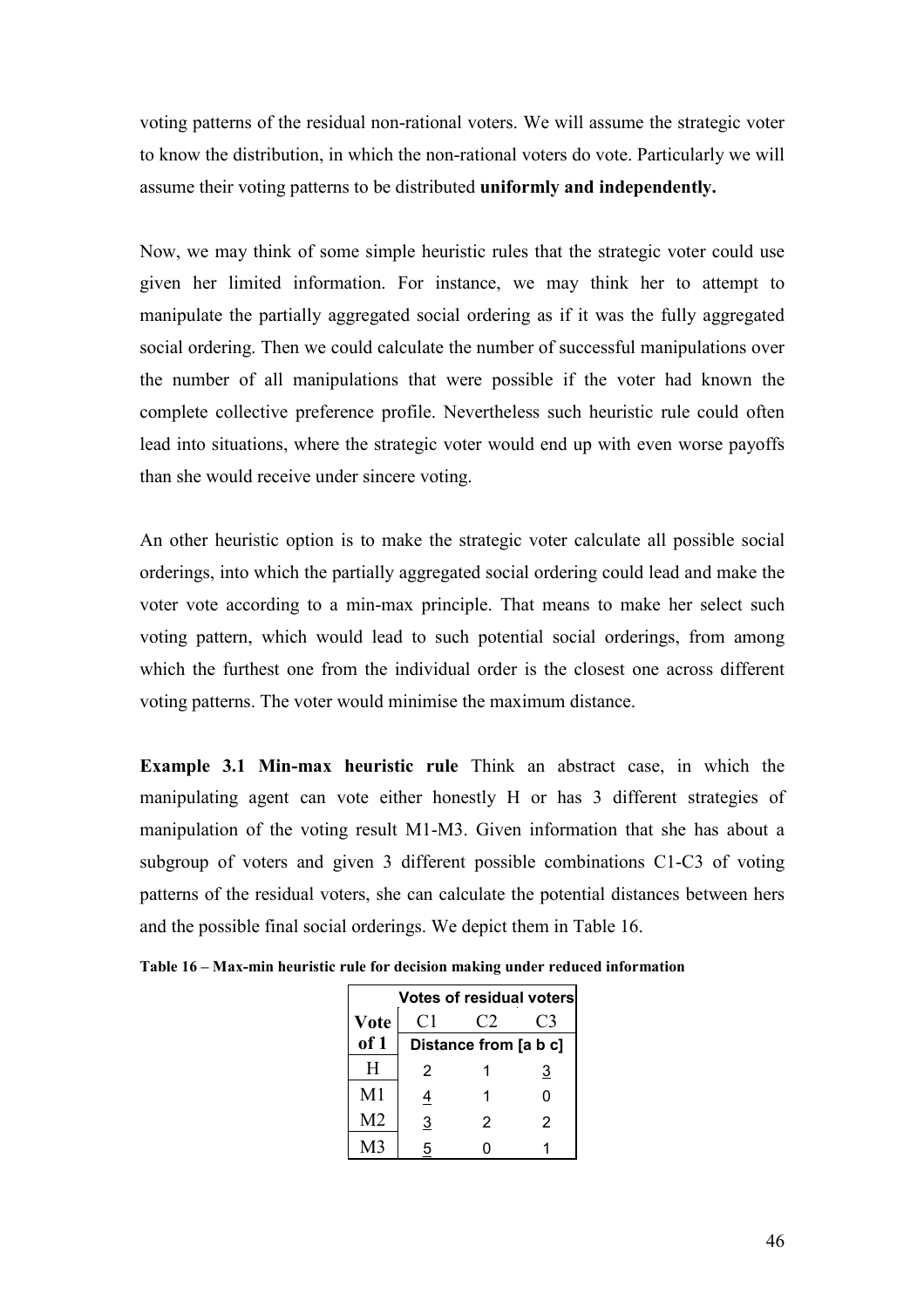The voter discerns that if the real combination of voting patterns of residual voters was the one corresponding to C3, her best choice of manipulation would be M1. Similarly, if the real combination of voting patterns of the residual voters corresponded to C2, her best response would be to vote accordingly to M3. Nonetheless, given her lack of knowledge she heuristically chooses one of strategies H or M2, given that the worst payoff that she could end up with is distance 3, whereas using M1 she could end up with distance 4 and using M3 she could end up even worse off with distance 5.□

There are many other heuristic rules that the voter may stick to. For instance she can simply opt for a pattern that could bring her the highest utility, given a lucky chance. She would always select such voting pattern, which could lead her to the minimal voting distance under one combination of other voters' strategies, but she would not take into regard other potential larger distances associated with the same pattern but different strategies of other voters.

Alternatively, the voter could stick to a minimalistic approach to strategic voting. She would opt for strategic voting only in cases, where the payoffs from her insincere voting strategy would never be dominated by payoffs accruing to her honest voting. That means that under any possible combination of other voters' preferences the payoffs from insincere voting need to be always higher or equal under strategic voting than under sincere voting. Otherwise the voter votes sincerely.

Nevertheless to be consistent with our previous calculations, we make the voter decide for a concrete voting pattern according to a minimalisation of a weighted distance between her individual preference ordering and all plausibly aggregated social orderings associated with that voting pattern. The weights would be the probabilities of a particular combination of voting patterns to take place. Since now it is not a random chance, but concealed or non-rational preferences that determine the voting result, the attached weights need not to be uniform.

**Example 3.2 Voting under limited knowledge** Let us think a voting situation with 6 voters, out of which voter 1 is a strategic voter, other 3 voters vote sincerely, and last 2 voters vote non-rationally. Let us think 3 competing alternatives a, b, c, aggregated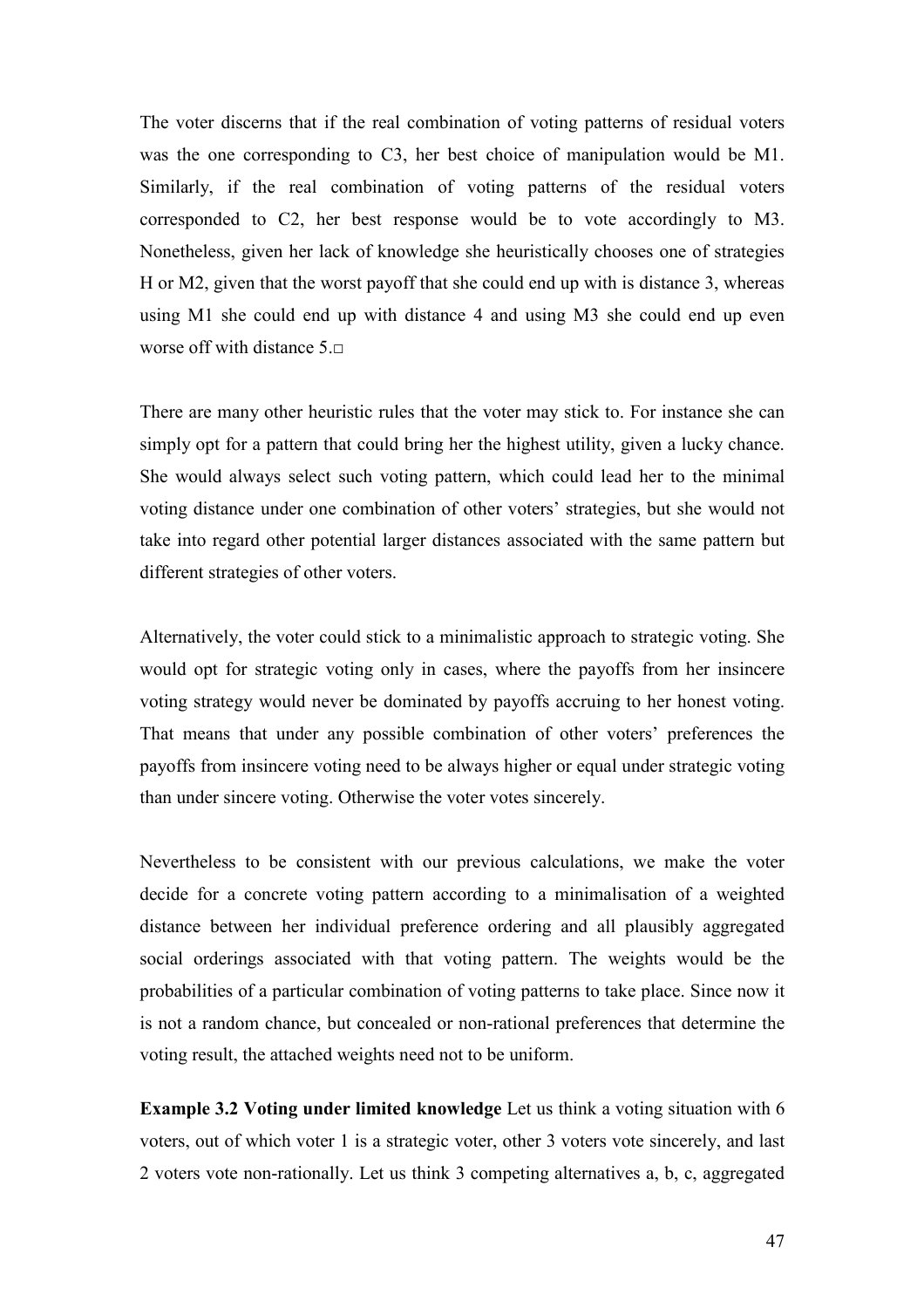using a simple plurality rule. Let us assume that the strategic voter possesses information about complete rankings of all rational players 2, 3, and 4, and naturally the strategic voter has no information with regard to the preference of voters 5 and 6. For simplicity, let us assume that the votes of players 2, 3, 4 cancel each other out, for instance voter 2 votes a, voter 3 votes b, voter 4 votes c. Possible pairs of votes of the two residual voters and the corresponding social distances are captured in 17.

|                      |       | Possible combinations of votes of 5 and 6 |       |                       |       |       |          |
|----------------------|-------|-------------------------------------------|-------|-----------------------|-------|-------|----------|
|                      | (a,a) | (a,b)                                     | (a,c) | (b,b)                 | (b,c) | (c,c) |          |
| <b>Probabilities</b> | 1/9   | 2/9                                       | 2/9   | 1/9                   | 2/9   | 1/9   |          |
|                      |       |                                           |       |                       |       |       | Weighted |
| Vote of 1            |       |                                           |       | Distance from [a b c] |       |       | distance |
| A                    | 0.707 | 0                                         | 1.414 | 1.414                 | 1.759 | 2.449 | 1.21     |
| В                    | 0     | 1414                                      | 1.759 | 1.932                 | 2.449 | 2.828 | 1.78     |
|                      | 1.414 | 1.759                                     | 2.449 | 2.449                 | 2.828 | 2.639 | 2.29     |

**Table 17 – Decision making on the basis of weighted distances under reduced information** 

There are 6 different combinations of residual voters' voting patterns, which obviously differ in probabilities to occur. Combinations (a,a), (b,b) and (c,c) are more rare under the uniform distribution of preferences with probability 1/9 to occur each; combinations (a,b), (a,c) and (b,c) are more probable, each with associated probability 2/9. In such situation, voter 1 should naturally vote sincerely, what would be prescribed to him by the weighted distance associated with sincere voting.  $\Box$ 

To wrap up, the strategic voter under a lack of knowledge about the preference orderings of some subset of other voters undergoes through this mental exercise. She calculates the partially aggregated social ordering from the information she already possesses, she lists all possible combinations of other voters' voting patterns and determines their respective probabilities, she determines the weighted distances corresponding to all of her voting patterns, and finally she votes accordingly.

The questions we ask under limited information look in principle for identical answers as the question raised earlier under full information. Given a number of voters about which the strategic voter possesses information, how many times **did the agent use the opportunity** to manipulate the voting result into her advantage? How many times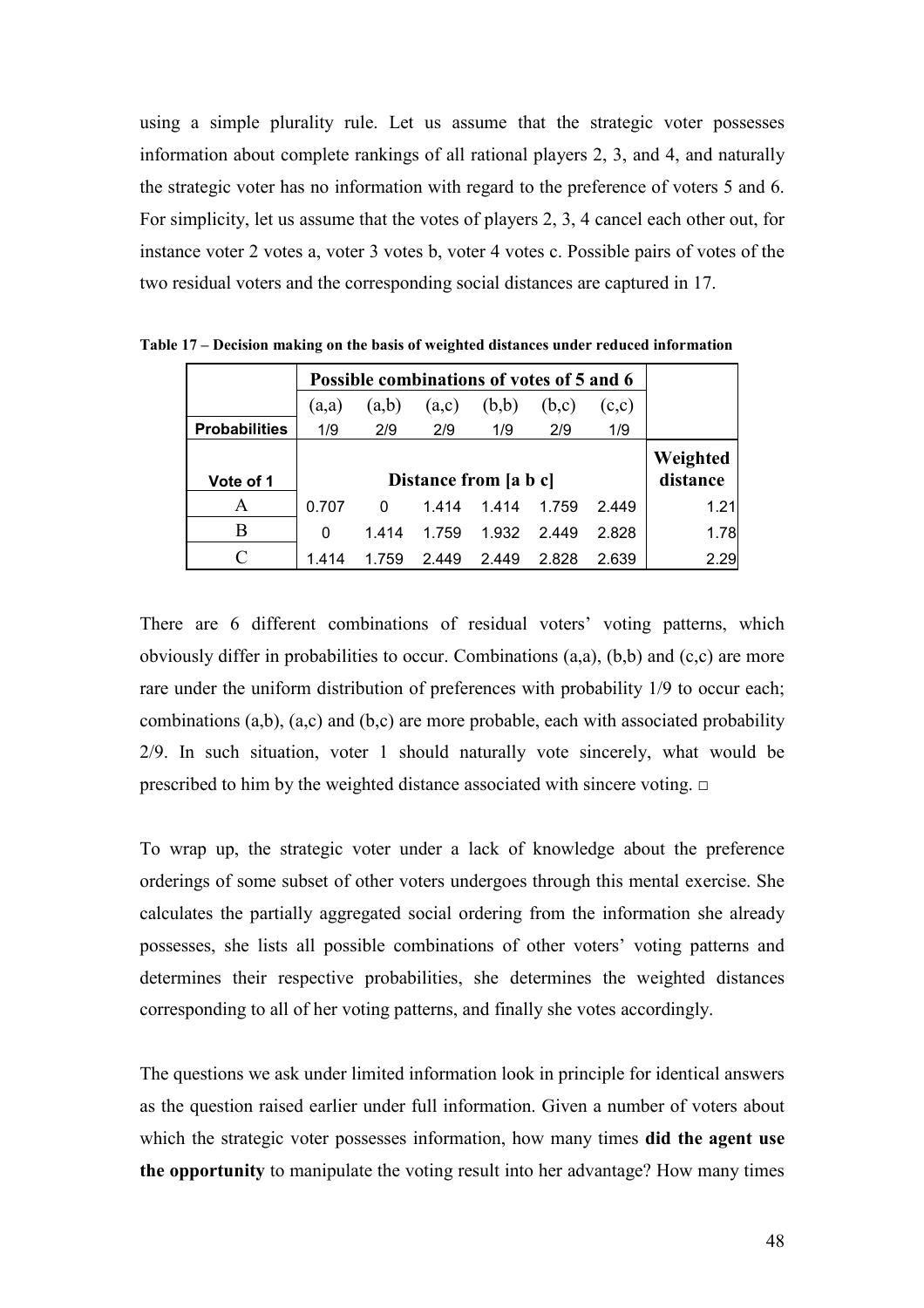**was she successful** in her manipulation, in the sense that the resulting social ordering was closer to her individual ordering than would be a social ordering from sincere voting? How many times did she manipulate with **adverse consequences**, in the sense that the resulting social ordering was further than would be a social ordering resultant from sincere voting? How do these answers change, given that the strategic agent **knows of fewer** other voters' profiles? At what fraction of voters about which the strategic voter has information **does the strategic agent lose the ability** to manipulate the voting result? We contrast all these figures to figures obtained from agent's full information to obtain relative measures of "successful manipulation". We again answer our questions for all 10 manipulable voting procedures as earlier.

### **3.1.3 Information about uniformly truncated rankings of all voters**

The other manner of introducing incompleteness of knowledge of the whole collective preference profile is to **truncate** the orderings, about which the strategic voter has information. The option of limiting the strategic voter's knowledge through truncation of other voters' known preferences makes available a multitude of combinations of how the orderings could be truncated and for which subsets of voters these truncations would apply. It is almost impossible to effectively approach all of these different combinations. Therefore we choose to truncate the known orderings **symmetrically** across all non-rational voters.

We truncate the orderings from their end. The strategic voter hence will not know the precise order of the two, three or more last alternatives from all non-rational voters' preference orderings. These non-rational voters still vote sincerely to the extent, to which they are able to form their preference orderings. For instance, their inability to compare last two alternatives does not prevent them to state which alternative is the best one for them, if the total number of alternatives is three or more. The assumption of truncations from the end is reasonable in the sense that the non-fully-rational voters feasibly do not care for the lower end of the social preference order and they tend to rather care for the winning or for a number of first few winning alternatives.

The strategic voter proceeds in her decision-making as previously. She aggregates all information she has got into a partial social ordering. She determines all combinations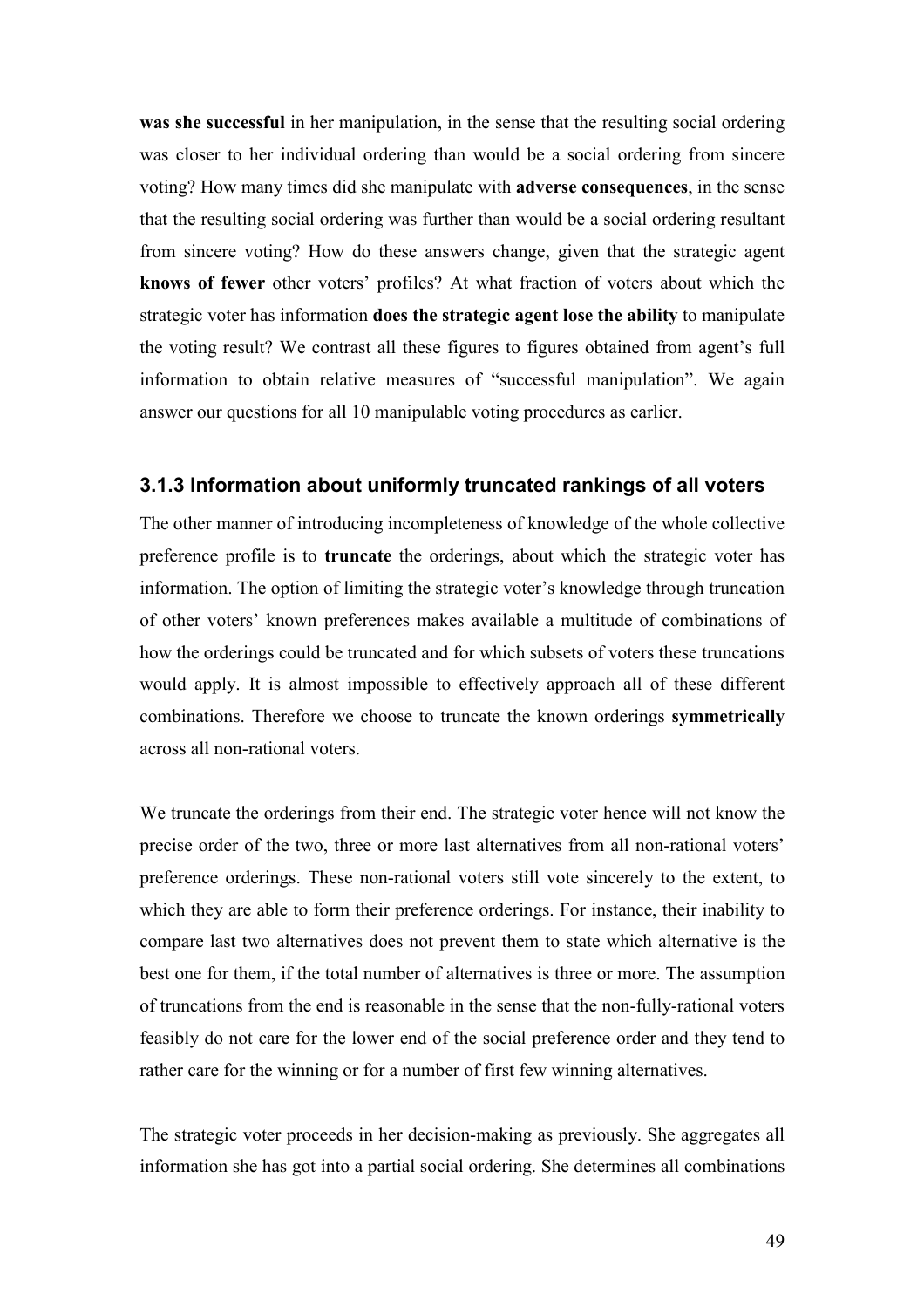of residual voting patterns that could complement the partial social ordering and their respective probabilities. Given her own voting pattern she calculates the weighted distances that could occur, and finally she votes accordingly to minimise the voting distance.

We study this sort of limitation of strategic voter's knowledge for all voting procedures, which take into regard full preference orderings of sincere voters. Those are namely Condorcet's voting procedure, Borda's count, Black's procedure, Hare's STV, Coombs' procedure, max-min procedure and Copeland's voting procedure.

Voting procedures, which do not take full preference orderings into account, are manipulable to at a constant rate, with no respect to how many first ranks the strategic agent knows. The information about the full orderings of the sincere voters is hence abundant for the strategic voter.

#### **3.1.4 Cases with numerous strategic voters**

The last method of how to introduce incomplete knowledge of the collective preference profile by an individual voter is to relax the assumption of a single strategic voter. Whereas previously the strategic agent has lost the information about particular voters, because we had assumed away their rationality and hence the ability to form preference orderings, now the strategic voter looses the information about other voters, because some of them newly became sophisticated voters in the sense that they no longer vote only according to their sincere preference orderings. They are themselves capable of strategic utility maximization through strategic voting behaviour and all assumptions as on the first strategic voter apply likewise on them. Not to stray away from our subject of study, we do not allow these numerous strategic voters to vote in coalitions under complementary strategies. That would open too many new questions regarding to the possibilities of manipulation, which are beyond the scope of our study.

The strategic voters vote in our simulations individually and simultaneously. They vote individually, because their preferences may differ and moreover we do not allow them to communicate them through. Even if we allowed the strategic voters to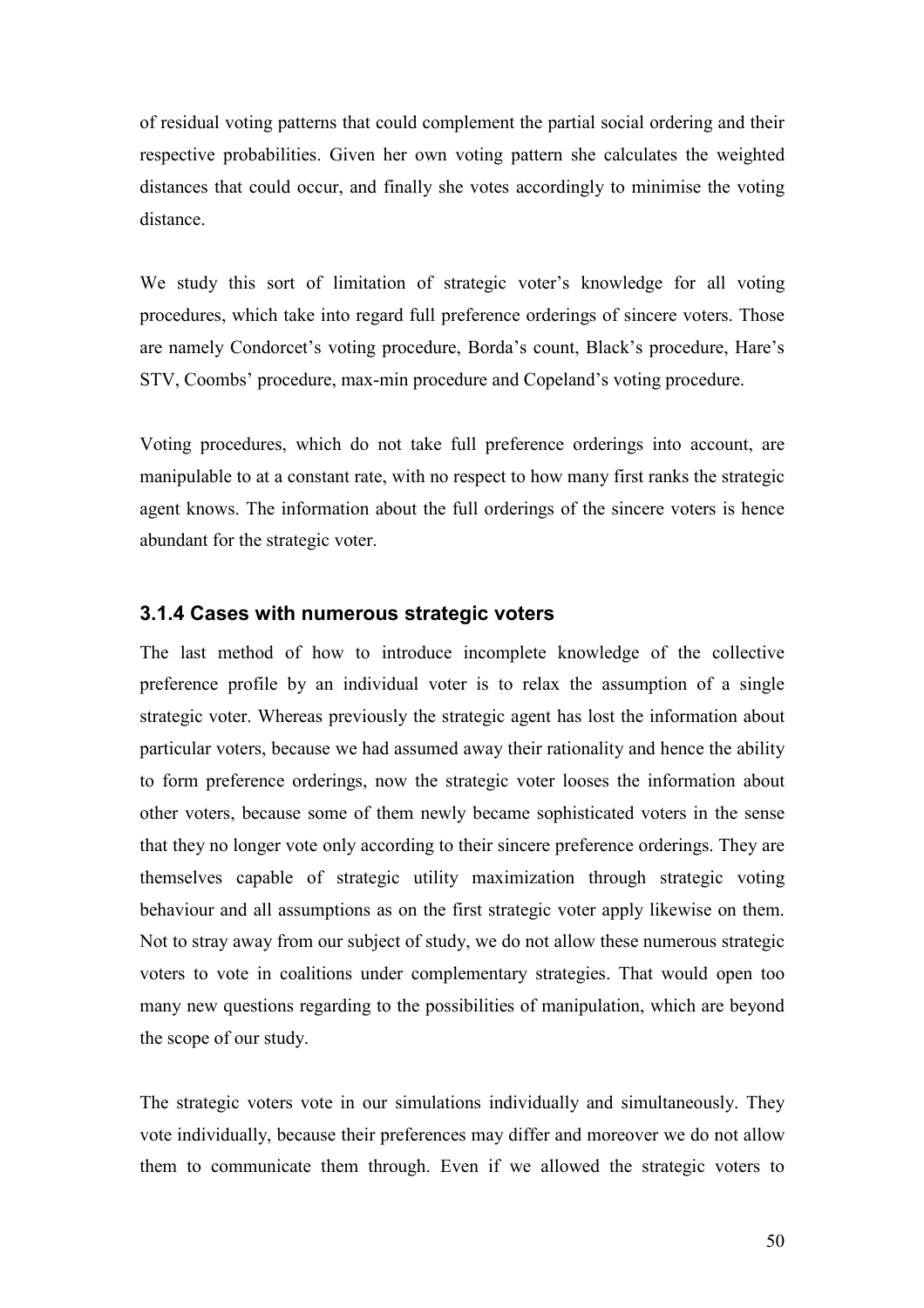communicate their preferences between each other, they would most probably do so through a cheap talk, which none would believe. They vote simultaneously, because we see no reason as of why some of voters should be endowed with an advantage of playing second or later. We treat all the strategic voters symmetrically.

Regarding informational endowment of the strategic voters, these possess all complete information about sincere voters' orderings, given that we assume all sincere voters to be fully rational and hence capable of forming complete, transitive and anti-symmetric preference orderings. We place no non-rational voters into this setting and we rather limit the information of strategic voters by having more of them. Increase in numbers of the strategic voters, while maintaining constant top number of all voters limits the individual information of a strategic voter, because as we said, they are assumed not to know about each other's preference orderings. They just know that the preference orderings of other strategic voters are generated independently from a uniform probability distribution.

We could have let the strategic voters know of each other preferences by assumption. Nonetheless, such knowledge would lead our strategic voters to search for their mutual best responses to their strategies and for the corresponding Nash equilibria. This would again circumvent the strategic voting issues under informational constraints.

The principal question stays: how many times is the strategic voter **successful** in her voting manipulations, given that she is limited in her knowledge by lack of knowledge of preferences of other strategic voters? How does the success rate of manipulation **change** if we **add more strategic voters**? How many times does the strategic voter choose a strategy that leads to **adverse results**? We contrast our results from this setting with the results from under the cases of incomplete information due to presence of non-rational voters. These counterfactual results provide a benchmark of successful manipulations under limited knowledge.

The strategic voter decides identically as earlier: to her the other strategic voters are just voters, about which she has no information. The strategic voter aggregates the partial social orderings from the information she already possesses. She lists the same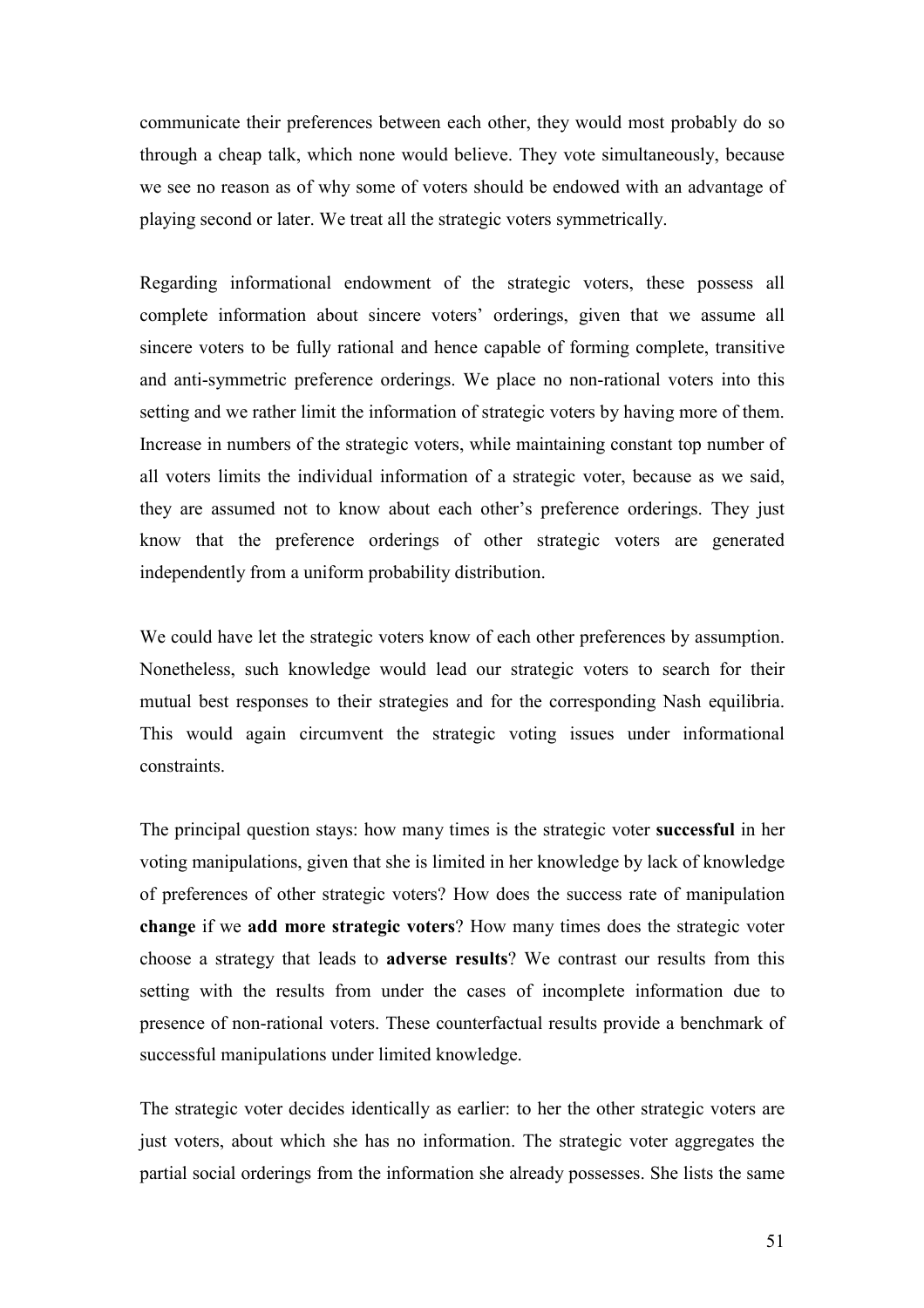possible combinations of other voter's voting patterns and attributes them the same probabilities as under the presence of non-rational voters. She determines the same weighted distances corresponding to all of her voting patterns and she votes identically as she would vote if other strategic voters were non-rational voters, because likewise she has no information about them. All strategic voters act symmetrically in this voting exercise.

What is different is the voting result and corresponding social ordering that emerges, since other strategic voters do not vote randomly as non-rational voters would do. Against these altered results we evaluate the success rate of each strategic voter's voting manipulation.

# *3.2 Results*

In the following graphs and figures we present (when possible) the probabilities of a successful strategic voting manipulation, which we have obtained by computationbased simulations of individual voters' preferences for ten different voting aggregation rules. We present the probabilities of strategic manipulation for varying informational degrees; we do so for different numbers of interacting players and for differdent numbers of competing alternatives. We naturally start by the benchmark model, which assumes full information of a sole strategic voter.

# **3.2.1 Results – full knowledge of the collective preference profile**

Table 18 provides the complete tabulated overview of the opportunities for strategic manipulation of a sole strategic voter under full information. As we have already suggested, the number of opportunities for manipulation under full information mirrors the number of actual successful manipulations. Fully informed strategic voter moreover cannot end up with worse payoff by voting strategically than by voting sincerely. Table 19 and Table 20 present the summary statistics on the probability of manipulation under full information by number of players and number of competing alternatives. Figure 2 and Figure 3 graphically outline the evolution of room for strategic manipulation for all considered voting procedures, related to the number of players. Figure 4 shows the histogram of probability of manipulation under full information, for all voting procedures, which are subject to strategic manipulation.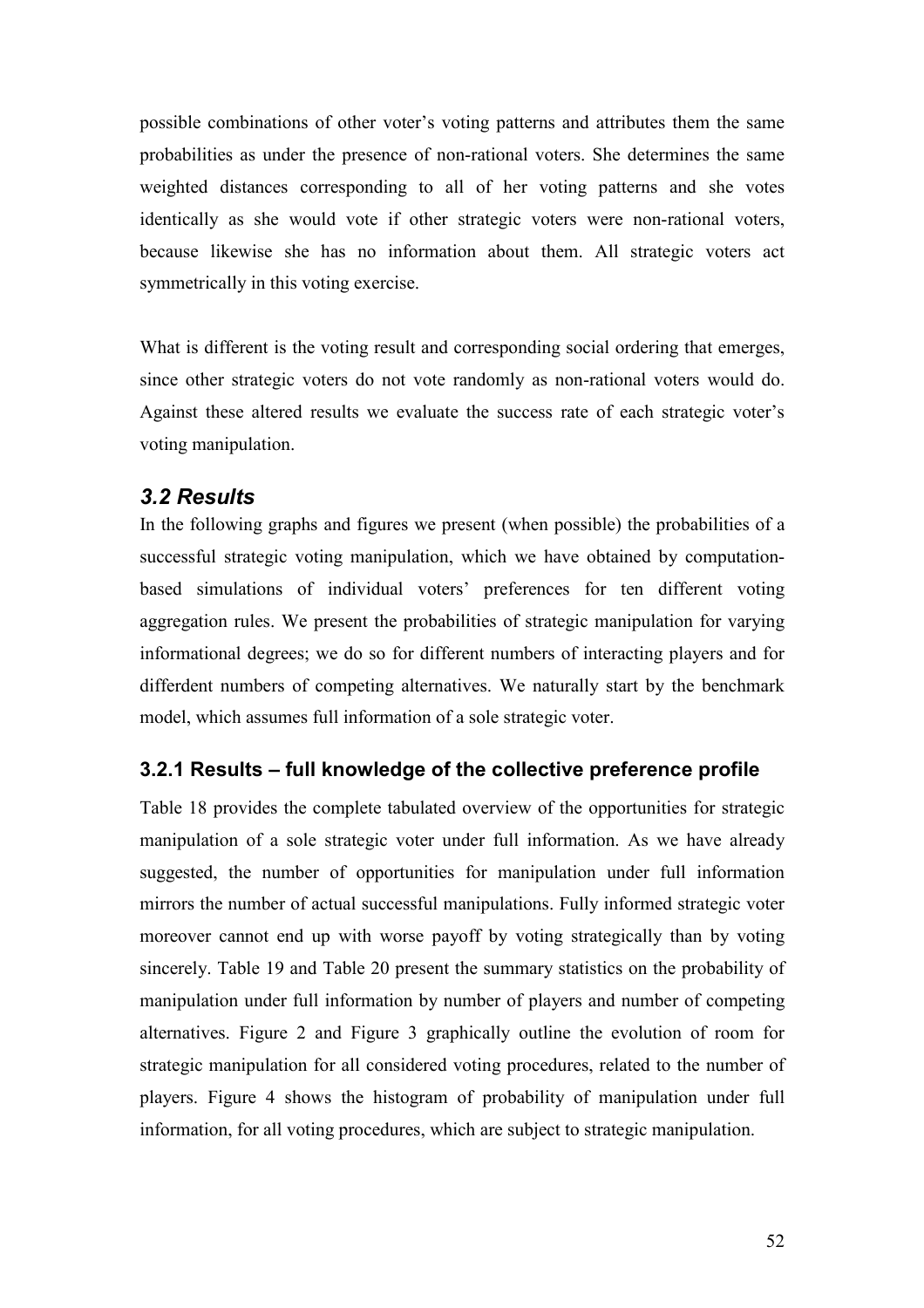| <b>Full information</b>     |         | $n = 2$  | $n = 3$      | $n = 5$      | $n = 7$  | $n = 11$ |
|-----------------------------|---------|----------|--------------|--------------|----------|----------|
|                             | $M = 3$ | $\star$  | 0.111        | 0.136        | 0.159    | 0.150    |
| <b>Plurality Voting</b>     | $M = 4$ | $^\star$ | 0.376        | 0.265        | 0.376    | 0.378    |
|                             | $M = 3$ | 0        | $\Omega$     | $\Omega$     | $\Omega$ | $\Omega$ |
| <b>Condorcet's voting</b>   | $M = 4$ | 0.207    | 0.150        | 0.124        | 0.107    | 0.082    |
| <b>Approval Voting</b>      | $M = 3$ | $\star$  | 0.332        | 0.432        | 0.160    | 0.289    |
|                             | $M = 4$ | $\ast$   | 0.684        | 0.704        | 0.592    | 0.562    |
| <b>Plurality</b>            | $M = 3$ | $\star$  | 0.222        | 0.136        | 0.122    | 0.107    |
| w\ runoff                   | $M = 4$ | $^\star$ | 0.406        | 0.345        | 0.486    | 0.474    |
| <b>Borda's Count</b>        | $M = 3$ | 0.333    | 0.196        | 0.232        | 0.234    | 0.219    |
|                             | $M = 4$ | 0.794    | 0.578        | 0.598        | 0.585    | 0.536    |
| <b>Black's Procedure</b>    | $M = 3$ | 0.332    | $\Omega$     | 0.023        | 0.014    | 0.016    |
|                             | $M = 4$ | 0.625    | 0.259        | 0.316        | 0.267    | 0.225    |
| Hare's STV                  | $M = 3$ | 0        | 0.111        | 0.137        | 0.174    | 0.118    |
|                             | $M = 4$ | 0.249    | 0.189        | 0.272        | 0.314    | 0.305    |
| <b>Coombs' Procedure</b>    | $M = 3$ | 0.166    | 0.111        | 0.114        | 0.079    | 0.107    |
|                             | $M = 4$ | 0.247    | 0.275        | 0.254        | 0.228    | 0.251    |
| Max - min Procedure         | $M = 3$ | 0.166    | 0.361        | 0.354        | 0.325    | 0.282    |
|                             | $M = 4$ | 0.542    | 0.541        | 0.576        | 0.582    | 0.562    |
| <b>Copeland's Procedure</b> | $M = 3$ | 0        | $\mathbf{0}$ | $\mathbf{0}$ | 0        | 0        |
|                             | $M = 4$ | 0.167    | 0.147        | 0.128        | 0.109    | 0.087    |

**Table 18 – Optimal number of voting manipulations, full information** 

\* For plurality, Condorcet's and Approval voting procedures, the results are trivial for n=2

|  |  | Table 19 - Summary statistics for probability of manipulation, full information, $m=3$ |
|--|--|----------------------------------------------------------------------------------------|
|  |  |                                                                                        |

| <b>Full information, m=3</b> | $n = 2$ | $n = 3$ | $n = 5$ | $n = 7$ | $n = 11$ |
|------------------------------|---------|---------|---------|---------|----------|
| Average                      | 0.142   | 0.144   | 0.156   | 0.127   | 0.129    |
| Min                          |         |         |         |         |          |
| Max                          | 0.333   | 0.361   | 0.432   | 0.325   | 0.289    |
| Variance                     | 0.019   | 0.016   | 0.019   | 0.010   | 0.010    |

**Table 20 – Summary statistics for probability of manipulation, full information, m=4** 

| <b>Full information, m=4</b> | $n = 2$ | $n = 3$ | $n = 5$ | $n = 7$ | $n = 11$ |
|------------------------------|---------|---------|---------|---------|----------|
| Average                      | 0.404   | 0.361   | 0.358   | 0.365   | 0.346    |
| Min                          | 0.167   | 0.147   | 0.124   | 0.107   | 0.082    |
| Max                          | 0.794   | 0.684   | 0.704   | 0.592   | 0.562    |
| Variance                     | 0.052   | 0.032   | 0.036   | 0.032   | 0.031    |

We observe three apparent and yet anticipated results: 1. strategic manipulation opportunity levels vary substantially across the used voting procedures, 2. strategic manipulation opportunity levels for four competing alternatives surpass those of three alternatives in every simulated procedure for all considered numbers of voters, 3. the number of sincere voters does not affect the manipulation opportunities, if we allow for wider confidence intervals, the opportunity for strategic manipulation is shown to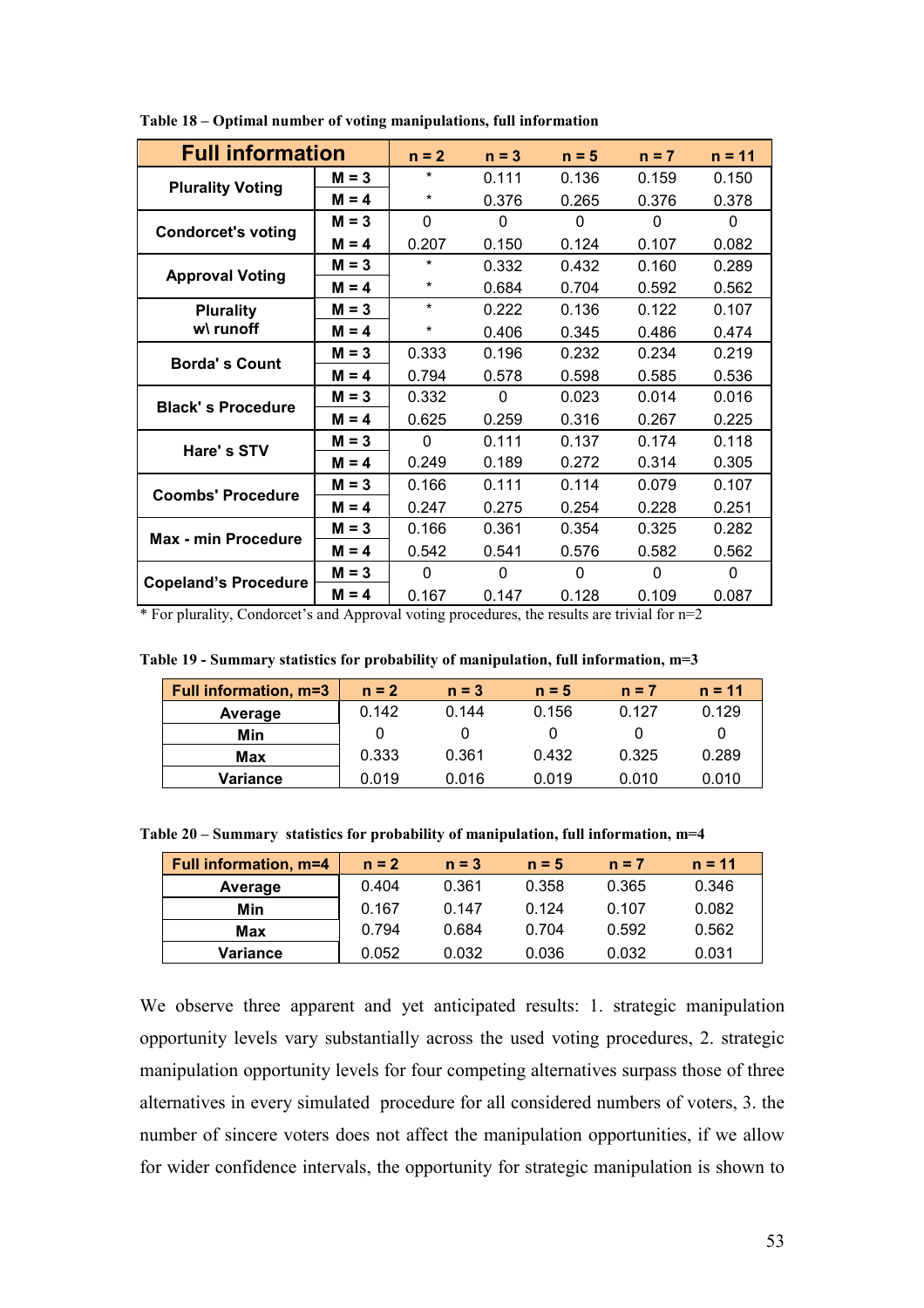be marginally diminishing in the number of voters. Let us analyse these points separately.

#### **1. Levels of strategic voting vary substantially across the used voting procedures**

Consider Figure 2 and Figure 3 in this regard. In both figures we can upon a careful look discern a distinct arrangement of layers.

**Figure 2 – Probabilities of manipulation by number of players and voting procedure, full information, m=3** 



**Figure 3 – Probabilities of manipulation by number of players and voting procedure, full information, m=4** 



We see that the lowest probability of manipulation can be attributed to Copeland's, Condorcet's and Black's voting procedures. This comes at no surprise, as these procedures are exactly the Condorcet- consistent procedures, in other words they always select a Condorcet's winner if it exists. The only outlier from the relevant group of low probabilities is the case of 2 voters in Black's procedure. Here the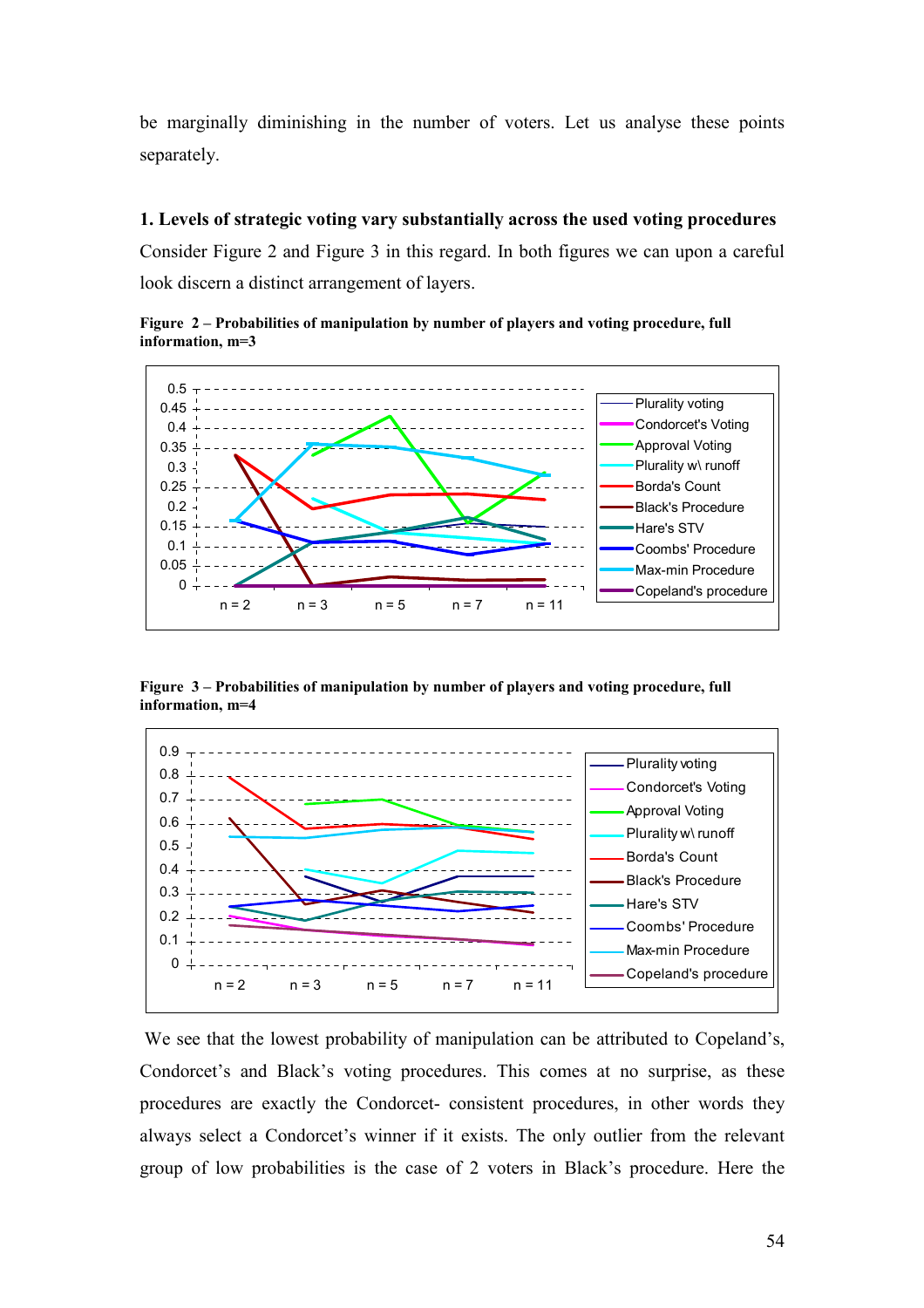strategic voter misrepresents his preferences so as to force the procedure to select the winner on the basis of the Borda's count; since the number of voters is minimal, the opportunity for strategic voting appears frequently. The second layer of manipulability of voting procedures involves three elimination procedures: Coombs' and Hare's procedures and Plurality with runoff voting procedure. Although these procedures are not Condorcet- consistent, the probability of manipulation is only slightly higher than in the former group. The reason is the difficult process of consecutive rounds of eliminations, where it is not only necessary for the strategic voter to find a situation where her vote is pivotal, but moreover she has to find such pattern of misrepresentation of her preferences, which does not harm her in later rounds of eliminations through the transferability of points in the preference aggregation. The last most manipulable layer groups together the remaining procedures. Those are Approval voting, Max-min voting and Borda's count.

Approval voting could have been expected to be one of the most manipulable procedures, since in our design with only strict preference orderings, all sincere voters vote by one point, whereas the strategic voter selects from among 7 different strategies in case of 3 competing alternatives: [1 0 0], [0 1 0], [0 0 1], [1 1 0], [1 0 1], [0 1 1] and [1 1 1] or from 15 strategies in case of 4 competing alternatives: [1 0 0 0], [0 1 0 0], [0 0 1 0], [0 0 0 1], [1 1 0 0], [1 0 1 0], [1 0 0 1], [0 1 1 0], [0 1 0 1], [0 0 1 1], [0 1 1 1], [1 0 1 1], [1 1 0 1], [1 1 1 0], [1 1 1 1]. Approval voting effectively creates on average identically partially aggregated social orders as Plurality voting does, but approval voting offers more manipulating strategies to the strategic voter. Necessarily the probability of manipulation is always higher in Approval voting than in Plurality voting. Objections to the assumptions on the individual preference orderings come natural at this place. The Approval voting procedure is moreover the only procedure that effectively allows non-voting to the strategic player. In such case the strategic voter allocates 1 point to all competing alternatives, which cancel each other out, leaving the score unchanged.

Beside approval voting, Borda's count and Max-min voting procedures are characterised with the highest susceptibility to individual manipulation. The common feature of these three procedures is that they allow the strategic voter to allocate wide ranges of scores to individual alternatives. This is natural for Borda's voting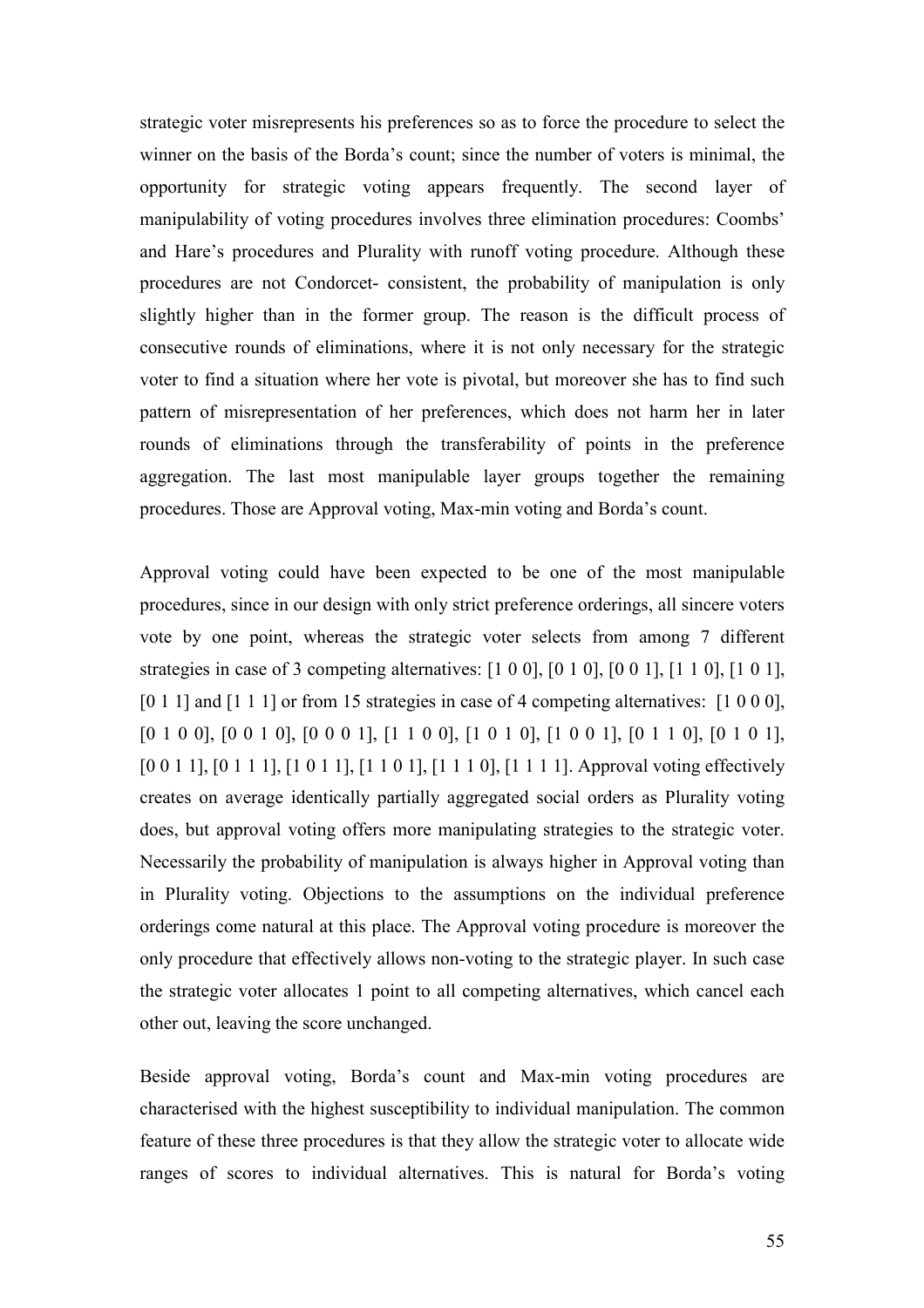procedure, where the strategic voter can by misrepresentation of her preferences make a particular alternative score by 2 points less or more in case of 3 alternatives or by 3 points less or more in case of 4 alternatives. This property of the Borda's voting procedure gives to the strategic voter power to swing with voting scores more flexibly.

In case of the max-min procedure, the voter effectively swings with the votes by manipulation of the structure of the binary comparison matrix. Since the procedure orders the minima of the particular rows of the aggregated binary comparison matrices, the use of the impartial preference generating culture contributes to arising of many voting ties between these minima. That does in turn facilitate strategic manipulation.

Simple plurality voting rule has not been so far mentioned in our comments. An analogical argument related to the use of impartial preference generating culture, which fosters voting ties, applies here. Had we been using other than the impartial preference generating culture, fewer ties would occur in the preference aggregation and consequently the strategic voter would face fewer opportunities for gainful misrepresentation of her preferences.



**Figure 4 – Histogram of probabilities of strategic manipulation, full information** 

The considerably higher susceptibility to strategic manipulation of the three aforementioned voting procedures (Borda, Max-min, Approval) manifests itself visibly on the histogram of the probabilities of manipulation. The three procedures contribute to the second peak in the probability distribution, just below the 60% mark in Figure 4.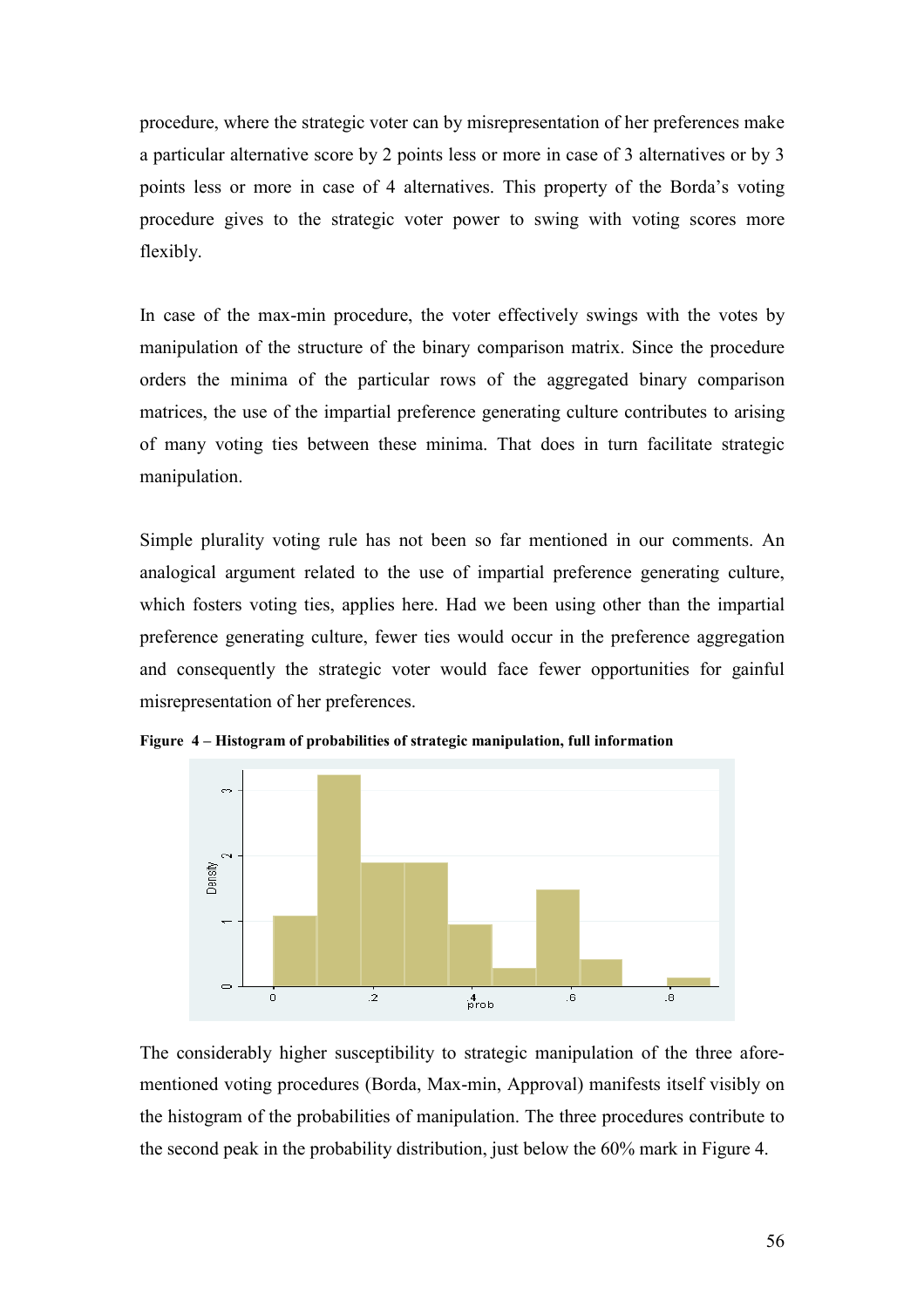The Table 21 confirms the different levels of voting manipulation under varying voting aggregation rules. We use simple ordinary least squares (OLS) regression to explain the variability in the susceptibility to strategic manipulation. The susceptibility is captured in the explained variable Prob. The reader should understand that it is the entries of Table 18, which correspond to our observations examined by the regression. Regarding the explanatory variables  $n_i$  captures the number of players, while  $m4_i$  is a dummy signifying that we choose from 4 voting alternatives rather than from 3 alternatives. The rest of the explanatory variables Plurality to Copeland are dummy variables corresponding to the 10 different voting aggregation rules. They are included in the (10x10) vector proced<sup>i</sup> , to which correspond 10 coefficients contained in the (10x1) vector δ. The formal model can be expressed as follows:

$$
Prob_i = \beta n_i + \gamma m4_i + \delta' \, proced_i + \varepsilon_i \,,
$$

index i does not stand here for the individual voter, but for a particular observation of the susceptibility to strategic manipulation.

|                                                  | Source I SS df MS                                                                                                                                                                            |                      |                            |                                                                                                                                                                                          |                                                                                                                                   | Number of $obs = 84$<br>$F(12, 72) = 112.68$                                 |  |
|--------------------------------------------------|----------------------------------------------------------------------------------------------------------------------------------------------------------------------------------------------|----------------------|----------------------------|------------------------------------------------------------------------------------------------------------------------------------------------------------------------------------------|-----------------------------------------------------------------------------------------------------------------------------------|------------------------------------------------------------------------------|--|
| Residual   .482688736 72 .00670401               | Model   9.06521324 12 .755434436                                                                                                                                                             |                      |                            |                                                                                                                                                                                          |                                                                                                                                   | $Prob > F$ = 0.0000<br>$R$ -squared = $0.9494$                               |  |
|                                                  | Total   9.54790197 84 .1136655                                                                                                                                                               | -------------------- |                            |                                                                                                                                                                                          |                                                                                                                                   | Adj R-squared = $0.9410$<br>Root MSE = .08188                                |  |
| Approval   .381 .035 10.68<br>Hare <b>1 .093</b> | n   -.005 .002 -1.99<br>m4   .250 .019 13.14<br>Condor   -.084 .044 -1.91<br>Runoff   .198 .035 5.58<br>Borda   .337<br>Black   .114<br>Coombs   .089 .031 2.82<br>Max-min   .335 .031 10.53 | .031 10.58           | $.031$ $3.59$<br>.031 2.93 | Prob   Coef. Std. Err. t P> t  [95% Conf. Interval]<br>Plurality   .155 .035 4.36 0.000 *** .084<br>$0.060$ *<br>$0.000$ ***<br>$0.000$ ***<br>$0.001$ ***<br>$0.004$ ***<br>$0.006$ *** | $0.051 * -011$<br>$0.000$ *** 212<br>$-.172$<br>$0.000$ *** .309<br>.127<br>. 273<br>.050<br>.029<br>.026<br>$0.000$ *** 272 .399 | .000<br>.288<br>.226<br>.003<br>.452<br>.270<br>.400<br>.177<br>.157<br>.153 |  |
| Copeland   -.090 .044 -2.05                      |                                                                                                                                                                                              |                      |                            |                                                                                                                                                                                          | $0.044$ ** $-.179$ $-.002$                                                                                                        |                                                                              |  |

**Regression table 21 – Probability of manipulation on predictors, full information** 

\*\*\* significant at 1%, \*\* significant at 5%, \* significant at 10%

The column of coefficients allows us to rank the particular procedures according to their susceptibility to manipulation. The previously described pattern applies: the Condorcet-consistent procedures are least manipulable, the elimination procedures follow, while the scoring rules like Approval, Max-min or Borda's count are most manipulable. Use of the Copeland's or Condorcet's voting procedures relatively lowers the susceptibility to manipulation in a given voting situation.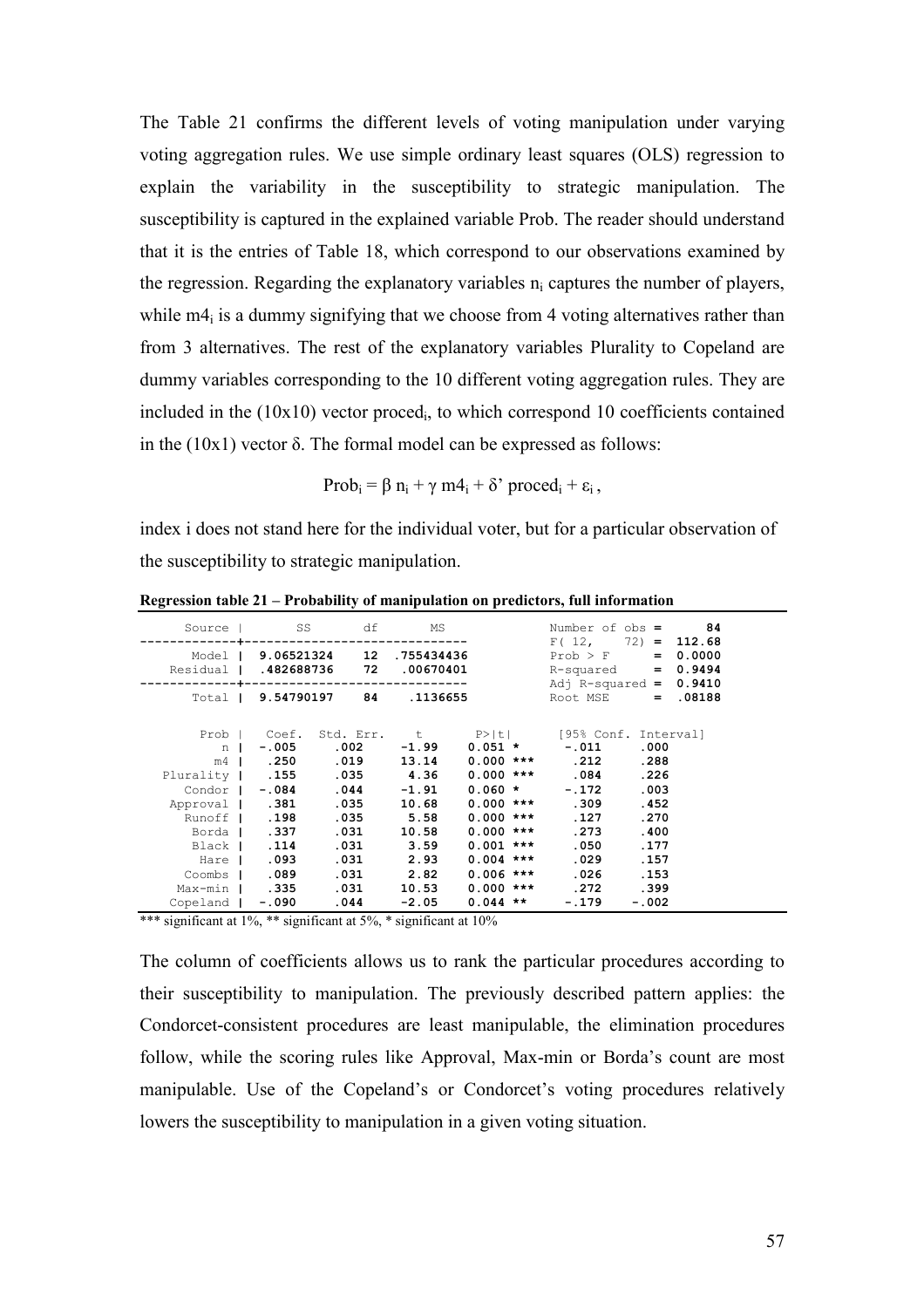# **2. Levels of susceptibility to strategic manipulation for 4 competing alternatives surpass those of 3 voting alternatives in every simulated voting procedure for all considered numbers of voters**

This result is apparent from the both the regression captured in Table 21 and from the relative comparison of levels of susceptibility to manipulation across Figures 2 and 3. The regression table 21 suggests that the susceptibility to strategic manipulation grows by one quarter, if we let 4 alternatives compete. In other words, if we use 4 competing alternatives instead of 3, there is a 25% higher chance that the strategic voter comes to a situation where it is beneficial for her to strategically manipulate her voting preference. Nonetheless, we have to be very cautious not to generalise this result with respect to the higher numbers of competing alternatives. The pattern does not have to be increasing in the number of alternatives in the least. A sound expectation for this pattern would be to be non-linear and rather depend on the difference (n-m) if not on a ratio of the number of voters and number of competing alternatives (n/m).

We have moreover seen that the Copeland's and Condorcet's procedures were not manipulable at all in our simulations under 3 alternatives, while they were manipulable by a positive probability under 4 alternatives. From the summary statistics in Table 19 and Table 20 we observe a jump in all minimal, average and maximal levels of susceptibility, when we compare the cases with 3 alternatives and 4 alternatives. The maximal levels jump roughly by 30%.

| Group              |                                                                                    | Obs Mean          |                                             |                      | Std. Err. Std. Dev. [95% Conf. Interval] |                         |
|--------------------|------------------------------------------------------------------------------------|-------------------|---------------------------------------------|----------------------|------------------------------------------|-------------------------|
|                    | $m=4$ (0)   47 .3724255<br>$m=3$ (1)   37 .1772162<br>----------+----------------- |                   | .0278792<br>.0183765                        | .1911299<br>.1117801 | .3163077<br>.1399469 .2144855            | .4285434                |
| combined           |                                                                                    | 84.2864405.020462 |                                             | .187537              | .2457424                                 | .3271385                |
| diff               |                                                                                    | .1952093          | .0333908                                    |                      | .1287095                                 | .2617091                |
| $H_0$ : diff = $0$ | $diff = mean(0) - mean(1)$                                                         |                   |                                             |                      | Satterthwaite's degrees of freedom =     | $t = 5.8462$<br>76.2608 |
|                    | Ha: $diff < 0$<br>$Pr(T < t) = 1.0000$                                             |                   | Ha: $diff$ != 0<br>$Pr( T  >  t ) = 0.0000$ |                      | Ha: $diff > 0$<br>$Pr(T > t) = 0.0000$   |                         |

**Table 22 – Two-sample t test with unequal variances**

This difference in means can be also confirmed by the two-sample t test with unequal variances performed in Table 22. The two compared groups coincide to two classes of simulated probabilities, group 0 corresponds to the simulations with 4 competing alternatives and group 1 with 3 competing alternatives. The t test rejects the  $H_0$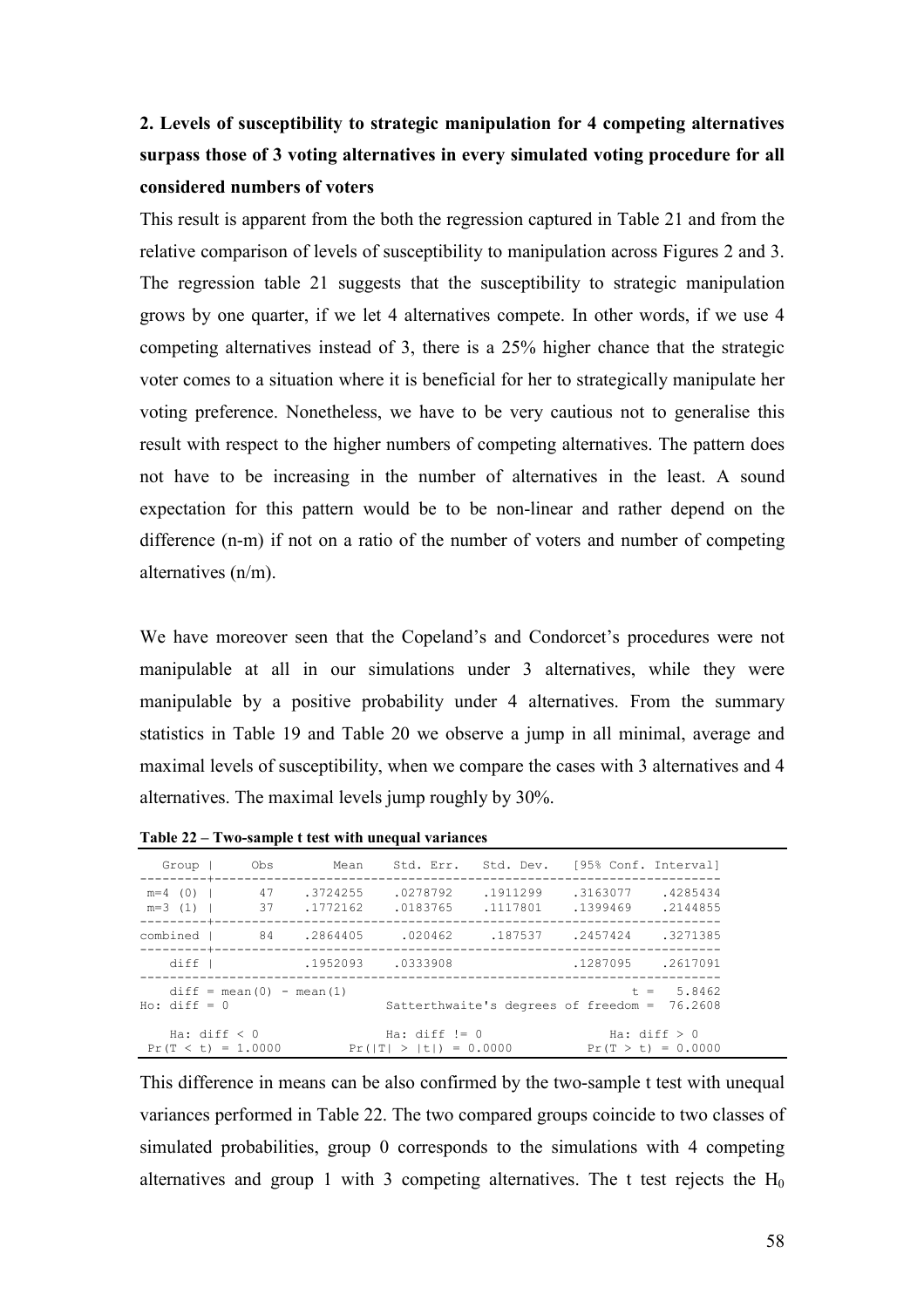hypothesis of equal means, while accepting the  $H_a$  hypotheses of unequal means or a positive difference between the means.

**3. The number of sincere voters does not affect the manipulation opportunities under full information, if we permit just one individual voter to vote strategically**  We have simulated the voting processes for 5 different numbers of voters, that is for  $n = \{2, 3, 5, 7 \text{ and } 11\}$ . We have chosen these particular values since we focus on voting manipulation in small groups or committees, where the informational assumption that a particular voter might know all or majority of other voters' preference profiles is feasible. We have simulated the voting procedures for odd numbers of voters (and for 2 voters), so that we would preclude already high number of voting ties.

Table 21 shows a very slight and marginal negative trend of susceptibility to voting manipulation in the number of voters. We cannot reject the  $H_0$  hypothesis of no impact of this variable at 5% confidence level, and we have to allow for wider confidence intervals to be able to reject the  $H<sub>0</sub>$ . On the other hand if we do so, the 90% confidence interval includes 0 as a feasible regression coefficient. The logic of our expectations for the coefficient to be negative is nevertheless straightforward: the more voters are involved in a voting situation, the lesser relative weight of one vote should become, in the sense that the strategic voter becomes less often pivotal.

Judging the different voting procedures separately in this regard would be dangerous from the statistical point of view, since twice we would consider only 5 observations and never more than 10 observations. We might not even postpone this question until our dataset grows by the observations from the reduced informational settings. There could be found explanations on why the susceptibility to strategic manipulation would grow in the number of voters under reduced informational settings.

Still, if we decided for evaluation of the n coefficient for different voting procedures separately, we could only conclude from Table 18 that it is only in Condorcet's, Copeland's and Plurality voting with runoff voting procedures with 3 alternatives that the susceptibility to strategic voting decreases monotonically in the number of eligible participants. Such conclusions are rather weak.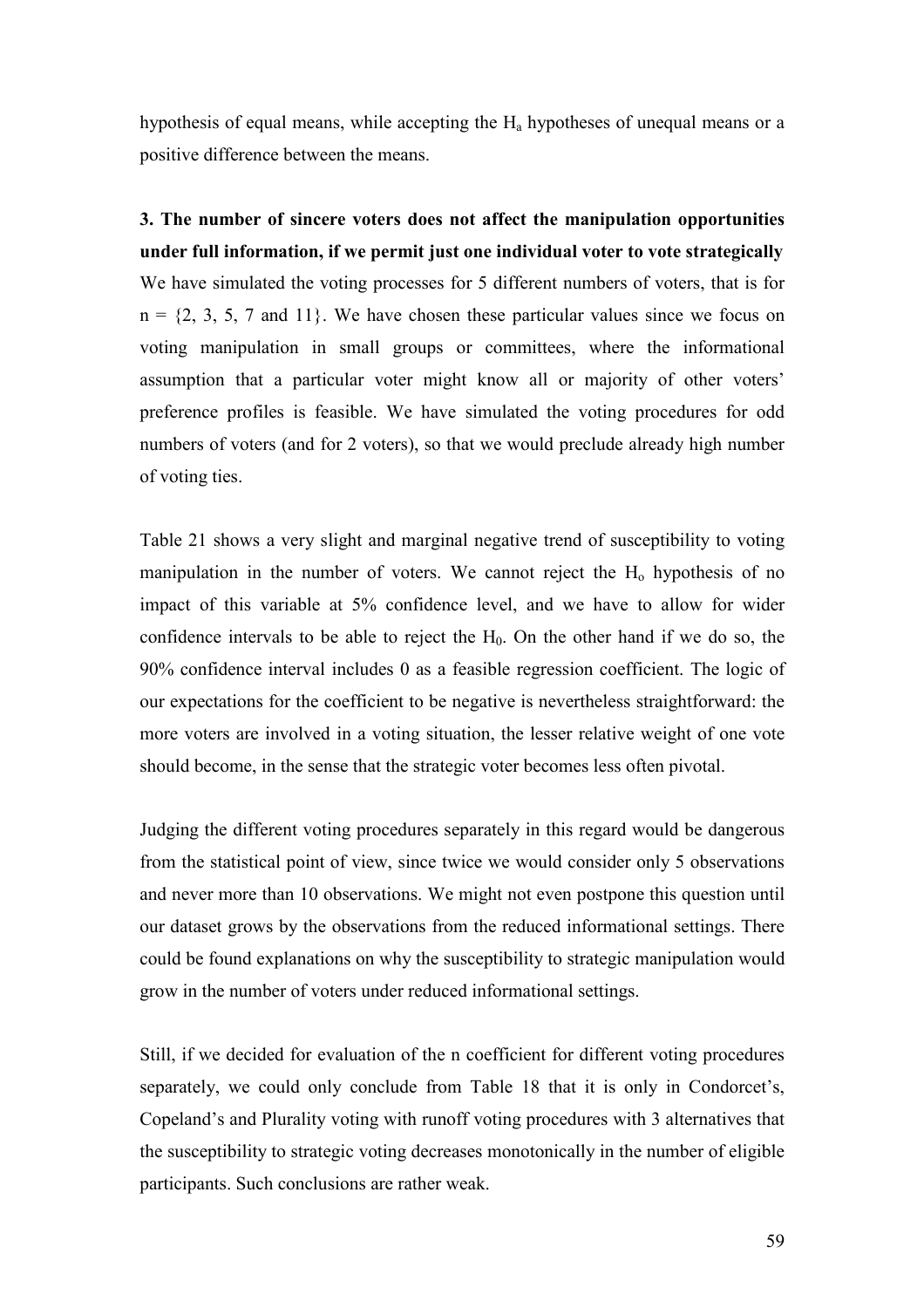To conclude our inference about the statistical properties of the susceptibility to voting manipulation under full information, we present in Figure 5 the scatter plot of the actual values of the susceptibility to manipulation versus the values predicted by the linear regression. The grey area represents the 95% confidence interval of the linear prediction.



**Figure 5 – Probability of manipulation vs. fitted values, full information** 

Figure 5 discloses slight differences in the variance between the group with smaller susceptibility to manipulation and group with higher susceptibility. This observation is not uncommon, since as we saw in Figure 4 and even previously that there are much more observations on lower susceptibilities to strategic manipulation, which tends to be associated with larger variance.

**Table 23 – Shapiro-Wilk test for the normality of residuals** 

|          |     | Shapiro-Wilk W test for normal data |       |               |        |
|----------|-----|-------------------------------------|-------|---------------|--------|
| Variable | 0bs | W                                   | V     | 7.            | Prob>z |
| resid    |     | 84 0.86043                          | 9.972 | 5.053 0.00000 |        |

In Table 23 we perform a Shapiro-Wilk test for the normality of residuals, as a statistical test about the necessary assumptions for OLS. We fail to find enough supportive evidence to confirm the normality, which would break one of the OLS assumptions. Nonetheless we perceive the result of this test only as a supportive statistic.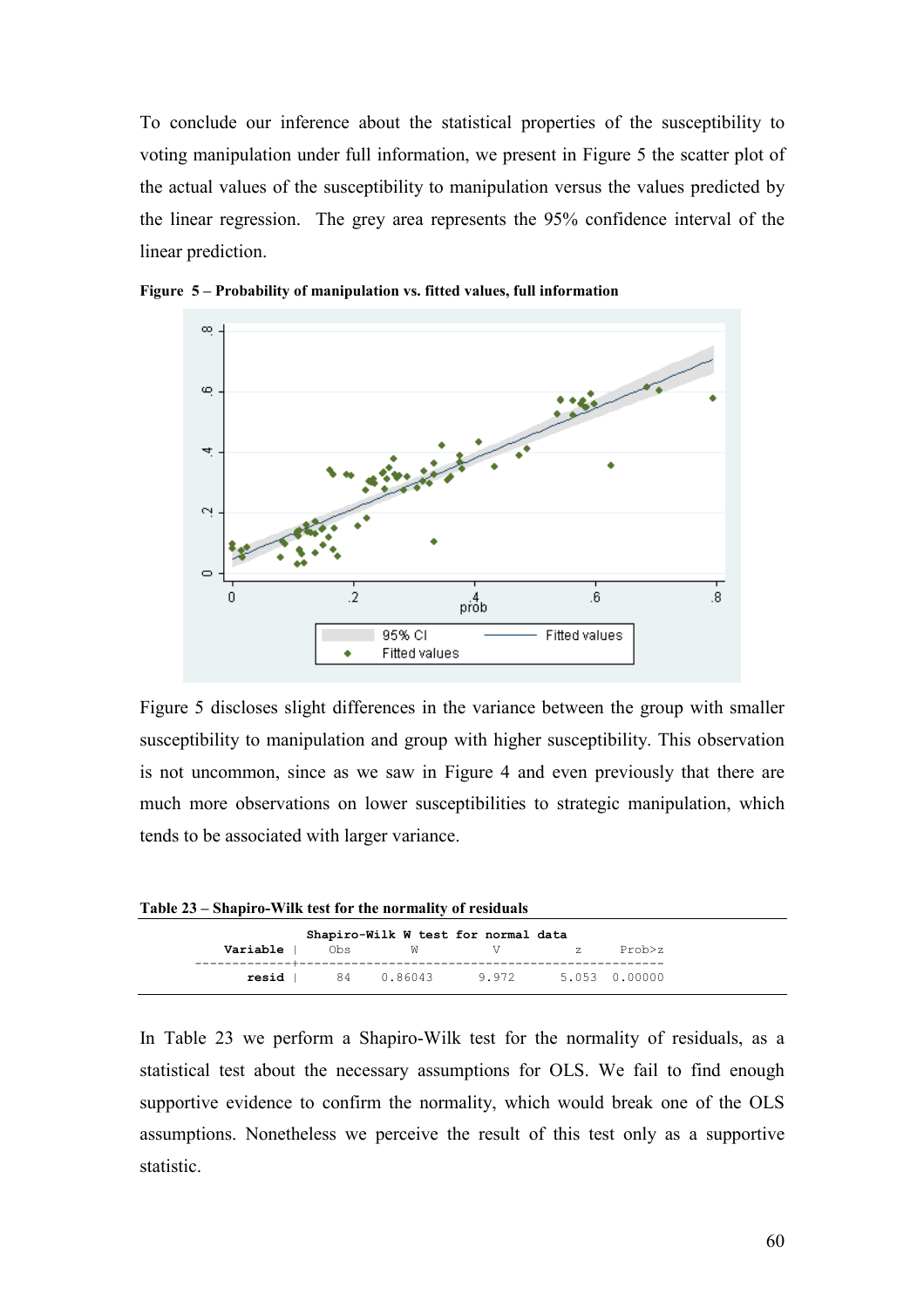### **3.2.2 Results - information about full rankings of a subset of voters**

The results of our simulations in settings where the strategic voter does not know the full collective preference profile provide a wider spectrum of aspects to analyse. In this section the reduction of information consists in letting the strategic voter know about the complete preference profile except for a preference ordering of one sincere voter. Our simulations in these settings have yielded results of 4 kinds.

First, we have simulated a probability that the strategic voter **attempts for strategic manipulation**. Since the strategic voter does not have the full information, she is coerced to decide on the basis of the weighted distances (see methodological part 3.2.2 or example 3.2) instead of actual voting distances. The number of attempts for strategic voting may therefore be both higher and lower than the actual number of cases when the strategic voter would strategically manipulate her voting pattern had she known the full collective preference profile. The fact that the voter does not know whether to manipulate or not, propagates the residual three kinds of results.

We provide the simulated probabilities of occurrence of cases, when the strategic voter decides to manipulate the result and she acquires the same voting distance as she would acquire had she known the full collective preference profile. We present this probability under the title of '**Maintained best manipulation**'. This statistic does not include the cases when it was optimal for the strategic voter to vote sincerely and she correctly chose such voting pattern. Only those cases are included, when the voter under reduced information achieved the lowest voting distance, which would have been possible in a given voting situation, and which is moreover strictly lower than the distance associated with sincere voting. As a consequence the 'Maintained best manipulation' can be only equal or lower than the number of successful manipulations displayed previously when full informational settings were considered in Table 18.

Thirdly, an alternative measure of successful voting manipulation under reduced informational settings was produced in our simulations. We speak of a probability that the strategic voter under reduced information on the grounds of a weighted distance chooses such voting pattern, which yields not necessarily the best voting distance, but nonetheless **better** distance **than sincere voting** would yield. We provide the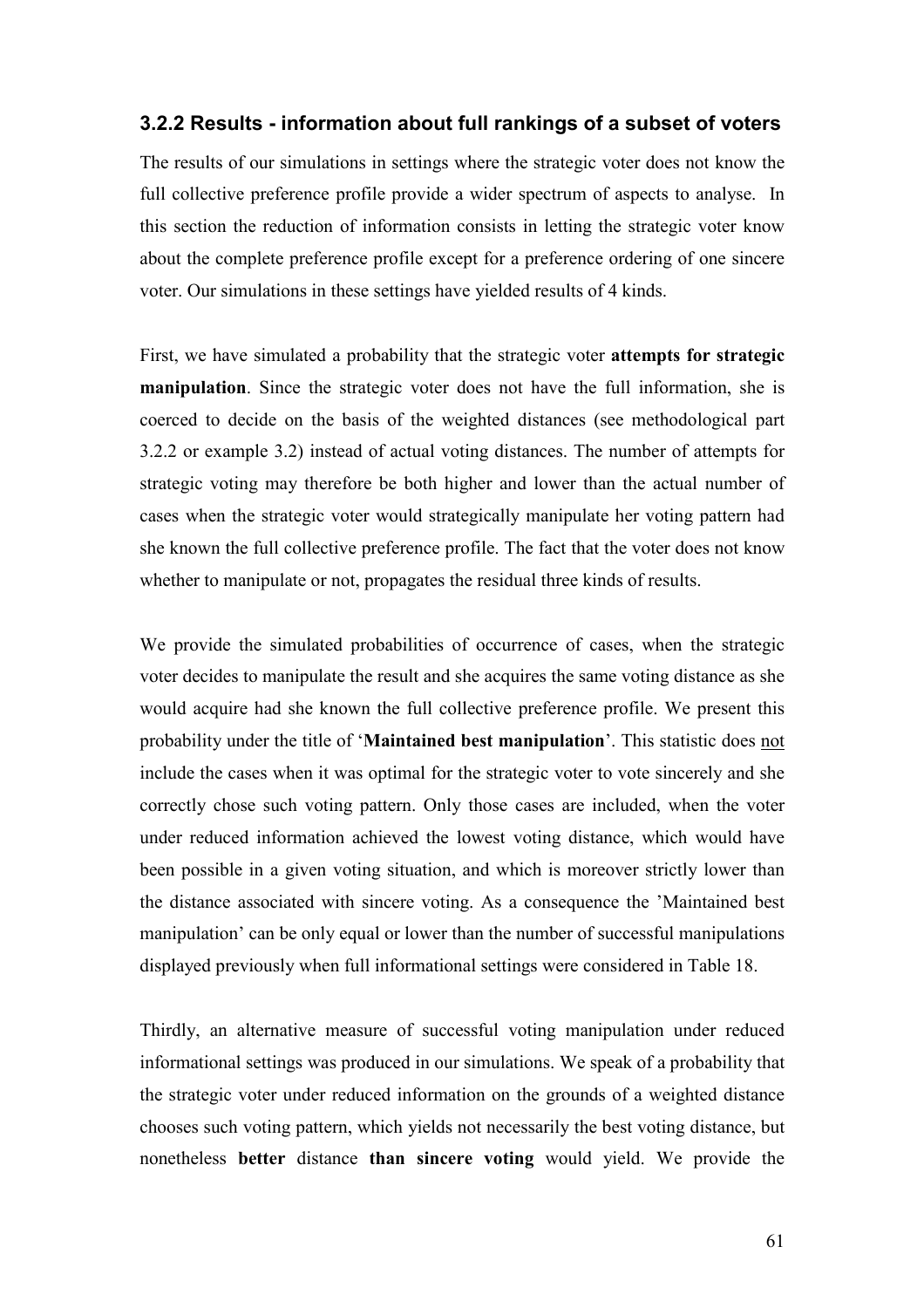tabulated results in Appendix A. In many cases the statistics on 'Maintained best manipulation' and 'Better than sincere' do not differ or they differ only marginally. The reader should understand that the measure of 'Better than sincere' could only be equal or higher than the statistics of 'Maintained best manipulation'.

Last, in the reduced informational settings we provide a statistic on the number of cases when the attempt for voting manipulation has lead to even **worse** voting distance **than sincere** voting would lead to. Even this statistic can be considered as an alternative measure of successful voting manipulation. The residual number of cases, i.e. (100 000 simulations – 'Worse than sincere') captures the number of cases when the strategic voter decided either correctly to manipulate or incorrectly but the voting distance was not worse than if she had voted sincerely, or thirdly the cases when the voter correctly decided not to manipulate are included. In other words, the complement to the measure of 'Worse than sincere' captures the number of cases when the strategic voter did not bring about worse voting result than sincere voting would do.

Table 24 displays the summary statistics on the listed four measures of individual manipulation success. Table 25 then measures the correlations between these statistics and the statistic on the probability of manipulation under full information, which is included in variable 'Prob'. All observations on manipulability for n=2 were dropped together with the observations for non-manipulable Condorcet's and Copeland's procedures both for m=3.

| Variable    | Obs. | Mean | Std. Dev. | Min | Max  |
|-------------|------|------|-----------|-----|------|
| Attempts    | 72   | .261 | .220      |     | .749 |
| Maint. Best | 72   | .114 | .099      |     | .359 |
| Better      | 72   | .129 | .119      |     | .496 |
| Worse       | 72   | .044 | .057      |     | .336 |

**Table 25 – Correlation table for measures of individual manipulation success**

|                       | Prob   | Attempts | Worse  | Better | Maint, best |
|-----------------------|--------|----------|--------|--------|-------------|
| Prob                  | 1.0000 |          |        |        |             |
| Attempts              | 0.7899 | 1,0000   |        |        |             |
| Worse                 | 0.4820 | 0.6781   | 1,0000 |        |             |
| <b>Better</b>         | 0.8219 | 0.9348   | 0.5989 | 1,0000 |             |
| Maint.<br><b>Best</b> | 0.7501 | 0.8903   | 0.6259 | 0.9627 | 1,0000      |
|                       |        |          |        |        |             |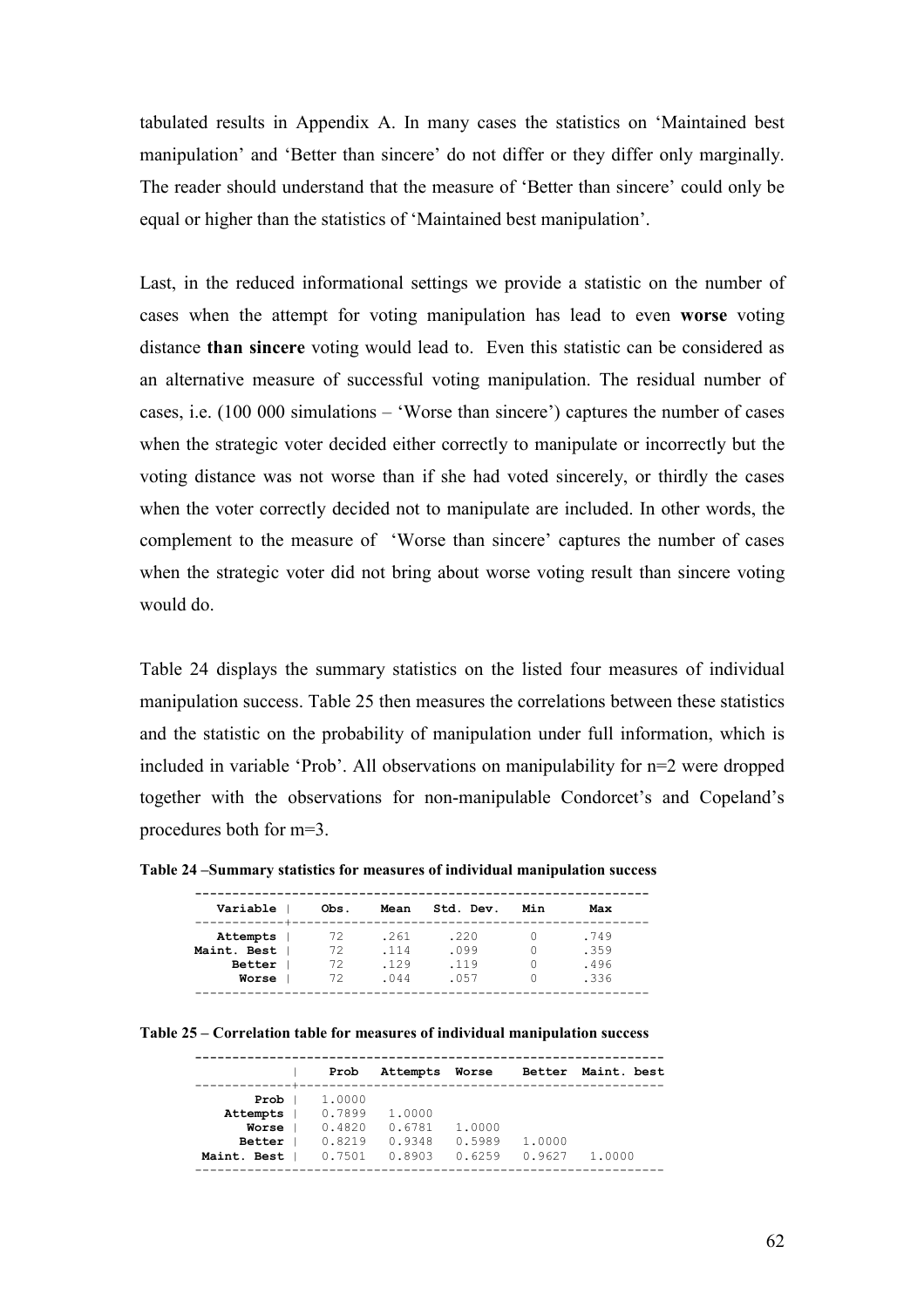We shall address the 4 statistics in the following order: first we will comment on the probability of maintaining the best voting manipulation; where we will among other merge the datasets under reduced information and full information and we will comment on the present patterns; second we will continue with the analysis on the attempts for manipulation and last we conclude with the results on the 'Worse than sincere' statistics. We do not intend to comment on the statistic of 'Better than sincere', whereas here the results are consistent with those of 'Maintained best manipulation.'

#### **3.2.2.1. Maintained best manipulation**

Table 26 shows the tabulated results on the 'Maintained best strategic manipulation' in the reduced informational settings. Figure 6 shows the histogram of probabilities constructed from Table 26. Figure 7 and Figure 8 show the evolution of the probability of maintaining the best voting manipulation by the number of voters and by the used voting procedure. Regression table 27 aims to explain the voting patterns under reduced information by an OLS regression.

| <b>Maintained best</b><br>manipulation |         | $n = 2$      | $n = 3$  | $n = 5$  | $n = 7$  | $n = 11$ |  |
|----------------------------------------|---------|--------------|----------|----------|----------|----------|--|
| <b>Plurality Voting</b>                | $m = 3$ | $\star$      | $\Omega$ | 0.062    | 0.106    | 0.099    |  |
|                                        | $m = 4$ | *            | 0.251    | 0.117    | 0.156    | 0.175    |  |
| <b>Condorcet's voting</b>              | $m = 3$ | $\Omega$     | $\Omega$ | 0        | $\Omega$ | 0        |  |
|                                        | $m = 4$ | 0            | 0        | 0.012    | 0.021    | 0.025    |  |
| <b>Approval Voting</b>                 | $m = 3$ | $\star$      | 0.331    | 0.359    | 0.160    | 0.242    |  |
|                                        | $m = 4$ | *            | 0.253    | 0.264    | 0.352    | 0.357    |  |
| <b>Plurality</b>                       | $m = 3$ | $\star$      | $\Omega$ | 0.061    | 0.067    | 0.072    |  |
| w\ runoff                              | $m = 4$ | *            | 0.171    | 0.127    | 0.222    | 0.235    |  |
| <b>Borda's Count</b>                   | $m = 3$ | $\Omega$     | $\Omega$ | 0.099    | 0.131    | 0.148    |  |
|                                        | $m = 4$ | 0            | 0.029    | 0.124    | 0.156    | 0.185    |  |
| <b>Black's Procedure</b>               | $m = 3$ | $\Omega$     | $\Omega$ | $\Omega$ | 0.001    | 0.004    |  |
|                                        | $m = 4$ | 0            | 0.068    | 0.100    | 0.085    | 0.071    |  |
| Hare's STV                             | $m = 3$ | $\Omega$     | $\Omega$ | 0.062    | 0.060    | 0.072    |  |
|                                        | $m = 4$ | $\mathbf{0}$ | 0.126    | 0.100    | 0.187    | 0.205    |  |
| <b>Coombs' Procedure</b>               | $m = 3$ | $\Omega$     | $\Omega$ | 0.020    | 0.036    | 0.048    |  |
|                                        | $m = 4$ | 0            | 0.046    | 0.072    | 0.098    | 0.126    |  |
| Max - min Procedure                    | $m = 3$ | $\Omega$     | $\Omega$ | 0.114    | 0.150    | 0.172    |  |
|                                        | $m = 4$ | 0            | 0.132    | 0.241    | 0.278    | 0.304    |  |
|                                        | $m = 3$ | $\mathbf{0}$ | 0        | $\Omega$ | $\Omega$ | $\Omega$ |  |
| <b>Copeland's Procedure</b>            | $m = 4$ | 0            | $\Omega$ | 0.014    | 0.025    | 0.031    |  |

**Table 26 – Probability that a voting manipulation hits the individually best outcome**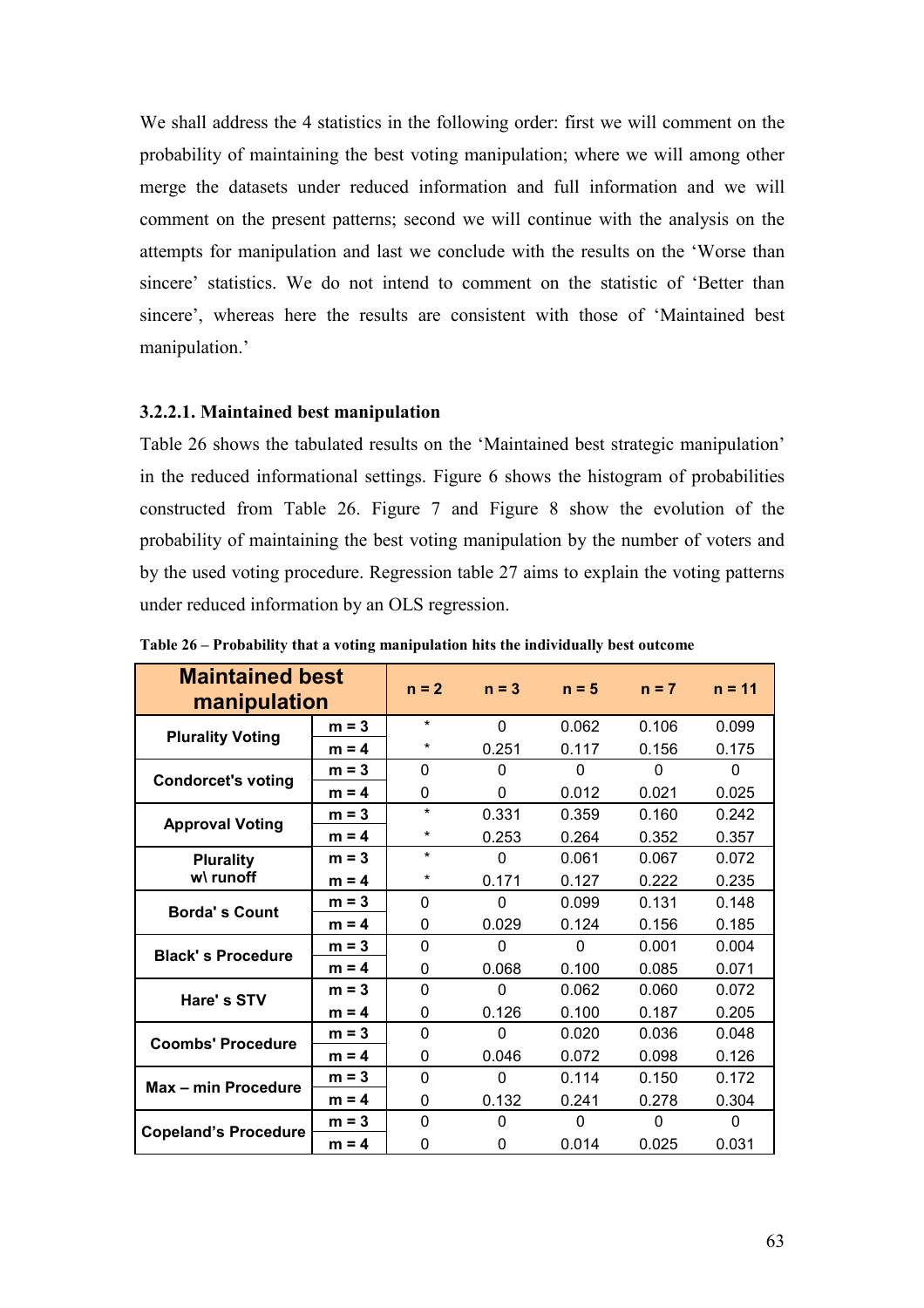

**Figure 6 – Histogram of maintained best manipulation, reduced information** 

The results can be summarised in the following 5 points: 1. the levels of susceptibility to manipulation vary less significantly under reduced information than under full information; 2. this is associated with a rapid drop in the susceptibility in all considered voting procedures; 3. the order of manipulability of individual voting procedures remains nonetheless unchanged; 4. the susceptibility to strategic manipulation grows in the number of voters under reduced information; 5. the levels of manipulability are again higher in cases with more competing options. We approach the first four findings separately.

**1. The lower variability in the susceptibility across individual voting procedures** is well observable from both Figures 7 and 8, and could be also documented on a lower dispersion in the coefficients from Regression table 27. Numerous coefficients are moreover found not being significantly different from zero.



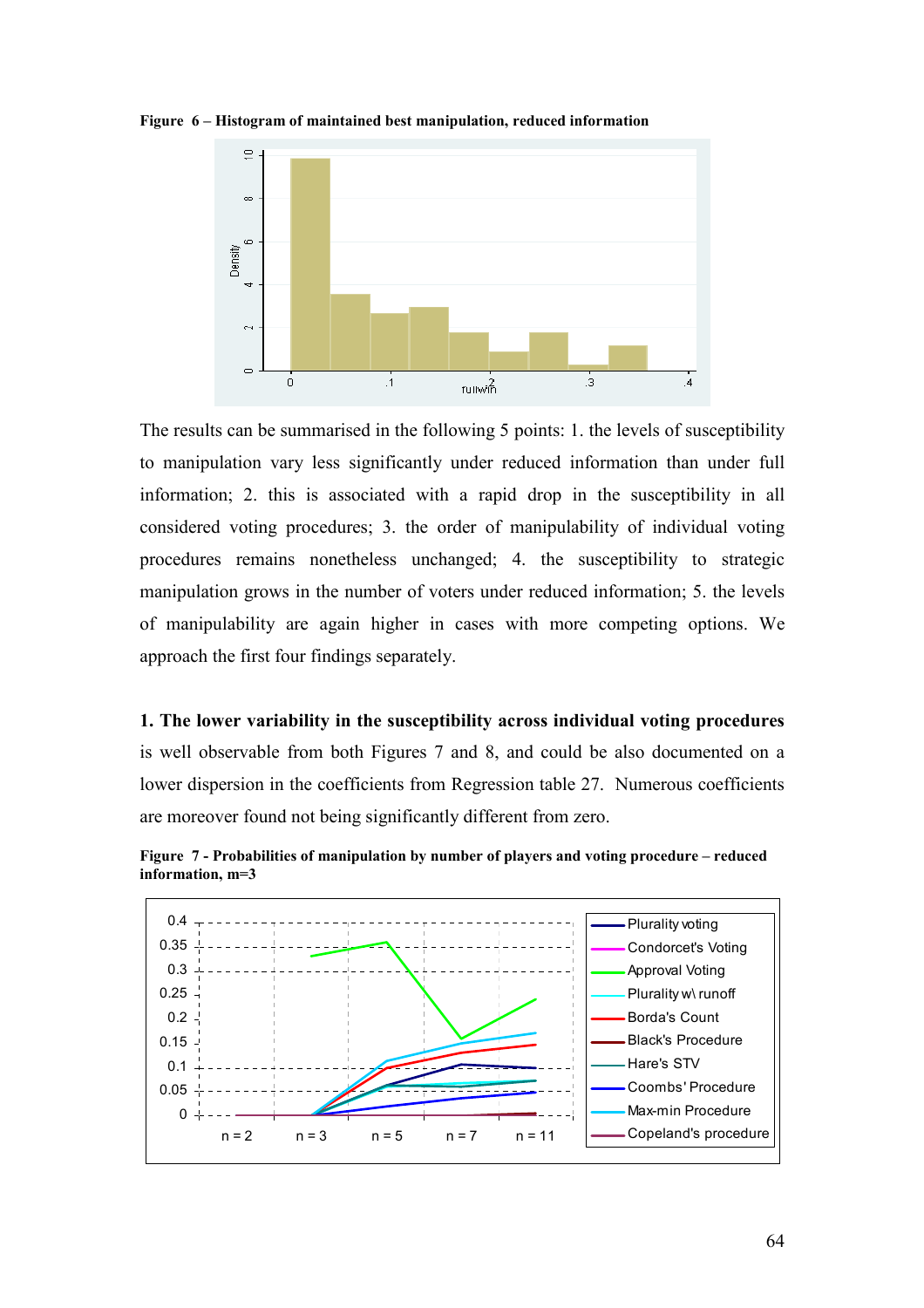

**Figure 8 - Probabilities of manipulation by number of players and voting procedure – reduced information, m=4** 

Noteworthy, having 3 alternatives and 3 players all voting procedures except for Approval voting became immune to manipulation. Having 4 alternatives and 3 players the levels of manipulability remained significantly positive.

| Source                                                                                                                     | SS S                                          | df                                           | MS                                                                                          |                                                                                                       | Number of obs =                                                                                 | 72<br>$F(12, 60) = 59.80$                                    |
|----------------------------------------------------------------------------------------------------------------------------|-----------------------------------------------|----------------------------------------------|---------------------------------------------------------------------------------------------|-------------------------------------------------------------------------------------------------------|-------------------------------------------------------------------------------------------------|--------------------------------------------------------------|
| Model  <br>Residual                                                                                                        |                                               | 1.51674706  12  .126395588<br>.126827921 60  | .002113799                                                                                  |                                                                                                       |                                                                                                 | <b>Prob &gt; F</b> = $0.0000$<br><b>R-squared</b> = $0.9228$ |
| Total                                                                                                                      |                                               | 1.64357498 72 .02282743                      |                                                                                             |                                                                                                       | Adj $R$ -squared $=$                                                                            | 0.9074<br><b>Root MSE</b> = $.04598$                         |
| Maint. Best   Coef. Std. Err. t                                                                                            |                                               |                                              |                                                                                             | P>iti                                                                                                 |                                                                                                 | [95% Conf. Interval]                                         |
| $n \mid$<br>$m4$  <br>Plurality   .027<br>$Condorcet$   $-.121$<br>Approval   .196<br>Runoff  <br>Borda  <br>Black<br>Hare | .007<br>.085<br>.026<br>.016<br>-.051<br>.008 | .020<br>.028<br>.020<br>.020<br>.020<br>.020 | .001 4.22<br>.011 7.44<br>1.32<br>$-4.28$<br>$.020$ 9.39<br>1.26<br>0.76<br>$-2.48$<br>0.41 | $0.000***$<br>$0.000***$<br>0.190<br>$0.000***$<br>$0.000***$<br>0.213<br>0.448<br>$0.016**$<br>0.686 | .004<br>.062<br>$-.014-.069$<br>$-.177$<br>.154.238<br>$-.015$<br>$-.025$<br>$-.093$<br>$-.033$ | .011<br>.108<br>$-.064$<br>.068<br>.057<br>$-.009$<br>.050   |
| Max-min  <br>Copeland                                                                                                      | $\texttt{Coombs}$ $-0.037$<br>.080<br>$-.118$ | .020<br>.020<br>.028                         | $-1.78$<br>3.86<br>$-4.18$                                                                  | $0.081*$<br>$0.000***$<br>$0.000***$                                                                  | $-.079$<br>.038<br>$-.174$                                                                      | .004<br>.122<br>$-.061$                                      |

**Regression table 27 - Probability of manipulation on predictors, reduced information** 

\*\*\* significant at  $1\%$ , \*\* significant at  $5\%$ , \* significant at  $10\%$ 

**2. The rapid drop in the susceptibility to voting manipulation** is best observable from the regression Table 28. Here the formal model resembles the previous models, apart from the facts that here the explained variable  $Prob<sub>i</sub>$  includes both the simulated probabilities from full and reduced informational settings, and that a dummy variable (Reduced Info) controls for this difference among the explanatory variables.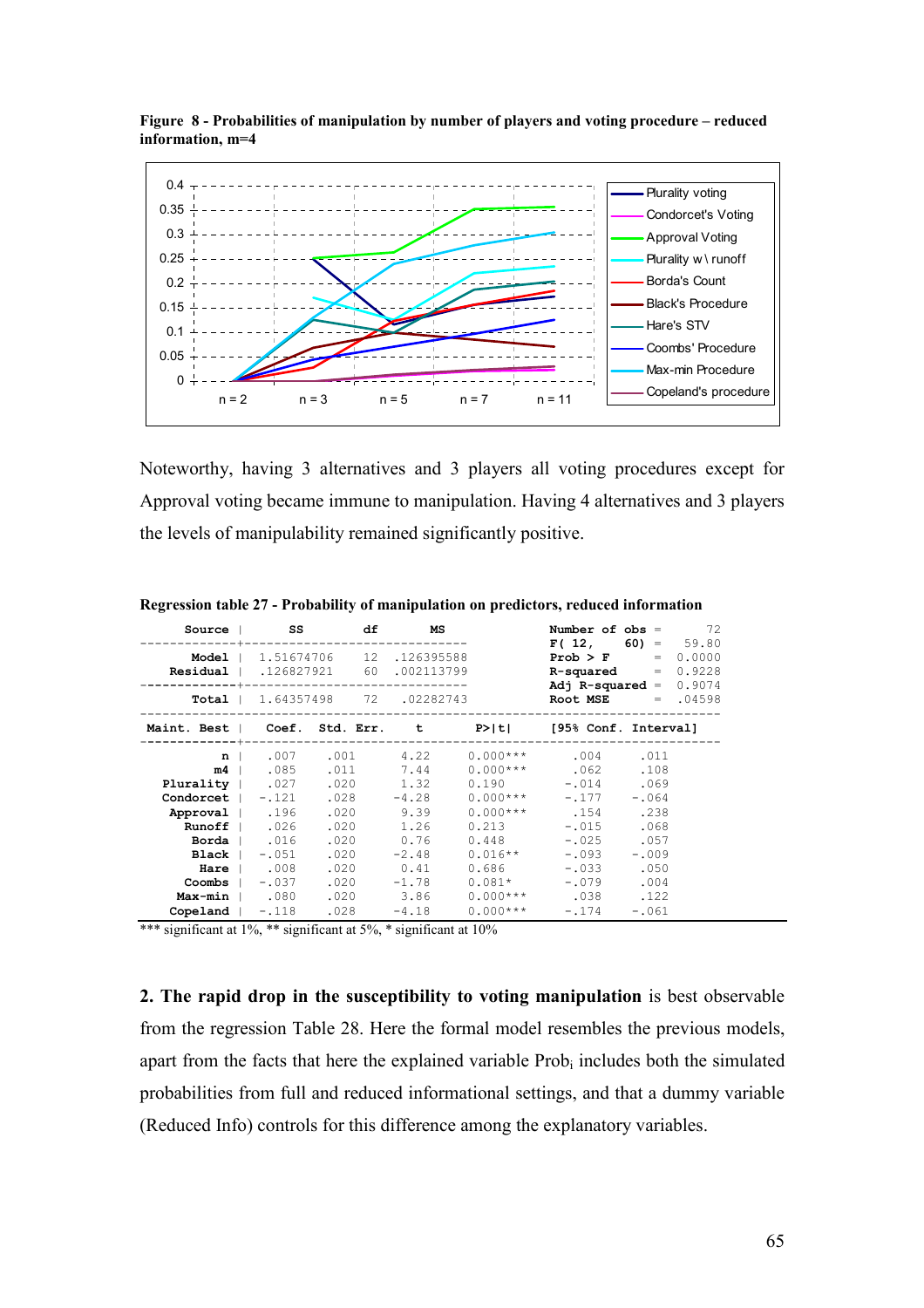The formal model and the results captured in Table 28 follow:

Prob<sub>i</sub> =  $\beta$  n<sub>i</sub> +  $\gamma$  m4<sub>i</sub> +  $\delta$ ' proced<sub>i</sub> + $\lambda$  (Reduced Info)<sub>i</sub> +  $\varepsilon$ <sub>i</sub>,

| Source                                                                          | <b>SS</b>                                 | df           | <b>MS</b>                     |                          |                                               | Number of $obs = 164$<br>$F(13, 151) = 87.07$                                        |
|---------------------------------------------------------------------------------|-------------------------------------------|--------------|-------------------------------|--------------------------|-----------------------------------------------|--------------------------------------------------------------------------------------|
| Residual   1.31720199 151 .008723192                                            | <b>Model</b>   $9.87427496$ 13 .759559613 |              |                               |                          |                                               | <b>Prob &gt; F</b> = $0.0000$<br>$R$ -squared = $0.8823$<br>Adj R-squared = $0.8722$ |
|                                                                                 | <b>Total</b>   $11.191477$ 164 .068240713 |              |                               |                          |                                               | $Root MSE = .0934$                                                                   |
|                                                                                 |                                           |              |                               |                          |                                               | Prob   Coef. Std. Err. t P> t  [95% Conf. Interval]                                  |
| $n \mid$                                                                        | $m4$ . 162                                | .015         | $.003$ $.002$ $1.33$<br>10.56 |                          | $0.186 - 0.01$ .007<br>$0.000***$ . 131 . 192 |                                                                                      |
| <b>Reduced Info</b> $\vert$ -.185 .014 -12.70<br><b>Plurality</b> 173 .029 5.87 |                                           |              |                               | $0.000***$               | $-.214$<br>$0.000***$ . 115 . 232             | $-.156$                                                                              |
| <b>Condorcet</b>   -.021 .039<br>Approval   .371                                |                                           |              | $-0.53$<br>$.029$ $12.53$     | 0.593<br>$0.000***$      | $-.099-.057$<br>.312                          | .429                                                                                 |
|                                                                                 | Runoff 1.194<br><b>Borda</b> 1 .253       | .029<br>.026 | 6.58<br>9.50                  | $0.000***$<br>$0.000***$ | .136<br>.200                                  | .253<br>.306                                                                         |
| Hare                                                                            | <b>Black</b> $114$<br>. 128               | .026<br>.026 | 4.31<br>4.82                  | $0.000***$<br>$0.000***$ | .062<br>.075                                  | .167<br>.181                                                                         |
| Max-min                                                                         | $\texttt{Coombs}$ . 108                   | .026         | 4.07<br>.278 .026 10.45       | $0.000***$<br>$0.000***$ | .055<br>.225                                  | .161<br>.331                                                                         |
| Copeland                                                                        | $-.000$                                   | .039         | $-0.01$                       | 0.991                    | $-.079$                                       | .078                                                                                 |

**Regression table 28 - Probability of manipulation on predictors, merged informational groups** 

\*\*\* significant at  $1\%$ , \*\* significant at  $5\%$ , \* significant at  $10\%$ 

The regression suggests the reduction in the knowledge of the strategic voter about the preference profile of one sincere voter reduces the probability of maintaining the best voting manipulation by 18%. That is however only a partial result since we need to take into regard also the coefficients on particular voting procedures and on the increase in the number of alternatives that have subsided. Lower amount of information depresses all of these coefficients simultaneously.

The drop in the susceptibility can be also observed in the shift to the left of the probability distribution of the susceptibility to manipulation, displayed in Figure 6.

Speaking in absolute terms, the susceptibility does not exceed 35% under both 3 or 4 alternatives. Compare with Table 18 and associated Figures 2 and 3. Under 3 alternatives, the level of 35% is only approached by the Approval voting procedure, where we have pointed out on the substantial asymmetry in the voting rights of the strategic and sincere voters. Omitting Approval voting, the level of susceptibility would not overcome 18% under 3 alternatives.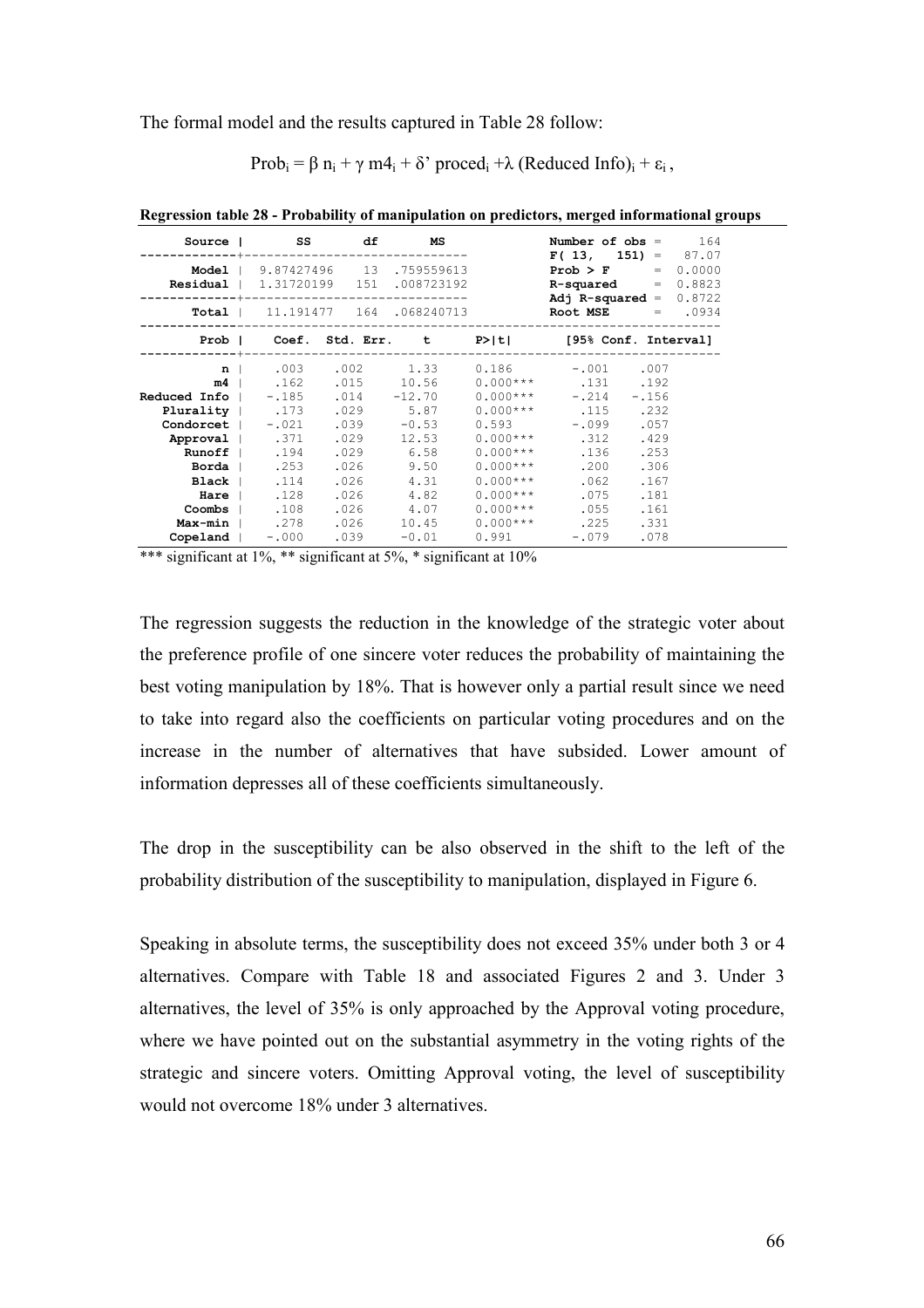**3. The order of manipulability of individual voting procedures stayed unchanged**  We again find the Condorcet-consistent procedures to be least manipulable, followed by the elimination-based procedures and placing the Approval, Borda's and Max-min voting procedures at the highest ranks in the manipulability of the voting procedures.

We may also order the procedures according to the **vulnerability of strategic voting to the reduction in information** about the other voter's profiles. We construct a ratio of 'Maintained best manipulation' over 'Probability of successful manipulation under full information', which gives us the percentage value of the 'Maintained best manipulations' from the possible manipulations instead from the total number of simulations. The higher is the percentage of maintained best manipulations, the less vulnerable is the voting procedure to the reduction in information. We present the ratios in Table 29.

| Variable <sup>*</sup> | <b>Obs</b> | Mean | Std. Dev. | Min | Max |
|-----------------------|------------|------|-----------|-----|-----|
| Plurality             | 8          | .471 | .21       |     | .66 |
| Condorcet             |            | .149 | .13       |     | .30 |
| Approval              | 8          | .705 | .25       | .36 |     |
| Runoff                | 8          | .426 | .19       |     | .67 |
| Borda                 | 8          | .316 | .23       |     | .67 |
| <b>Black</b>          |            | .219 | .12       |     | .31 |
| Hare                  | 8          | .463 | .22       |     | .67 |
| Coombs                | 8          | .307 | .18       |     | .50 |
| Max min               | 8          | .384 | .19       |     | .60 |
| Copeland              |            | .173 | .15       |     | .35 |

**Table 29 – Vulnerability of voting procedures to reduction in information** 

**\*** (Maintained best manipulation / probability of successful manipulation under full information)

We can see that the order of manipulability of individual voting procedures stays unchanged exactly because of the extent of vulnerability of the voting procedures to the amount of information. Those procedures, which are least manipulable are in the largest extent further harmed by the incompleteness of the information and those which are more susceptible to strategic manipulation do not suffer that much. Most vulnerable are the Condorcet's and Copeland voting procedures, followed by Black's procedure, Coombs' procedure, surprisingly Borda's procedure, Max-min procedure, with Runoff, Plurality and Hare's procedures being least manipulable. Approval voting procedure stands as on outlier highly above all listed voting procedures.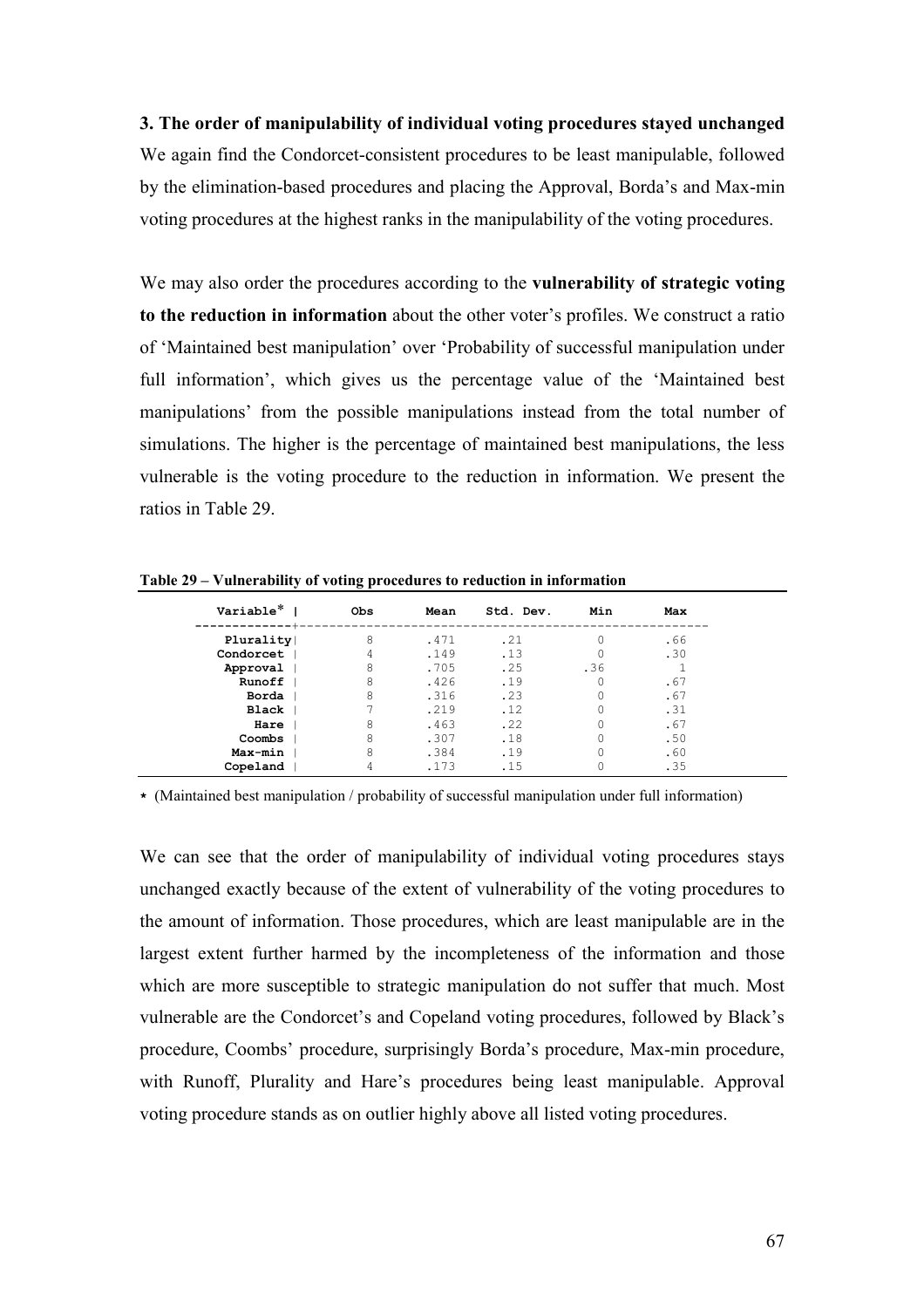# **4. Under reduced information the susceptibility to manipulation grows in the number of voters**

We infer this finding from the Regression table 27 from the β coefficient associated with the  $n_i$  variable. The increasing pattern is easily discerned also from the Figures  $7$ and 8. We do not have to look for some demanding explanations; the reason for the increasing manipulation in the number of voters can be attributed to the relatively lower share of withheld information from the strategic voters at higher numbers of voters. Knowing less of 1 sincere voter's profile when there are 11 voters is less important for the individual ability of strategic manipulation than knowing less of 1 sincere voter's profile when there are just 3 voters. Hereby we confirm the vulnerability of strategic manipulation not only to an absolute reduction in the individual information, but also to a relative reduction.

### **3.2.2.2. Attempts for voting manipulation**

The table of 'Attempts for voting manipulation' as explained at the beginning of this subchapter is provided in Appendix B and is graphically outlined in Figures 9 and 10. These figures study the number of attempts by the number of players and by the used voting procedure. The Regression table 30 attempts to explain the number of attempts for strategic manipulation by an OLS regression.





Noteworthy, the reader must not draw direct inference from Figures 9 and 10, since these figures ignore the correlation between the number of attempts and the actual probability of strategic manipulation. It is natural that the weighted distances bid the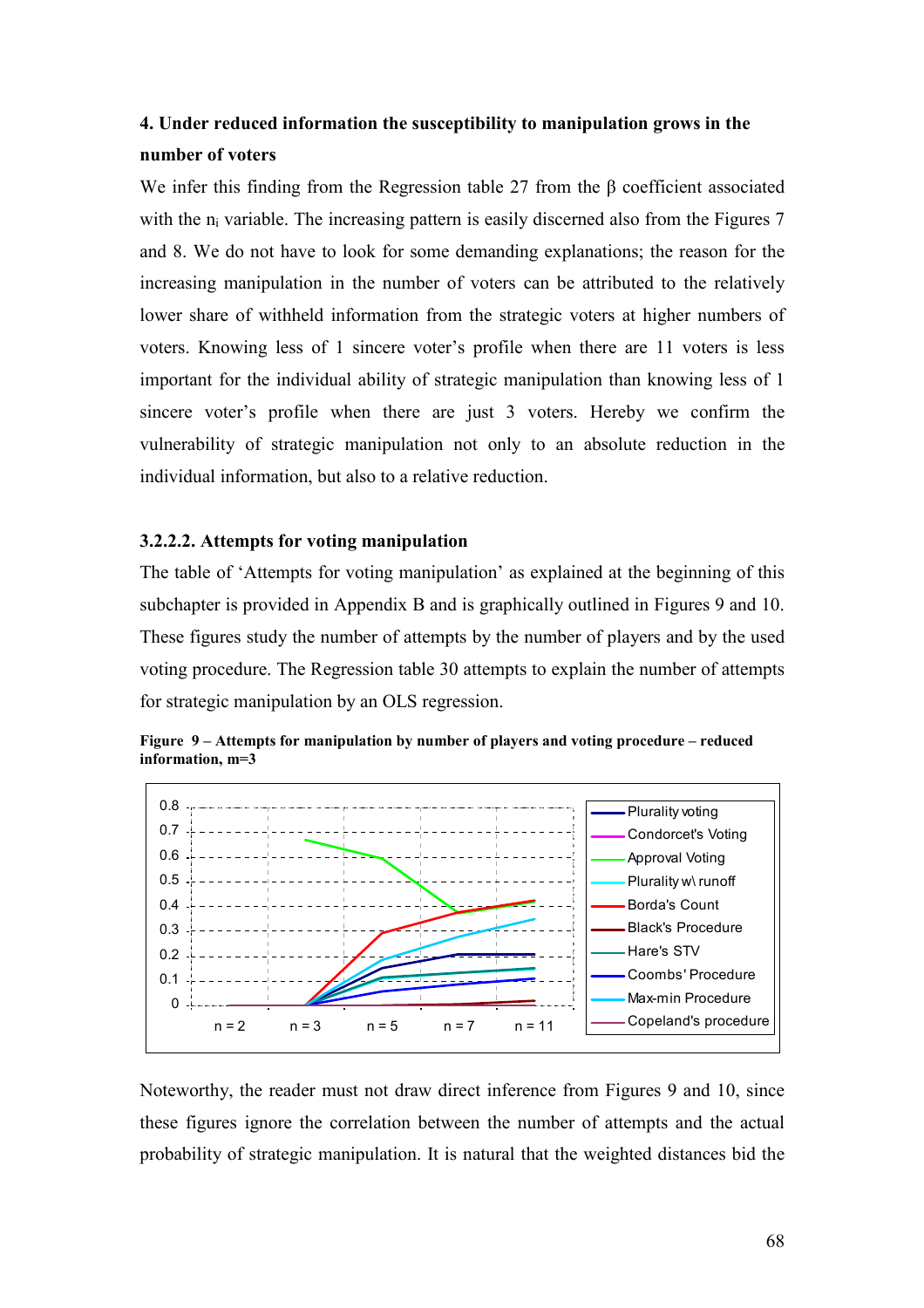strategic voter to attempt for strategic manipulation more often in those procedures, which are more susceptible to strategic manipulation. The most susceptible procedures are those that are most often attempted to be manipulated. On the other hand, regressing the number of attempts on the probability of voting manipulation induces endogeneity issues, since both variables are caused by third factors, such as by the number of voters, by the relative amount of withheld information, etc.





The formal model used for drawing inference about the number of attempts for strategic manipulation hence puts on the left side of the regression the ratio of the number of attempts over the probability of strategic manipulation under full information. This ratio is captured in the variable (Rel. Attempts). The formal model and the results follow:

(Rel. Atemps)<sub>i</sub> = 
$$
\frac{Attemps_i}{Prob_i} = \beta n_i + \gamma m4_i + \delta' proceed_i + \varepsilon_i,
$$

| o            |            |      |      |               |            |                      |                      |
|--------------|------------|------|------|---------------|------------|----------------------|----------------------|
| Source       | SS         |      | df   | МS            |            | Number of $obs =$    | 63                   |
|              |            |      |      |               |            |                      | $F(12, 51) = 165.62$ |
| Model        | 505.076542 |      |      | 12 42.0897118 |            | Prob > F             | 0.0000<br>$=$        |
| Residual     | 12.9608789 |      |      | 51.254134881  |            | R-squared            | $= 0.9750$           |
|              |            |      |      | ------------- |            | $Ad1$ R-squared =    | 0.9691               |
| Total        | 518.037421 |      |      | 63 8.22281621 |            | Root MSE             | $= .50412$           |
|              |            |      |      |               |            |                      |                      |
| Rel.Attempts | Coef.      |      |      | Std. Err. t   | P> t       | [95% Conf. Interval] |                      |
|              |            |      |      |               |            |                      |                      |
| n.           | $-.058$    |      | .022 | $-2.58$       | $0.013**$  | $-.104$              | $-.013$              |
| m4           | $-.008$    |      | .139 | $-0.06$       | 0.949      | $-.288$              | .270                 |
| Plurality    | 2.33       | .270 |      | 8.65          | $0.000***$ | 1.794                | 2.878                |
| Condorcet    | 3.04       | .379 |      | 8.02          | $0.000***$ | 2.280                | 3.803                |
| Approval     | 2.48       | .250 |      | 9.95          | $0.000***$ | 1.985                | 2.989                |
| Runoff       | 2.11       | .270 |      | 7.84          | $0.000***$ | 1.575                | 2.660                |
| Borda        | 3.69       | .270 |      | 13.69         | $0.000***$ | 3.155                | 4.239                |
| Black        | 6.26       | .291 |      | 21.51         | $0.000***$ | 5.679                | 6.849                |
| Hare         | 2.20       | .270 |      | 8.17          | $0.000***$ | 1.664                | 2.749                |
| Coombs       | 2.75       | .270 |      | 10.19         | $0.000***$ | 2.209                | 3.294                |
| Max-min      | 2.77       | .270 |      | 10.28         | $0.000***$ | 2.233                | 3.318                |
| Copeland     | 2.94       | .361 |      | 8.13          | $0.000***$ | 2.214                | 3.665                |
|              |            |      |      |               |            |                      |                      |

**Regression table 30 – Number of attempts for manipulation on predictors, reduced information**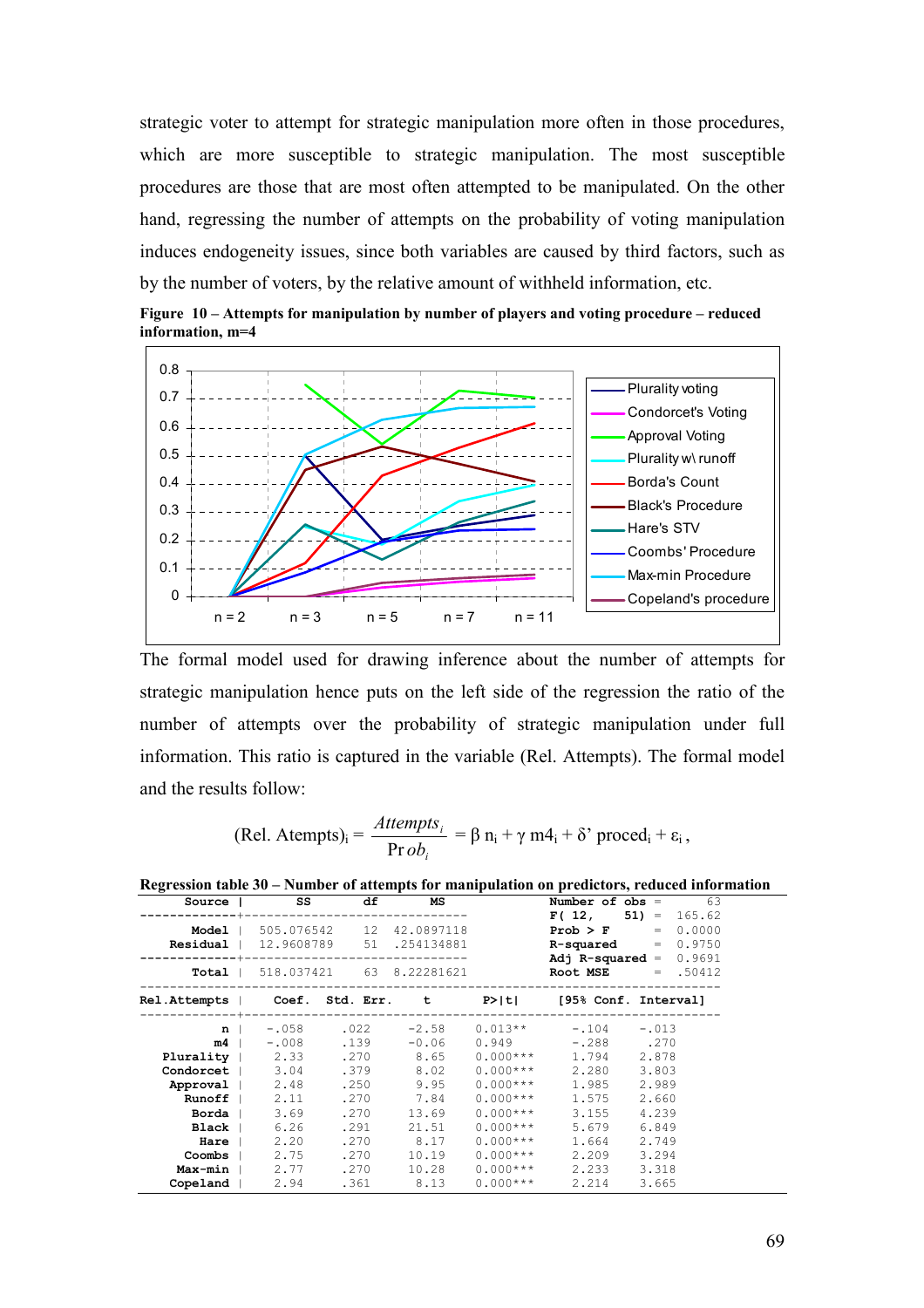From the Regression table 30 we can say that there are only few voting procedures where the relative number of attempts significantly differs from other procedures. In other words, the strategic agent attempts relatively for strategic manipulation in majority of procedures to a comparable extent. Majority of coefficients accruing to individual voting procedures fall into the 95% confidence intervals of the coefficients of other voting procedures. Only Black's and Borda's procedures differ from the other procedures in this respect, and their relative number of attempts for manipulation is higher. Nevertheless, as we will see only in the case of Black's procedure this increased number of attempts leads eventually also to an increased number of adverse outcome of strategic manipulation.

As a positive result we view also the independence of the number of attempts on the used number of competing alternatives. The strategic agent opts for the relative number of attempts irrespective of the number of alternatives, which makes her decision making consistent.

Thirdly, we decrease in the relative number of attempts in the number of voters can be interpreted as a getting more exact in attempting for manipulation, which we perceive just as well positively.

Overall, we can see that the number of attempts exceeds the number of cases when voting manipulation was optimal by twofold or even more. Luckily for the strategic voter, in cases when she attempts for a voting manipulation and she does not succeed she brings about either a result that is equally good as sincere voting would yield or is even better than sincere voting although it might not be the best manipulating option. The cases when these eventualities did not occur are described in the following last section.

#### **3.2.2.3 Adverse consequences of attempting for strategic manipulation**

The tabulated results for the number of voting outcomes, which are 'Worse than sincere' voting would deliver are provided in Appendix C. The graphical outline of these results sorted by the number of voters and by the used voting procedure is provided in Figures 11 and 12. Regression table 31 explains the results throgh an OLS regression.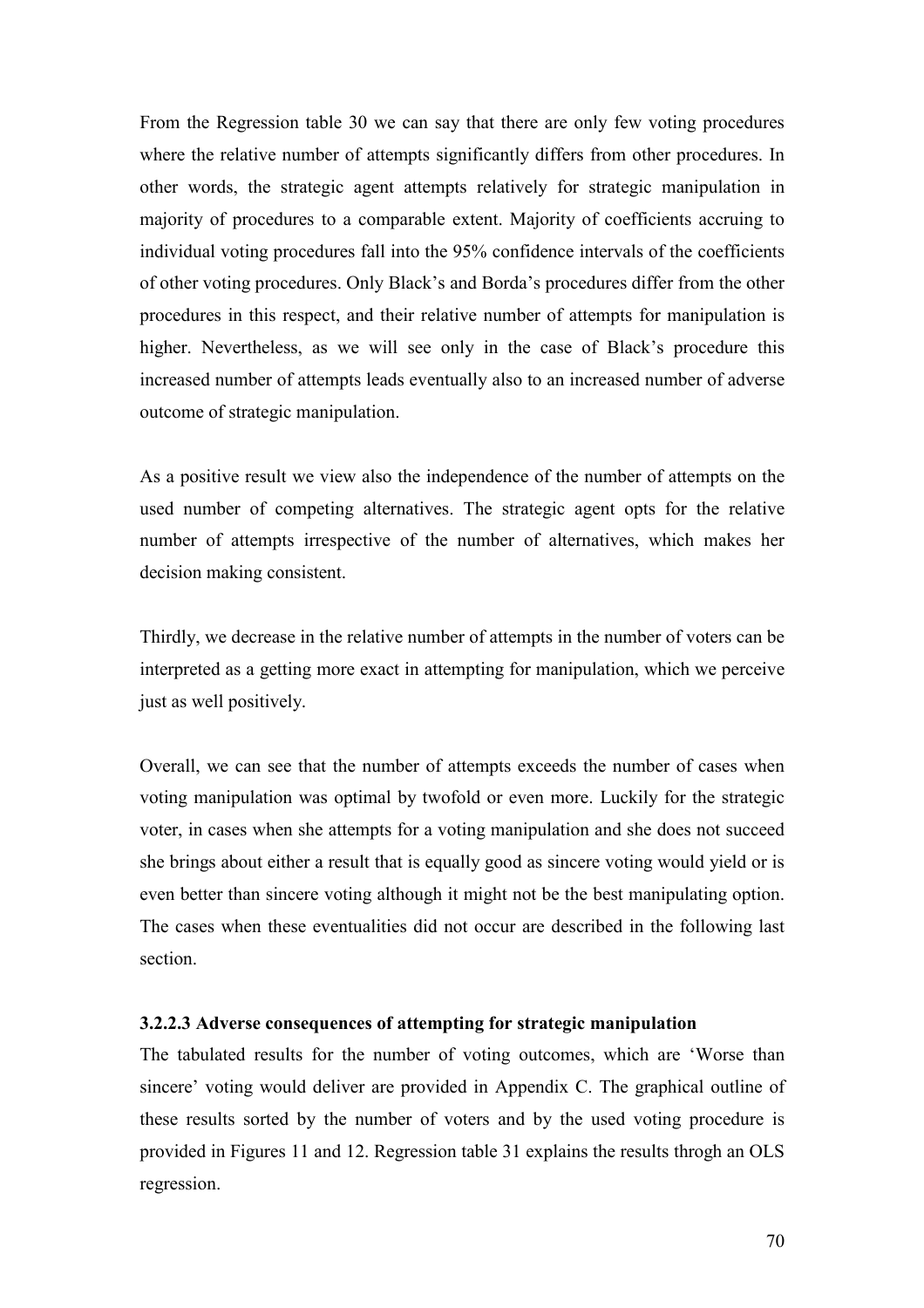



**Figure 12 - Probability of manipulation into a worse than sincere outcome by number of players and voting procedure – reduced information, m=4** 



Absolutely speaking, the voting outcome is worse than sincere voting would yield in 5% of simulated voting situations when we are selecting from 3 alternatives or the outcome is worse in 15% of situations when we are selecting from 4 alternatives. This percentage appears as a relatively small price to be paid for attempting for voting manipulation, given how many times the strategic agent succeeded in misrepresentation of her preferences. Moreover, since the strategic agent decides on a basis of a weighted distance, she might have come in the end to a worse result than sincere voting would yield, nonetheless the associated voting distance is most probably not that much different from the distance associated with sincere voting.

Speaking of relative figures, we relate the number of 'Worse than sincere outcomes' to the number of actual cases when voting manipulation was optimal. We capture the ratio of these two variables in a variable (Rel.Worse)<sub>i</sub>. We do so for the potential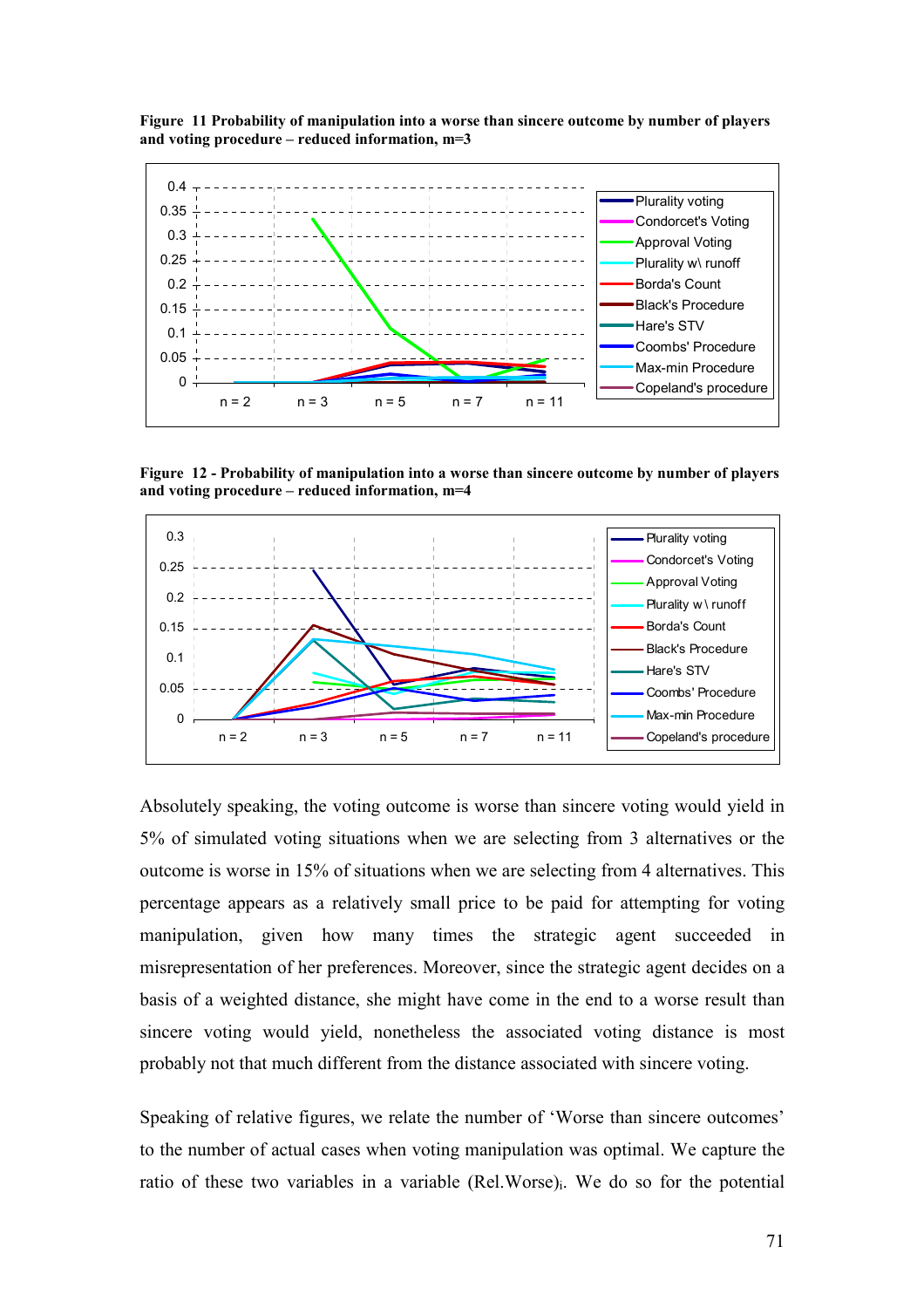endogeneity problems between the two variables, just as previously between the number of attempts and the number of actual opportunities for manipulation. The regression equation uses identical explanatory variables. The formal model follows:

(Rel. Worse)<sub>i</sub> = 
$$
\frac{Worse_i}{Prob_i} = \beta n_i + \gamma m4_i + \delta'
$$
 proceed<sub>i</sub> +  $\varepsilon_i$ ,

|                                                           | Source   SS df MS                                                              |           |      |            |                                          | Number of $obs = 63$<br>$F(12, 51) = 17.68$                  |
|-----------------------------------------------------------|--------------------------------------------------------------------------------|-----------|------|------------|------------------------------------------|--------------------------------------------------------------|
|                                                           | <b>Model</b>   1.92406925 12 .160339104<br>Residual   .462447355 51 .009067595 |           |      |            |                                          | <b>Prob &gt; F</b> = $0.0000$<br><b>R-squared</b> = $0.8062$ |
|                                                           | <b>Total</b>   $2.3865166$ 63 .037881216                                       |           |      |            |                                          | Adj R-squared = $0.7606$<br><b>Root MSE</b> $= .09522$       |
| Rel. worse   Coef. Std. Err. t P> t  [95% Conf. Interval] |                                                                                |           |      |            |                                          |                                                              |
| $n \mid$                                                  |                                                                                |           |      |            | $-0.017$ . 004 $-4.14$ 0.000*** $-0.026$ | $-.009$                                                      |
|                                                           | $\text{m4}$ $1$ $.084$ $.026$ $3.22$                                           |           |      |            | $0.002***$ .031 .137                     |                                                              |
| <b>Plurality</b>   .348 .051 6.84                         |                                                                                |           |      |            | $0.000***$ .246                          | .451                                                         |
| Condorcet 1.106                                           |                                                                                | .071      | 1.48 | 0.145      | $-.037$                                  | .249                                                         |
|                                                           | Approval   .219                                                                | .047      | 4.64 |            | $0.000***$ . 124                         | .314                                                         |
|                                                           | Runoff $1$ .224                                                                | .051      | 4.40 | $0.000***$ | .122                                     | .327                                                         |
| Borda                                                     | .210                                                                           | .051      | 4.12 | $0.000***$ | .107                                     | .312                                                         |
|                                                           | <b>Black</b>   .226                                                            | .055      | 4.12 | $0.000***$ | .116                                     | .337                                                         |
|                                                           | <b>Hare</b> 197                                                                | .051      | 3.88 | $0.000***$ | .095                                     | .300                                                         |
| Coombs                                                    |                                                                                | .261 .051 | 5.12 | $0.000***$ | .158                                     | .363                                                         |
|                                                           | $Max-min$ .200                                                                 | .051      | 3.92 | $0.000***$ | .097                                     | .302                                                         |
| Copeland 189                                              |                                                                                | .068      | 2.77 | $0.008***$ | .052                                     | .326                                                         |

**Regression table 31 - Probability of manipulation into a worse than sincere outcome on predictors, reduced information** 

We see that the voting procedures are not statistically distinguishable between each other in the regard of how many 'Relative worse than sincere' outcomes they deliver. In other words the strategic agent selects on average the unsatisfactory voting pattern in a similar extent across all voting procedures.

We observe that the number of relatively worse outcomes is diminishing in the number of voters. A careful reader has noticed, that to an increased number of voters we have previously attributed an increasing exactness of attempting for strategic manipulation. Now we discover, that the increase in exactness extends also on the ability of attempting for such voting patterns, which do not harm the individual strategic voter relatively to her sincere voting. This increase may originate in the lowest relative share of withheld information at higher numbers of voters.

The selection of unsatisfactory voting patterns is higher when selecting from 4 competing alternatives. We nevertheless find no motivation for this result.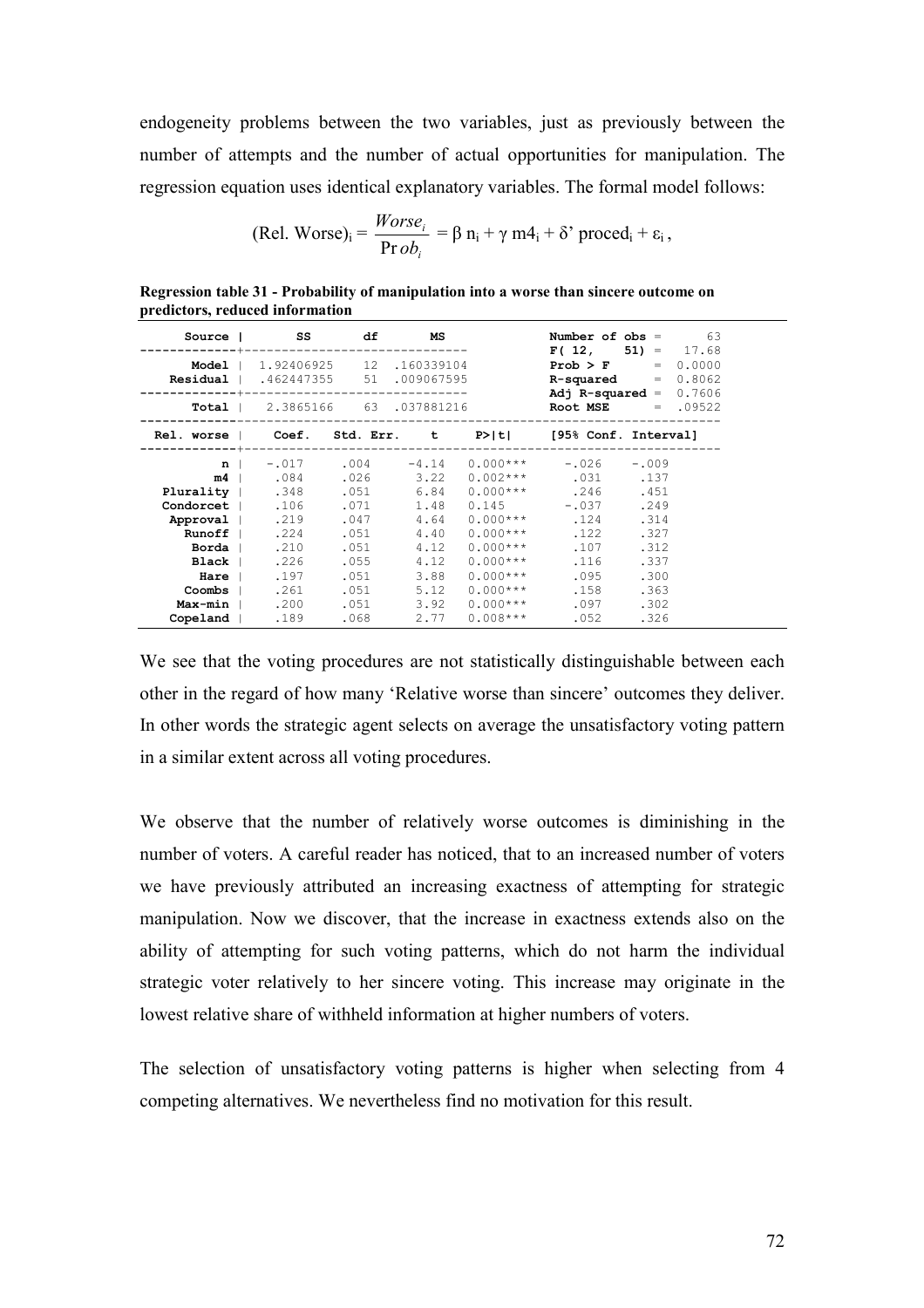#### **4. Conclusions**

Strategic voting is not only an act predicted by the economic theoretical models but also empirically manifested and widely observed pattern of the voting behavior. The sophisticated voters, who out of their short-term instrumental motivations want to best influence the election result, misrepresent in the elections their individual voting preferences in the expectation of manipulating the aggregated social preference order into an order, which would reflect their own sincere wishes as closely as possible. On the other hand, the strategic voters in their effort for best influencing the outcome stumble upon different impediments of the voting situation.

This study has taken the effort to computationally simulate 10 different voting procedures for small numbers of voters and small numbers of competing alternatives so as to study the vulnerability of these procedures to strategic voting. This was followed by a study of vulnerability of strategic voting to the variation in the amount of information that the individual agents possessed.

The susceptibility to strategic voting manipulation was found to be a subtly diminishing function of the number of election participants and an increasing function of the number of voting alternatives. All procedures could be characterised by their own specific extent to which they were susceptible to voting manipulation. The procedure-specific extent of manipulation was in turn dependent on the amount of information that the procedure typically requires from a participating agent to disclose, in combination with the strictness of the voting procedure, which is the amount of points that the procedure allows the agent to manipulate with. Least susceptible voting procedures were the Condorcet-consistent procedures: Black's, Copeland's and Condorcet's procedure itself. The second group of relatively more susceptible voting procedures involved three elimination procedures: Coombs', Hare's and Plurality with runoff voting procedures. As the most manipulable procedures were found the plurality voting procedure, approval voting procedure, max-min voting procedure and Borda's count.

If the strategic agent has had a full access to the information about other voters' voting patterns, the opportunity for a strategic manipulation has occurred in up to 80% of cases, although the average moved around 15% for 3 competing alternatives and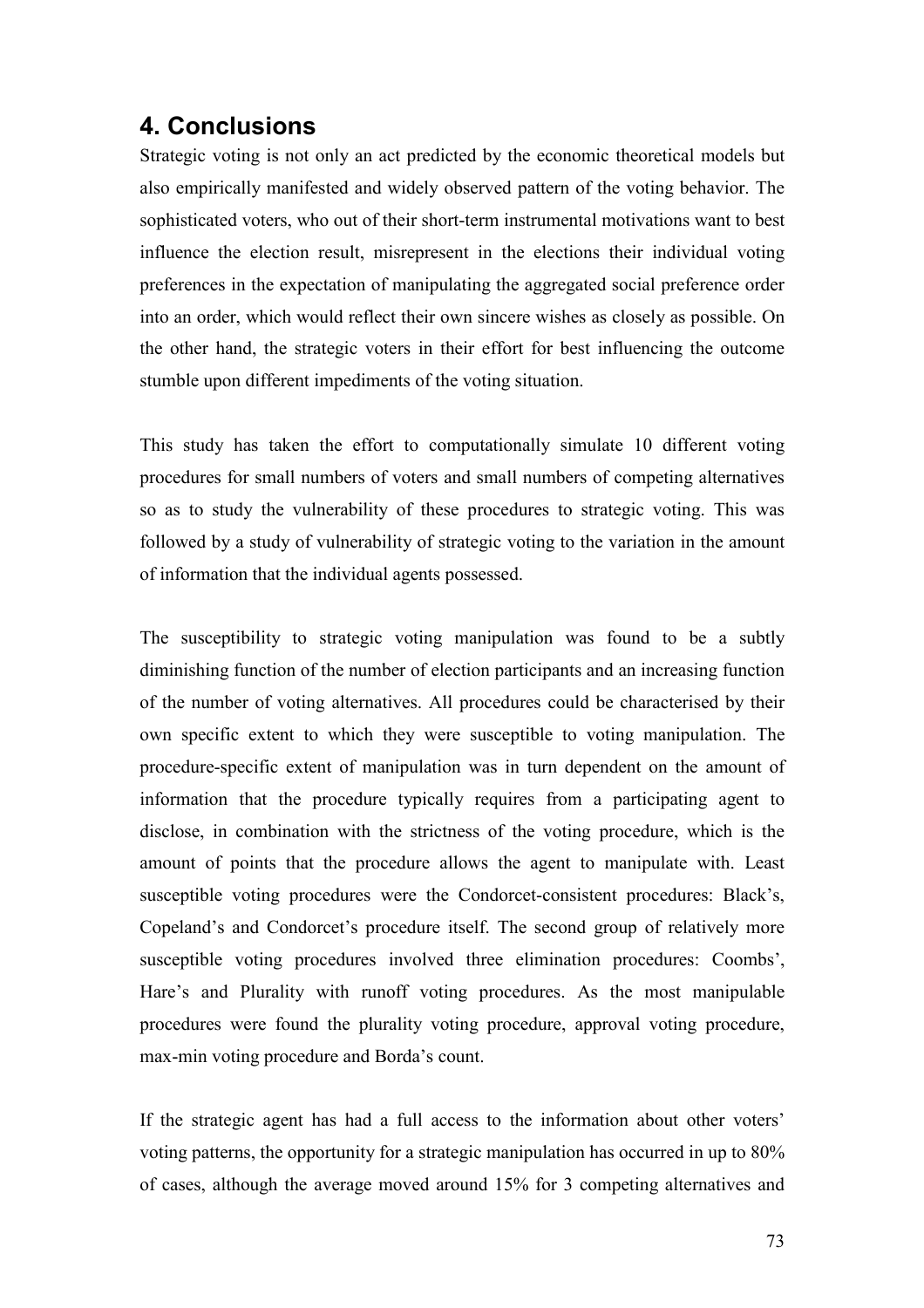40% for 4 competing alternatives. Once we have stripped the agent from the full knowledge of the collective preference profile, we have confirmed the vulnerability of strategic voting to both an absolute and relative reduction in the amount of information. Having withhold information from the strategic agent about just one sincerely voting agent has reduced the number of cases, when the strategic agent was able to correctly choose the best manipulating voting pattern, by approx. 15-30 %. The precision of selection of the best manipulating voting pattern was decreasing in the relative amount of information withheld from the strategic agent. Consistently, the agent has more often ended up with worse payoff than sincere voting would yield, when a relatively larger share of information was withheld from her.

There is much work left undone in this field, which is mostly related to the alternative specifications of the preference generating cultures or to the means of withholding information from the strategic voter, not speaking of the cases with numerous strategic voters. Having formed the theoretical predictions, the future research may aim at the design of economic experiments simulating the voting environment suitable for strategic voting under varying informational settings. Nonetheless, these issues are beyond the scope of our work.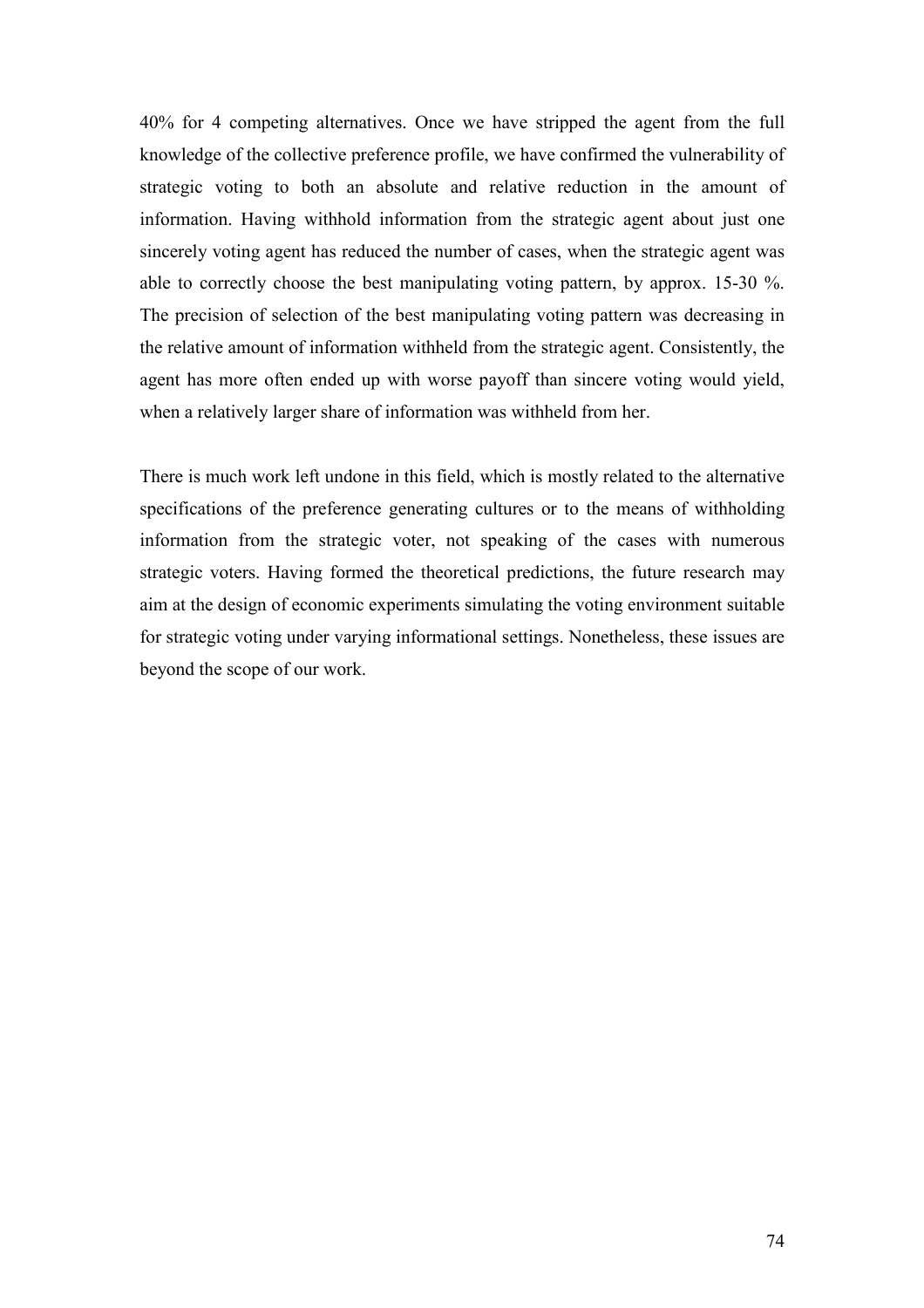#### **Bibliography**

**Aldrich, J.H. (1993),** "*Rational Choice and Turnout.*" American Journal of Political Science 37: 246-78.

**Alvarez, R. M.; Nagler J. (2000):** "*A New Approach for Modelling Strategic Voting in Multiparty Elections.*" British Journal of Political Science, Vol. 30, No. 1 (Jan., 2000), pp. 57-75.

**Arrow, K. J. (1963)**, *Social Choice and Individual Values*, Wiley, New York, 2nd ed.

**Barberà S., Dutta B., Sen A. (2001):** "*Strategy-proof social choice correspondences.*" Journal of Economic Theory 101:374–394.

**Black, D. (1958)**, "*The Theory of Committees and Elections,*" Cambridge University Press, Cambridge, England, 1958.

**Blais A[.](http://www.sciencedirect.com/science?_ob=ArticleURL&_udi=B6V9P-4378T1R-1&_user=10&_rdoc=1&_fmt=&_orig=search&_sort=d&view=c&_acct=C000050221&_version=1&_urlVersion=0&_userid=10&md5=827dea4b68a493b686be0435574f27eb#m4.cor*); Nadeau R.; Gidengil E.; Nevitte N. (2001)**, "*Measuring strategic voting in multiparty plurality elections.*" Electoral Studies, [Volume 20, Issue 3](http://www.sciencedirect.com/science?_ob=PublicationURL&_tockey=%23TOC%235904%232001%23999799996%23252619%23FLA%23&_cdi=5904&_pubType=J&_auth=y&_acct=C000050221&_version=1&_urlVersion=0&_userid=10&md5=84461633b7c4fd0a0bca1f18ae4a352d), pp. 343-352

**Blais, A. and Bodet, M. A. , (2007)** "*Measuring the Propensity to Vote Strategically in a Single-Member District Plurality System*" Paper presented at the annual meeting of the Midwest Political Science Association, Palmer House Hotel, Chicago, IL

**Braham M.; Steffen F. eds. (2008)**, "*Power, Freedom and Voting, Conceptual, Formal and Applied Dimensions.*" Springer, Heidelberg/New York.

**Cox G.W. (1997):** "*Making Votes Count: Strategic Coordination in the World's Electoral Systems.*" Cambridge, UK: Cambridge Univ. Press.

**Downs, A. (1957)**, "*An Economic Theory of Democracy.*" New York: Harper, 1957.

**Dutta B., Jackson M.O., Le Breton M. (2001),** "*Strategic Candidacy and Voting Procedures.*" Econometrica, Vol. 69, No. 4, pp. 1013-1037

**Dummet, M.; Farquharson, R. (1961),** "*Stability in voting,*" Econometrica, V. 29, (1961), pp. 33-43.

**Duverger, M. (1972):** "*Factors in a Two-Party and Multiparty System,*" in Party Politics and Pressure Groups (New York: Thomas Y. Crowell, 1972), pp. 23-32.

**Edlin, A.; Gelman, A.,; Kaplan, N. (2007),** "*Voting as a Rational Choice. Why and How People Vote to Improve the Well-being of Others.*" Racionality and Society, 19, No. 3, 293-314.

**Feldman, A. M.; Serrano, R. (2006),** "*Welfare Economics and Social Choice Theory*," 2<sup>nd</sup> edition, New York, NY [US]: Springer 2006.

**Fishburn, P.C.: (1973)**, *The Theory of Social Choice*, Princeton University Press, Princeton.

**Fisher, S. (2001a)**: "*Definition and Measurement of tactical voting: the role of rational choice"*, CREST, Working Paper no.95, University of Oxford.

**Fisher, S. (2001b)**: "*Extending the Rational Voter Theory of Tactical Voting.*" CREST Working Paper No. 94, University of Oxford.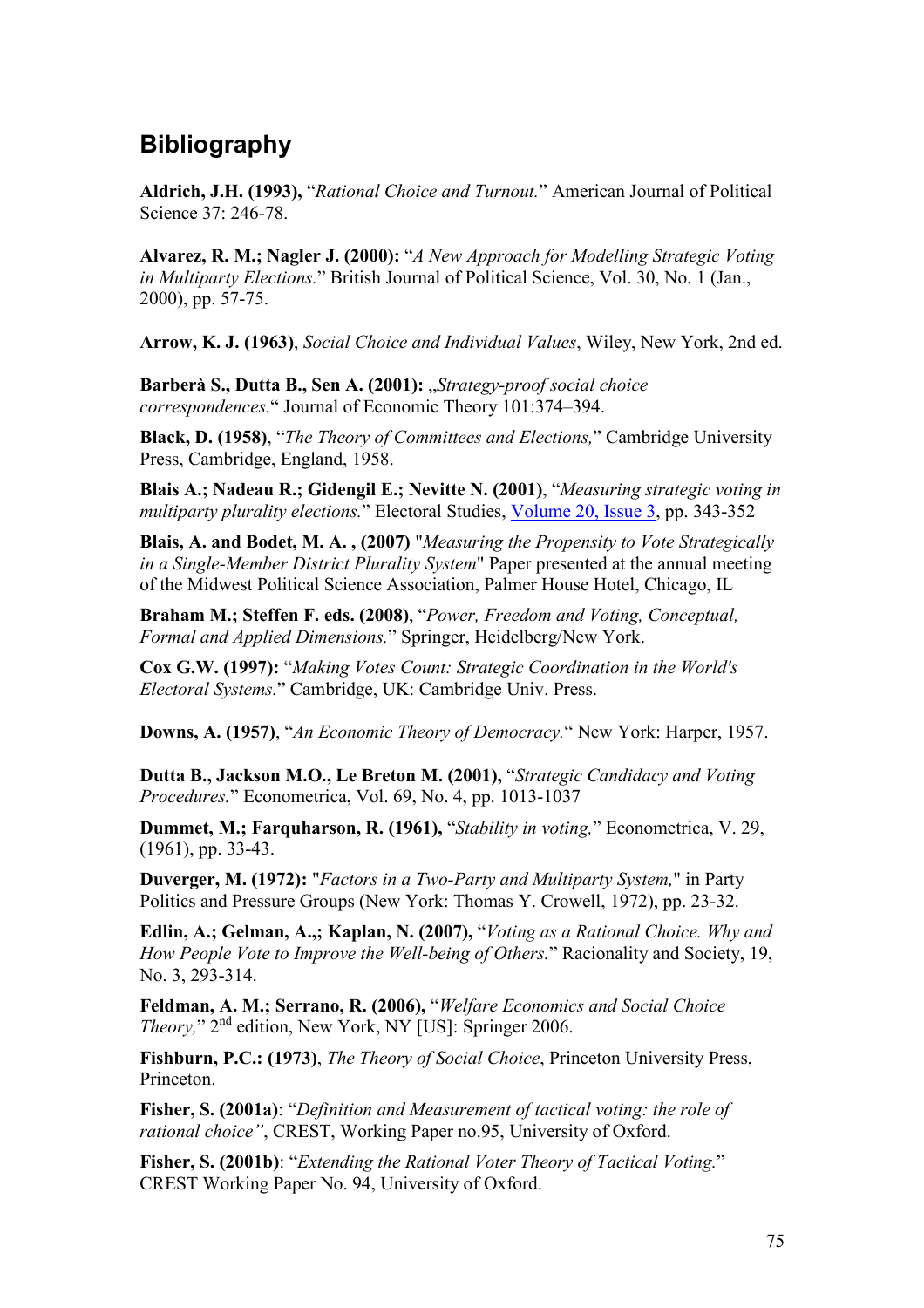**Gärdenfors, P. (1977),** 'A concise proof of a Theorem on Manipulation of Social Choice Functions', Public Choice 32, 137-142.

**Gärdenfors, P. (1979):** "*On definitions of Manipulation of Social Choice Functions*", in J.J. Laffont, ed., *Aggregation and Revelation of Preferences*, North-Holland Publishing Co..

**Gibbard, A. (1973):** "*Manipulation of Voting Schemes: A General Result*", Econometrica, V. 41, 1973, pp. 587-601.

**Gibbard, A. (1977):** "*Manipulation of Schemes that Mix Voting with Chance,*" Econometrica, V. 45, 1977, pp. 665-681.

**Gibbard, A. (2008):** "*Reconciling Our Aims: In Search of Bases for Ethics,*" Oxford UP, 2008, 193pp., ISBN 9780195370423.

**Hare, T. (1861):** "*The Election of representatives, Parliamentary and Municipal: A Treatise"*, Longman, Green, London.

**Hindriks, Jean and Gareth D. Myles (2006):** "*Intermediate Public Economics*", MIT Press, 2006.

**Heath, A. et al. (1991)**: "*Understanding political change: the British voter 1964- 1987*" (Oxford: Pergamon Press, 1991), Chapter 4.

**Jeske, D.; R. Fumerton, (1997)**. *"Relatives and Relativism."* Philosophical Studies 87: 143-57.

**Kuhn, H. W. (1953):** "*Extensive Games and the Problem of Information.*" In H.W. Kuhn and A.W. Tucker, eds., Contributions to the Theory of Games I, pp. 193-216. Princeton: Princeton University Press.

**Laslier, J.F. (2009):** "*In Silico Voting Experiments,*" Working Papers hal-00390376\_v1, HAL.

**Macintyre, I.D.A. (1995)**: "*Pareto improvements by Pareto strategic voting under majority voting with risk loving and risk avoiding voters.*" Theory and Decisions, 39, No. 2, pp. 207-211.

**Maskin, E. (1999):** "*Nash Equilibrium and Welfare Optimality,*" Review of Economic Studies V. 66, 1999, pp. 23-38.

**May, Kenneth O. (1952)**: A set of Independent Necessary and Sufficient Conditions for Simple Majority Decisions. Econometrica, 20, 1952, pp. 680-684.

**McKelvey, R.; Ordeshook P. (1972)**: '*A General Theory of the Calculus of Voting*', in J.F. Herndon and J.L. Bernd, eds., *Mathematical Applications in Political Science*, vol.6 (Charlottesville: University Press of Virginia, 1972).

**Myatt, D. P. (2000)**: "*Multi-Party Tactical Voting Incentives*", Nuffield College Economics Discussion Paper 2000-W19.

**Myatt, D. P. (2002):** "*A New Theory of Strategic Voting [revised],*" Economics Series Working Papers 093, University of Oxford, Department of Economics.

**Myerson, R.; Weber, R.J. (1993):** "*A theory of Voting Equilibria.*" American Political Science Review Vol 87, No. 1. 102-114.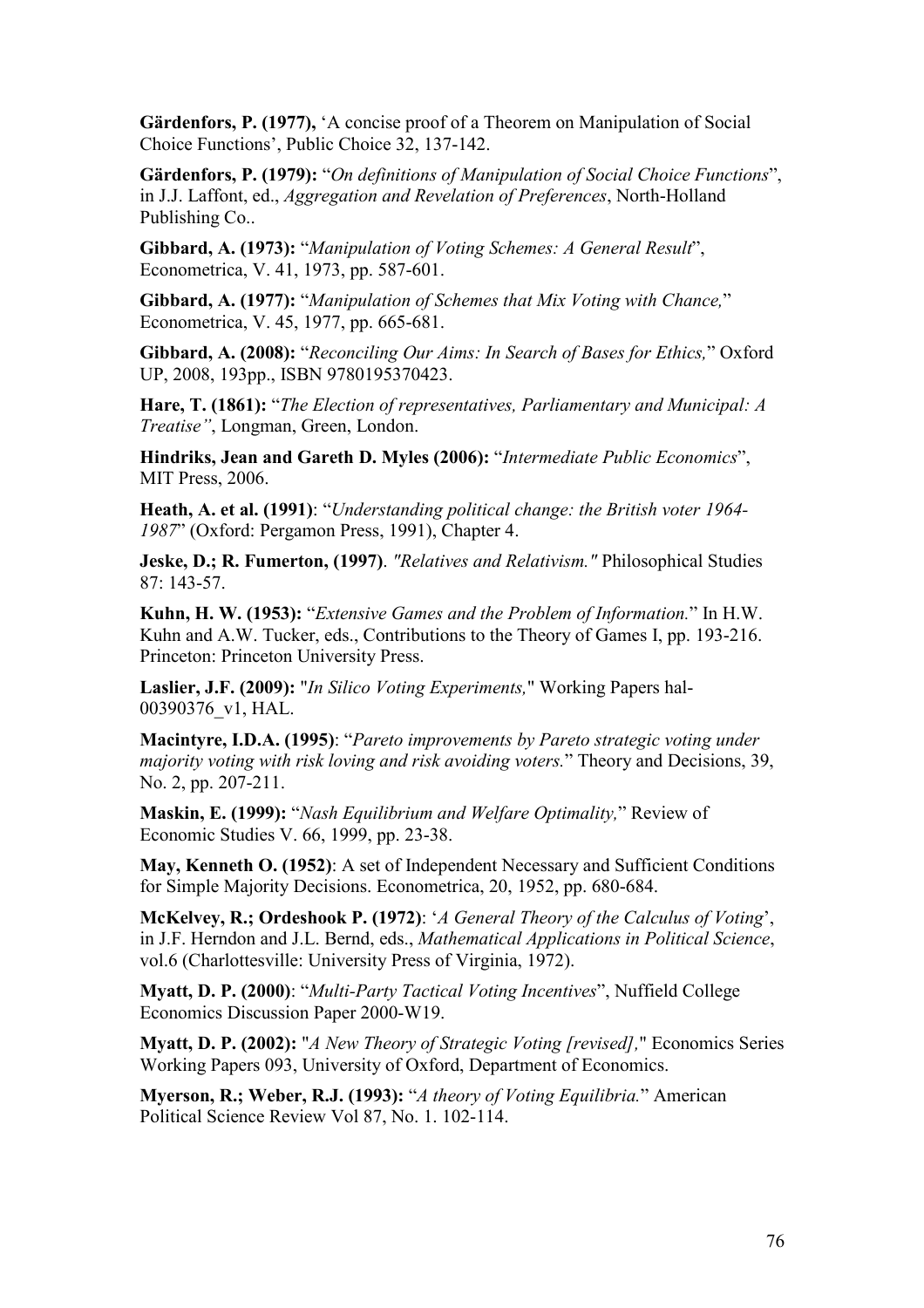**Niou, E. M. S. (2001)**: "*Strategic voting under plurality rule: When does it matter and who should vote strategically?*" Journal of Theoretical Politics, vol. 13, no 2 : pp. 209–233, 2001.

**Nurmi, H. (1987):** "*Comparing voting systems,*" D. Reidel, Dordrecht.

**Plott, C. (1976):** "*Axiomatic Social Choice Theory: An Overview and Interpretation*", American Journal of Political Science 20, 511-596.

**Reny, P. (2001)**: "Arrow's Theorem and the Gibbard-Satterthwaite Theorem: A Unified Approach," Economics Letters 70, 99-105.

**Rodriguez-Álvarez, C. (2007):** "On the manipulation of social choice correpondences." Soc Choice Welf 29:175–199

**Satterthwaite, M. A. (1975):** "*Strategy-proofness and Arrow's Conditions: Existence and Correspondence Theorems for Voting Procedures and Social Welfare Functions,*" Journal of Economic Theory, V. 10, 1975, pp. 187-217.

**Selten, R. (1975):** "*Reexamination of the Perfectness Concept for Equilibrium Points in Extensive Games.*" International Journal of Game Theory 4:25-55.

**Schmitt, H. and Cees van der Eijk (2007):** "*Non-voting in European Parliament Elections and Support for European Integration*", in: van der Brug, Wouter and Cees van der Eijk (ed.), European Elections and Domestic Politics. Lessons from the Past and Scenarios for the Future, Notre Dame: University of Notre Dame Press, pp. 163- 187.

**Stodder J. (2005)**: "*Strategic Voting and Coalitions: Condorcet's Paradox and Ben-Gurion's Tri-lemma.*" International Review of Economics Education, 4, issue 2, pp. 58-72

**Turnovec, F. (2001):** "*Public Choice: Arithmetic of Voting and Calculus of Power,*" Academia Istropolitana Nova Research Series, 140 pp.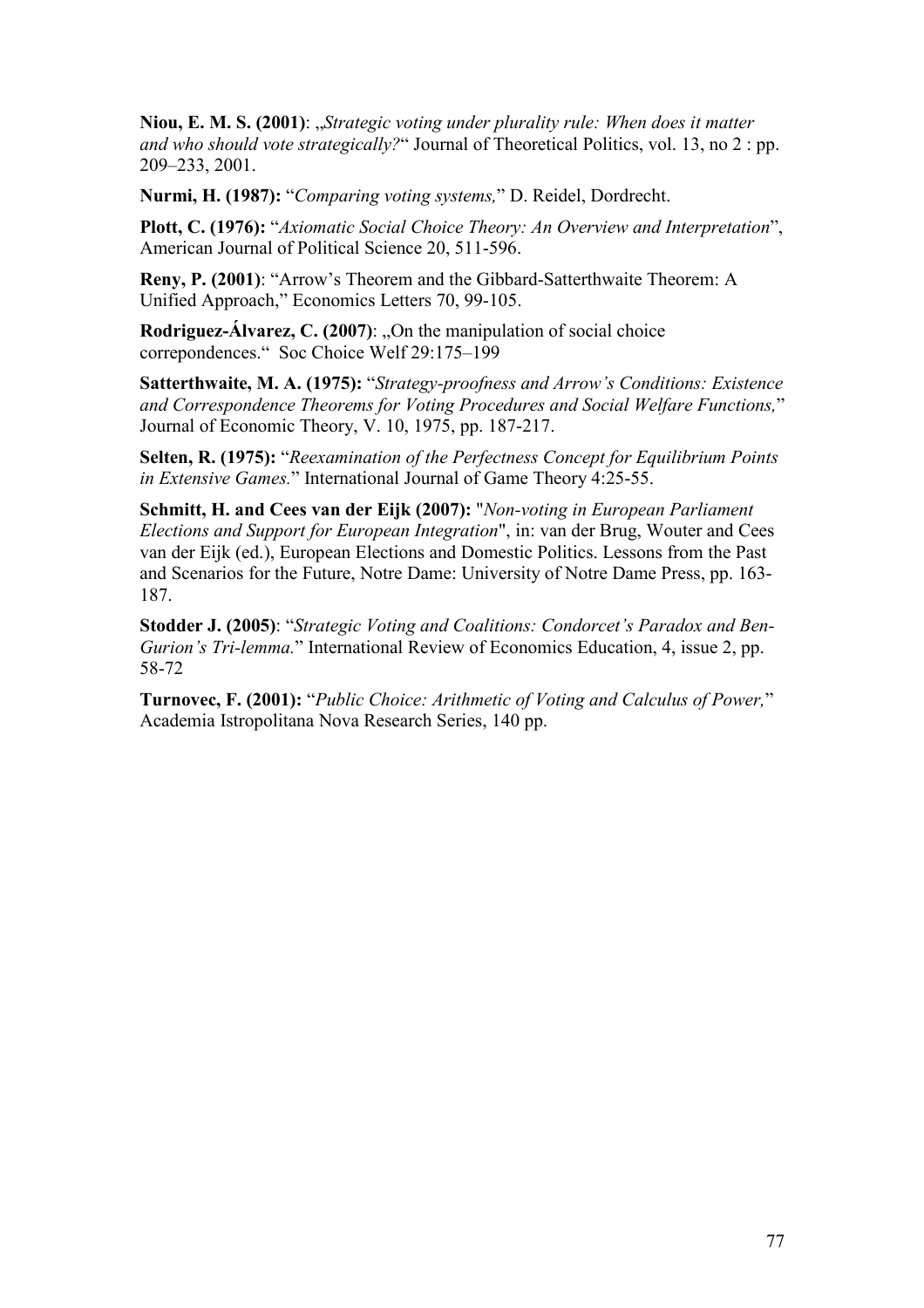## **Appendix A Alternative measure of manipulation**

**Table 32 – Probability of a voting manipulation to hit individually better outcome than sincere voting would do** 

| <b>Better than sincere</b>      |         | $n = 2$      | $n = 3$  | $n = 5$  | $n = 7$  | $n = 11$ |
|---------------------------------|---------|--------------|----------|----------|----------|----------|
| <b>Plurality Voting</b>         | $m = 3$ | $\star$      | $\Omega$ | 0.062    | 0.106    | 0.099    |
|                                 | $m = 4$ | *            | 0.251    | 0.117    | 0.156    | 0.175    |
| <b>Condorcet's voting</b>       | $m = 3$ | $\Omega$     | $\Omega$ | $\Omega$ | $\Omega$ | 0        |
|                                 | $m = 4$ | 0            | $\Omega$ | 0.012    | 0.021    | 0.026    |
| <b>Approval Voting</b>          | $m = 3$ | $\star$      | 0.331    | 0.359    | 0.160    | 0.242    |
|                                 | $m = 4$ | *            | 0.496    | 0.315    | 0.439    | 0.407    |
| <b>Plurality</b><br>$w\$ runoff | $m = 3$ | $\star$      | $\Omega$ | 0.061    | 0.067    | 0.072    |
|                                 | $m = 4$ | *            | 0.171    | 0.130    | 0.239    | 0.247    |
| <b>Borda's Count</b>            | $m = 3$ | $\Omega$     | $\Omega$ | 0.099    | 0.131    | 0.148    |
|                                 | $m = 4$ | 0            | 0.040    | 0.175    | 0.211    | 0.238    |
| <b>Black's Procedure</b>        | $m = 3$ | $\Omega$     | $\Omega$ | $\Omega$ | 0.001    | 0.004    |
|                                 | $m = 4$ | 0            | 0.091    | 0.144    | 0.121    | 0.099    |
| Hare's STV                      | $m = 3$ | $\Omega$     | $\Omega$ | 0.062    | 0.060    | 0.072    |
|                                 | $m = 4$ | 0            | 0.126    | 0.103    | 0.187    | 0.208    |
| <b>Coombs' Procedure</b>        | $m = 3$ | $\mathbf{0}$ | $\Omega$ | 0.020    | 0.036    | 0.048    |
|                                 | $m = 4$ | 0            | 0.046    | 0.073    | 0.105    | 0.135    |
| <b>Max - min Procedure</b>      | $m = 3$ | $\Omega$     | $\Omega$ | 0.114    | 0.150    | 0.172    |
|                                 | $m = 4$ | 0            | 0.235    | 0.314    | 0.337    | 0.353    |
| <b>Copeland's Procedure</b>     | $m = 3$ | $\mathbf 0$  | $\Omega$ | 0        | 0        | 0        |
|                                 | $m = 4$ | 0            | 0        | 0.015    | 0.025    | 0.032    |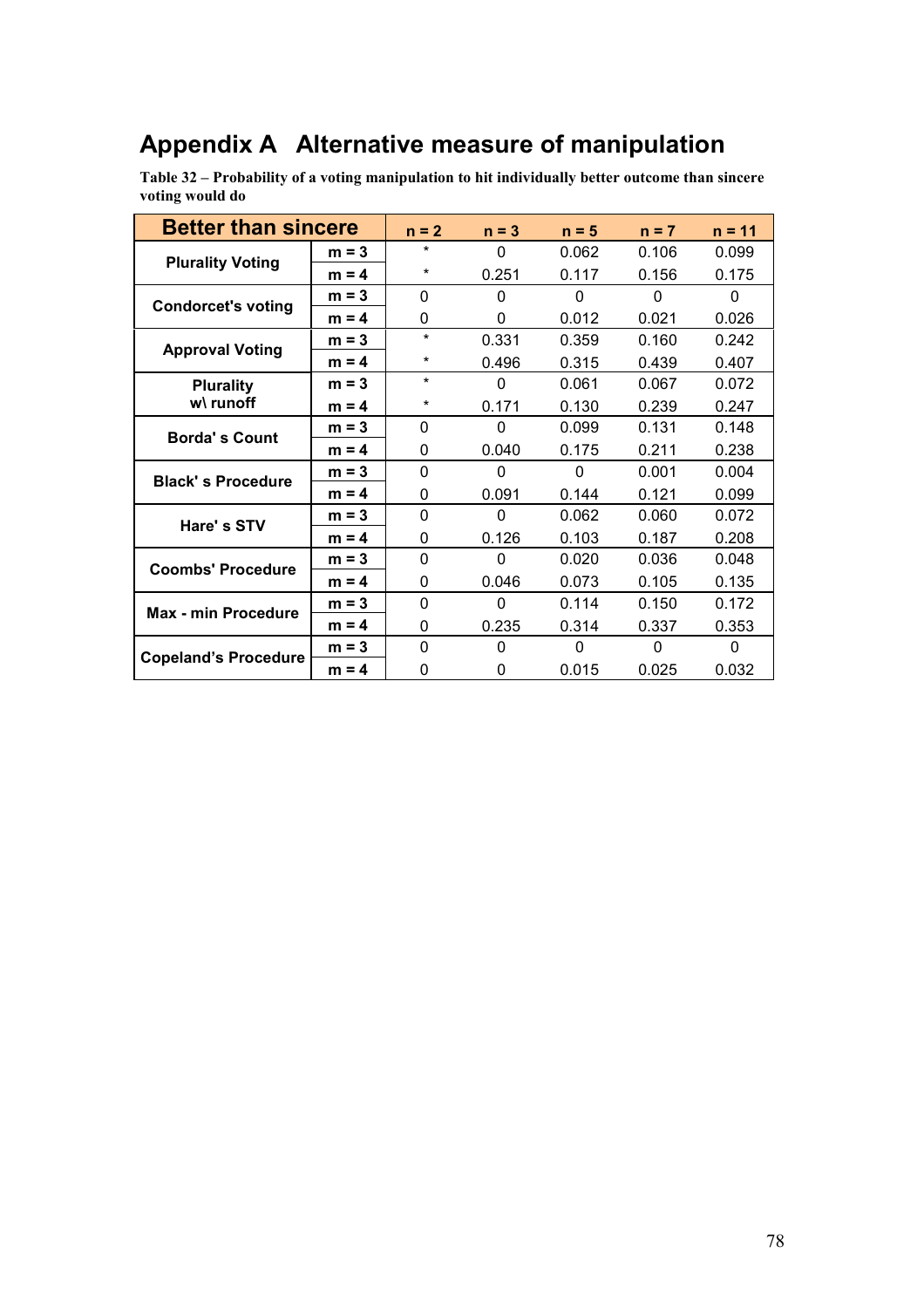### **Appendix B Number of attempts for strategic manipulation, reduced information**

| <b>Attempts for</b><br>manipulation |         | $n = 2$      | $n = 3$      | $n = 5$  | $n = 7$  | $n = 11$     |
|-------------------------------------|---------|--------------|--------------|----------|----------|--------------|
| <b>Plurality Voting</b>             | $m = 3$ | $\ast$       | $\mathbf{0}$ | 0.149    | 0.209    | 0.205        |
|                                     | $m = 4$ | $\star$      | 0.498        | 0.203    | 0.251    | 0.290        |
| <b>Condorcet's voting</b>           | $m = 3$ | $\mathbf{0}$ | $\Omega$     | 0        | 0        | 0            |
|                                     | $m = 4$ | 0            | 0            | 0.032    | 0.052    | 0.065        |
| <b>Approval Voting</b>              | $m = 3$ | $\star$      | 0.667        | 0.592    | 0.374    | 0.419        |
|                                     | $m = 4$ | $\star$      | 0.749        | 0.542    | 0.729    | 0.707        |
| <b>Plurality</b><br>w\ runoff       | $m = 3$ | $\star$      | 0            | 0.109    | 0.132    | 0.146        |
|                                     | $m = 4$ | $\star$      | 0.248        | 0.185    | 0.338    | 0.397        |
| <b>Borda's Count</b>                | $m = 3$ | $\Omega$     | $\Omega$     | 0.291    | 0.375    | 0.422        |
|                                     | $m = 4$ | 0            | 0.120        | 0.429    | 0.527    | 0.616        |
| <b>Black's Procedure</b>            | $m = 3$ | $\mathbf{0}$ | $\Omega$     | $\Omega$ | 0.007    | 0.019        |
|                                     | $m = 4$ | 0            | 0.449        | 0.530    | 0.470    | 0.410        |
| Hare's STV                          | $m = 3$ | 0            | $\mathbf 0$  | 0.111    | 0.134    | 0.151        |
|                                     | $m = 4$ | 0            | 0.257        | 0.130    | 0.265    | 0.338        |
| <b>Coombs' Procedure</b>            | $m = 3$ | 0            | $\Omega$     | 0.057    | 0.083    | 0.110        |
|                                     | $m = 4$ | 0            | 0.088        | 0.194    | 0.234    | 0.239        |
| <b>Max - min Procedure</b>          | $m = 3$ | $\mathbf 0$  | $\Omega$     | 0.184    | 0.277    | 0.347        |
|                                     | $m = 4$ | 0            | 0.505        | 0.627    | 0.666    | 0.671        |
| <b>Copeland's Procedure</b>         | $m = 3$ | $\Omega$     | $\Omega$     | 0        | $\Omega$ | $\mathbf{0}$ |
|                                     | $m = 4$ | 0            | 0            | 0.049    | 0.066    | 0.080        |

**Table 33 – Number of attempts for voting manipulation, reduced information**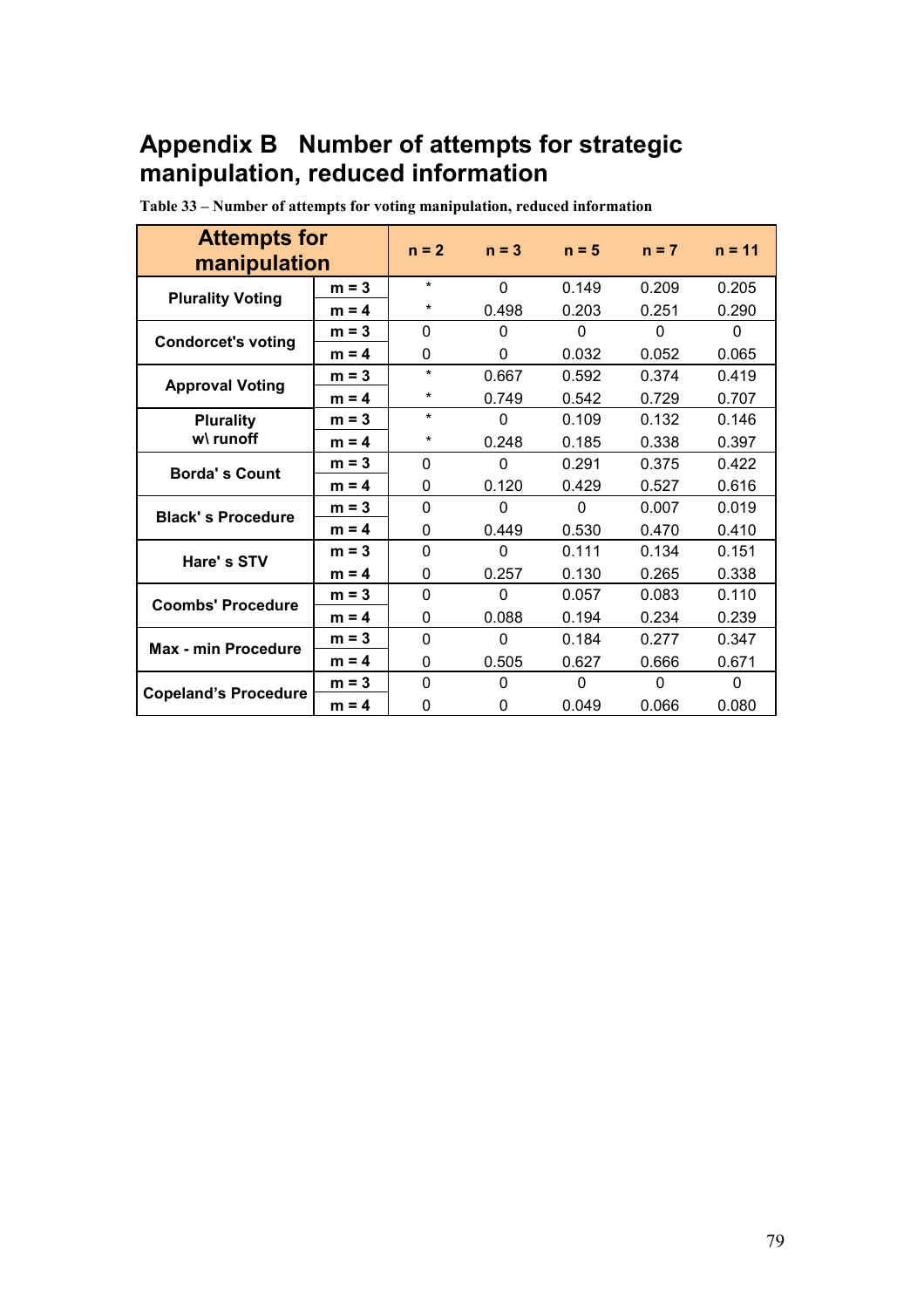### **Appendix C Cases with worse outcomes than sincere voting would yield**

**Table 34 - Probability of voting manipulation to hit individually worse outcome than sincere voting would do** 

| <b>Worse than sincere</b>     |         | $n = 2$  | $n = 3$  | $n = 5$  | $n = 7$  | $n = 11$ |
|-------------------------------|---------|----------|----------|----------|----------|----------|
| <b>Plurality Voting</b>       | $m = 3$ | *        | 0        | 0.037    | 0.040    | 0.022    |
|                               | $m = 4$ | *        | 0.247    | 0.058    | 0.085    | 0.069    |
| <b>Condorcet's voting</b>     | $m = 3$ | 0        | 0        | 0        | 0        | 0        |
|                               | $m = 4$ | 0        | 0        | 0.0006   | 0.001    | 0.008    |
| <b>Approval Voting</b>        | $m = 3$ | $\star$  | 0.336    | 0.111    | $\Omega$ | 0.047    |
|                               | $m = 4$ | $\star$  | 0.061    | 0.050    | 0.066    | 0.067    |
| <b>Plurality</b><br>w\ runoff | $m = 3$ | $\star$  | $\Omega$ | $\Omega$ | 0.007    | 0.002    |
|                               | $m = 4$ | *        | 0.077    | 0.043    | 0.079    | 0.076    |
| <b>Borda's Count</b>          | $m = 3$ | 0        | 0        | 0.041    | 0.042    | 0.033    |
|                               | $m = 4$ | 0        | 0.027    | 0.063    | 0.072    | 0.058    |
| <b>Black's Procedure</b>      | $m = 3$ | $\Omega$ | 0        | 0        | $\Omega$ | 0.001    |
|                               | $m = 4$ | 0        | 0.156    | 0.108    | 0.080    | 0.057    |
| Hare's STV                    | $m = 3$ | $\Omega$ | 0        | $\Omega$ | $\Omega$ | 0        |
|                               | $m = 4$ | 0        | 0.130    | 0.017    | 0.034    | 0.028    |
| <b>Coombs' Procedure</b>      | $m = 3$ | 0        | 0        | 0.018    | 0.002    | 0.016    |
|                               | $m = 4$ | 0        | 0.021    | 0.052    | 0.030    | 0.041    |
| <b>Max - min Procedure</b>    | $m = 3$ | $\Omega$ | 0        | 0.009    | 0.011    | 0.011    |
|                               | $m = 4$ | 0        | 0.133    | 0.122    | 0.108    | 0.082    |
| <b>Copeland's Procedure</b>   | $m = 3$ | 0        | 0        | 0        | 0        | 0        |
|                               | $m = 4$ | 0        | 0        | 0.011    | 0.010    | 0.009    |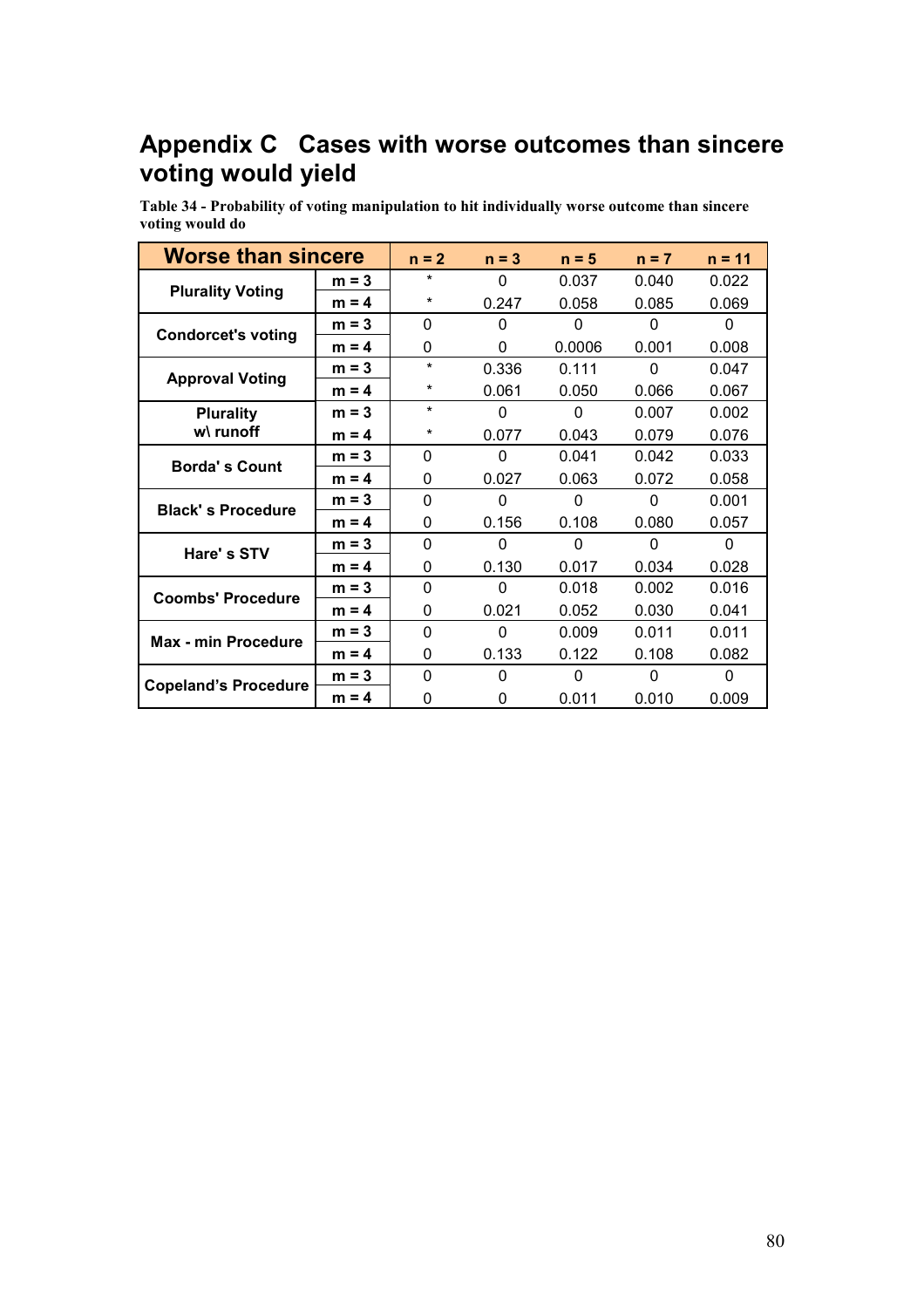#### **Appendix D Exemplar Matlab code of computationbased simulations: Borda voting, n=11, m=3**

```
clc; 
clear; 
%%%%%%%%%%%%%%%%%%%%%%% 
%%%% Borda Voting %%%%
%%%%%%%%%%%%%%%%%%%%%%% 
%logic : first we evaluated voter 1 HONEST preference by borda scores V1 
% second we evalaute voter 2&3.... HONEST preference by scores V2&V3... 
% third we evaluate voter 1 CHEATING preference by plurality scores K1
% we sum 2&3 HONEST + CHEATING 1 preference to obtain social scores "Sc"
% we determine what social ranking occured<br>% we evaluate the social ranking by Borda
% we evaluate the social ranking by Borda scores S<br>% last we calculate the distance between V1 and S
          last we calculate the distance between V1 and S
%%%%%%%%%%%%%%%%%%%%%%%%%%%%%%%%%%%%%%%%%%%%%%%%%%%%%%%%%%% 
m=3;<br>
n=11;<br>
m=11;<br>
m=11;<br>
m=10;<br>
m=10;<br>
m=10;<br>
m=2;<br>
m=3;<br>
m=3;<br>
m=3;<br>
m=3;<br>
m=3;<br>
m=10;<br>
m=10;<br>
m=10;
n=11; $number of players (1 2 3...)<br>simul=100000; $number of simulations
simul=100000; $number of simulations
V1=[2 1 0]; %points received from HONEST player 1 in terms of [a b c] 
success=0; <br>\frac{8}{2} number of successful manipulations<br>assembly a number of attempts for voting mani
ASIF=0; \frac{1}{2} a number of attempts for voting manipulation<br>Worse=0; \frac{2}{3} worse than sincere
Worse=0; <br>
Fullwin=0; <br>
\frac{1}{3} worse than sincere<br>
\frac{1}{3} worse than sincere
Fullwin=0; \frac{1}{8} maintained best manipulation<br>Better=0; \frac{1}{8} better than sincere not nece
Better=0; <br>
% & better than sincere, never best<br>
Weakmanip=0; <br>
% & better than sincere, never best
                         % better than sincere, never best
for j=1:1:simul; % 100000 simulations of residual voters profiles 
success1=success; % auxiliary counters 
ASIF1=ASIF; 
Worse1=Worse; 
Fullwin1=Fullwin; 
Better1=Better; 
Weakmanip1=Weakmanip; 
V2=randperm(m)-[1 1 1]; % random preference generator
V3 =randperm(m) - [1 \ 1 \ 1];V4=randperm(m) - [1 1 1];V5 = randomerm(m) - [1 \ 1 \ 1];V6 = \text{random}(m) - [1 \ 1 \ 1];V7 = \text{random}(m) - [1 \ 1 \ 1];V8 =randperm(m) - [1 \ 1 \ 1];
V9 =randperm(m) - [1 \ 1 \ 1];V10=randperm(m)-[1\ 1\ 1];<br>V11=randperm(m)-[1\ 1\ 1];%V11 is voter about which strategic has no information
V11b=[2 1 0; 2 0 1; 1 2 0; 1 0 2; 0 2 1; 0 1 2]; 
for w1 = 1:1:6if V11b(w1, :) == V11 V11b(w1,:)=[]; % list of other strategies 
      break 
  end 
end<br>V11c=[V11; V11b];
                        %1st row is true strategy, other rows other possible strategies
for k = 1 \cdot 1 \cdot 6V11d=V11c(k,:);for i= 1:1:6; \frac{1}{2} i picks one cheating option for strategic player
%%%%%%%%%%%%%%%%%%%%%%%%%%%%%%%%%%%%%%%%%%%%%%%%%%%%%%%%%%%%%%%%%%%%%%%%%%% 
%%%%%%%%%%% Evaluation of Voter 1 CHEATED preference in Borda scores %%%%%% 
%%%%%%%%%%%%%%%%%%%%%%%%%%%%%%%%%%%%%%%%%%%%%%%%%%%%%%%%%%%%%%%%%%%%%%%%%%% 
K=[2 1 0; 2 0 1; 1 2 0; 1 0 2; 0 2 1; 0 1 2]; 
K1=K(i,:); %CHEATED individual preferences of 1
```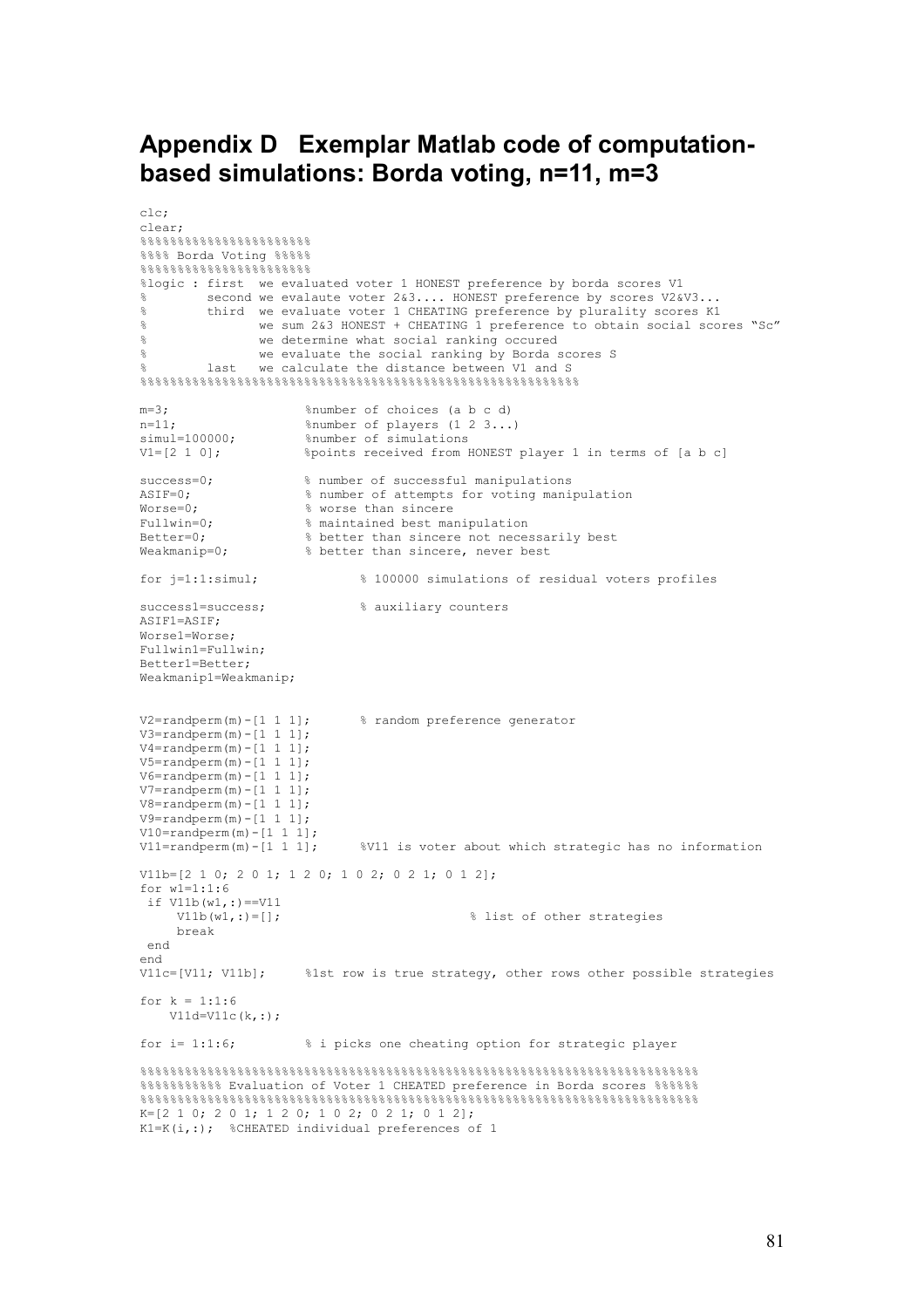```
888888888888888888888%%%%Social scores %%%% 
%%%%%%%%%%%%%%%%%%%%%% 
Sc=KL+V2+V3+V4+V5+V6+V7+V8+V9+V10+V11d;<br>s1=Sc(1,1);<br>%Respective elements%Respective elements of the matrix
s2=Sc(1,2);s3 = Sc(1,3);%%%%%%%%%%%%%%%%%%%%%%%%%%%%%%%%%%%%%%%%%%%%%%%%%%%%%%%%%%%%%%%% 
%%%%%% 13 cases of different possible social rankings follow %%%
%%%%%%%%%%%%%%%%%%%%%%%%%%%%%%%%%%%%%%%%%%%%%%%%%%%%%%%%%%%%%%%% 
%% 1. case: A=B=C 
%% social distance is an equally weighted distance from 6 strict orders that may occur 
if (s1 == s2) & (s2 == s3)SI=[2 1 0];S2=[1 2 0]; S3=[2 0 1]; 
    S4 = [1 \ 0 \ 2];S5=[0 1 2]; S6=[0 2 1]; 
     %Euclidian distance between social orders and individual preference of V1 
  Distan=((1/6) * ((S1(1,1)-V1(1,1))^2+(S1(1,2)-V1(1,2))^2+(S1(1,3)-V1(1,3))^2)V1(1,3)\}^2)^\circ0.5) + ((1/6) * ((S2(1,1)-V1(1,1))^2+(S2(1,2)-V1(1,2))^2+(S2(1,3)-
V1(1,3)) ^2) ^0.5) + ((1/6) * ((S3(1,1)-V1(1,1)) ^2+(S3(1,2)-V1(1,2)) ^2+(S3(1,3)-
V1(1,3))^2)^0.5)+((1/6)*((S4(1,1)-V1(1,1))^2+(S4(1,2)-V1(1,2))^2+(S4(1,3)-
V1(1,3))^2)^0.5)+((1/6)*((S5(1,1)-V1(1,1))^2+(S5(1,2)-V1(1,2))^2+(S5(1,3)-
V1(1,3))^2)^0.5)+((1/6)*((S6(1,1)-V1(1,1))^2+(S6(1,2)-V1(1,2))^2+(S6(1,3)-
VI(1,3)) ^2) ^0.5);
%% 2. case A>C>B 
elseif (s1>s3)&&(s3>s2) 
    S=[2 0 1]; %Euclidian distance 
    Distan=((S(1,1)-V1(1,1))^2+(S(1,2)-V1(1,2))^2+(S(1,3)-V1(1,3))^2)^(1/2);
%% 3. case A>B=C 
elseif (s1>s2)&&(s2==s3) 
    S1=[2 0 1];S2=[2 \ 1 \ 0]; %Euclidian distance 
    Distan=(0.5*(S1(1,1)-V1(1,1))<sup>2</sup>+(S1(1,2)-V1(1,2))<sup>2</sup>+(S1(1,3)-V1(1,2))V1(1,3))^2)^0.5)+(0.5*((S2(1,1)-V1(1,1))^2+(S2(1,2)-V1(1,2))^2+(S2(1,3)-
V1(1,3)) ^2) ^0.5);
%% 4. case A>B>C 
elseif (s1>s2)&&(s2>s3) 
    S=[2 1 0]; %Euclidian distance 
    Distan=((S(1,1)-V1(1,1))^2+(S(1,2)-V1(1,2))^2+(S(1,3)-V1(1,3))^2)^(1/2);
%% 5. case B>A=C 
elseif (s2>s1)&&(s1==s3) 
    SI=[0 2 1];S2=[1 2 0]; %Euclidian distance 
    Distan=(0.5*(S1(1,1)-V1(1,1))<sup>2</sup>+(S1(1,2)-V1(1,2))<sup>2</sup>+(S1(1,3)-
V1(1,3))^2)^0.5)+(0.5*((S2(1,1)-V1(1,1))^2+(S2(1,2)-V1(1,2))^2+(S2(1,3)-
V1(1,3)) ^2) ^0.5);
%% 6. case B>A>C 
elseif (s2>s1)&&(s1>s3) 
    S=[1 \ 2 \ 0]; %Euclidian distance 
    Distan=((S(1,1)-V1(1,1))^2+(S(1,2)-V1(1,2))^2+(S(1,3)-V1(1,3))^2)^(1/2);
%% 7. case C>A=B 
elseif (s3>s1)&&(s1==s2) 
    S1=[0 1 2]; S2=[1 0 2]; 
     %Euclidian distance 
    Distan=(0.5*( (S1(1,1)-V1(1,1))^2+(S1(1,2)-V1(1,2))^2+(S1(1,3)-V1(1,3))^2)V1(1,3))^2)^0.5)+(0.5*((S2(1,1)-V1(1,1))^2+(S2(1,2)-V1(1,2))^2+(S2(1,3)-
V1(1,3))^2)^0.5);
```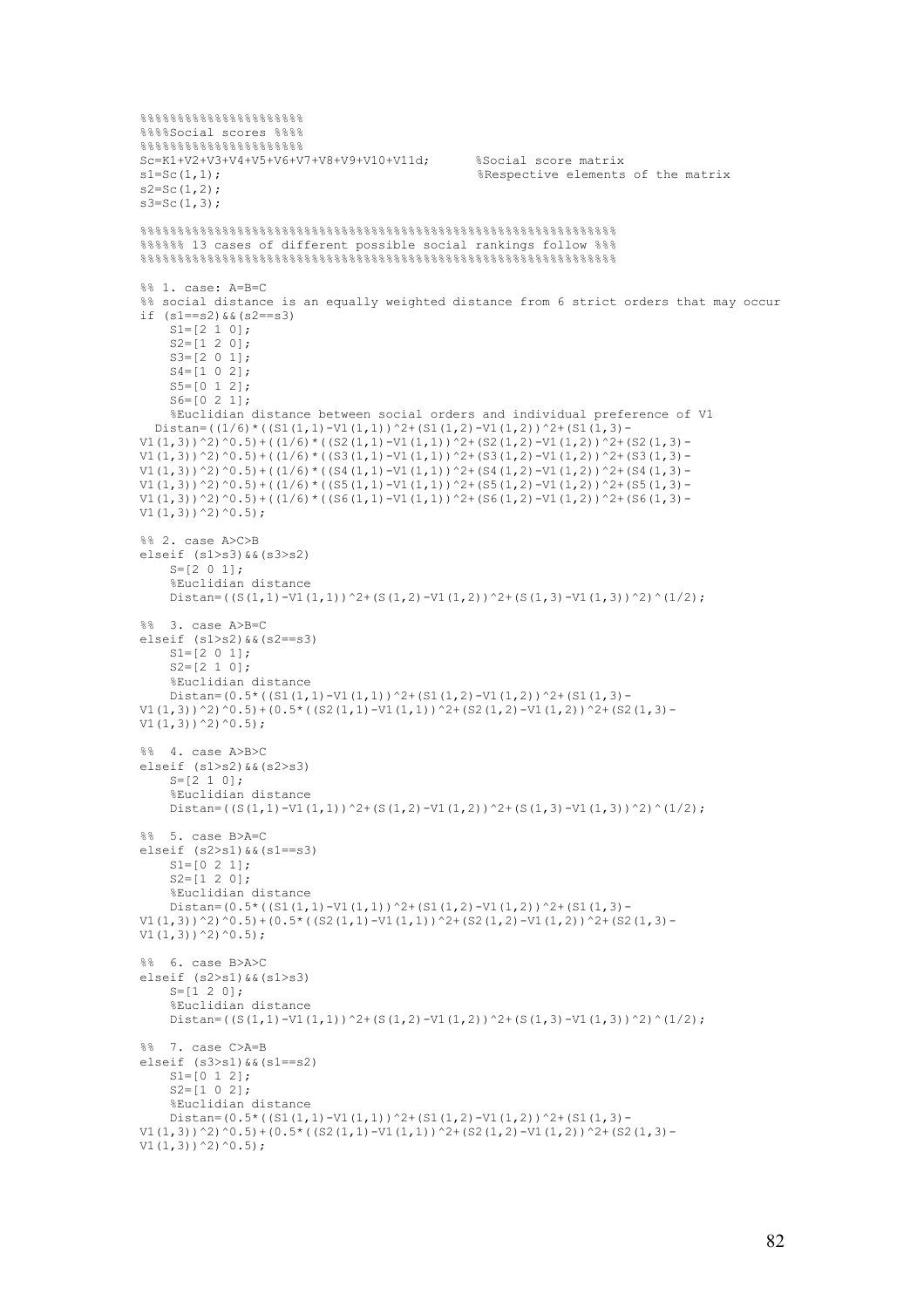```
%% 8. case C>A>B 
elseif (s3>s1)&&(s1>s2) 
     S=[1 \ 0 \ 2]; %Euclidian distance 
     Distan=((S(1,1)-V1(1,1))^2+(S(1,2)-V1(1,2))^2+(S(1,3)-V1(1,3))^2)^(1/2);
%% 9. case B>C>A 
elseif (s2>s3)&&(s3>s1) 
     S=[0 2 1]; %Euclidian distance 
     Distan=((S(1,1)-V1(1,1))^2+(S(1,2)-V1(1,2))^2+(S(1,3)-V1(1,3))^2)^(1/2);
%% 10. case C>B>A
elseif (s3>s2)&&(s2>s1) 
     S = [0 \ 1 \ 2];
      %Euclidian distance 
     Distan=((S(1,1)-V1(1,1))^2+(S(1,2)-V1(1,2))^2+(S(1,3)-V1(1,3))^2)^(1/2);
%% 11. case A=B>C 
elseif (s1==s2)&&(s2>s3) 
     SI=[2 1 0];S2=[1 2 0];Distan=(0.5*(S1(1,1)-V1(1,1))^2+(S1(1,2)-V1(1,2))^2+(S1(1,3)-V1(1,3))^2V1(1,3))^2)^0.5)+(0.5*((S2(1,1)-V1(1,1))^2+(S2(1,2)-V1(1,2))^2+(S2(1,3)-
V1(1,3)) ^2) ^0.5);
%% 12. case A=C>B 
elseif (s1 == s3) & (s1 > s2) S1=[2 0 1]; 
     S2=[1 0 2];Distan=(0.5*(S1(1,1)-V1(1,1))^2+(S1(1,2)-V1(1,2))^2+(S1(1,3)-V1(1,2))^2V1(1,3))^2)^0.5)+(0.5*((S2(1,1)-V1(1,1))^2+(S2(1,2)-V1(1,2))^2+(S2(1,3)-
V1(1,3))^2)^0.5);
%% 13. case B=C>A
elseif (s2==s3)&&(s2>s1) 
     S1 = [0 \ 2 \ 1];S2=[0 \ 1 \ 2];Distan=(0.5*(S1(1,1)-V1(1,1))^2+(S1(1,2)-V1(1,2))^2+(S1(1,3)-V1(1,3))^2V1(1,3))^2)^0.5)+(0.5*((S2(1,1)-V1(1,1))^2+(S2(1,2)-V1(1,2))^2+(S2(1,3)-
V1(1,3))^2)^0.5);
end 
R(i,k) = Distan;<br>and
end \frac{8}{5} of i
                             % of kR1 = (sum(R') / k)'; %average distance<br>ASIFmin=min(R1); %finds minimum fr
                                       ASIFmin=min(R1); %finds minimum from the average distances 
ASIF2=find(ASIFmin==R1);<br>project=R(ASIF2,1);
                                    % cell into which ASIF manipulation projects into R matrix
% \begin{equation} \begin{array}{l} \left\{ \left\{ \delta_{1}^{1}\delta_{1}^{1}\delta_{2}^{1}\delta_{1}^{1}\delta_{2}^{1}\delta_{2}^{1}\delta_{2}^{1}\delta_{2}^{1}\delta_{2}^{1}\delta_{2}^{1}\delta_{2}^{1}\delta_{2}^{1}\delta_{2}^{1}\delta_{2}^{1}\delta_{2}^{1}\delta_{2}^{1}\delta_{2}^{1}\delta_{2}^{1}\delta_{2}^{1}\delta_{2}^{1}\delta_{2}^{1}\delta_{2}^{1}\delta_{2}^{1}\delta_{2}^{1}\delta_{2}^{1}\delta_{2}^{1}\delta_{2}^{1}\delta_{2}^{1}\delta%%%%%%%% Counters of manipulation %%%% 
%%%%%%%%%%%%%%%%%%%%%%%%%%%%%%%%%%%%%% 
ind= find (R(:,1) \le R(1,1)); %indicates room for true manipulation
    if ind~=0;<br>success= success1+1;
                                                  $counts number of successful manipulations
      Truemin=min(R(ind,1)); 
          if Truemin==project<br>Fullwin=Fullwin1+1;
                                                  $fullwin: project == real mapping option, else 
           Fullwin=Fullwin1; 
            end 
           if Truemin<min(project) && R(1,1)>min(project) 
           Weakmanip=Weakmanip1+1; % Weakmanip counts cases better than sincere but 
                                                   % worse than the best 
            else 
           Weakmanip=Weakmanip1; 
           end 
      else 
            success=success1; 
      end
```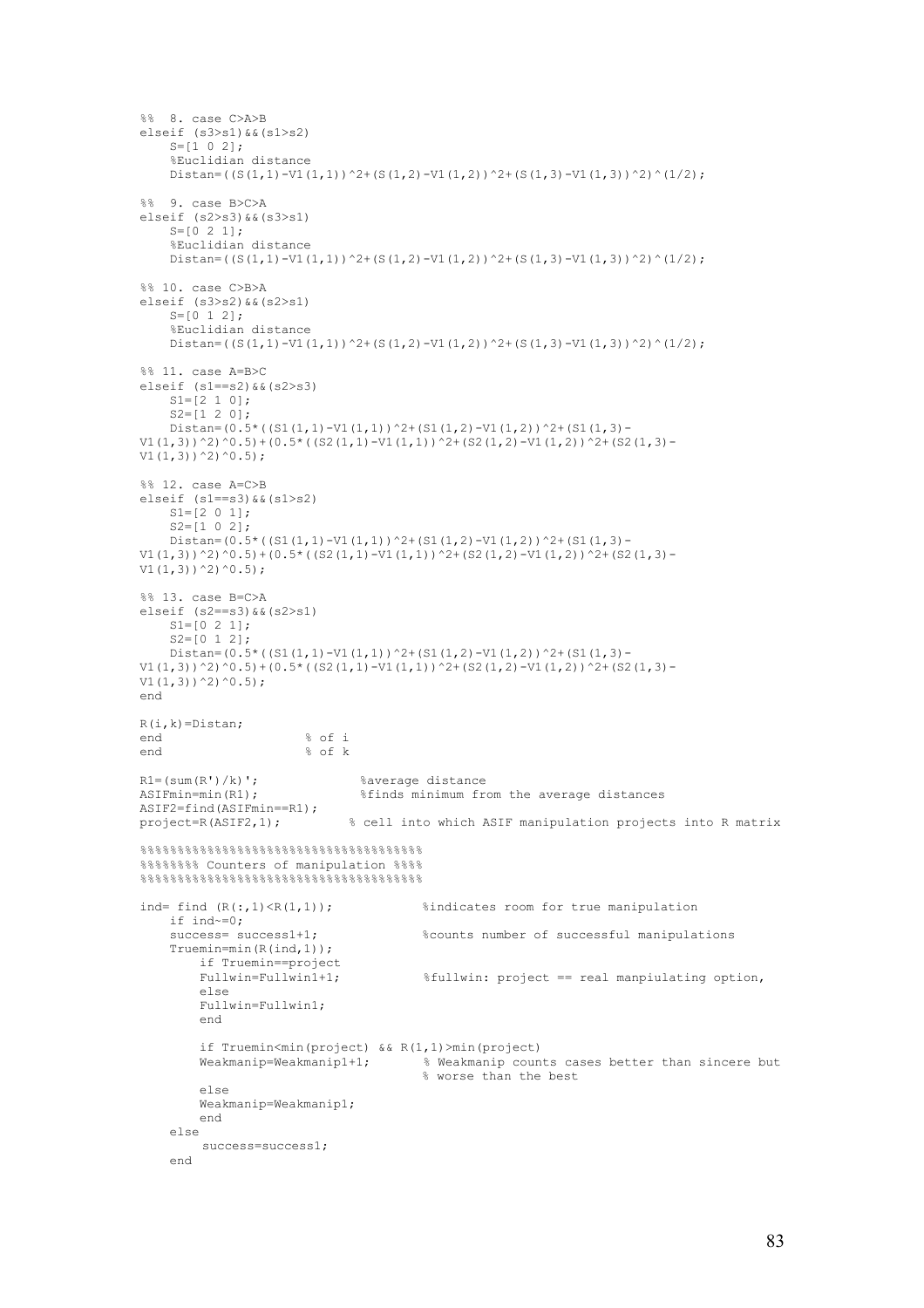```
%%%%%%%%%%%%%%%%%%%%%%%%%%%%%%%%%%%%%%%% 
%%%% Counter for attempts %%%%%%%%%%%%%% 
%%%%%%%%%%%%%%%%%%%%%%%%%%%%%%%%%%%%%%%% 
                                      % R1 matrix indicates you should manipulate
    if ind2~=0;<br>ASIF= ASIF1+1
                   ; and \frac{1}{2} is counts number of performed manipulations
     else 
     ASIF=ASIF1; 
     end 
%%%%%%%%%%%%%%%%%%%%%%%%%%%%%%%%%%%%%%%%%%%%%%%% 
%%%%%% Counter of Losses %%%%%%%%%%%%%%%%%%%%%%% 
%%%%%%%%%%%%%%%%%%%%%%%%%%%%%%%%%%%%%%%%%%%%%%%% 
                             % project has lead to worse option than is sincere voting
         Worse=Worse1+1; 
     else 
         Worse=Worse1; 
     end 
%%%%%%%%%%%%%%%%%%%%%%%%%%%%%%%%%%%%%%%%%%%%%%%% 
%%%%%%%% Counter of Wins %%%%%%%%%%%%%%%%%%%%%%% 
%%%%%%%%%%%%%%%%%%%%%%%%%%%%%%%%%%%%%%%%%%%%%%%% 
                                % project has chosen better option than sincere voting
         Better=Better1+1; 
    0<sup>1</sup> Better=Better1; 
     end 
end % of 100000 repetitions 
%%%%%%%%%%%%%%%%%%%%%%%%%%%%%%%%%%%%%%%%%%%%%%% 
%%%%%%%%%% RESULTS %%%%%%%%%%%%%%%%%%%%%%%%%%%% 
%%%%%%%%%%%%%%%%%%%%%%%%%%%%%%%%%%%%%%%%%%%%%%% 
disp('number of times that there was opportunity for strategic voting') 
success 
disp('number of times that strategic voter attempted for strategic voting') 
ASIF 
disp('number of times that strategic voter rather did not attempt for strategic 
voting') 
RatherSincere=1000-ASIF 
%%%%%%%%%%%%%%%%%%%%%%%%%%%%%%%%%%%%%%% 
%%%%%% WRT to best manip option %%%%%%% 
%%%%%%%%%%%%%%%%%%%%%%%%%%%%%%%%%%%%%%% 
disp('number of times that strategic voter hit by ASIF the best manipulating option') 
Fullwin 
disp('strategic voter voted better than sincere but worse than the best option') 
Weakmanip 
disp('either best or other better option than sincere voting') 
BothGood=Fullwin+Weakmanip 
%%%%%%%%%%%%%%%%%%%%%%%%%%%%%%%%%%%%%%%%%%%%%%% 
%%%%% WRT sincere voting %%%%%%%%%%%%%%%% 
%%%%%%%%%%%%%%%%%%%%%%%%%%%%%%%%%%%%%%%%%%%%%%% 
disp('number of times that strategic voter voted worse than sincere voting') 
Worse 
disp('number of times that strategic voter voted better than sincere voting') 
Better 
disp('number of times that strategic voter selected sincere voting or equally good 
strategy') 
Equall or better=simul-Worse % in (100 000 - Loss) cases projection yields better or
equally good result than sincere voting
t=linspace(0, 4, 4000);
y = sin(400*2*pi*t);sound (y, 10000);
```